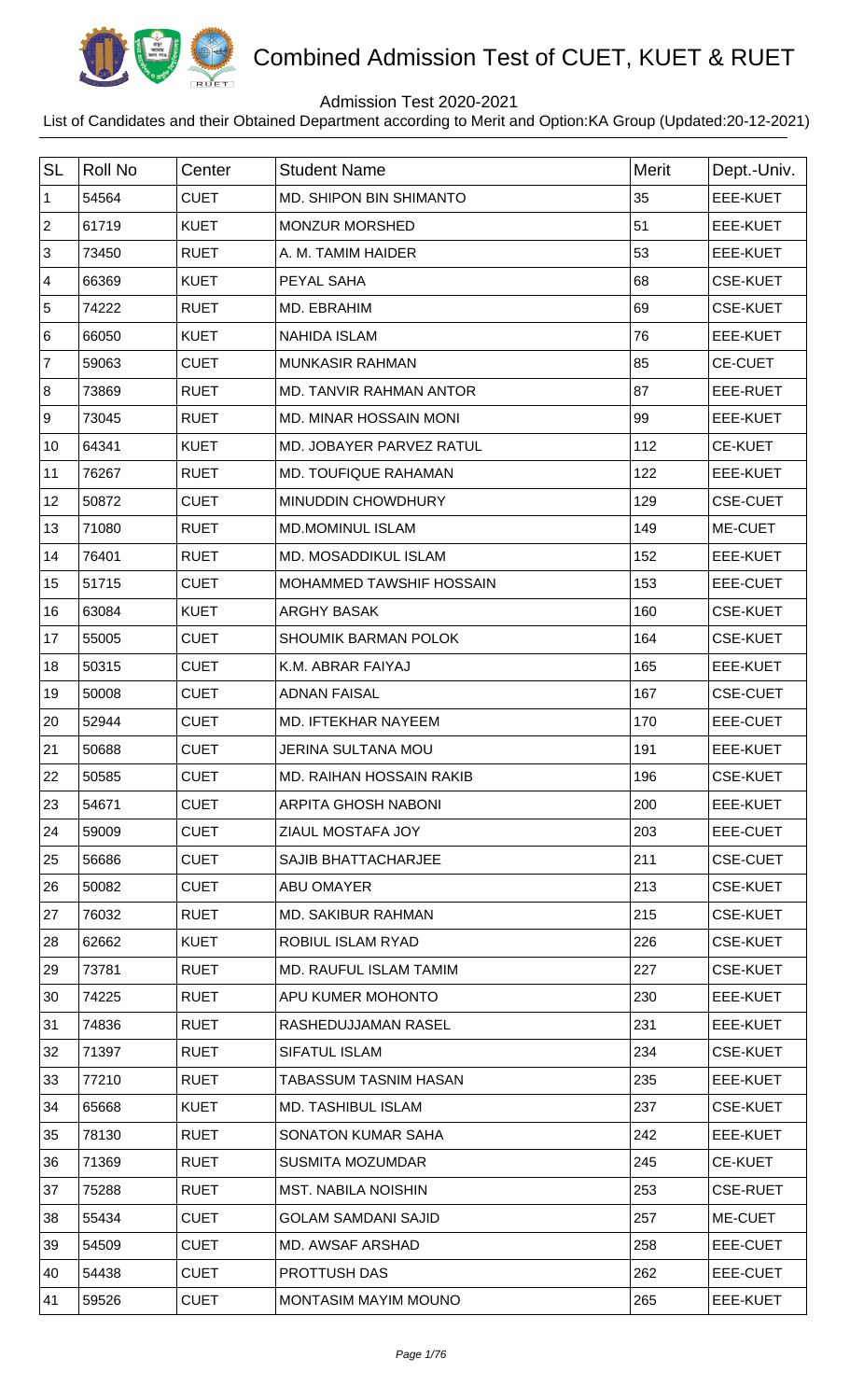

## Admission Test 2020-2021

| <b>SL</b> | <b>Roll No</b> | Center      | <b>Student Name</b>           | Merit | Dept.-Univ.     |
|-----------|----------------|-------------|-------------------------------|-------|-----------------|
| 42        | 77234          | <b>RUET</b> | MD. RASHEL MIA                | 267   | <b>EEE-KUET</b> |
| 43        | 66184          | <b>KUET</b> | <b>SWOPARJITO GHOSE</b>       | 268   | <b>EEE-KUET</b> |
| 44        | 54435          | <b>CUET</b> | <b>TABASSUM BASHER RASHFI</b> | 269   | <b>CSE-CUET</b> |
| 45        | 72116          | <b>RUET</b> | MD. FAHIM CHOWDHURY           | 272   | EEE-KUET        |
| 46        | 60668          | <b>KUET</b> | MD. BYEJID HOSSAIN            | 278   | <b>CSE-KUET</b> |
| 47        | 58622          | <b>CUET</b> | ARNAB CHOWDHURY               | 283   | EEE-CUET        |
| 48        | 69322          | <b>KUET</b> | MD. SADMAN RAFID              | 285   | <b>CE-KUET</b>  |
| 49        | 51706          | <b>CUET</b> | <b>MUHITUL ISLAM</b>          | 287   | <b>CSE-KUET</b> |
| 50        | 65806          | <b>KUET</b> | MD. TANVIR                    | 302   | <b>CSE-KUET</b> |
| 51        | 65087          | <b>KUET</b> | S. M. MARGUB ASHRAF           | 304   | EEE-KUET        |
| 52        | 50067          | <b>CUET</b> | <b>ISTIUK NESHAT</b>          | 307   | EEE-KUET        |
| 53        | 53569          | <b>CUET</b> | <b>SIAM SIDDIKY</b>           | 314   | EEE-KUET        |
| 54        | 52690          | <b>CUET</b> | TAWSEEF SALIM RAFI            | 316   | EEE-KUET        |
| 55        | 70084          | <b>RUET</b> | <b>AHSAN AHMED</b>            | 319   | EEE-KUET        |
| 56        | 74608          | <b>RUET</b> | SUVODIP KUNDU ARNOB           | 333   | <b>EEE-KUET</b> |
| 57        | 56809          | <b>CUET</b> | <b>SHOAB AHAMED</b>           | 335   | <b>CSE-KUET</b> |
| 58        | 63842          | <b>KUET</b> | <b>TANZIM AHMED SHANTO</b>    | 336   | EEE-KUET        |
| 59        | 73962          | <b>RUET</b> | <b>MAHDI MUNTAKIM</b>         | 337   | EEE-KUET        |
| 60        | 79423          | <b>RUET</b> | <b>DURJOY SARKAR DHRUBO</b>   | 338   | EEE-KUET        |
| 61        | 51011          | <b>CUET</b> | <b>MD. ABUL HASNAT</b>        | 340   | <b>CSE-CUET</b> |
| 62        | 74203          | <b>RUET</b> | <b>MD. UMAR FARUK</b>         | 341   | <b>CSE-KUET</b> |
| 63        | 71863          | <b>RUET</b> | <b>NASIF TAHMID</b>           | 346   | EEE-RUET        |
| 64        | 57242          | <b>CUET</b> | KHADIZA MOHAMMAD              | 349   | EEE-KUET        |
| 65        | 52645          | <b>CUET</b> | <b>SOWRAV NATH</b>            | 352   | <b>CSE-CUET</b> |
| 66        | 54981          | <b>CUET</b> | YASIN ARAFAT                  | 363   | <b>CSE-CUET</b> |
| 67        | 58868          | <b>CUET</b> | <b>FAIROJ TASNIM RUHI</b>     | 365   | EEE-CUET        |
| 68        | 70496          | <b>RUET</b> | <b>MD. HAZROT ALI</b>         | 370   | EEE-KUET        |
| 69        | 52960          | <b>CUET</b> | <b>MD. SAKHAOAT HOSSAIN</b>   | 371   | <b>CSE-KUET</b> |
| 70        | 53115          | <b>CUET</b> | <b>IMRUL HASAN SHUVO</b>      | 372   | EEE-KUET        |
| 71        | 65297          | <b>KUET</b> | <b>SHAHRIA AL RAFI</b>        | 374   | <b>CSE-KUET</b> |
| 72        | 54372          | <b>CUET</b> | <b>MD. SHIFAT BIN SHAIKAT</b> | 380   | EEE-KUET        |
| 73        | 54001          | <b>CUET</b> | MD. JUNAEID SAFKATH           | 382   | EEE-CUET        |
| 74        | 60458          | <b>KUET</b> | <b>SUJOY SADHU</b>            | 388   | <b>CSE-KUET</b> |
| 75        | 60272          | <b>KUET</b> | ASHFAQ MAHMUD KHAN            | 389   | ME-KUET         |
| 76        | 77212          | <b>RUET</b> | AHSANUL HAQUE HASIB           | 393   | <b>CSE-KUET</b> |
| 77        | 56257          | <b>CUET</b> | <b>SYED CHINAUL ISLAM</b>     | 399   | EEE-CUET        |
| 78        | 65026          | <b>KUET</b> | MOHAMMAD TANZID AHMED         | 403   | EEE-KUET        |
| 79        | 75961          | <b>RUET</b> | <b>AMLAN SARKAR</b>           | 405   | <b>CSE-KUET</b> |
| 80        | 50158          | <b>CUET</b> | <b>MANSIEF BHYAN</b>          | 407   | <b>CSE-KUET</b> |
| 81        | 64061          | <b>KUET</b> | SHEIKH SALAHUDDIN             | 408   | EEE-KUET        |
| 82        | 52970          | <b>CUET</b> | MD. IMAM SIDDIQUE TAMIM       | 414   | EEE-CUET        |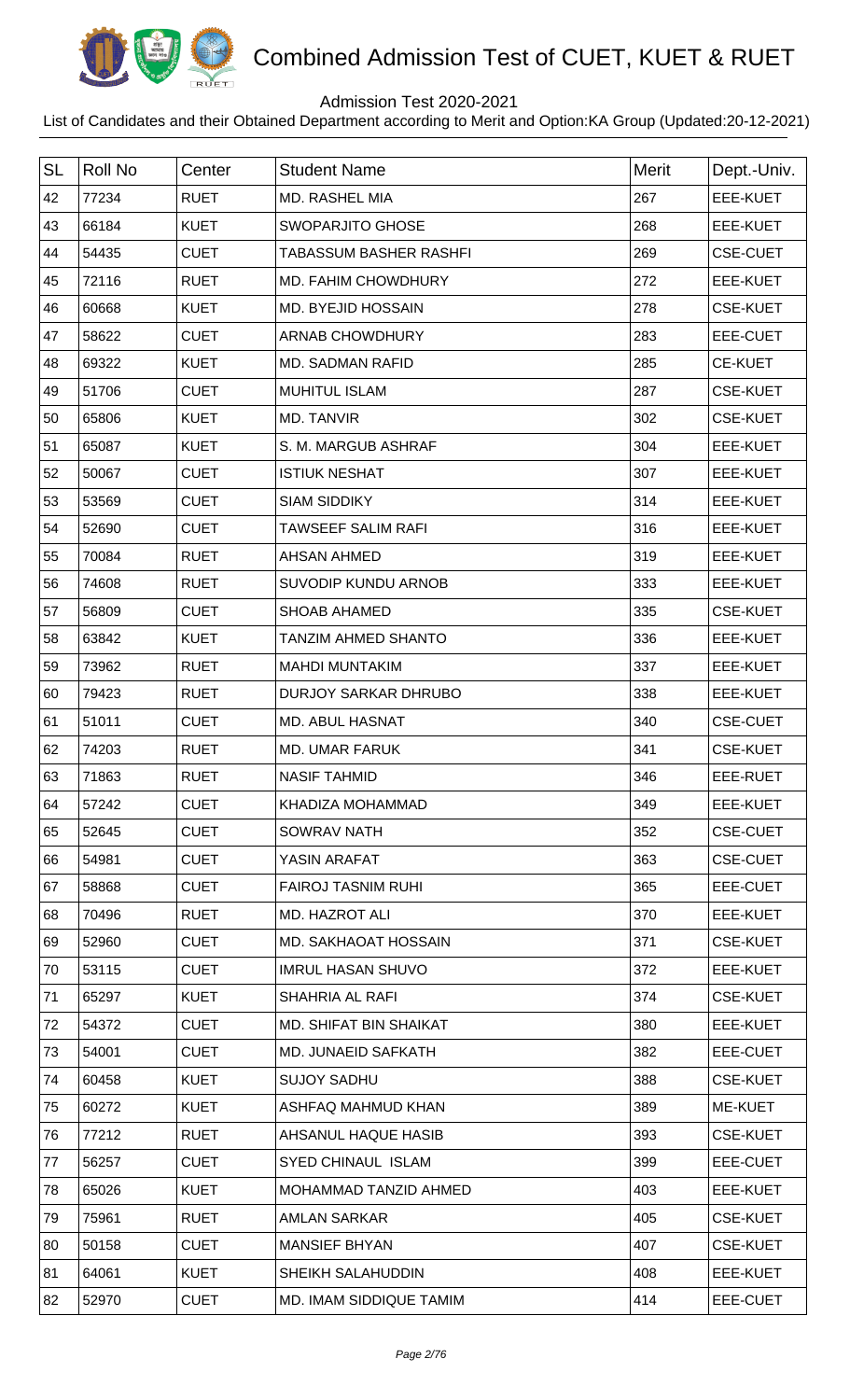

## Admission Test 2020-2021

| <b>SL</b> | Roll No | Center      | <b>Student Name</b>                   | <b>Merit</b> | Dept.-Univ.     |
|-----------|---------|-------------|---------------------------------------|--------------|-----------------|
| 83        | 71159   | <b>RUET</b> | <b>SANJANA TASNIM</b>                 | 415          | <b>CE-KUET</b>  |
| 84        | 52025   | <b>CUET</b> | <b>RATNAJIT DHAR</b>                  | 416          | <b>CSE-CUET</b> |
| 85        | 56666   | <b>CUET</b> | <b>NAZMUCH SAKIB</b>                  | 421          | EEE-KUET        |
| 86        | 77813   | <b>RUET</b> | <b>SAIKAT DAS</b>                     | 422          | EEE-CUET        |
| 87        | 64408   | <b>KUET</b> | <b>MD. SIAMUL ISLAM SIAM</b>          | 423          | <b>EEE-KUET</b> |
| 88        | 74152   | <b>RUET</b> | MD. SADAF MAHMUD                      | 427          | EEE-KUET        |
| 89        | 70767   | <b>RUET</b> | MD. HASIBUJJAMAN CHOWDHURY EMON       | 432          | <b>CSE-RUET</b> |
| 90        | 61748   | <b>KUET</b> | <b>FABIHA BUSHRA</b>                  | 433          | EEE-KUET        |
| 91        | 54753   | <b>CUET</b> | <b>AKASH CHOWDHURY</b>                | 436          | <b>CSE-CUET</b> |
| 92        | 56986   | <b>CUET</b> | <b>AZMAIN TAZWAR</b>                  | 441          | ME-CUET         |
| 93        | 77915   | <b>RUET</b> | <b>FAHIM FAYSAL AHMAD</b>             | 445          | EEE-RUET        |
| 94        | 75043   | <b>RUET</b> | <b>MD. ARIFUL ISLAM</b>               | 446          | <b>CSE-KUET</b> |
| 95        | 75706   | <b>RUET</b> | MD. SAMIUL ISLAM SAMI                 | 448          | EEE-KUET        |
| 96        | 65621   | <b>KUET</b> | <b>MD. ROBIUL ISLAM</b>               | 450          | EEE-KUET        |
| 97        | 74903   | <b>RUET</b> | <b>FARIHA SANZANA</b>                 | 452          | <b>CSE-KUET</b> |
| 98        | 79408   | <b>RUET</b> | <b>HASIBUL HASAN</b>                  | 453          | <b>CSE-KUET</b> |
| 99        | 55067   | <b>CUET</b> | MOHAMMAD ABIR RAHMAN                  | 457          | <b>CSE-KUET</b> |
| 100       | 77514   | <b>RUET</b> | MD. ABU SAYEM                         | 458          | <b>EEE-KUET</b> |
| 101       | 64230   | <b>KUET</b> | <b>MD. RIDWAN ZANI</b>                | 460          | EEE-KUET        |
| 102       | 74333   | <b>RUET</b> | <b>MD. ARAFAT NADIB</b>               | 465          | <b>EEE-KUET</b> |
| 103       | 78916   | <b>RUET</b> | <b>KANIJ FATEMA</b>                   | 466          | <b>CE-RUET</b>  |
| 104       | 79439   | <b>RUET</b> | <b>MD. TASNIMUL HAIDER</b>            | 469          | <b>EEE-KUET</b> |
| 105       | 51451   | <b>CUET</b> | RAYHANUL AMIN TANVIR                  | 470          | <b>CSE-CUET</b> |
| 106       | 54742   | <b>CUET</b> | NISHAT JAHAN                          | 474          | EEE-CUET        |
| 107       | 50314   | <b>CUET</b> | A. K. SAIKAT ALAM                     | 475          | EEE-KUET        |
| 108       | 63253   | <b>KUET</b> | MD. MUSHFIQUR RAHMAN                  | 478          | <b>CSE-KUET</b> |
| 109       | 56145   | <b>CUET</b> | <b>MD. SAIFUL HOQUE</b>               | 487          | ME-CUET         |
| 110       | 65713   | <b>KUET</b> | MD. OHIDUZZAMAN SAJOL                 | 490          | EEE-KUET        |
| 111       | 72852   | <b>RUET</b> | MD. ARIF MAHAMUD FAYSAL               | 491          | <b>CSE-KUET</b> |
| 112       | 51325   | <b>CUET</b> | ABU YOUSUF MD. RAKIB UDDIN            | 495          | EEE-CUET        |
| 113       | 51331   | <b>CUET</b> | <b>MD. SAGOR CHOWDHURY</b>            | 496          | <b>CSE-CUET</b> |
| 114       | 60389   | <b>KUET</b> | RESAL AHMED                           | 503          | EEE-KUET        |
| 115       | 53819   | <b>CUET</b> | ALVEE HASAN CHOWDHURY                 | 504          | <b>CSE-CUET</b> |
| 116       | 74554   | <b>RUET</b> | NAYMA ISLAM NISHA                     | 505          | EEE-KUET        |
| 117       | 76429   | <b>RUET</b> | MST. SIDDIKA HAMIMA MIM               | 509          | <b>CSE-RUET</b> |
| 118       | 54715   | <b>CUET</b> | <b>FAOZIA FARIHA</b>                  | 510          | <b>CSE-CUET</b> |
| 119       | 75343   | <b>RUET</b> | <b>JUBAYED HOSSION SIDDIQUE TONAY</b> | 516          | EEE-KUET        |
| 120       | 65658   | <b>KUET</b> | MD. MEZBAUR RAHMAN                    | 521          | <b>CSE-KUET</b> |
| 121       | 60334   | <b>KUET</b> | M. RAHIMEEN FATIN                     | 522          | <b>CSE-KUET</b> |
| 122       | 77433   | <b>RUET</b> | <b>RAUFUN AHSAN</b>                   | 524          | <b>CSE-KUET</b> |
| 123       | 70526   | <b>RUET</b> | KHANDOKER SEFAYET ALAM                | 526          | <b>CSE-RUET</b> |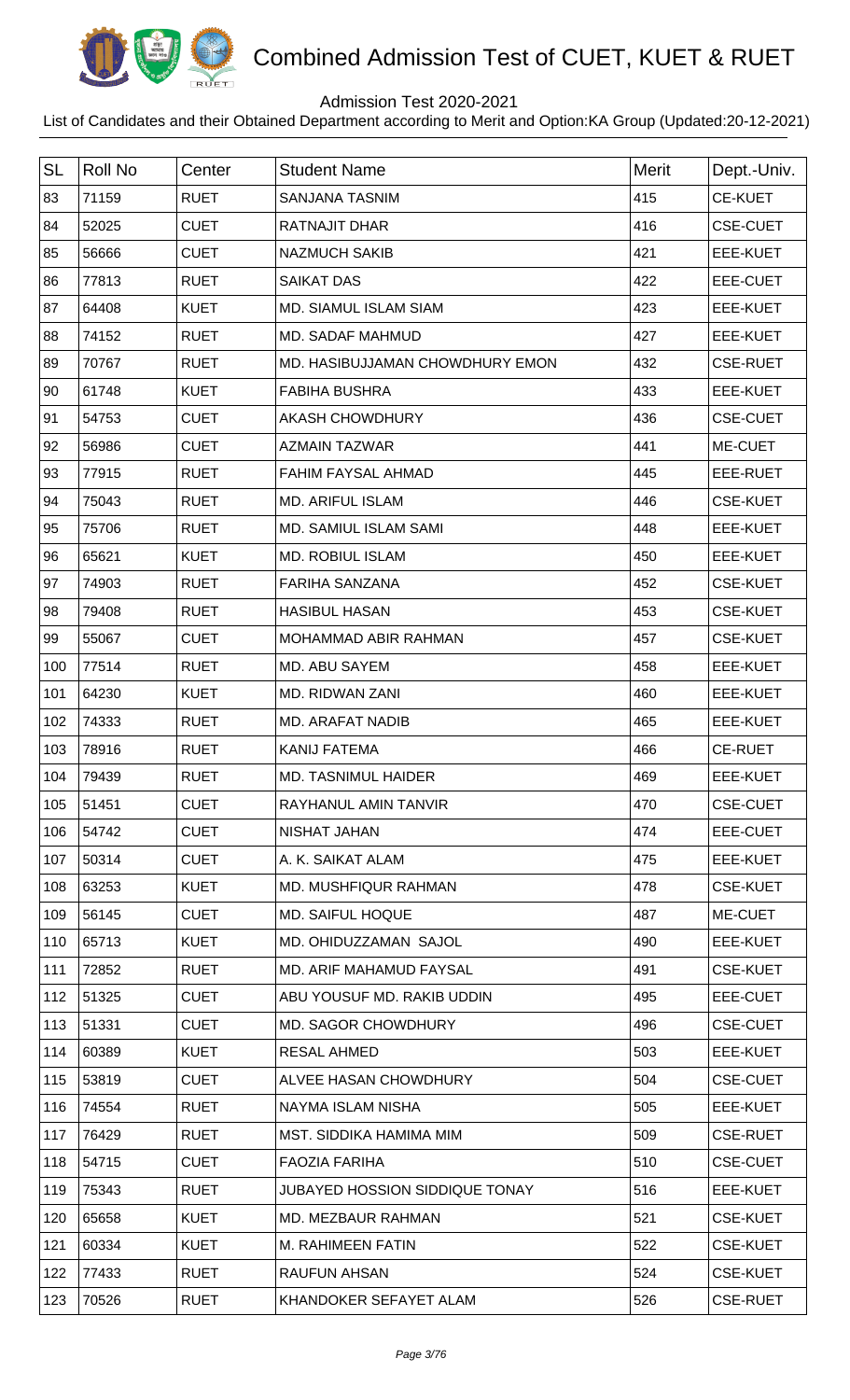

## Admission Test 2020-2021

| <b>SL</b> | <b>Roll No</b> | Center      | <b>Student Name</b>            | Merit | Dept.-Univ.     |
|-----------|----------------|-------------|--------------------------------|-------|-----------------|
| 124       | 72214          | <b>RUET</b> | <b>TAKI TAMIM</b>              | 527   | <b>CSE-RUET</b> |
| 125       | 52308          | <b>CUET</b> | <b>MAYMUNA AKTER</b>           | 531   | EEE-CUET        |
| 126       | 73895          | <b>RUET</b> | <b>SIMANTO SAHA</b>            | 533   | EEE-KUET        |
| 127       | 50610          | <b>CUET</b> | <b>UDHAY CHOWDHURY</b>         | 538   | EEE-CUET        |
| 128       | 74406          | <b>RUET</b> | <b>SUMAIYA KHAN</b>            | 539   | <b>CSE-KUET</b> |
| 129       | 71120          | <b>RUET</b> | <b>AHASANUL KABIR</b>          | 540   | EEE-KUET        |
| 130       | 66343          | <b>KUET</b> | <b>JANNATUL NAIM</b>           | 541   | EEE-KUET        |
| 131       | 73520          | <b>RUET</b> | MD. ABDULLAH AL MARUF          | 542   | <b>EEE-KUET</b> |
| 132       | 60279          | <b>KUET</b> | SADI MD. MOTASIM RAHMAN        | 548   | EEE-KUET        |
| 133       | 77072          | <b>RUET</b> | MD. MUZTAHID HASSAN            | 549   | <b>CSE-KUET</b> |
| 134       | 69266          | <b>KUET</b> | RAJESH KUMAR PAUL              | 550   | <b>EEE-KUET</b> |
| 135       | 73856          | <b>RUET</b> | <b>MD. SWAPON ISLAM SAIFUL</b> | 556   | EEE-KUET        |
| 136       | 63815          | <b>KUET</b> | <b>MOSABBIR HOSSEN</b>         | 559   | <b>CSE-KUET</b> |
| 137       | 52318          | <b>CUET</b> | S.M. SHAFKATUL ISLAM RISHAD    | 560   | EEE-CUET        |
| 138       | 76296          | <b>RUET</b> | <b>MD. AHASANUL KABIR</b>      | 562   | <b>CSE-KUET</b> |
| 139       | 72237          | <b>RUET</b> | MD. SHOBUZ SIKDER              | 564   | EEE-KUET        |
| 140       | 75812          | <b>RUET</b> | JAWADUL ALAM SHABAB            | 568   | <b>EEE-KUET</b> |
| 141       | 56691          | <b>CUET</b> | MD. ASHRAFUL ALAM TAMIM        | 569   | EEE-CUET        |
| 142       | 63944          | <b>KUET</b> | AHNAF TAHMID TASEEN            | 570   | <b>CSE-KUET</b> |
| 143       | 59189          | <b>CUET</b> | PRITHA SAHA                    | 575   | <b>CSE-CUET</b> |
| 144       | 64529          | <b>KUET</b> | <b>KAZI MESKAT OHEE</b>        | 578   | <b>EEE-KUET</b> |
| 145       | 62640          | <b>KUET</b> | MST. SABEKUNNAHAR NABONI       | 581   | <b>CSE-KUET</b> |
| 146       | 75746          | <b>RUET</b> | M. M. SAYEB-BIN ISLAM          | 585   | <b>CE-CUET</b>  |
| 147       | 52693          | <b>CUET</b> | HUMAIRA SALIM TABASSUM         | 586   | EEE-CUET        |
| 148       | 64865          | <b>KUET</b> | <b>AMIT KUMAR DAS</b>          | 588   | EEE-KUET        |
| 149       | 73133          | <b>RUET</b> | MD. MUSTAFIJUR RAHMAN          | 589   | EEE-KUET        |
| 150       | 71405          | <b>RUET</b> | <b>SHRAWOSY MODAK</b>          | 591   | <b>CSE-KUET</b> |
| 151       | 73756          | <b>RUET</b> | SAYMA MUSHSHARAT               | 594   | <b>CSE-KUET</b> |
| 152       | 65777          | <b>KUET</b> | MD. WASHIM MOLLA               | 596   | EEE-KUET        |
| 153       | 51767          | <b>CUET</b> | ADIBA FAIROOZ CHOWDHURY        | 604   | <b>CSE-CUET</b> |
| 154       | 73287          | <b>RUET</b> | S. M. FAHIM SHAHRIAR           | 605   | EEE-KUET        |
| 155       | 65125          | <b>KUET</b> | <b>SADMAN SHAMYO</b>           | 606   | EEE-KUET        |
| 156       | 50689          | <b>CUET</b> | PROVA RANI PAUL                | 608   | <b>CSE-KUET</b> |
| 157       | 71512          | <b>RUET</b> | MD. TAHMIDUL HOQUE TAMIM       | 611   | EEE-KUET        |
| 158       | 73338          | <b>RUET</b> | MD. NUR-A-ALAM SIDDIQUE        | 613   | EEE-KUET        |
| 159       | 64959          | <b>KUET</b> | MD. RAJU AHMED                 | 614   | EEE-KUET        |
| 160       | 66181          | <b>KUET</b> | <b>NAVEED LIHAZI</b>           | 617   | <b>CSE-KUET</b> |
| 161       | 53957          | <b>CUET</b> | WALISA ALAM                    | 622   | <b>CSE-CUET</b> |
| 162       | 50922          | <b>CUET</b> | <b>IBNUL MANSIB</b>            | 623   | <b>CSE-CUET</b> |
| 163       | 74035          | <b>RUET</b> | MD. ARMAN                      | 625   | EEE-KUET        |
| 164       | 56612          | <b>CUET</b> | <b>AMIT BARUA</b>              | 626   | EEE-CUET        |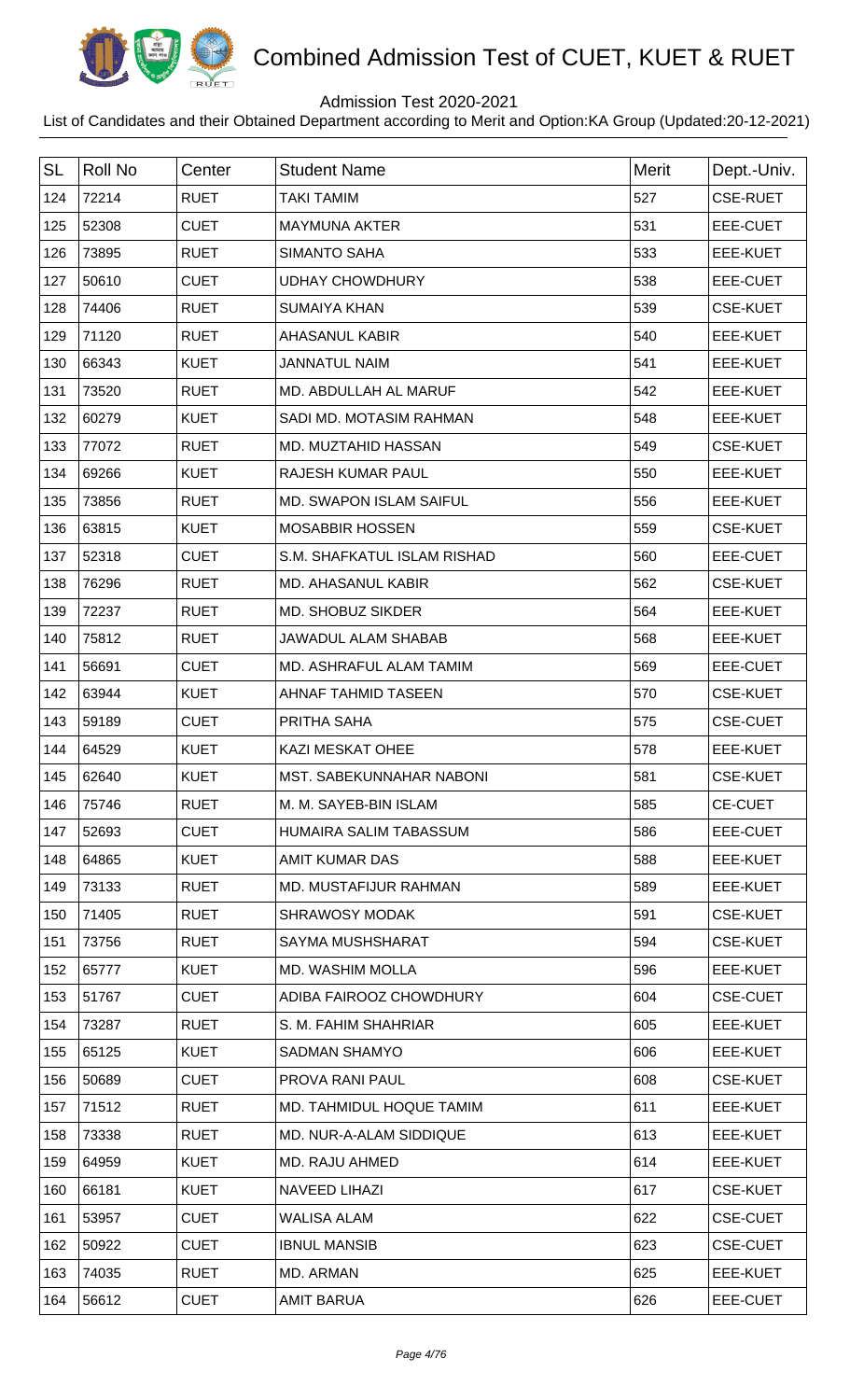

## Admission Test 2020-2021

| <b>SL</b> | <b>Roll No</b> | Center      | <b>Student Name</b>              | <b>Merit</b> | Dept.-Univ.     |
|-----------|----------------|-------------|----------------------------------|--------------|-----------------|
| 165       | 77811          | <b>RUET</b> | <b>TANJIM BIN KARIM</b>          | 630          | EEE-KUET        |
| 166       | 71423          | <b>RUET</b> | <b>MD. KHATTAB HOSSAIN</b>       | 632          | EEE-KUET        |
| 167       | 58557          | <b>CUET</b> | MEHERU ZANNAT                    | 636          | <b>CSE-KUET</b> |
| 168       | 71614          | <b>RUET</b> | <b>NABIL MAHMUD</b>              | 637          | EEE-KUET        |
| 169       | 75563          | <b>RUET</b> | <b>HUJJATUL ISLAM SHAOUM</b>     | 638          | EEE-KUET        |
| 170       | 52059          | <b>CUET</b> | <b>RASHME AKTHER</b>             | 639          | <b>CSE-CUET</b> |
| 171       | 65486          | <b>KUET</b> | MD. MAHAMUDUL ISLAM SHAWCHA      | 640          | <b>CSE-KUET</b> |
| 172       | 78150          | <b>RUET</b> | MD. ABIR HOSSAIN BULBUL          | 641          | ME-RUET         |
| 173       | 77076          | <b>RUET</b> | <b>SHAMS AL MUJADDID</b>         | 642          | EEE-KUET        |
| 174       | 66794          | <b>KUET</b> | <b>NAFIUL HASAN</b>              | 643          | <b>CSE-KUET</b> |
| 175       | 73587          | <b>RUET</b> | AL-SHARIAR KHAN SHATU            | 645          | EEE-KUET        |
| 176       | 74787          | <b>RUET</b> | <b>SAJIB BISWAS</b>              | 646          | <b>CSE-KUET</b> |
| 177       | 52210          | <b>CUET</b> | <b>IFFAT SAMIHA</b>              | 648          | <b>CE-CUET</b>  |
| 178       | 72227          | <b>RUET</b> | <b>MEEM ARAFAT HOSSAIN</b>       | 652          | EEE-KUET        |
| 179       | 52206          | <b>CUET</b> | MUSAMMAT NUSRAT TAZIN            | 655          | <b>CSE-CUET</b> |
| 180       | 77921          | <b>RUET</b> | <b>TANVIR MAHAMOOD</b>           | 656          | <b>CSE-RUET</b> |
| 181       | 78049          | <b>RUET</b> | MD. MUSFIQUR RAHMAN              | 657          | <b>CSE-KUET</b> |
| 182       | 54445          | <b>CUET</b> | AHAD BIN AZAD                    | 661          | ME-CUET         |
| 183       | 53942          | <b>CUET</b> | <b>TAHSIN HAQUE TOHA</b>         | 662          | EEE-CUET        |
| 184       | 71482          | <b>RUET</b> | <b>MAISHA FAHMIDA</b>            | 663          | EEE-KUET        |
| 185       | 72105          | <b>RUET</b> | <b>MD. ASIF RAHMAN</b>           | 665          | <b>CSE-KUET</b> |
| 186       | 77152          | <b>RUET</b> | MD. BABLA ISLAM                  | 666          | <b>CSE-KUET</b> |
| 187       | 77620          | <b>RUET</b> | KAZI MANSIF HAQUE MAHIN          | 667          | ME-KUET         |
| 188       | 64015          | <b>KUET</b> | <b>MD. ASHIKUR RAHMAN</b>        | 670          | EEE-KUET        |
| 189       | 53745          | <b>CUET</b> | H. M. MUNTAKIM RAHMAN            | 671          | <b>CSE-CUET</b> |
| 190       | 75356          | <b>RUET</b> | <b>MRINAL KANTI DHAR</b>         | 672          | EEE-KUET        |
| 191       | 65826          | <b>KUET</b> | <b>SHIBLI SAJID</b>              | 673          | EEE-KUET        |
| 192       | 73897          | <b>RUET</b> | MD. KAWSAR MAHMUD KHAN ZUNAYED   | 676          | <b>CSE-KUET</b> |
| 193       | 57187          | <b>CUET</b> | SK. MD. SHAFAYATUL HOQUE SHANMID | 679          | <b>CSE-CUET</b> |
| 194       | 72165          | <b>RUET</b> | <b>HEMAYETUL ISLAM JAMI</b>      | 680          | <b>CSE-KUET</b> |
| 195       | 74193          | <b>RUET</b> | SHAH MOHAMMAD JOBAER             | 682          | EEE-CUET        |
| 196       | 61673          | <b>KUET</b> | <b>TANZIR MANNAN TURZO</b>       | 684          | <b>CSE-KUET</b> |
| 197       | 74470          | <b>RUET</b> | S. M. SADIKUZZAMAN ABIR          | 685          | <b>CSE-KUET</b> |
| 198       | 63148          | <b>KUET</b> | <b>MD.TAHAJJUL ALAM</b>          | 690          | EEE-KUET        |
| 199       | 78087          | <b>RUET</b> | <b>FARHAN TANVIR</b>             | 691          | EEE-KUET        |
| 200       | 70331          | <b>RUET</b> | SATYAZIT GHOSH                   | 693          | EEE-KUET        |
| 201       | 58900          | <b>CUET</b> | <b>NABILAH TABASSUM</b>          | 694          | <b>CSE-CUET</b> |
| 202       | 54449          | <b>CUET</b> | <b>MD. AREFIN MOLLA</b>          | 696          | <b>CSE-KUET</b> |
| 203       | 76278          | <b>RUET</b> | ARAFATH HOSEN SIAM               | 697          | <b>CSE-KUET</b> |
| 204       | 70060          | <b>RUET</b> | MD. REZAUL ISLAM                 | 698          | EEE-KUET        |
| 205       | 72030          | <b>RUET</b> | <b>EFTY HASAN</b>                | 699          | <b>CSE-KUET</b> |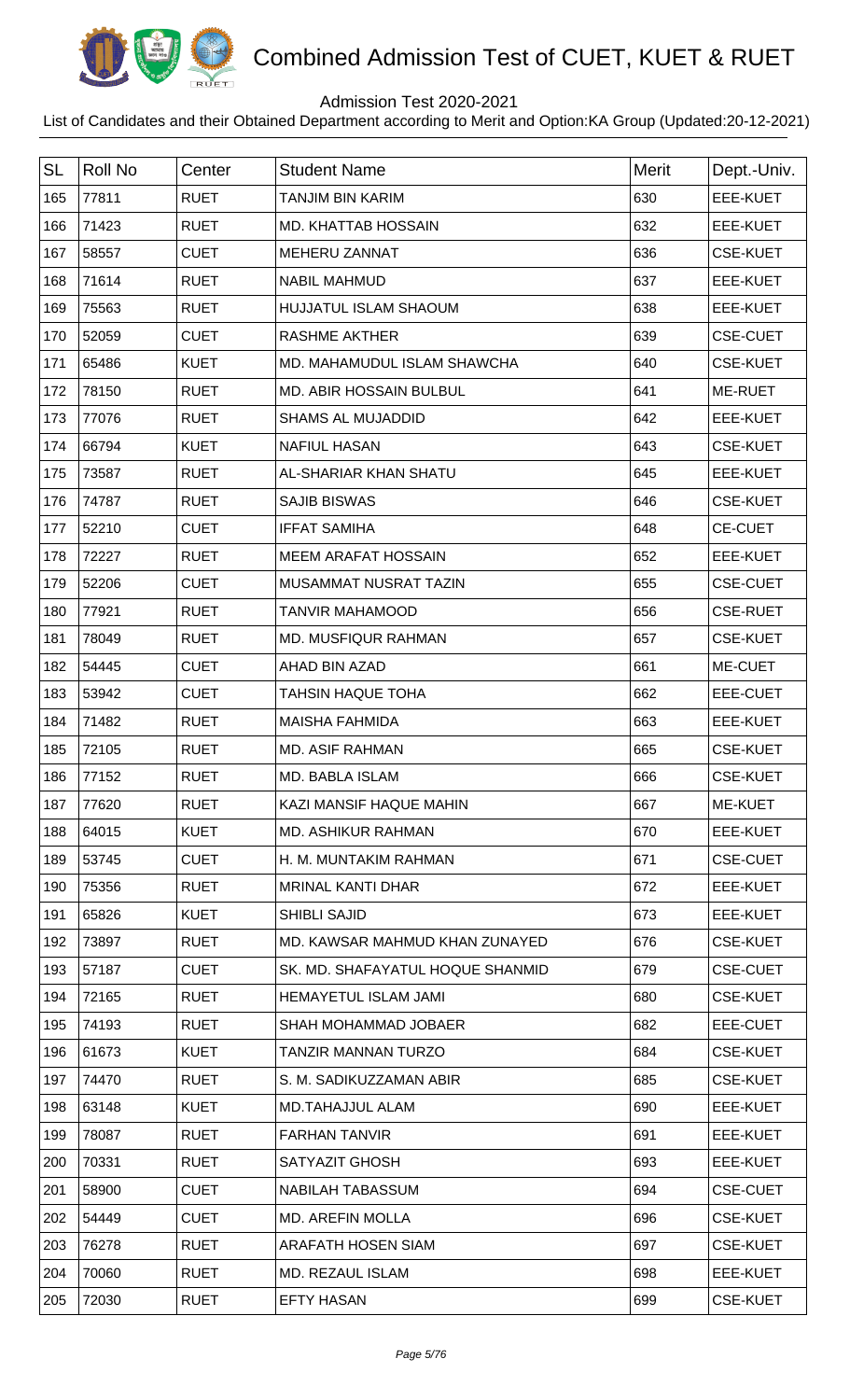

## Admission Test 2020-2021

| <b>SL</b> | Roll No | Center      | <b>Student Name</b>          | <b>Merit</b> | Dept.-Univ.     |
|-----------|---------|-------------|------------------------------|--------------|-----------------|
| 206       | 74420   | <b>RUET</b> | MD. SIAM REZA                | 700          | <b>CSE-RUET</b> |
| 207       | 76085   | <b>RUET</b> | <b>MD FAISAL AHMED</b>       | 701          | EEE-KUET        |
| 208       | 75565   | <b>RUET</b> | <b>KAZI TASRIF</b>           | 702          | <b>CSE-KUET</b> |
| 209       | 63839   | <b>KUET</b> | AHNAF RAIS MAHI              | 703          | <b>CSE-KUET</b> |
| 210       | 74254   | <b>RUET</b> | YAFIZ IBNE RAHMAN            | 707          | <b>CSE-RUET</b> |
| 211       | 52105   | <b>CUET</b> | MOHAMMAD IRSHAD JAHANGIR     | 711          | EEE-KUET        |
| 212       | 78702   | <b>RUET</b> | <b>MD. FURKAN</b>            | 715          | EEE-KUET        |
| 213       | 54624   | <b>CUET</b> | MOHAMMAD MUBASSIR RAFID      | 720          | EEE-CUET        |
| 214       | 54892   | <b>CUET</b> | JANNATUL FARDINA             | 722          | EEE-KUET        |
| 215       | 75643   | <b>RUET</b> | ABDULLAH AL SHAFI            | 723          | <b>CSE-KUET</b> |
| 216       | 77843   | <b>RUET</b> | KHONDOKAR IBNE RIFAT JOY     | 724          | EEE-KUET        |
| 217       | 70457   | <b>RUET</b> | <b>FATIN NIHAL ISLAM</b>     | 726          | EEE-KUET        |
| 218       | 65155   | <b>KUET</b> | <b>AVISHEK DEBNATH</b>       | 727          | <b>CSE-KUET</b> |
| 219       | 52364   | <b>CUET</b> | <b>BORNIL CHOWDHURY</b>      | 729          | <b>CSE-KUET</b> |
| 220       | 72731   | <b>RUET</b> | MOST. SUMAIYA AKTER          | 730          | EEE-KUET        |
| 221       | 74482   | <b>RUET</b> | <b>MD. SANVI HOSSAIN</b>     | 731          | EEE-KUET        |
| 222       | 62334   | <b>KUET</b> | <b>SAJIB KUMAR KUNDU</b>     | 737          | EEE-RUET        |
| 223       | 56941   | <b>CUET</b> | MD. MEHEDI HASSAN JOY        | 738          | EEE-CUET        |
| 224       | 54266   | <b>CUET</b> | SHEFAT FAISAL                | 739          | <b>CSE-CUET</b> |
| 225       | 77928   | <b>RUET</b> | <b>SWAGOTO DAS BRINTO</b>    | 741          | <b>CSE-KUET</b> |
| 226       | 56059   | <b>CUET</b> | <b>SAIFUR RAHMAN</b>         | 742          | <b>EEE-CUET</b> |
| 227       | 70385   | <b>RUET</b> | MD. SHOBUJ ALI               | 743          | EEE-KUET        |
| 228       | 70189   | <b>RUET</b> | <b>MD. ASIF RAHMAN</b>       | 746          | EEE-KUET        |
| 229       | 78061   | <b>RUET</b> | ANOWER SHA SHAJALAL KASHMARY | 748          | <b>CSE-CUET</b> |
| 230       | 53970   | <b>CUET</b> | <b>ASIF MAHMUD</b>           | 750          | <b>CSE-KUET</b> |
| 231       | 73905   | <b>RUET</b> | <b>MD. SAIF UDDIN</b>        | 751          | EEE-KUET        |
| 232       | 61352   | <b>KUET</b> | SAYEDA FARIHA RAHMAN         | 753          | EEE-KUET        |
| 233       | 53920   | <b>CUET</b> | <b>MD. MEHEDI HASAN</b>      | 754          | EEE-KUET        |
| 234       | 71169   | <b>RUET</b> | MD. SHOUROV REZA             | 758          | EEE-KUET        |
| 235       | 55015   | <b>CUET</b> | <b>ARPITA MALLIK</b>         | 759          | <b>CSE-CUET</b> |
| 236       | 58715   | <b>CUET</b> | MUHAMMAD ADNAN JAYED         | 760          | <b>CSE-CUET</b> |
| 237       | 71161   | <b>RUET</b> | <b>SAAD ABDULLAH</b>         | 762          | EEE-KUET        |
| 238       | 73018   | <b>RUET</b> | AL SHAHRIAR ROKON            | 763          | <b>CSE-KUET</b> |
| 239       | 53991   | <b>CUET</b> | <b>SHUAIB AL RASHID</b>      | 765          | ME-CUET         |
| 240       | 63768   | <b>KUET</b> | SANZIDA MOIN TITHI           | 766          | <b>CSE-KUET</b> |
| 241       | 71199   | <b>RUET</b> | FOYEZ AHMED DEWAN            | 767          | <b>CSE-RUET</b> |
| 242       | 50040   | <b>CUET</b> | <b>ASHRAFUL ALAM</b>         | 770          | EEE-CUET        |
| 243       | 74951   | <b>RUET</b> | <b>MEHEDI HASSAN OPU</b>     | 771          | EEE-RUET        |
| 244       | 61156   | <b>KUET</b> | SWAPNIL KUNDU ARGHA          | 772          | <b>CSE-KUET</b> |
| 245       | 54964   | <b>CUET</b> | <b>DIPESH TALUKDER</b>       | 773          | <b>CSE-KUET</b> |
| 246       | 78122   | <b>RUET</b> | MD. YASIN                    | 775          | EEE-KUET        |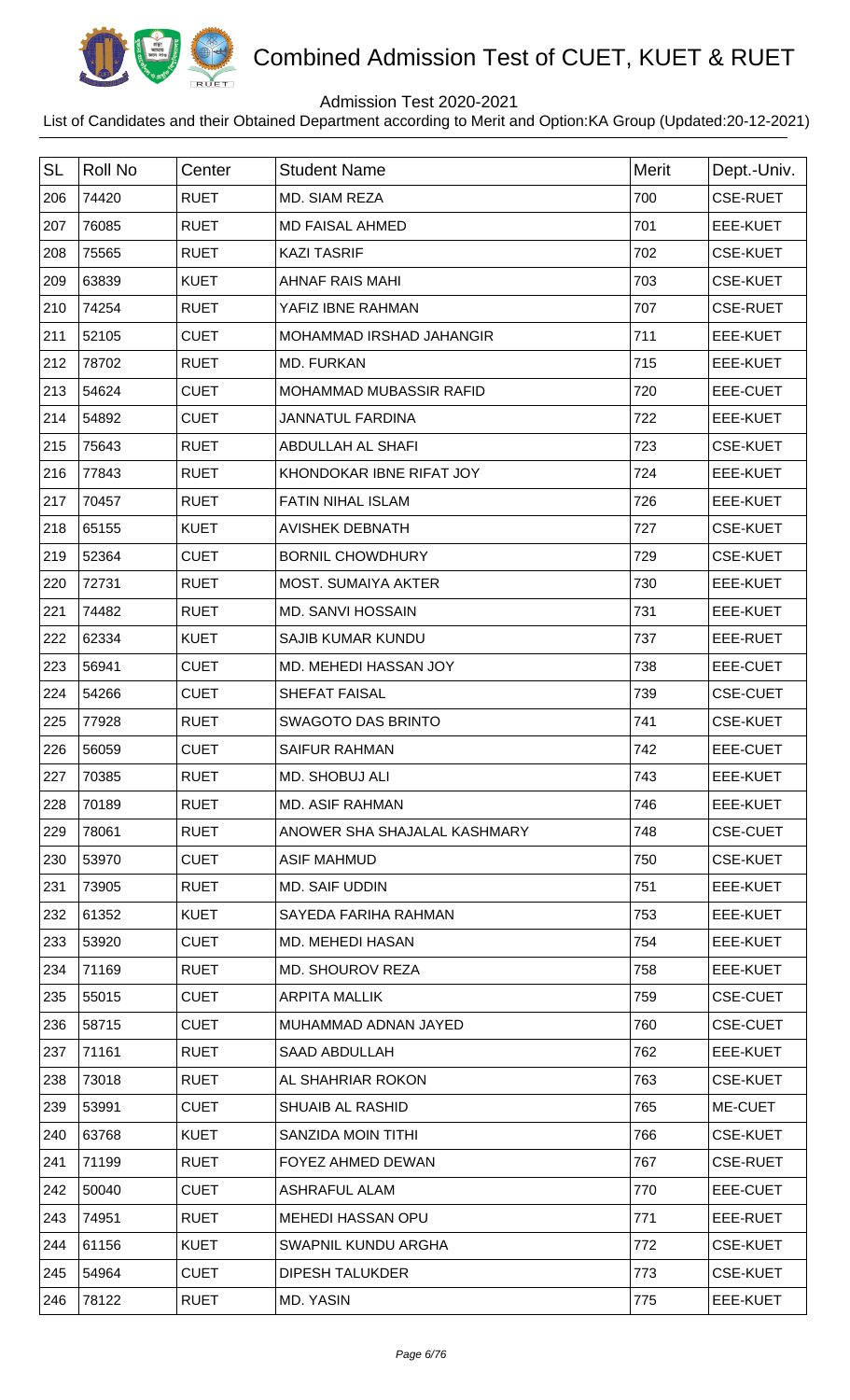

## Admission Test 2020-2021

| <b>SL</b> | <b>Roll No</b> | Center      | <b>Student Name</b>              | <b>Merit</b> | Dept.-Univ.     |
|-----------|----------------|-------------|----------------------------------|--------------|-----------------|
| 247       | 55768          | <b>CUET</b> | <b>MD. RAKIB HASAN</b>           | 780          | <b>CSE-CUET</b> |
| 248       | 74132          | <b>RUET</b> | ABDULLAH MOHAMMAD SIAM           | 784          | EEE-KUET        |
| 249       | 75601          | <b>RUET</b> | <b>ANABIL DEY</b>                | 785          | <b>CSE-KUET</b> |
| 250       | 77970          | <b>RUET</b> | <b>MD. OMAR HOSSAIN</b>          | 787          | <b>CSE-RUET</b> |
| 251       | 76951          | <b>RUET</b> | <b>ASIBUL ISLAM</b>              | 788          | <b>EEE-KUET</b> |
| 252       | 53783          | <b>CUET</b> | <b>NAHIAN CHOWDHURY</b>          | 789          | <b>CSE-CUET</b> |
| 253       | 73021          | <b>RUET</b> | <b>FARHAN MIRAZ SHIHAB</b>       | 790          | <b>CSE-KUET</b> |
| 254       | 63122          | <b>KUET</b> | <b>NAZMUS SAKIB</b>              | 795          | EEE-KUET        |
| 255       | 72389          | <b>RUET</b> | MD. FORHAD ISLAM RONY            | 796          | <b>CSE-KUET</b> |
| 256       | 56949          | <b>CUET</b> | SHAMIM ASHRAF SIDDIQUE           | 800          | EEE-CUET        |
| 257       | 62139          | <b>KUET</b> | <b>ANTO KUMAR PAUL</b>           | 802          | <b>CSE-KUET</b> |
| 258       | 71011          | <b>RUET</b> | <b>SHAWON PRAMANIK</b>           | 803          | <b>EEE-KUET</b> |
| 259       | 64332          | <b>KUET</b> | SUBHROJYOTI MANDAL               | 806          | EEE-KUET        |
| 260       | 58895          | <b>CUET</b> | ZUHAYR AHBAB ARIAN               | 811          | EEE-CUET        |
| 261       | 71431          | <b>RUET</b> | <b>MEHEDI HASAN</b>              | 813          | <b>EEE-KUET</b> |
| 262       | 60102          | <b>KUET</b> | TAMAL PRIYO CHAKRABORTTY         | 814          | <b>CSE-KUET</b> |
| 263       | 71795          | <b>RUET</b> | MD. FAYSAL MAHMUD                | 815          | <b>CSE-KUET</b> |
| 264       | 71414          | <b>RUET</b> | PARTHA SAROTHI PAUL              | 816          | <b>EEE-KUET</b> |
| 265       | 50014          | <b>CUET</b> | <b>AMIT KAIRY</b>                | 818          | <b>CSE-KUET</b> |
| 266       | 77253          | <b>RUET</b> | SHAHRIYA SAJJAD SHAJOL           | 820          | EEE-KUET        |
| 267       | 73081          | <b>RUET</b> | <b>MD. RIFAT RAYHAN</b>          | 821          | <b>EEE-KUET</b> |
| 268       | 72595          | <b>RUET</b> | MD. KAWSAR HOSSEN                | 823          | EEE-KUET        |
| 269       | 50643          | <b>CUET</b> | ABRAR AHMED FAHIM                | 824          | EEE-KUET        |
| 270       | 70669          | <b>RUET</b> | <b>TANJIL AHMED REAL</b>         | 826          | EEE-KUET        |
| 271       | 60994          | <b>KUET</b> | MD. ZAWAD HOSSAIN KHAN           | 827          | EEE-KUET        |
| 272       | 66813          | <b>KUET</b> | <b>SHRABONY BISWAS</b>           | 832          | EEE-KUET        |
| 273       | 61672          | <b>KUET</b> | MD. SAAD UDDIN                   | 833          | <b>CSE-KUET</b> |
| 274       | 51140          | <b>CUET</b> | MD. ZIA UDDIN AZAD SIFAT         | 834          | EEE-CUET        |
| 275       | 73674          | <b>RUET</b> | <b>EKRAMUL ALAM</b>              | 835          | <b>CSE-KUET</b> |
| 276       | 59004          | <b>CUET</b> | SYEDA HAFSA TAZRIAN              | 836          | <b>CSE-KUET</b> |
| 277       | 61792          | <b>KUET</b> | <b>SHAON IRFAN</b>               | 838          | EEE-KUET        |
| 278       | 61063          | <b>KUET</b> | <b>MD. ASHIQUR RAHMAN</b>        | 839          | EEE-KUET        |
| 279       | 76728          | <b>RUET</b> | MD. AHNAF JASIF RAHMAN CHOWDHURY | 843          | EEE-KUET        |
| 280       | 71816          | <b>RUET</b> | MD. ABU LOMAN HOSSAIN SHUVO      | 844          | <b>CSE-KUET</b> |
| 281       | 74307          | <b>RUET</b> | <b>FAZLE RABBY</b>               | 845          | <b>CSE-RUET</b> |
| 282       | 54845          | <b>CUET</b> | SAZZAD IBN MOHSIN                | 847          | EEE-KUET        |
| 283       | 77277          | <b>RUET</b> | MD. MOFAZZAL HOSEN               | 848          | <b>CSE-KUET</b> |
| 284       | 79413          | <b>RUET</b> | <b>ISHRAK HOSSAIN</b>            | 849          | EEE-RUET        |
| 285       | 72997          | <b>RUET</b> | PRITOM DAS UTTSA                 | 850          | EEE-KUET        |
| 286       | 73130          | <b>RUET</b> | KAZI RAFID MUSTAFA               | 851          | EEE-KUET        |
| 287       | 77893          | <b>RUET</b> | ASIF AZAM BISWAS                 | 852          | <b>CSE-RUET</b> |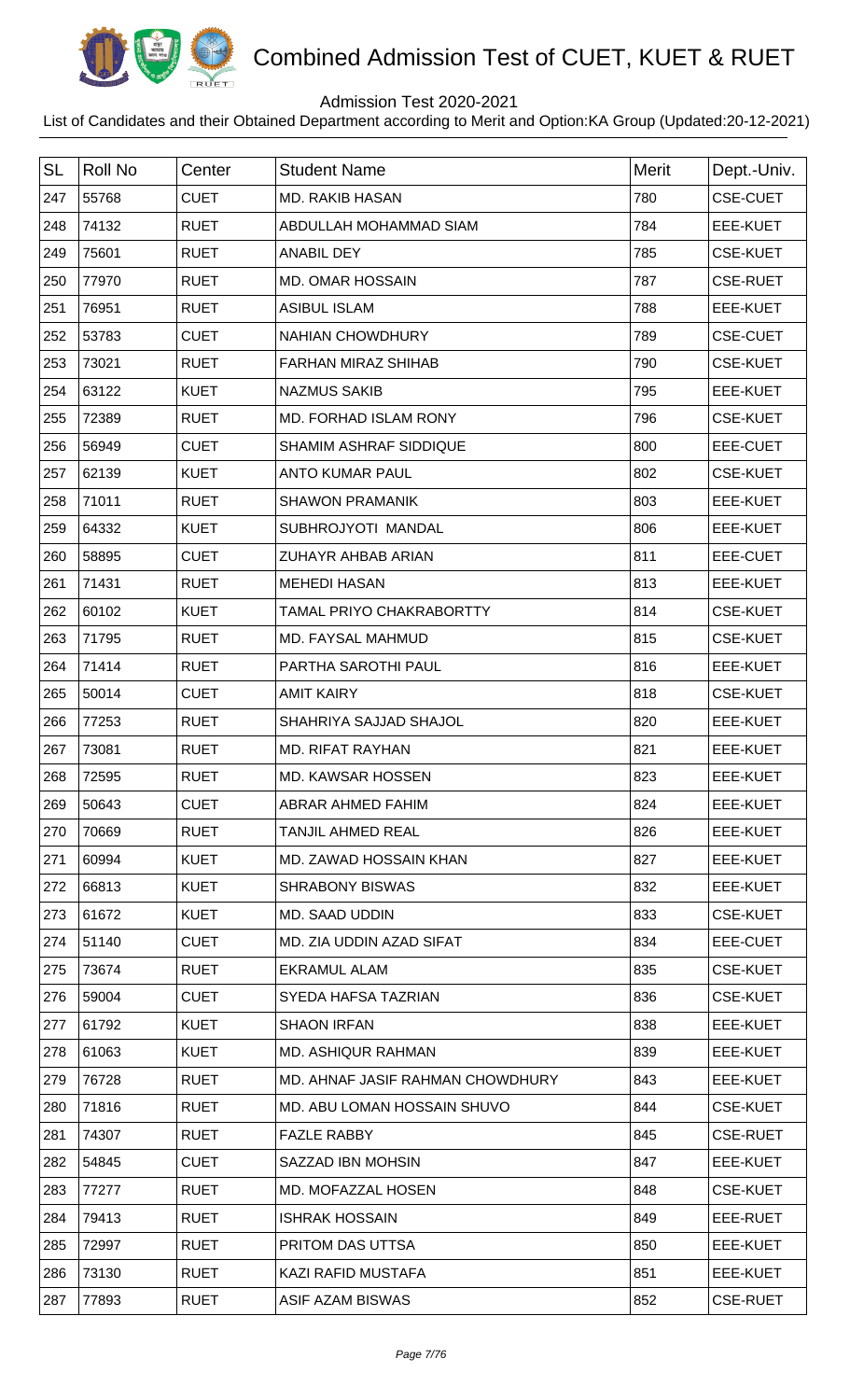

## Admission Test 2020-2021

| <b>SL</b> | <b>Roll No</b> | Center      | <b>Student Name</b>            | <b>Merit</b> | Dept.-Univ.     |
|-----------|----------------|-------------|--------------------------------|--------------|-----------------|
| 288       | 77355          | <b>RUET</b> | <b>NAFIS FOYSAL ASHIK</b>      | 854          | <b>CSE-KUET</b> |
| 289       | 59134          | <b>CUET</b> | <b>TASFIA ISLAM OBONI</b>      | 856          | EEE-CUET        |
| 290       | 50639          | <b>CUET</b> | <b>MD AZMAIN MUBASSIR</b>      | 857          | <b>CSE-KUET</b> |
| 291       | 71694          | <b>RUET</b> | MD. RAZOUN BHUIYAN             | 859          | ME-CUET         |
| 292       | 72801          | <b>RUET</b> | <b>TONMOY KUNDU JIBON</b>      | 860          | <b>CSE-KUET</b> |
| 293       | 60271          | <b>KUET</b> | PRANTO MALLIK                  | 865          | EEE-KUET        |
| 294       | 70907          | <b>RUET</b> | <b>TASFIA ZAMAN SAMIHA</b>     | 866          | <b>CSE-KUET</b> |
| 295       | 69443          | <b>KUET</b> | <b>SAMMO SPANDAN ARKO</b>      | 867          | <b>EEE-KUET</b> |
| 296       | 61317          | <b>KUET</b> | <b>MD. SOUROV ISLAM</b>        | 868          | EEE-RUET        |
| 297       | 62102          | <b>KUET</b> | <b>TASNIM AHMED SHEJUTI</b>    | 871          | <b>CSE-KUET</b> |
| 298       | 55249          | <b>CUET</b> | MD. INZAMAM UL HOQUE           | 876          | EEE-CUET        |
| 299       | 72717          | <b>RUET</b> | NIRVEEK SARKER                 | 877          | <b>CE-KUET</b>  |
| 300       | 56905          | <b>CUET</b> | MUHAMMAD SALMAN ASIF           | 878          | EEE-CUET        |
| 301       | 61917          | <b>KUET</b> | <b>BAYZED AHMED</b>            | 879          | <b>CSE-KUET</b> |
| 302       | 73731          | <b>RUET</b> | MD. SAYAD                      | 880          | EEE-RUET        |
| 303       | 71989          | <b>RUET</b> | <b>MAMORY AKTER MISTY</b>      | 883          | EEE-RUET        |
| 304       | 70059          | <b>RUET</b> | MD. HAFIZUR RAHMAN             | 885          | <b>CSE-KUET</b> |
| 305       | 74497          | <b>RUET</b> | <b>MAHARUNNESAH ESHA</b>       | 888          | EEE-CUET        |
| 306       | 74868          | <b>RUET</b> | MD. MAHMUD-UN-NABI SAZID       | 893          | EEE-RUET        |
| 307       | 77188          | <b>RUET</b> | <b>MD. SAKIBUL HOQUE</b>       | 896          | <b>CSE-KUET</b> |
| 308       | 71534          | <b>RUET</b> | MD. TOUKIR AHMMED BAPPY        | 897          | EEE-RUET        |
| 309       | 75787          | <b>RUET</b> | <b>MD. ARAFAT BEN SHARAFAT</b> | 899          | <b>CSE-KUET</b> |
| 310       | 51468          | <b>CUET</b> | <b>SHITI CHOWDHURY</b>         | 906          | <b>CSE-CUET</b> |
| 311       | 52333          | <b>CUET</b> | <b>ASHFAKUR RAHMAN</b>         | 907          | <b>CSE-CUET</b> |
| 312       | 61632          | <b>KUET</b> | <b>MD. TANJIMUL HASSAN</b>     | 908          | <b>CSE-KUET</b> |
| 313       | 51186          | <b>CUET</b> | <b>SAJIB TALUKDER</b>          | 909          | EEE-CUET        |
| 314       | 56953          | <b>CUET</b> | MD. ASHRARUL HAQUE SIFAT       | 910          | <b>CSE-KUET</b> |
| 315       | 56584          | <b>CUET</b> | <b>AMIT PAUL</b>               | 912          | <b>CSE-KUET</b> |
| 316       | 51722          | <b>CUET</b> | MUHAMMAD ABU HORAIRA           | 913          | <b>CSE-CUET</b> |
| 317       | 66118          | <b>KUET</b> | MD. SHAHRUKH KHAN SOHEL        | 914          | <b>CSE-KUET</b> |
| 318       | 52202          | <b>CUET</b> | ABDULLAH AL SOYKOT             | 916          | <b>CSE-KUET</b> |
| 319       | 62445          | <b>KUET</b> | SAYAKA ALAM                    | 917          | <b>CSE-KUET</b> |
| 320       | 71062          | <b>RUET</b> | <b>NILOY DAS</b>               | 919          | <b>CSE-KUET</b> |
| 321       | 76592          | <b>RUET</b> | SHANZIDA RAHMAN MIM            | 920          | <b>CSE-KUET</b> |
| 322       | 73227          | <b>RUET</b> | MAYESHA MARZIA ZAMAN MIM       | 921          | <b>CSE-KUET</b> |
| 323       | 62027          | <b>KUET</b> | MOSHAMMAD FARZANA RAHMAN       | 922          | <b>CSE-KUET</b> |
| 324       | 70113          | <b>RUET</b> | <b>IMRAN HOSSAN</b>            | 926          | EEE-RUET        |
| 325       | 50649          | <b>CUET</b> | <b>SAMIUL AREFIN</b>           | 927          | EEE-RUET        |
| 326       | 77155          | <b>RUET</b> | <b>MAHMUDUL HAQUE</b>          | 929          | EEE-RUET        |
| 327       | 56282          | <b>CUET</b> | SHAH MD. KHALIL ULLAH          | 930          | <b>CSE-KUET</b> |
| 328       | 71689          | <b>RUET</b> | <b>MD. TAHSINUR RAHMAN</b>     | 932          | <b>CSE-KUET</b> |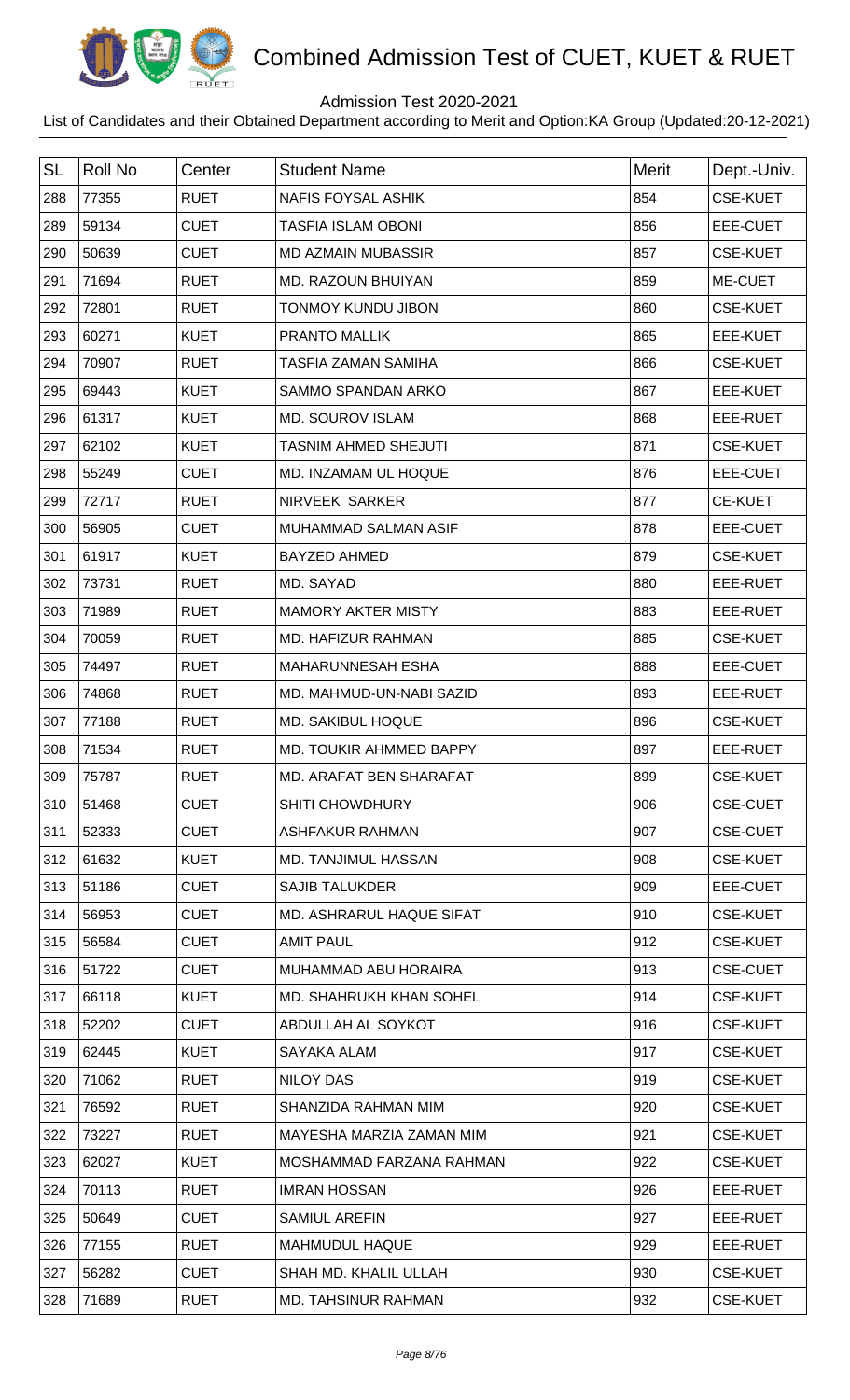

## Admission Test 2020-2021

| <b>SL</b> | <b>Roll No</b> | Center      | <b>Student Name</b>           | <b>Merit</b> | Dept.-Univ.     |
|-----------|----------------|-------------|-------------------------------|--------------|-----------------|
| 329       | 52369          | <b>CUET</b> | <b>JISHU PRASAD DAS</b>       | 934          | EEE-CUET        |
| 330       | 75552          | <b>RUET</b> | PROTICHI CHAKRABORTY          | 935          | ME-KUET         |
| 331       | 52994          | <b>CUET</b> | <b>JOY SAHA</b>               | 936          | <b>CE-CUET</b>  |
| 332       | 52451          | <b>CUET</b> | ARITRA NAHA LIKHAN            | 938          | <b>CSE-KUET</b> |
| 333       | 74188          | <b>RUET</b> | <b>DURJOY ROY</b>             | 942          | ME-KUET         |
| 334       | 55347          | <b>CUET</b> | MD. IQBAL MAHAMUD MOON        | 944          | <b>CSE-KUET</b> |
| 335       | 75893          | <b>RUET</b> | <b>TOUSIF ARAFAT</b>          | 945          | <b>CE-KUET</b>  |
| 336       | 64650          | <b>KUET</b> | MD ZARIF CHOWDHURY AKIB       | 947          | <b>ME-KUET</b>  |
| 337       | 60282          | <b>KUET</b> | <b>MD. SABBIR HOSSAIN</b>     | 950          | ME-KUET         |
| 338       | 56556          | <b>CUET</b> | <b>SHADMAN SALEH</b>          | 952          | <b>CSE-CUET</b> |
| 339       | 52525          | <b>CUET</b> | EFAZ M. AFNAN FEROZ           | 953          | EEE-CUET        |
| 340       | 73192          | <b>RUET</b> | <b>MD. SHARIAR RAHMAN</b>     | 954          | EEE-CUET        |
| 341       | 73953          | <b>RUET</b> | ANIRBAN GHOSH ARGHA           | 955          | <b>CSE-KUET</b> |
| 342       | 54699          | <b>CUET</b> | <b>MD. RAIHANUL HASAN</b>     | 958          | <b>CSE-CUET</b> |
| 343       | 74997          | <b>RUET</b> | <b>MD. RAKIBUL HASAN</b>      | 959          | EEE-RUET        |
| 344       | 76292          | <b>RUET</b> | <b>MD. NAFIUL ISLAM</b>       | 960          | <b>CSE-KUET</b> |
| 345       | 78849          | <b>RUET</b> | MARZUKA ZANNAT CHOWDHURY      | 961          | <b>CSE-RUET</b> |
| 346       | 58854          | <b>CUET</b> | ABDULLAH MOHAMMED             | 963          | <b>EEE-CUET</b> |
| 347       | 77358          | <b>RUET</b> | MD. EADUL HAQUE               | 965          | <b>CE-KUET</b>  |
| 348       | 53267          | <b>CUET</b> | NAYEEM MOHAMMAD MOSTAKIM      | 966          | EEE-RUET        |
| 349       | 65807          | <b>KUET</b> | <b>ANIRBAN ROY</b>            | 967          | <b>CSE-KUET</b> |
| 350       | 79281          | <b>RUET</b> | MD. AHANAF TAHMID             | 968          | <b>CSE-KUET</b> |
| 351       | 75984          | <b>RUET</b> | <b>BISHAL ROY</b>             | 969          | <b>CSE-KUET</b> |
| 352       | 61357          | <b>KUET</b> | ARJU ARA AFRIN                | 970          | <b>CSE-KUET</b> |
| 353       | 52187          | <b>CUET</b> | <b>MD. ATIQ SHAHRIAR</b>      | 971          | <b>CSE-CUET</b> |
| 354       | 59037          | <b>CUET</b> | SHUDIPTA PAUL SOURAV          | 973          | EEE-CUET        |
| 355       | 72626          | <b>RUET</b> | MD. KHONDOKER TAHMID ALAM     | 974          | <b>CSE-KUET</b> |
| 356       | 73349          | <b>RUET</b> | <b>NAFIS RAIHAN</b>           | 976          | <b>CSE-RUET</b> |
| 357       | 72059          | <b>RUET</b> | MD. RAKIBUL HASNAT            | 979          | <b>CE-KUET</b>  |
| 358       | 53624          | <b>CUET</b> | CHOYAN MITRA BARUA BIJOY      | 980          | <b>CSE-KUET</b> |
| 359       | 52128          | <b>CUET</b> | <b>MEHREEN RAHMAN</b>         | 981          | <b>CSE-CUET</b> |
| 360       | 53354          | <b>CUET</b> | <b>MEHRAB RAHMAN</b>          | 982          | <b>CSE-CUET</b> |
| 361       | 56681          | <b>CUET</b> | SUMAIYA RAHIM SUMA            | 983          | <b>CSE-KUET</b> |
| 362       | 57124          | <b>CUET</b> | <b>MD. TANBIR ISLAM TANIM</b> | 984          | <b>CE-CUET</b>  |
| 363       | 70247          | <b>RUET</b> | <b>FAIYAZ MAHMUD</b>          | 985          | <b>CSE-KUET</b> |
| 364       | 59449          | <b>CUET</b> | <b>TANBIR HOSSEN SYMON</b>    | 986          | EEE-CUET        |
| 365       | 54588          | <b>CUET</b> | ATIKUR RAHMAN ASIB            | 987          | <b>CSE-KUET</b> |
| 366       | 77690          | <b>RUET</b> | SYED SHIFAT E RAHMAN          | 990          | <b>CSE-RUET</b> |
| 367       | 56088          | <b>CUET</b> | <b>MARUFA AKTER MEEM</b>      | 991          | <b>CSE-KUET</b> |
| 368       | 51359          | <b>CUET</b> | ASIF AKBAR                    | 992          | <b>CSE-KUET</b> |
| 369       | 70357          | <b>RUET</b> | <b>TANIM AHMMOD</b>           | 993          | EEE-RUET        |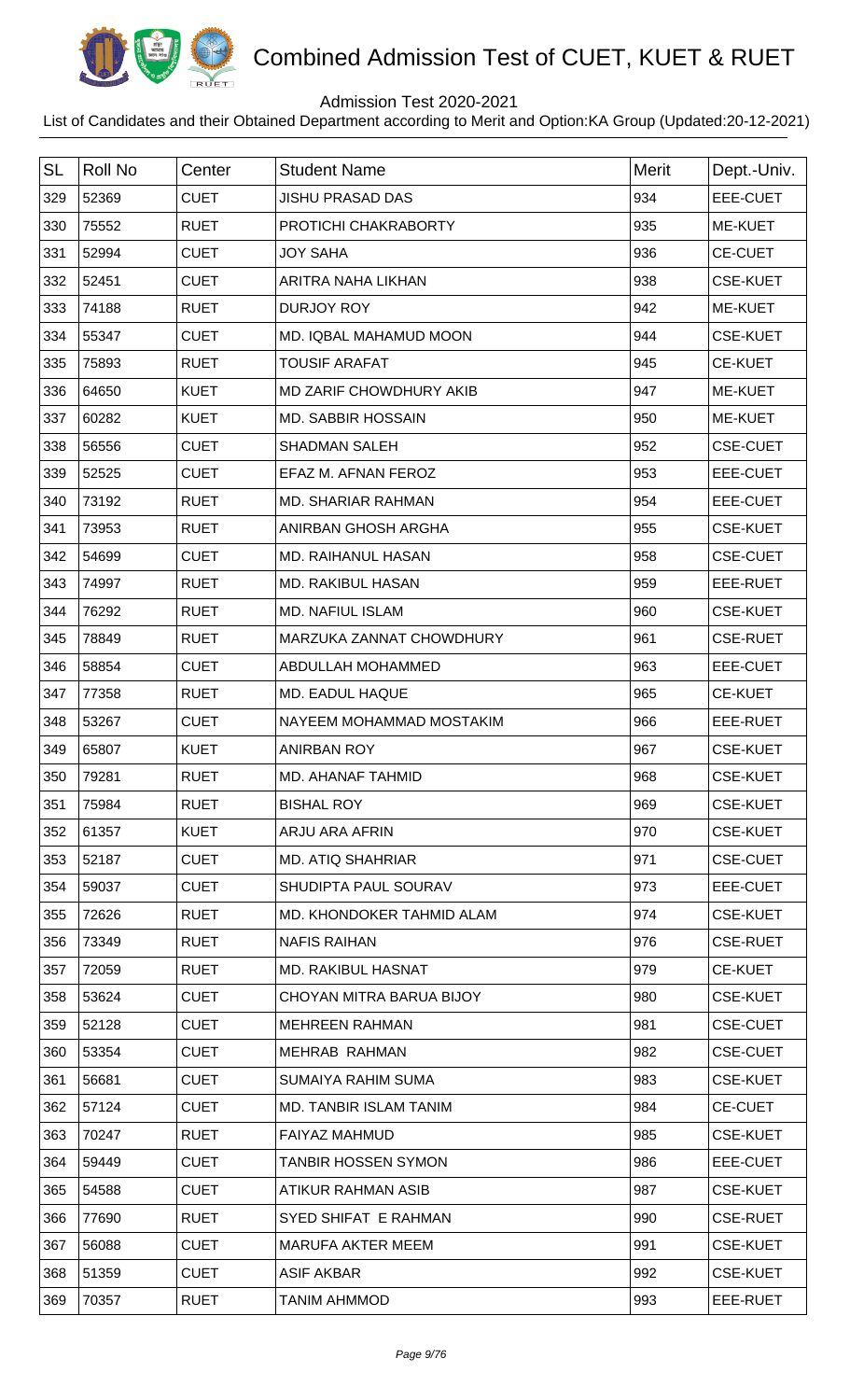

## Admission Test 2020-2021

| <b>SL</b> | <b>Roll No</b> | Center      | <b>Student Name</b>          | <b>Merit</b> | Dept.-Univ.     |
|-----------|----------------|-------------|------------------------------|--------------|-----------------|
| 370       | 52596          | <b>CUET</b> | MOHAMMED TANVIR HASSAN TAMIM | 994          | ME-KUET         |
| 371       | 77075          | <b>RUET</b> | KHANDOKER ABID HASAN         | 995          | <b>CSE-KUET</b> |
| 372       | 64633          | <b>KUET</b> | <b>LABONI RAHMAN</b>         | 996          | <b>CSE-KUET</b> |
| 373       | 77011          | <b>RUET</b> | SOURAV DEBNATH               | 998          | <b>CSE-KUET</b> |
| 374       | 71862          | <b>RUET</b> | <b>MD. SAFAUL ISLAM</b>      | 1000         | EEE-RUET        |
| 375       | 76955          | <b>RUET</b> | <b>SHAYKA ISLAM</b>          | 1001         | <b>CSE-KUET</b> |
| 376       | 66287          | <b>KUET</b> | YASIN ARAFAT                 | 1003         | <b>CSE-CUET</b> |
| 377       | 71336          | <b>RUET</b> | <b>SIFAT RAHMAN</b>          | 1005         | <b>CE-KUET</b>  |
| 378       | 70690          | <b>RUET</b> | SHORIFUL HASAN RAHIM         | 1008         | EEE-CUET        |
| 379       | 62227          | <b>KUET</b> | <b>PLABAN DAS</b>            | 1009         | <b>CSE-KUET</b> |
| 380       | 56523          | <b>CUET</b> | <b>AZHAR UDDIN</b>           | 1012         | <b>CSE-KUET</b> |
| 381       | 52667          | <b>CUET</b> | HANIUM MARIA JOLI            | 1015         | EEE-RUET        |
| 382       | 62231          | <b>KUET</b> | AHMED-NUR-E SAFA             | 1020         | ME-KUET         |
| 383       | 72908          | <b>RUET</b> | MD. MINHAZ MAHMUD MAHADI     | 1023         | <b>CSE-CUET</b> |
| 384       | 73402          | <b>RUET</b> | SHAEER MUSARRAT SWAPNIL      | 1026         | ME-KUET         |
| 385       | 51698          | <b>CUET</b> | <b>TOWHIDUL KARIM</b>        | 1027         | EEE-CUET        |
| 386       | 63634          | <b>KUET</b> | MD. TAUFIQ BIN AMIN          | 1029         | ME-KUET         |
| 387       | 60824          | <b>KUET</b> | <b>TIRTHO MONDAL</b>         | 1030         | EEE-RUET        |
| 388       | 73262          | <b>RUET</b> | RAHID AHAMED                 | 1031         | EEE-RUET        |
| 389       | 62241          | <b>KUET</b> | <b>MD.SHARIFUL ISLAM</b>     | 1032         | ME-KUET         |
| 390       | 52181          | <b>CUET</b> | <b>ARIZA AKTER</b>           | 1033         | EEE-RUET        |
| 391       | 61551          | KUET        | <b>JOBAIR AHMED</b>          | 1034         | EEE-CUET        |
| 392       | 52642          | <b>CUET</b> | MAHIR AZMAIN HAQUE           | 1035         | <b>CE-KUET</b>  |
| 393       | 72635          | <b>RUET</b> | <b>DIPTO SAHA</b>            | 1036         | ME-KUET         |
| 394       | 73276          | <b>RUET</b> | S. M. SHIBLE SADIK           | 1037         | ME-KUET         |
| 395       | 61290          | <b>KUET</b> | <b>MD.RAKIBUL KABIR</b>      | 1039         | <b>ME-KUET</b>  |
| 396       | 56258          | <b>CUET</b> | NAZIB IRFAN AHMED            | 1040         | EEE-RUET        |
| 397       | 64083          | <b>KUET</b> | <b>FAIRINA ISLAM</b>         | 1043         | <b>CSE-RUET</b> |
| 398       | 65512          | <b>KUET</b> | RAIYAN AZAD HAMIM            | 1044         | ME-KUET         |
| 399       | 78505          | <b>RUET</b> | <b>MOSTASIM BILLAH TOKI</b>  | 1045         | <b>CE-KUET</b>  |
| 400       | 72924          | <b>RUET</b> | MD. TAHMIDUL HAQUE           | 1046         | <b>CE-KUET</b>  |
| 401       | 56329          | <b>CUET</b> | MUHAMMAD IBRAHIM             | 1047         | ME-CUET         |
| 402       | 61447          | <b>KUET</b> | KHAN ABDULLAH ALL NOMAN      | 1048         | ME-KUET         |
| 403       | 61984          | <b>KUET</b> | SHADESH ROY                  | 1049         | ME-KUET         |
| 404       | 76455          | <b>RUET</b> | <b>RAJIB HASAN</b>           | 1050         | ME-KUET         |
| 405       | 77197          | <b>RUET</b> | MIR MOHAMMAD RAYHAN MALOT    | 1052         | ME-KUET         |
| 406       | 52027          | <b>CUET</b> | <b>DEBAKAR NATH</b>          | 1053         | EEE-CUET        |
| 407       | 63872          | <b>KUET</b> | <b>SHUVRO DAS</b>            | 1055         | <b>CSE-CUET</b> |
| 408       | 55750          | <b>CUET</b> | NUZHAT JAHAN                 | 1056         | EEE-CUET        |
| 409       | 76056          | <b>RUET</b> | RAIHAN-UL-ISLAM              | 1057         | <b>CSE-RUET</b> |
| 410       | 63297          | <b>KUET</b> | <b>INSHERAH NAZIAT SOA</b>   | 1058         | <b>CE-KUET</b>  |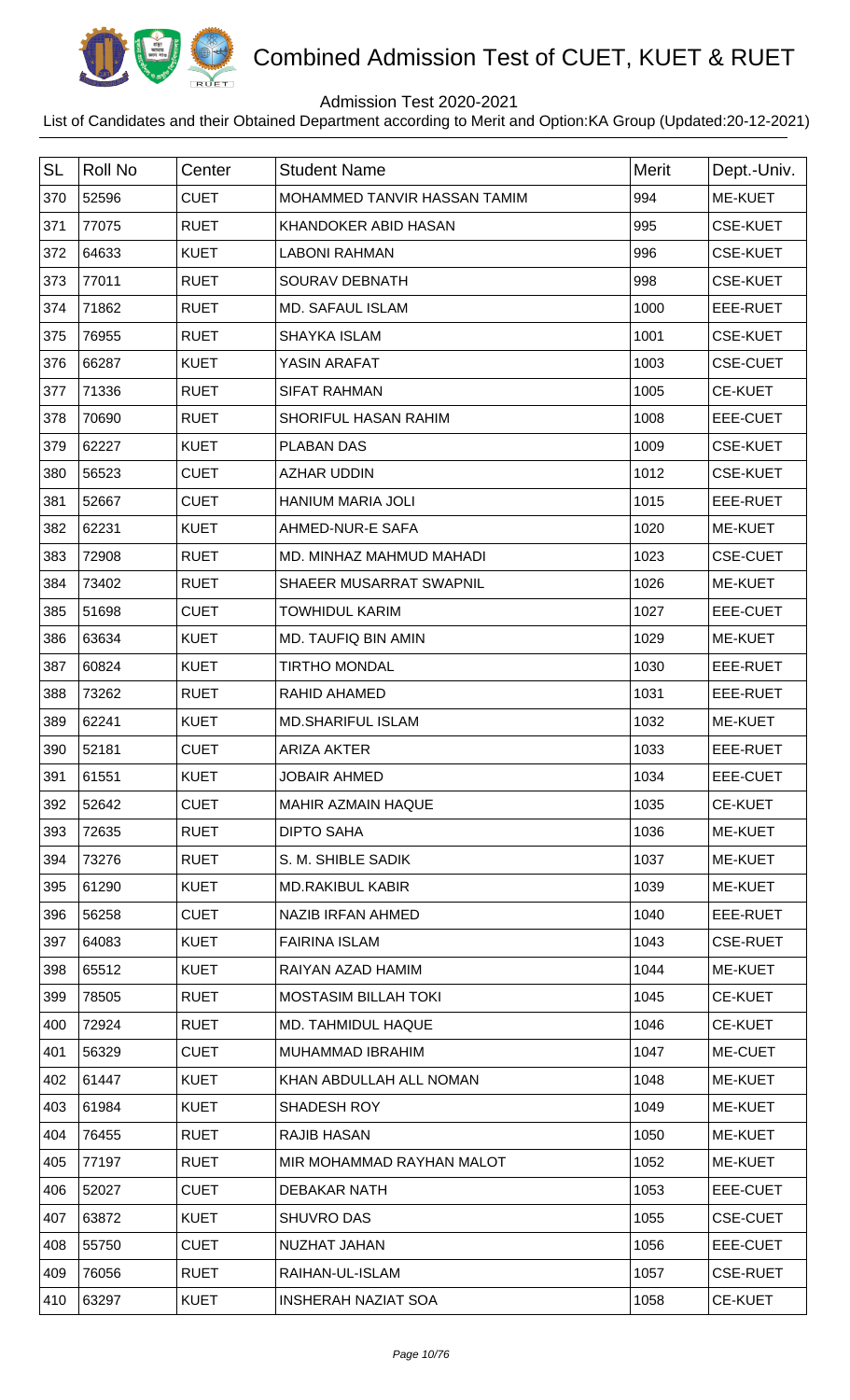

## Admission Test 2020-2021

| <b>SL</b> | <b>Roll No</b> | Center      | <b>Student Name</b>          | Merit | Dept.-Univ.     |
|-----------|----------------|-------------|------------------------------|-------|-----------------|
| 411       | 63791          | <b>KUET</b> | <b>MD. RAKEBUL HASAN NUR</b> | 1059  | <b>CSE-RUET</b> |
| 412       | 57259          | <b>CUET</b> | K. M. TANZED HASAN           | 1060  | <b>CSE-CUET</b> |
| 413       | 60875          | <b>KUET</b> | MD. ASLAM BEG AKASH          | 1061  | ME-KUET         |
| 414       | 62587          | <b>KUET</b> | <b>DIP PAL</b>               | 1062  | ME-KUET         |
| 415       | 54220          | <b>CUET</b> | KHANDAKER IMRUL KAYES        | 1064  | <b>CSE-CUET</b> |
| 416       | 77012          | <b>RUET</b> | <b>ABRAR IHTASHUM AFIF</b>   | 1065  | ME-KUET         |
| 417       | 53315          | <b>CUET</b> | <b>FUAD HASAN SOHAN</b>      | 1067  | ME-KUET         |
| 418       | 75952          | <b>RUET</b> | <b>ADIB HASSAN</b>           | 1073  | EEE-RUET        |
| 419       | 70712          | <b>RUET</b> | SHAKHAWAT HOSSAIN TAPU       | 1074  | <b>CE-KUET</b>  |
| 420       | 54290          | <b>CUET</b> | ABRAR HAFIZ RABBANI          | 1075  | <b>CSE-CUET</b> |
| 421       | 69019          | <b>KUET</b> | <b>TANGIL HOSSAIN SHAWON</b> | 1076  | <b>CSE-CUET</b> |
| 422       | 74866          | <b>RUET</b> | MD. ABDULLAH                 | 1077  | EEE-RUET        |
| 423       | 73894          | <b>RUET</b> | <b>TONMOY CHAKRABORTY</b>    | 1078  | ME-KUET         |
| 424       | 60960          | <b>KUET</b> | KAZI S.M.JAMAN FAHIM         | 1080  | ME-KUET         |
| 425       | 50316          | <b>CUET</b> | <b>ANINDO BARUA</b>          | 1081  | <b>CSE-CUET</b> |
| 426       | 77560          | <b>RUET</b> | KAMRUN NAHAR KEYA            | 1082  | <b>CSE-RUET</b> |
| 427       | 50189          | <b>CUET</b> | MOHAMMAD MEHEDI HASSAN       | 1083  | ME-KUET         |
| 428       | 58815          | <b>CUET</b> | SIDRATUL MUNTAHA             | 1084  | <b>CSE-CUET</b> |
| 429       | 76174          | <b>RUET</b> | MD. TANJIR AHMMED            | 1085  | EEE-RUET        |
| 430       | 76256          | <b>RUET</b> | <b>TAHMIDUR RAHMAN</b>       | 1087  | <b>CE-KUET</b>  |
| 431       | 56194          | <b>CUET</b> | MD. KAOSER AHAMED ANIK       | 1090  | <b>CE-KUET</b>  |
| 432       | 50374          | <b>CUET</b> | MOHAMMAD FOYSAL              | 1091  | <b>CSE-CUET</b> |
| 433       | 50075          | <b>CUET</b> | <b>SAKIBUL HASAN</b>         | 1092  | <b>CSE-CUET</b> |
| 434       | 56078          | <b>CUET</b> | MOHAMMAD YASIR AFNAN         | 1093  | ME-CUET         |
| 435       | 77452          | <b>RUET</b> | <b>FAIRUZ FAKHERA ROHINY</b> | 1094  | <b>ME-KUET</b>  |
| 436       | 74935          | <b>RUET</b> | <b>ANKON DATTA</b>           | 1097  | EEE-RUET        |
| 437       | 62656          | <b>KUET</b> | <b>MARZAN FERDOUS SROT</b>   | 1098  | ME-KUET         |
| 438       | 64576          | <b>KUET</b> | <b>MEHZABIN NAHAR</b>        | 1099  | ME-KUET         |
| 439       | 51662          | <b>CUET</b> | MOHAMMAD SAKIB RAIHAN        | 1100  | EEE-CUET        |
| 440       | 71817          | <b>RUET</b> | <b>SAJID AL SIRAJ</b>        | 1101  | EEE-RUET        |
| 441       | 72828          | <b>RUET</b> | SOSCHO SHAMUEL GREGORY       | 1102  | <b>CSE-RUET</b> |
| 442       | 75708          | <b>RUET</b> | MOHMMAD MEHEDI HASAN AKASH   | 1103  | <b>CSE-RUET</b> |
| 443       | 74658          | <b>RUET</b> | UMME SALMA TAMANNA           | 1104  | EEE-RUET        |
| 444       | 60794          | <b>KUET</b> | <b>EHSANUL FERDOUS</b>       | 1105  | EEE-RUET        |
| 445       | 51086          | <b>CUET</b> | <b>RAJESH MITRA</b>          | 1106  | EEE-CUET        |
| 446       | 72112          | <b>RUET</b> | <b>ASIF AHAMED</b>           | 1110  | EEE-RUET        |
| 447       | 61639          | <b>KUET</b> | BORNONA MOGNOTA RAHMAN       | 1111  | <b>ME-KUET</b>  |
| 448       | 71078          | <b>RUET</b> | <b>HASIBUL HASAN</b>         | 1112  | <b>CSE-RUET</b> |
| 449       | 53971          | <b>CUET</b> | MD. ASRAFUL KARIM ROBIN      | 1113  | <b>ME-KUET</b>  |
| 450       | 51462          | <b>CUET</b> | MOHAMMAD HASAN CHOWDHURY     | 1115  | EEE-CUET        |
| 451       | 62086          | <b>KUET</b> | <b>SARMIN SULTANA</b>        | 1116  | ME-KUET         |
|           |                |             |                              |       |                 |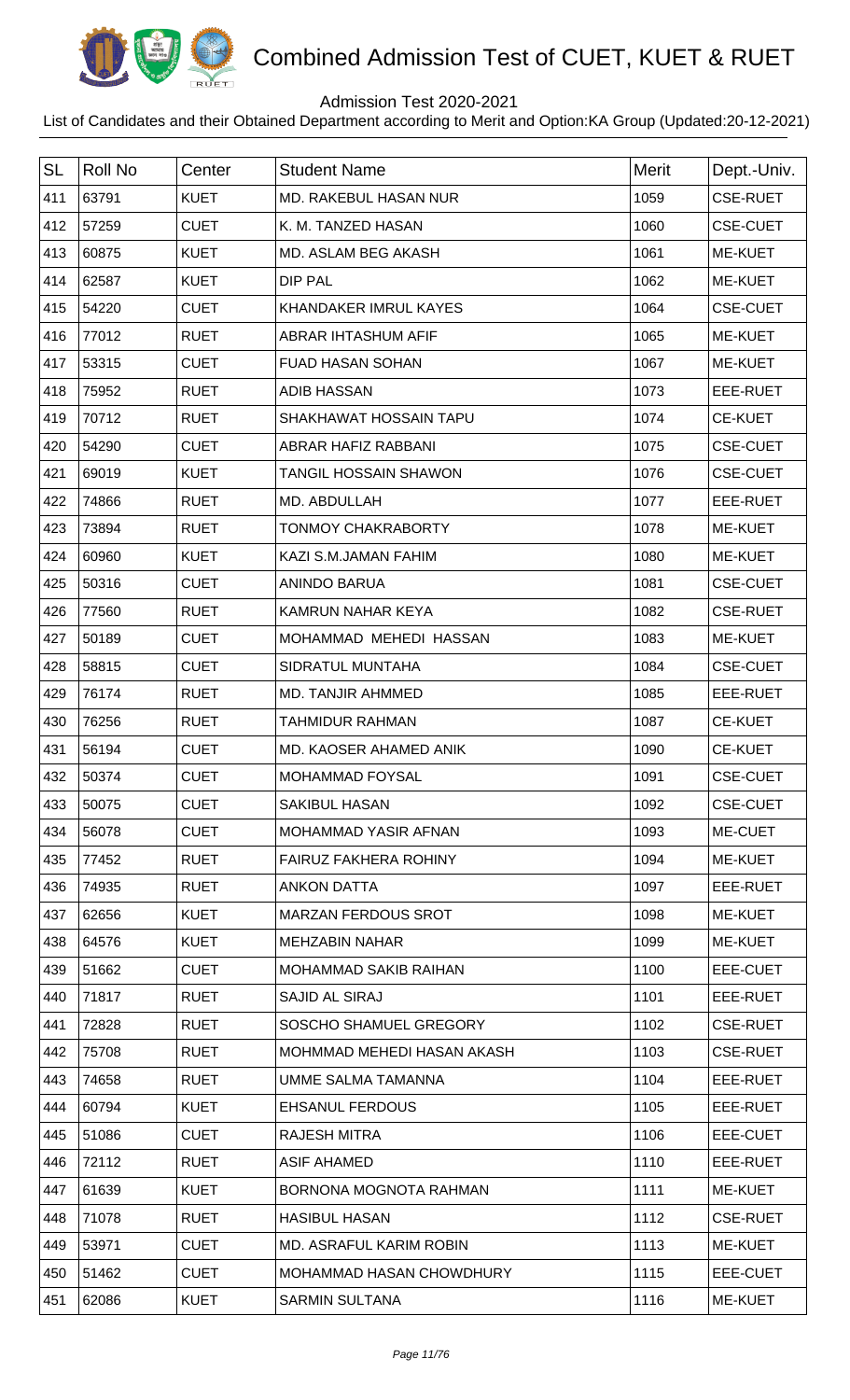

## Admission Test 2020-2021

| <b>SL</b> | Roll No | Center      | <b>Student Name</b>           | Merit | Dept.-Univ.     |
|-----------|---------|-------------|-------------------------------|-------|-----------------|
| 452       | 61407   | <b>KUET</b> | <b>OLIUR RAHMAN</b>           | 1117  | ME-KUET         |
| 453       | 54889   | <b>CUET</b> | MD. KHALED ARAFAT             | 1118  | <b>EEE-CUET</b> |
| 454       | 78094   | <b>RUET</b> | FATEMA TUZ ZOHORA PRIYANKA    | 1120  | EEE-RUET        |
| 455       | 55702   | <b>CUET</b> | MOST. NAZIFA SULTANA RAISA    | 1123  | <b>CSE-CUET</b> |
| 456       | 68600   | <b>KUET</b> | <b>KAZI MASHFIQ FAHMID</b>    | 1124  | <b>CE-KUET</b>  |
| 457       | 52080   | <b>CUET</b> | <b>MD. TANBIR HASAN</b>       | 1126  | EEE-CUET        |
| 458       | 74748   | <b>RUET</b> | <b>MD. SUMON SARKAR</b>       | 1127  | EEE-RUET        |
| 459       | 64127   | <b>KUET</b> | NAHID NIYAZ SHOVON            | 1128  | <b>CSE-RUET</b> |
| 460       | 58560   | <b>CUET</b> | <b>HABIBA AKTER</b>           | 1129  | <b>CSE-CUET</b> |
| 461       | 63334   | <b>KUET</b> | MUSFIQUR RAHMAN               | 1131  | ME-KUET         |
| 462       | 55391   | <b>CUET</b> | MD. SAIMUM ISLAM              | 1134  | <b>CSE-CUET</b> |
| 463       | 56940   | <b>CUET</b> | MD. ABDULLAH AL MAHADI APURBO | 1135  | <b>CSE-CUET</b> |
| 464       | 51119   | <b>CUET</b> | MD. EFTAKHARUL HAQUE REYAD    | 1136  | <b>CSE-CUET</b> |
| 465       | 62774   | <b>KUET</b> | <b>IAZ SHAZID TURZO</b>       | 1137  | EEE-RUET        |
| 466       | 50488   | <b>CUET</b> | <b>LAMIA TASNIM KHAN</b>      | 1140  | <b>CSE-CUET</b> |
| 467       | 73145   | <b>RUET</b> | <b>ABUL KHAYER</b>            | 1144  | <b>CSE-RUET</b> |
| 468       | 61462   | <b>KUET</b> | MOSTOFA AADEEB CHOWDHURY      | 1145  | ME-KUET         |
| 469       | 73870   | <b>RUET</b> | MD. SHAHRIAR RAHMAN HRIDOY    | 1147  | EEE-RUET        |
| 470       | 52352   | <b>CUET</b> | MASPUKUL ALAM ARZU            | 1148  | EEE-CUET        |
| 471       | 75403   | <b>RUET</b> | <b>IFFAT JAHAN</b>            | 1149  | <b>CE-KUET</b>  |
| 472       | 76222   | <b>RUET</b> | <b>MD.KAMRUL ISLAM BIPUL</b>  | 1150  | <b>ME-KUET</b>  |
| 473       | 53903   | <b>CUET</b> | <b>MUHIMENUL ISLAM</b>        | 1151  | <b>CSE-RUET</b> |
| 474       | 71131   | <b>RUET</b> | REZWANUL HAQUE SHOPNIL        | 1152  | EEE-RUET        |
| 475       | 51545   | <b>CUET</b> | AHSAN HABIB AKIB              | 1154  | <b>CSE-CUET</b> |
| 476       | 51084   | <b>CUET</b> | <b>JABUN NISSA</b>            | 1155  | <b>CSE-CUET</b> |
| 477       | 54457   | <b>CUET</b> | MD. ABU SAIF                  | 1156  | EEE-CUET        |
| 478       | 72122   | <b>RUET</b> | MD. ABU TALHA                 | 1157  | EEE-RUET        |
| 479       | 79067   | <b>RUET</b> | POLOK CHANDRA SAHA            | 1158  | EEE-RUET        |
| 480       | 59287   | <b>CUET</b> | SADIA RAHMAN SHARNA           | 1159  | <b>CSE-RUET</b> |
| 481       | 60040   | <b>KUET</b> | SOWMITRO BISWAS               | 1163  | <b>ECE-KUET</b> |
| 482       | 53373   | <b>CUET</b> | <b>MIFTAHUL ISLAM</b>         | 1164  | <b>CSE-CUET</b> |
| 483       | 65740   | <b>KUET</b> | <b>MEHEDI HASSAN SAIKAT</b>   | 1167  | EEE-CUET        |
| 484       | 76168   | <b>RUET</b> | MD. HABIBOUR RAHMAN           | 1169  | <b>CSE-RUET</b> |
| 485       | 66542   | <b>KUET</b> | <b>GAZI MUJTABA RAFID</b>     | 1170  | ME-KUET         |
| 486       | 65129   | <b>KUET</b> | K. M. NAFIS TAJWAR            | 1171  | EEE-RUET        |
| 487       | 75311   | <b>RUET</b> | K. M. TANVIR AHMED            | 1172  | <b>CSE-RUET</b> |
| 488       | 74283   | <b>RUET</b> | MD. ISTIAK AHMMED ANIK        | 1173  | EEE-RUET        |
| 489       | 50535   | <b>CUET</b> | MD. NUR ALAM                  | 1176  | <b>CE-CUET</b>  |
| 490       | 74416   | <b>RUET</b> | <b>MD. SAMIUL KABIR</b>       | 1177  | ME-KUET         |
| 491       | 70600   | <b>RUET</b> | <b>MD. ABIR HOSSEN</b>        | 1178  | EEE-RUET        |
| 492       | 74350   | <b>RUET</b> | MD. ASHIK ALI                 | 1181  | EEE-RUET        |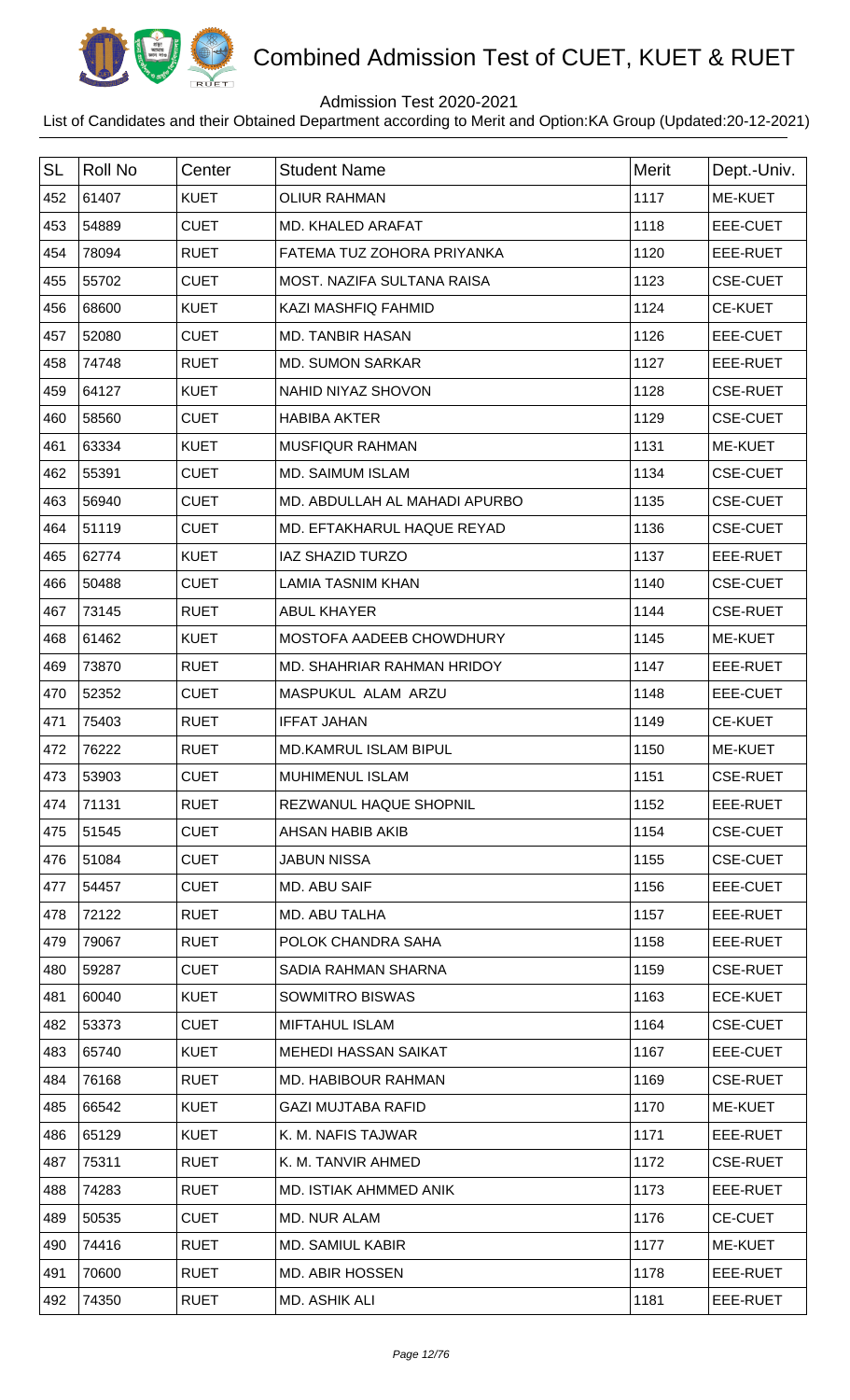

## Admission Test 2020-2021

| <b>SL</b> | <b>Roll No</b> | Center      | <b>Student Name</b>           | Merit | Dept.-Univ.     |
|-----------|----------------|-------------|-------------------------------|-------|-----------------|
| 493       | 66627          | <b>KUET</b> | MD. TAJBIR HASAN SHUVO        | 1182  | <b>CSE-RUET</b> |
| 494       | 63671          | <b>KUET</b> | MD. SHAMIM AHMED SUMON        | 1183  | EEE-RUET        |
| 495       | 75336          | <b>RUET</b> | ABDULLAH ASHRAF               | 1184  | EEE-RUET        |
| 496       | 50353          | <b>CUET</b> | <b>SAGAR BHATTACHARJEE</b>    | 1185  | EEE-CUET        |
| 497       | 56255          | <b>CUET</b> | <b>MD. ASHIK TAHMID</b>       | 1186  | CE-CUET         |
| 498       | 56830          | <b>CUET</b> | <b>MADIHA AHMED CHOWDHURY</b> | 1189  | <b>CSE-CUET</b> |
| 499       | 70853          | <b>RUET</b> | <b>TOUSIF EBNE JAVED</b>      | 1190  | <b>CSE-RUET</b> |
| 500       | 76029          | <b>RUET</b> | ANISHA ISLAM DINA             | 1191  | <b>CE-KUET</b>  |
| 501       | 75613          | <b>RUET</b> | <b>MD. MUKSETUR RAHMAN</b>    | 1192  | <b>CE-CUET</b>  |
| 502       | 63504          | <b>KUET</b> | <b>MD.SOUROV AHMED</b>        | 1193  | ME-KUET         |
| 503       | 78116          | <b>RUET</b> | <b>TANVIR KHAN</b>            | 1195  | <b>ME-KUET</b>  |
| 504       | 71643          | <b>RUET</b> | <b>REDWAN MAHMUD</b>          | 1197  | EEE-CUET        |
| 505       | 76474          | <b>RUET</b> | KAOSAR AHAMED NOMAN           | 1199  | ME-KUET         |
| 506       | 51501          | <b>CUET</b> | <b>TOMAL PAUL JOY</b>         | 1200  | <b>CSE-CUET</b> |
| 507       | 51977          | <b>CUET</b> | <b>RIPTA DAS</b>              | 1202  | EEE-CUET        |
| 508       | 76825          | <b>RUET</b> | MD. KHUBAEB                   | 1204  | ME-RUET         |
| 509       | 71222          | <b>RUET</b> | <b>NAFIUL AHMED NAZIL</b>     | 1205  | EEE-CUET        |
| 510       | 53176          | <b>CUET</b> | <b>TAKMIM HASAN</b>           | 1206  | EEE-CUET        |
| 511       | 74430          | <b>RUET</b> | MD. NAJMUL HUDA               | 1207  | EEE-RUET        |
| 512       | 52550          | <b>CUET</b> | <b>MD. SADMAN KABIR</b>       | 1208  | <b>CE-CUET</b>  |
| 513       | 70252          | <b>RUET</b> | <b>TAUSEEF AHMAD</b>          | 1209  | <b>ME-KUET</b>  |
| 514       | 72903          | <b>RUET</b> | MD. NISSAN ALI                | 1210  | <b>CSE-RUET</b> |
| 515       | 55026          | <b>CUET</b> | <b>LAMIA KHAN</b>             | 1213  | <b>CE-KUET</b>  |
| 516       | 54989          | <b>CUET</b> | ZABED IQBAL CHOWDHURY         | 1215  | <b>CSE-RUET</b> |
| 517       | 73624          | <b>RUET</b> | MD. BORHAN UDDIN HAMIM        | 1216  | EEE-RUET        |
| 518       | 63295          | <b>KUET</b> | SADIA SULTANA KHEYAL          | 1217  | EEE-RUET        |
| 519       | 51127          | <b>CUET</b> | MD. ABDUS SAMAD AZAD          | 1218  | EEE-CUET        |
| 520       | 72120          | <b>RUET</b> | MD. BARKULLAH                 | 1219  | <b>CSE-RUET</b> |
| 521       | 71540          | <b>RUET</b> | <b>MD.SABBIR MAZHI</b>        | 1220  | EEE-RUET        |
| 522       | 56057          | <b>CUET</b> | MIFTIAZ INTI SAMI             | 1223  | <b>CSE-CUET</b> |
| 523       | 51337          | <b>CUET</b> | ABDULLAH AL MUJAKKIR          | 1224  | <b>CE-KUET</b>  |
| 524       | 60790          | <b>KUET</b> | SHAHZIAR KARIM SAFIT          | 1226  | EEE-RUET        |
| 525       | 76236          | <b>RUET</b> | NOSHIB AL MOEID               | 1229  | EEE-CUET        |
| 526       | 50005          | <b>CUET</b> | SYED IFAZ BIN JAMAL           | 1230  | <b>CSE-CUET</b> |
| 527       | 73219          | <b>RUET</b> | SHEIKH SHAHRIAR KABIR MUNNA   | 1231  | <b>CSE-RUET</b> |
| 528       | 79004          | <b>RUET</b> | ASFAQ AHMED SAJID             | 1232  | EEE-RUET        |
| 529       | 65852          | <b>KUET</b> | RAFSAN SAMI                   | 1233  | EEE-RUET        |
| 530       | 65968          | <b>KUET</b> | ORPAN TALUCKDER UTHSHA        | 1237  | ME-KUET         |
| 531       | 62303          | <b>KUET</b> | MUZTABA RAFID RHYTHM          | 1238  | ME-KUET         |
| 532       | 61388          | <b>KUET</b> | <b>RUPOK SAHA</b>             | 1242  | EEE-RUET        |
| 533       | 73143          | <b>RUET</b> | <b>MD. JAHURUL ISLAM</b>      | 1245  | EEE-RUET        |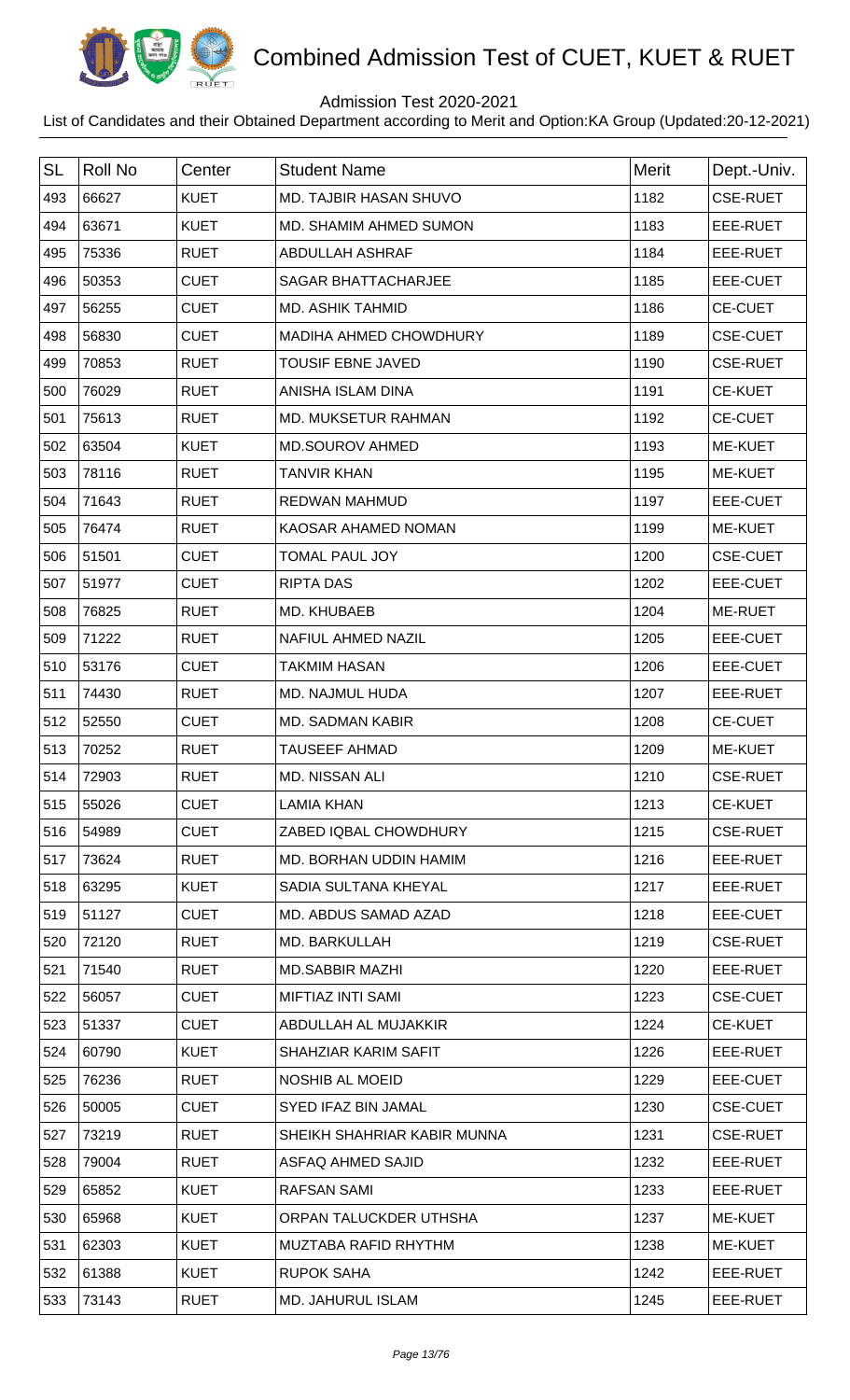

## Admission Test 2020-2021

| <b>SL</b> | <b>Roll No</b> | Center      | <b>Student Name</b>           | Merit | Dept.-Univ.     |
|-----------|----------------|-------------|-------------------------------|-------|-----------------|
| 534       | 76288          | <b>RUET</b> | MD. AL ISMAM                  | 1247  | EEE-RUET        |
| 535       | 74191          | <b>RUET</b> | <b>NAHID HASAN</b>            | 1248  | <b>CSE-RUET</b> |
| 536       | 73202          | <b>RUET</b> | <b>MD. RABIUL ISLAM</b>       | 1249  | EEE-RUET        |
| 537       | 51461          | <b>CUET</b> | <b>MD. MAHIMUL ISLAM</b>      | 1251  | <b>CE-KUET</b>  |
| 538       | 76933          | <b>RUET</b> | <b>SAAD RAIYAN SANIM</b>      | 1252  | <b>CE-KUET</b>  |
| 539       | 60316          | <b>KUET</b> | SABBIR RAYHAN MAHEE           | 1253  | <b>CSE-CUET</b> |
| 540       | 53183          | <b>CUET</b> | <b>MUKUT DAS</b>              | 1254  | ME-KUET         |
| 541       | 77917          | <b>RUET</b> | <b>MOLOY KUMAR DAS</b>        | 1256  | <b>CSE-RUET</b> |
| 542       | 61026          | <b>KUET</b> | ABDULLHA AL MAHMUD            | 1257  | <b>CSE-CUET</b> |
| 543       | 74134          | <b>RUET</b> | MD. SHAH JOBAYER CHOWDHURY    | 1258  | <b>CE-CUET</b>  |
| 544       | 73923          | <b>RUET</b> | <b>MIRAT SAFIN TURJO</b>      | 1259  | EEE-RUET        |
| 545       | 76727          | <b>RUET</b> | <b>MD. FAHIM FERDOUS</b>      | 1261  | <b>CSE-CUET</b> |
| 546       | 76146          | <b>RUET</b> | MAHAMUDUL HAQUE               | 1264  | EEE-RUET        |
| 547       | 58837          | <b>CUET</b> | MOHAMMAD JAHIDUR RAHMAN       | 1266  | EEE-CUET        |
| 548       | 53118          | <b>CUET</b> | <b>MD TASIN ABDULLAH</b>      | 1267  | <b>CSE-CUET</b> |
| 549       | 54915          | <b>CUET</b> | NURAL FAHIM CHOUDHURY OVE     | 1269  | EEE-RUET        |
| 550       | 66765          | <b>KUET</b> | MD. SABBIR HOSSAIN            | 1270  | EEE-CUET        |
| 551       | 53737          | <b>CUET</b> | MD. MOHIUDDIN SHAH TASBEH     | 1271  | <b>CSE-CUET</b> |
| 552       | 61066          | <b>KUET</b> | <b>SAIFUL ISLAM</b>           | 1275  | ME-KUET         |
| 553       | 52811          | <b>CUET</b> | MD. MASHRUR MOHTASIM          | 1277  | <b>CSE-CUET</b> |
| 554       | 70119          | <b>RUET</b> | DHRUBO ROY                    | 1278  | <b>ME-KUET</b>  |
| 555       | 52608          | <b>CUET</b> | <b>NABIL ISHMAM SIDDIQUEE</b> | 1279  | <b>CE-KUET</b>  |
| 556       | 54513          | <b>CUET</b> | <b>TASHFIQUE HOSSAIN</b>      | 1281  | EEE-CUET        |
| 557       | 77044          | <b>RUET</b> | MD. REDWANUR RAHMAN           | 1282  | ME-KUET         |
| 558       | 54681          | <b>CUET</b> | <b>AMIT BARUA</b>             | 1283  | <b>CSE-CUET</b> |
| 559       | 74831          | <b>RUET</b> | MD. MAHFUZUL HAQUE ATIQUE     | 1288  | ME-KUET         |
| 560       | 63488          | <b>KUET</b> | <b>IFTIAR RAHMAN</b>          | 1289  | ME-KUET         |
| 561       | 79077          | <b>RUET</b> | <b>TASNIM RANA</b>            | 1290  | <b>CE-RUET</b>  |
| 562       | 73787          | <b>RUET</b> | AHSANUL HAQUE                 | 1291  | EEE-RUET        |
| 563       | 70683          | <b>RUET</b> | SOUROV SARKER                 | 1292  | <b>CSE-CUET</b> |
| 564       | 66187          | <b>KUET</b> | <b>NAZMUS BINTE NASIR</b>     | 1293  | <b>BME-KUET</b> |
| 565       | 71158          | <b>RUET</b> | <b>AMINUL ISLAM</b>           | 1294  | <b>CSE-CUET</b> |
| 566       | 55495          | <b>CUET</b> | <b>RIFAT HOSSIN</b>           | 1295  | ME-KUET         |
| 567       | 78993          | <b>RUET</b> | <b>ARPON SARKAR</b>           | 1296  | <b>ME-KUET</b>  |
| 568       | 71517          | <b>RUET</b> | DIGANTA DAS DROBA             | 1297  | <b>CSE-CUET</b> |
| 569       | 60585          | <b>KUET</b> | AFIA JAHIN JANNY              | 1298  | ME-KUET         |
| 570       | 60707          | <b>KUET</b> | <b>NAFIS SAMI</b>             | 1299  | <b>CE-KUET</b>  |
| 571       | 65747          | <b>KUET</b> | SPORSHA PAUL SHANTO           | 1302  | <b>CSE-RUET</b> |
| 572       | 76223          | <b>RUET</b> | <b>MD. MOSHIUR RAHMAN</b>     | 1304  | <b>CE-KUET</b>  |
| 573       | 50154          | <b>CUET</b> | <b>TANVIR KABIR RAFEE</b>     | 1305  | ME-KUET         |
| 574       | 60431          | <b>KUET</b> | MD. NAHID HASAN PARVEZ        | 1306  | EEE-RUET        |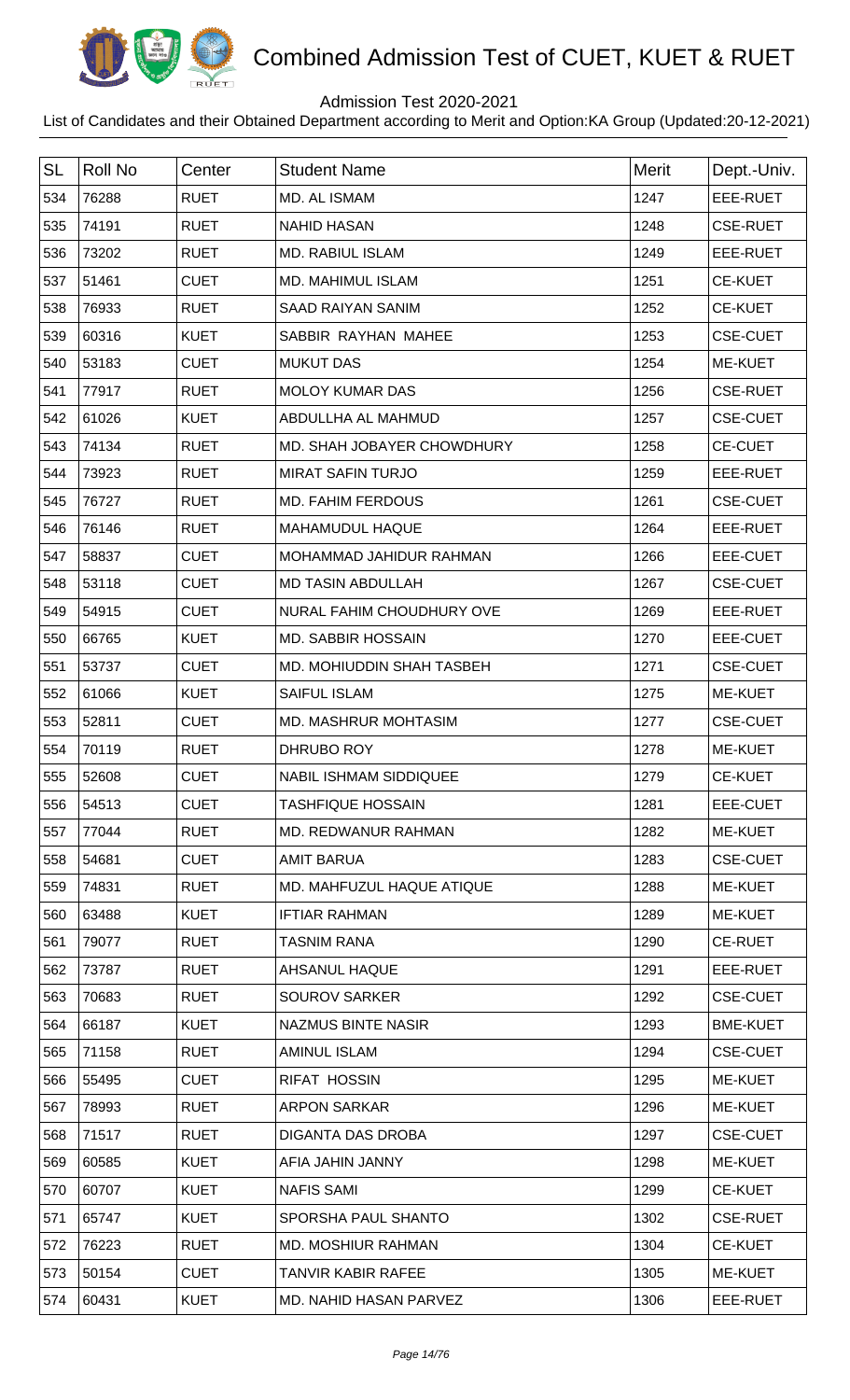

## Admission Test 2020-2021

| <b>SL</b> | <b>Roll No</b> | Center      | <b>Student Name</b>             | <b>Merit</b> | Dept.-Univ.     |
|-----------|----------------|-------------|---------------------------------|--------------|-----------------|
| 575       | 58640          | <b>CUET</b> | <b>NANJIBA NAWAR</b>            | 1307         | <b>EEE-CUET</b> |
| 576       | 56722          | <b>CUET</b> | <b>BRISHTI PAUL</b>             | 1308         | EEE-CUET        |
| 577       | 75781          | <b>RUET</b> | MIR SHAHARIAR MEZBAH            | 1309         | ME-KUET         |
| 578       | 78020          | <b>RUET</b> | MD. EMON SHAH                   | 1310         | <b>CE-KUET</b>  |
| 579       | 78836          | <b>RUET</b> | <b>MD. TAZRIAN SHARIF</b>       | 1311         | EEE-RUET        |
| 580       | 71871          | <b>RUET</b> | <b>MD. ARAFAT HOSSAIN</b>       | 1313         | EEE-RUET        |
| 581       | 74967          | <b>RUET</b> | MD. SALAUDDIN AHMED RAKIB       | 1314         | ME-KUET         |
| 582       | 77422          | <b>RUET</b> | SHAHRIAR FARHAN KARIM           | 1315         | <b>CSE-CUET</b> |
| 583       | 70350          | <b>RUET</b> | <b>JOY SARKER</b>               | 1316         | <b>CE-KUET</b>  |
| 584       | 71065          | <b>RUET</b> | KAMRUL HOSSAIN RAFI             | 1317         | <b>ME-KUET</b>  |
| 585       | 76876          | <b>RUET</b> | <b>FARIHA FAIRUZ</b>            | 1318         | <b>CSE-RUET</b> |
| 586       | 70791          | <b>RUET</b> | <b>MIR MASRUR</b>               | 1319         | EEE-RUET        |
| 587       | 77177          | <b>RUET</b> | <b>MOST. RUBAIYA TASNUR</b>     | 1320         | EEE-RUET        |
| 588       | 59217          | <b>CUET</b> | MOHAMMAD RAHAMAT ULLAH          | 1321         | EEE-CUET        |
| 589       | 70648          | <b>RUET</b> | MD. SAGOR HOSSEN                | 1323         | EEE-RUET        |
| 590       | 50532          | <b>CUET</b> | <b>ASHEKUL MOSTAFA</b>          | 1325         | <b>CSE-CUET</b> |
| 591       | 74511          | <b>RUET</b> | <b>RAKIB AL-HASAN</b>           | 1326         | <b>CSE-CUET</b> |
| 592       | 76378          | <b>RUET</b> | <b>REZWANA SIDDIKA</b>          | 1328         | <b>CSE-RUET</b> |
| 593       | 52715          | <b>CUET</b> | ABDULLAH AL ZUBAER MOJUMDER     | 1329         | EEE-CUET        |
| 594       | 51474          | <b>CUET</b> | A. S. M. JUBAYER MUFID          | 1331         | ME-KUET         |
| 595       | 52116          | <b>CUET</b> | <b>IFTAHUL AMIN CHOWDHURY</b>   | 1333         | ME-CUET         |
| 596       | 68979          | <b>KUET</b> | <b>MD. OMAR FARUK</b>           | 1334         | <b>CSE-RUET</b> |
| 597       | 57190          | <b>CUET</b> | <b>FARHAN AMIN</b>              | 1335         | <b>CSE-CUET</b> |
| 598       | 56928          | <b>CUET</b> | <b>MD. SHAHRIAR HOSSAIN</b>     | 1336         | <b>CSE-CUET</b> |
| 599       | 52831          | <b>CUET</b> | <b>PAMEL DAS</b>                | 1337         | EEE-CUET        |
| 600       | 75442          | <b>RUET</b> | MD. FATIN NIHAL PROTTOY         | 1338         | ME-KUET         |
| 601       | 53941          | <b>CUET</b> | <b>ARPON SAHA</b>               | 1340         | EEE-CUET        |
| 602       | 65302          | <b>KUET</b> | MD. OLIUL ISLAM MRIDHA          | 1342         | ME-KUET         |
| 603       | 74319          | <b>RUET</b> | ABDULLAH-AL-NOMAN               | 1343         | EEE-RUET        |
| 604       | 62243          | <b>KUET</b> | MD. HASIBUL HASAN               | 1344         | <b>CE-KUET</b>  |
| 605       | 64911          | <b>KUET</b> | RIDWANUL ISLAM                  | 1346         | <b>CSE-RUET</b> |
| 606       | 71467          | <b>RUET</b> | <b>FARIA OMAR</b>               | 1347         | <b>CE-KUET</b>  |
| 607       | 70656          | <b>RUET</b> | SHIHAB SARAR ISLAM RAFID        | 1350         | <b>CSE-RUET</b> |
| 608       | 56264          | <b>CUET</b> | TAHASNUL HAQUE CHOWDHURY SHAKIB | 1351         | <b>CSE-CUET</b> |
| 609       | 52168          | <b>CUET</b> | MOHAMMED RAKIBUL HOQUE          | 1353         | EEE-CUET        |
| 610       | 56200          | <b>CUET</b> | <b>NABILA TAHSIN JARIN</b>      | 1354         | EEE-CUET        |
| 611       | 65059          | <b>KUET</b> | <b>GALIBUZZAMAN</b>             | 1356         | <b>CE-KUET</b>  |
| 612       | 53831          | <b>CUET</b> | AHMED TALAL WAZIH               | 1357         | <b>CSE-CUET</b> |
| 613       | 54862          | <b>CUET</b> | <b>SUSMIT ACHARJEE</b>          | 1359         | EEE-CUET        |
| 614       | 63126          | <b>KUET</b> | <b>ABDUR RAHAMAN</b>            | 1361         | <b>ME-KUET</b>  |
| 615       | 53988          | <b>CUET</b> | NADIA SULTANA                   | 1362         | EEE-CUET        |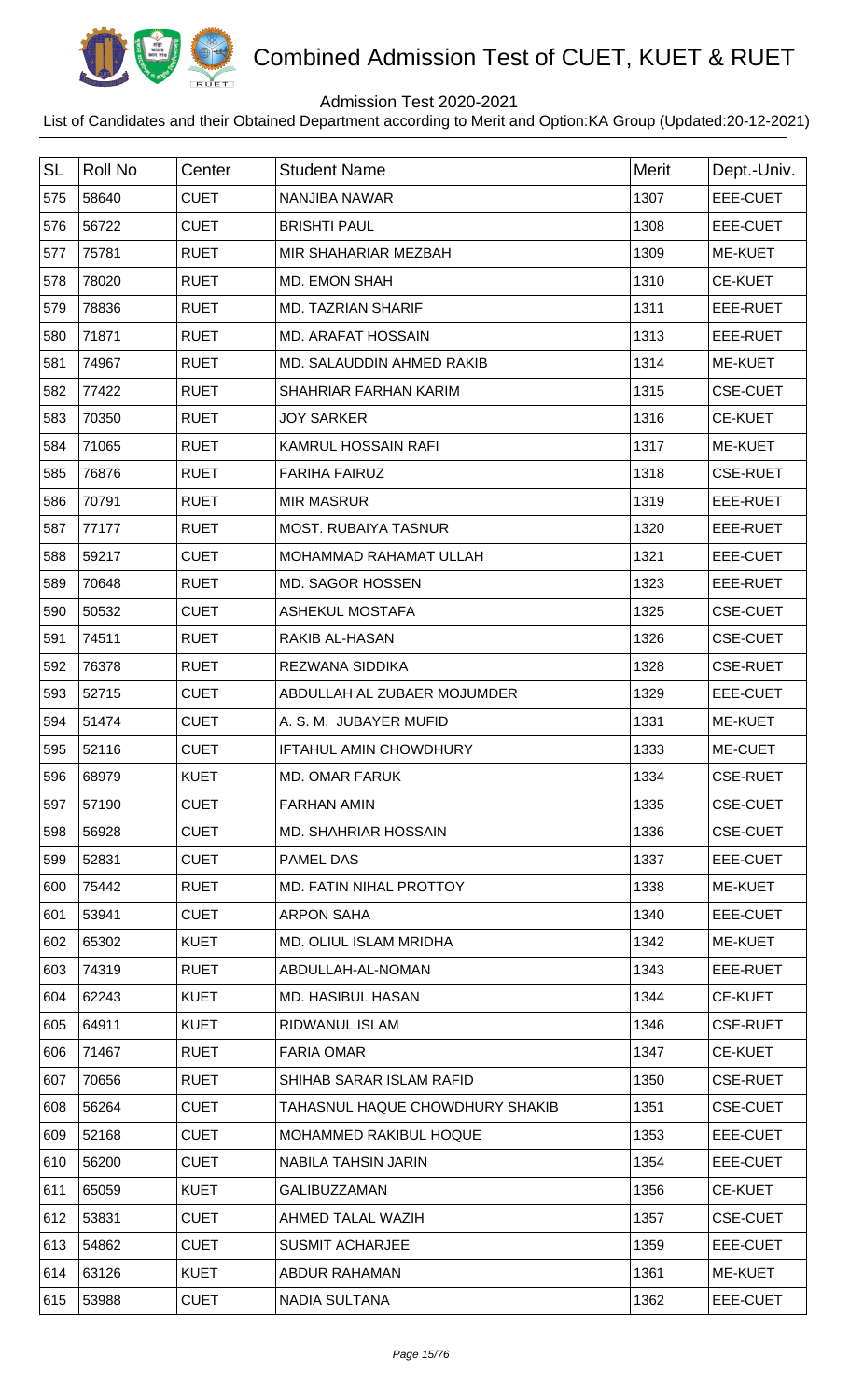

## Admission Test 2020-2021

| <b>SL</b> | <b>Roll No</b> | Center      | <b>Student Name</b>              | Merit | Dept.-Univ.     |
|-----------|----------------|-------------|----------------------------------|-------|-----------------|
| 616       | 61375          | <b>KUET</b> | JAEED MAHMUD NUHIN               | 1363  | <b>CSE-RUET</b> |
| 617       | 51210          | <b>CUET</b> | <b>SUD ABRAR</b>                 | 1364  | EEE-CUET        |
| 618       | 60932          | <b>KUET</b> | <b>JUBAER HOSSAIN SAZIN</b>      | 1365  | ME-KUET         |
| 619       | 78767          | <b>RUET</b> | <b>MD. HASIBUR RAHMAN RATUL</b>  | 1367  | <b>ME-KUET</b>  |
| 620       | 63747          | <b>KUET</b> | <b>MD. TASREFUL ISLAM</b>        | 1368  | <b>CSE-RUET</b> |
| 621       | 70971          | <b>RUET</b> | MD. ABDULLA                      | 1369  | <b>CSE-CUET</b> |
| 622       | 77785          | <b>RUET</b> | MD. MUZAHIDUL ISLAM              | 1370  | <b>CE-KUET</b>  |
| 623       | 65970          | <b>KUET</b> | MD. AKIBUR RAHAT JIM             | 1372  | <b>ME-KUET</b>  |
| 624       | 73333          | <b>RUET</b> | <b>MD. SHORIFUL ISLAM SHOBUJ</b> | 1374  | EEE-RUET        |
| 625       | 54410          | <b>CUET</b> | <b>SANJANA CHOWDHURY</b>         | 1376  | ME-KUET         |
| 626       | 72817          | <b>RUET</b> | MD. NAIM PARVEZ                  | 1377  | <b>CSE-RUET</b> |
| 627       | 55618          | <b>CUET</b> | <b>TOWHID AL FAYSAL</b>          | 1378  | <b>CSE-CUET</b> |
| 628       | 77146          | <b>RUET</b> | S. M. RASHEL HOSSAIN             | 1379  | EEE-RUET        |
| 629       | 65110          | <b>KUET</b> | KAMRUZZAMAN KHAN ALVE            | 1380  | <b>CSE-RUET</b> |
| 630       | 64826          | <b>KUET</b> | <b>JERIN MAHPARA TAHSIN</b>      | 1381  | <b>CE-KUET</b>  |
| 631       | 72115          | <b>RUET</b> | <b>NAHIN MUNKAR</b>              | 1382  | <b>CSE-CUET</b> |
| 632       | 62631          | <b>KUET</b> | <b>NAFISA MALIYAT MOON</b>       | 1383  | EEE-RUET        |
| 633       | 50418          | <b>CUET</b> | MD. ASIF IQBAL ERESH             | 1384  | <b>CHE-KUET</b> |
| 634       | 71451          | <b>RUET</b> | <b>MD. SHIFAT ALAM</b>           | 1385  | <b>CSE-RUET</b> |
| 635       | 77728          | <b>RUET</b> | <b>SHAWON SHAHRIN</b>            | 1386  | ME-KUET         |
| 636       | 52578          | <b>CUET</b> | <b>SAIKA SHUHADA</b>             | 1389  | EEE-CUET        |
| 637       | 64941          | <b>KUET</b> | K. M. MAHEDI HASSAN FAHIM        | 1390  | <b>ME-KUET</b>  |
| 638       | 78926          | <b>RUET</b> | <b>MD. MEHEDI HASAN</b>          | 1391  | EEE-RUET        |
| 639       | 52129          | <b>CUET</b> | <b>SHAWRIN FOUZIA</b>            | 1392  | <b>CSE-CUET</b> |
| 640       | 61764          | <b>KUET</b> | <b>JARIN TASNIM SINTHEA</b>      | 1394  | <b>CE-KUET</b>  |
| 641       | 64677          | <b>KUET</b> | SAFAYAT BIN RAHMAN               | 1395  | <b>ME-KUET</b>  |
| 642       | 58629          | <b>CUET</b> | ANIK KUMAR BANIK                 | 1398  | ME-CUET         |
| 643       | 78608          | <b>RUET</b> | <b>BISSWASH MD.ABUL HASNAT</b>   | 1399  | <b>CE-KUET</b>  |
| 644       | 70151          | <b>RUET</b> | ZARIF ZAWAD NAFI                 | 1400  | EEE-RUET        |
| 645       | 73763          | <b>RUET</b> | <b>JENEVA YEASMIN JISHA</b>      | 1401  | <b>BME-KUET</b> |
| 646       | 77798          | <b>RUET</b> | JOBAYER MANSUR MUFTI             | 1402  | <b>CSE-RUET</b> |
| 647       | 74668          | <b>RUET</b> | <b>MD. ASIBUL ALOM</b>           | 1403  | EEE-RUET        |
| 648       | 70410          | <b>RUET</b> | <b>SHUVODWIP SAHA</b>            | 1404  | <b>CSE-CUET</b> |
| 649       | 57182          | <b>CUET</b> | <b>MOAMMAD JUNAID</b>            | 1405  | <b>CSE-CUET</b> |
| 650       | 52570          | <b>CUET</b> | <b>HASANUL HAQUE OLI</b>         | 1406  | <b>ME-KUET</b>  |
| 651       | 55353          | <b>CUET</b> | TANAYEM AHMED TANIM              | 1408  | <b>CSE-CUET</b> |
| 652       | 79482          | <b>RUET</b> | <b>MOHSINA AKTER</b>             | 1409  | <b>CSE-RUET</b> |
| 653       | 68681          | <b>KUET</b> | MD. JUBAER HOSSAIN SHAWON        | 1410  | EEE-RUET        |
| 654       | 68694          | <b>KUET</b> | MD. MORSHED ALAM FAISAL          | 1411  | EEE-CUET        |
| 655       | 63494          | <b>KUET</b> | MD. HABIBUR RAHMAN               | 1413  | <b>CSE-RUET</b> |
| 656       | 74629          | <b>RUET</b> | S. M. FARDIN - AL- HASNAT ALIF   | 1414  | <b>ME-KUET</b>  |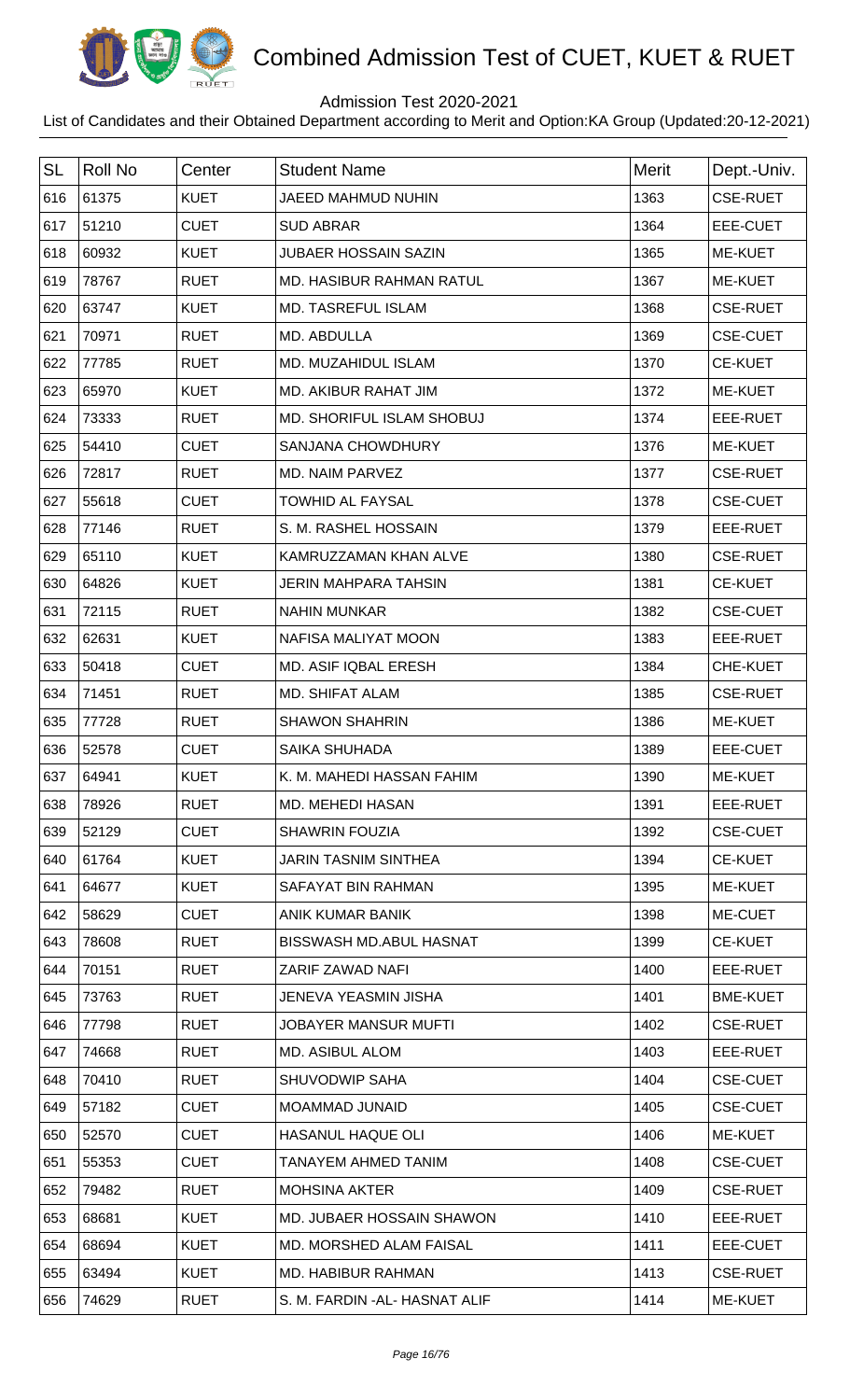

## Admission Test 2020-2021

| <b>SL</b> | <b>Roll No</b> | Center      | <b>Student Name</b>        | Merit | Dept.-Univ.     |
|-----------|----------------|-------------|----------------------------|-------|-----------------|
| 657       | 74808          | <b>RUET</b> | MD. RASHEDUZZAMAN NOOR     | 1416  | EEE-RUET        |
| 658       | 59473          | <b>CUET</b> | <b>REHENUMA ILMAN</b>      | 1417  | <b>CSE-CUET</b> |
| 659       | 76140          | <b>RUET</b> | <b>FARDIN AHMED</b>        | 1418  | EEE-RUET        |
| 660       | 63288          | <b>KUET</b> | <b>SYED EHSUN AHMED</b>    | 1419  | <b>CSE-CUET</b> |
| 661       | 75300          | <b>RUET</b> | <b>MAYABEE MORZINA</b>     | 1421  | EEE-RUET        |
|           |                | <b>RUET</b> | <b>SAMIA TAHSIN</b>        |       |                 |
| 662       | 78580          |             |                            | 1422  | <b>BME-KUET</b> |
| 663       | 77658          | <b>RUET</b> | <b>NAIMUR RAHMAN</b>       | 1423  | <b>CE-KUET</b>  |
| 664       | 77864          | <b>RUET</b> | <b>MD. NAHIDUL ISLAM</b>   | 1424  | EEE-RUET        |
| 665       | 56008          | <b>CUET</b> | <b>S.M MAHIR FAISAL</b>    | 1426  | EEE-CUET        |
| 666       | 51530          | <b>CUET</b> | SHANEWAZ MAHMUD            | 1427  | <b>CSE-CUET</b> |
| 667       | 70013          | <b>RUET</b> | <b>MD. FARDIN RAHMAN</b>   | 1430  | EEE-RUET        |
| 668       | 62383          | <b>KUET</b> | K.M. ABRAR FAIAZ YEAMIN    | 1431  | <b>CE-KUET</b>  |
| 669       | 70024          | <b>RUET</b> | MD. RAFIKUL ISLAM TOFAYEL  | 1433  | ME-KUET         |
| 670       | 56811          | <b>CUET</b> | <b>AHASANUL ISLAM</b>      | 1434  | <b>ME-KUET</b>  |
| 671       | 73610          | <b>RUET</b> | PARTHO MONDOL              | 1435  | ME-KUET         |
| 672       | 74481          | <b>RUET</b> | RESALAT MILLAT RUDDRO      | 1436  | EEE-RUET        |
| 673       | 74125          | <b>RUET</b> | <b>GULFAT ARA SRITI</b>    | 1440  | ME-KUET         |
| 674       | 77297          | <b>RUET</b> | MOHAMMAD MOYEENUR RAHMAN   | 1441  | EEE-RUET        |
| 675       | 74544          | <b>RUET</b> | <b>MD. MONIMUL ISLAM</b>   | 1442  | EEE-RUET        |
| 676       | 74455          | <b>RUET</b> | NAVEED-BIN-HANNAN          | 1443  | <b>CSE-RUET</b> |
| 677       | 75724          | <b>RUET</b> | MD. HAMIM BIN SAJED        | 1446  | <b>ME-KUET</b>  |
| 678       | 53003          | <b>CUET</b> | <b>ADID RAHMAN</b>         | 1449  | <b>CSE-CUET</b> |
| 679       | 77371          | <b>RUET</b> | KOTHA KOLI SARKER          | 1450  | ME-KUET         |
| 680       | 74238          | <b>RUET</b> | MD. ZAYED ANAM             | 1451  | ME-KUET         |
| 681       | 51585          | <b>CUET</b> | <b>ANKON DEY</b>           | 1452  | EEE-CUET        |
| 682       | 71012          | <b>RUET</b> | FAHAD BIN AZIZ NABIL       | 1454  | <b>CSE-CUET</b> |
| 683       | 75982          | <b>RUET</b> | <b>JARIN TASNIM</b>        | 1456  | <b>BME-KUET</b> |
| 684       | 79175          | <b>RUET</b> | <b>TANZILA SULTANA</b>     | 1457  | EEE-RUET        |
| 685       | 71323          | <b>RUET</b> | <b>MD. MARUF HOSSAIN</b>   | 1458  | <b>CE-KUET</b>  |
| 686       | 52664          | <b>CUET</b> | ARFANUL KARIM SAIMON       | 1459  | EEE-CUET        |
| 687       | 51330          | <b>CUET</b> | MD. ALI ASHRAF             | 1461  | EEE-CUET        |
| 688       | 62108          | <b>KUET</b> | <b>MST. JEASMIN KHATUN</b> | 1462  | <b>CSE-RUET</b> |
| 689       | 54746          | <b>CUET</b> | AL NAHIAN JIM              | 1463  | EEE-CUET        |
| 690       | 63232          | <b>KUET</b> | <b>MD. SHAHRUL ISLAM</b>   | 1464  | EEE-RUET        |
| 691       | 71433          | <b>RUET</b> | <b>TANZID MAHMUD</b>       | 1465  | ME-KUET         |
| 692       | 72284          | <b>RUET</b> | <b>MD. SAPHIN HASAN</b>    | 1466  | ME-KUET         |
| 693       | 75221          | <b>RUET</b> | <b>ZARIN ANJUM HOSSAIN</b> | 1469  | EEE-RUET        |
| 694       | 60778          | <b>KUET</b> | <b>AQIB MAHMOOD</b>        | 1470  | <b>CE-KUET</b>  |
| 695       | 52226          | <b>CUET</b> | SAKIB MD, SAFWANUR RAHMAN  | 1471  | <b>CSE-CUET</b> |
| 696       | 59036          | <b>CUET</b> |                            | 1472  | <b>CSE-RUET</b> |
|           |                |             | MD. IFTIAR RAFI            |       |                 |
| 697       | 76593          | <b>RUET</b> | ATFAN BIN NUR              | 1473  | <b>CSE-CUET</b> |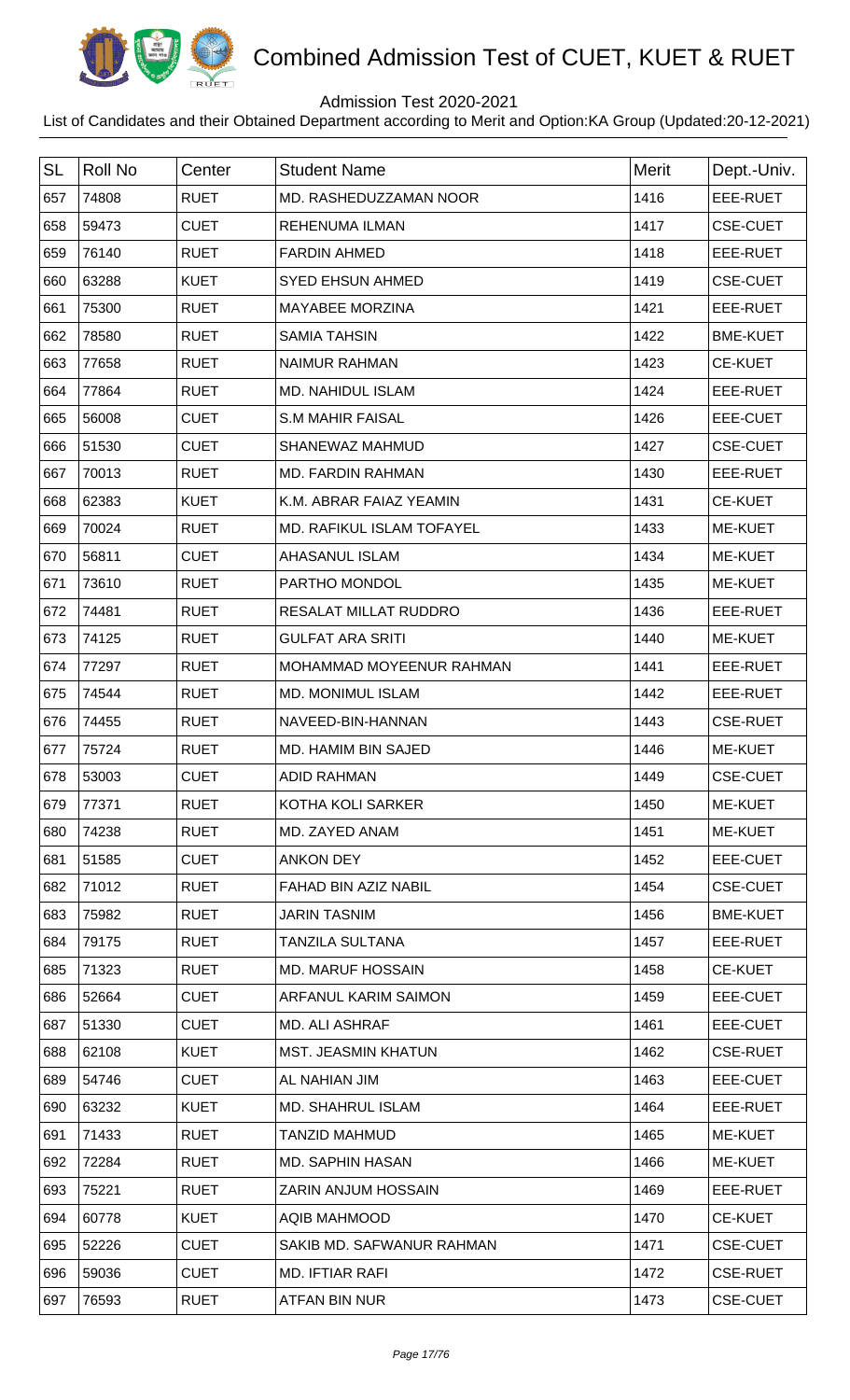

## Admission Test 2020-2021

| <b>SL</b> | <b>Roll No</b> | Center      | <b>Student Name</b>              | Merit | Dept.-Univ.     |
|-----------|----------------|-------------|----------------------------------|-------|-----------------|
| 698       | 52985          | <b>CUET</b> | <b>TOWSHIN HOSSAIN TUSHI</b>     | 1475  | <b>CSE-CUET</b> |
| 699       | 57318          | <b>CUET</b> | ZABER AHSAN BHUIYAN              | 1476  | EEE-CUET        |
| 700       | 74294          | <b>RUET</b> | MD. AZIZ REZA                    | 1477  | EEE-RUET        |
| 701       | 56987          | <b>CUET</b> | <b>ANTAR BAISHNAB</b>            | 1478  | EEE-CUET        |
| 702       | 75399          | <b>RUET</b> | RAJU AHMED SAGOUR                | 1482  | <b>EEE-CUET</b> |
| 703       | 77090          | <b>RUET</b> | <b>MD. TANJIM HASAN</b>          | 1483  | EEE-RUET        |
| 704       | 65091          | <b>KUET</b> | <b>NOSHIN AKTHER</b>             | 1486  | <b>ECE-KUET</b> |
| 705       | 76723          | <b>RUET</b> | MD. NAIEM ISLAM NAHID            | 1487  | <b>CSE-RUET</b> |
| 706       | 59498          | <b>CUET</b> | <b>SHOUGATA PAUL</b>             | 1488  | <b>CSE-CUET</b> |
| 707       | 73297          | <b>RUET</b> | MD. NAIMUR RAHMAN NAIM           | 1489  | <b>CE-KUET</b>  |
|           |                |             |                                  |       |                 |
| 708       | 66867          | <b>KUET</b> | <b>MD.ROHAN AHAMMED</b>          | 1491  | <b>EEE-CUET</b> |
| 709       | 66200          | <b>KUET</b> | RAYEED YOUSUF REAZ               | 1492  | ME-KUET         |
| 710       | 72600          | <b>RUET</b> | MD. MOZAHID HOSSAIN RIZWON       | 1493  | <b>ME-KUET</b>  |
| 711       | 63758          | <b>KUET</b> | <b>ABID AL- HOSSAIN</b>          | 1494  | <b>CSE-CUET</b> |
| 712       | 59426          | <b>CUET</b> | MUHAMMAD ABIDUR RAHMAN CHOWDHURY | 1495  | EEE-RUET        |
| 713       | 55379          | <b>CUET</b> | MD. MOFASSER BILLAH              | 1496  | EEE-RUET        |
| 714       | 56619          | <b>CUET</b> | <b>SAMIHA HOSSAIN</b>            | 1498  | EEE-CUET        |
| 715       | 69117          | <b>KUET</b> | <b>ABID HASAN</b>                | 1501  | EEE-RUET        |
| 716       | 75530          | <b>RUET</b> | RAKIBUL HASAN DURJOY             | 1503  | <b>CSE-RUET</b> |
| 717       | 70147          | <b>RUET</b> | NAZYA MUSTAFIZ                   | 1504  | EEE-CUET        |
| 718       | 59104          | <b>CUET</b> | <b>ISRATH JAHAN</b>              | 1505  | <b>EEE-CUET</b> |
| 719       | 61818          | <b>KUET</b> | <b>MD. JAKIRUL ISLAM</b>         | 1506  | <b>CE-KUET</b>  |
| 720       | 72722          | <b>RUET</b> | <b>MD. ARAFAT HOSSAIN</b>        | 1508  | EEE-RUET        |
| 721       | 73831          | <b>RUET</b> | <b>MD. MUBTASIM SHOUMIK</b>      | 1509  | <b>CE-RUET</b>  |
| 722       | 72129          | <b>RUET</b> | SHOVON DAS SWASCHO               | 1510  | <b>CE-KUET</b>  |
| 723       | 72096          | <b>RUET</b> | <b>MD.SAFAT KHONDOKER</b>        | 1511  | EEE-CUET        |
| 724       | 53131          | <b>CUET</b> | <b>TWINKLE DAS</b>               | 1512  | EEE-CUET        |
| 725       | 60439          | <b>KUET</b> | <b>MD.SHAHRIAR RIMON</b>         | 1513  | ME-KUET         |
| 726       | 51940          | <b>CUET</b> | SANJIDA TAHSIN RAIDA             | 1514  | EEE-CUET        |
| 727       | 71221          | <b>RUET</b> | PARTHA PAUL                      | 1515  | <b>CSE-RUET</b> |
| 728       | 60685          | <b>KUET</b> | K.M. TAHOMID AHASAN              | 1516  | <b>CSE-RUET</b> |
| 729       | 78616          | <b>RUET</b> | S. M. NOOR YEAMIN                | 1518  | EEE-RUET        |
| 730       | 51238          | <b>CUET</b> | MD. MAHMODUL HAQUE ALVE          | 1520  | EEE-CUET        |
| 731       | 72873          | <b>RUET</b> | K. M. RIFAT AL EMAN SHORON       | 1521  | EEE-RUET        |
| 732       | 73098          | <b>RUET</b> | MOWMITA JOYNOB MITU              | 1523  | EEE-RUET        |
| 733       | 70377          | <b>RUET</b> | MD. ABDUL KAIUM                  | 1525  | EEE-CUET        |
| 734       | 50789          | <b>CUET</b> | ARUPA BARUA                      | 1526  | <b>CSE-CUET</b> |
| 735       | 74018          | <b>RUET</b> | M.A. RAIHAN SAMI                 | 1527  | EEE-RUET        |
| 736       | 52582          | <b>CUET</b> | <b>AYESHA RIFAT</b>              | 1528  | EEE-CUET        |
| 737       | 74735          | <b>RUET</b> | MASBA-UL HASAN MUNNA             | 1529  | <b>CE-KUET</b>  |
| 738       | 79446          | <b>RUET</b> | <b>FARZANA KHAN</b>              | 1530  | <b>CE-KUET</b>  |
|           |                |             |                                  |       |                 |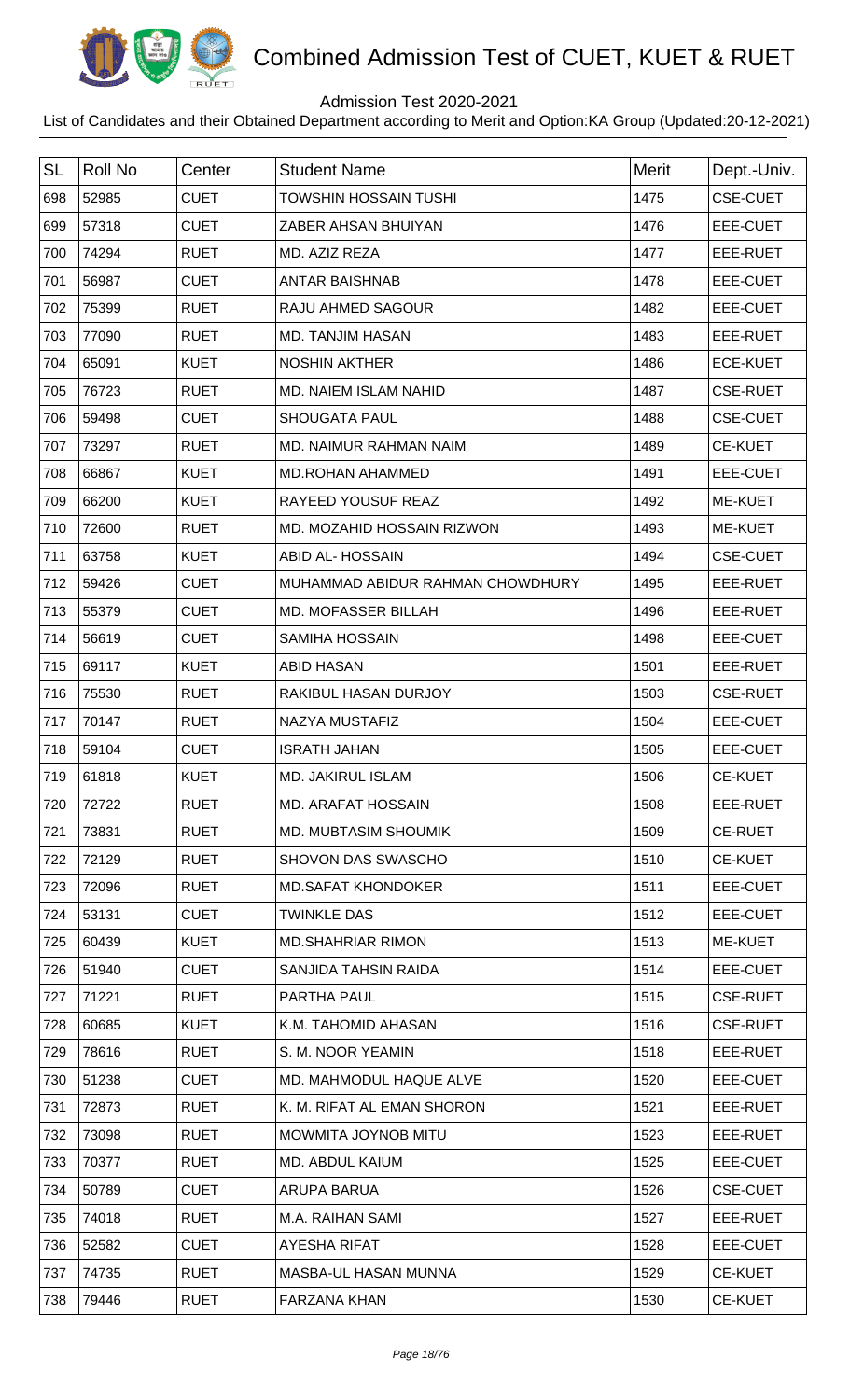

## Admission Test 2020-2021

| <b>SL</b> | <b>Roll No</b> | Center      | <b>Student Name</b>           | Merit | Dept.-Univ.     |
|-----------|----------------|-------------|-------------------------------|-------|-----------------|
| 739       | 72540          | <b>RUET</b> | <b>MD. SHAKIBUL HASAN</b>     | 1531  | <b>CSE-RUET</b> |
| 740       | 55462          | <b>CUET</b> | JANNATUL FARZANA RASHUMONI    | 1532  | <b>CSE-CUET</b> |
| 741       | 51108          | <b>CUET</b> | <b>MD. TASNIMUR RAHMAN</b>    | 1533  | <b>CSE-CUET</b> |
| 742       | 71208          | <b>RUET</b> | <b>RAJAT SARKAR</b>           | 1534  | EEE-RUET        |
| 743       | 51597          | <b>CUET</b> | <b>SHOMEN DAS GUPTA</b>       | 1536  | EEE-CUET        |
| 744       | 72931          | <b>RUET</b> | MD. ZUNAYED ALI               | 1537  | EEE-RUET        |
| 745       | 69217          | <b>KUET</b> | <b>MAHIR ASHAB</b>            | 1538  | EEE-RUET        |
| 746       | 63237          | <b>KUET</b> | <b>CHINMOY SAHA</b>           | 1539  | EEE-RUET        |
| 747       | 60175          | <b>KUET</b> | NONDITA DEB NATH              | 1540  | <b>CE-KUET</b>  |
| 748       | 53925          | <b>CUET</b> | <b>NAHIDUL ISLAM</b>          | 1541  | <b>EEE-CUET</b> |
| 749       | 72051          | <b>RUET</b> | <b>NAFEES AHAMED</b>          | 1542  | <b>CSE-RUET</b> |
| 750       | 58649          | <b>CUET</b> | <b>OMAR ABDULLAH</b>          | 1543  | EEE-CUET        |
| 751       | 51464          | <b>CUET</b> | <b>SUDIP BISWAS</b>           | 1545  | <b>EEE-CUET</b> |
| 752       | 75693          | <b>RUET</b> | <b>SHAD BIN WAHID</b>         | 1546  | EEE-RUET        |
| 753       | 71437          | <b>RUET</b> | <b>SHUAIB AHMED</b>           | 1548  | <b>CE-RUET</b>  |
| 754       | 77265          | <b>RUET</b> | MEFTAHUL JANNAT NUHA          | 1549  | EEE-RUET        |
| 755       | 56335          | <b>CUET</b> | <b>FARHAN SHAHRIAR</b>        | 1551  | EEE-RUET        |
| 756       | 68751          | <b>KUET</b> | <b>FARHAN ISHRAQ</b>          | 1552  | <b>ME-KUET</b>  |
| 757       | 70859          | <b>RUET</b> | MOHAMMAD FATIN ALAM           | 1553  | <b>CE-RUET</b>  |
| 758       | 56983          | <b>CUET</b> | RAISATUL MUKARRAMA            | 1554  | <b>CSE-CUET</b> |
| 759       | 72487          | <b>RUET</b> | <b>MD. TAHMIDUR RAHMAN</b>    | 1555  | EEE-RUET        |
| 760       | 73934          | <b>RUET</b> | AR SADMAN SALIM RAHMAN ASIF   | 1556  | <b>ME-RUET</b>  |
| 761       | 77328          | <b>RUET</b> | <b>DOHA KARAR</b>             | 1557  | <b>CE-KUET</b>  |
| 762       | 71722          | <b>RUET</b> | <b>APON BISWAS</b>            | 1558  | ME-KUET         |
| 763       | 75865          | <b>RUET</b> | PROTHOM ANTOR BANIK           | 1559  | <b>CSE-RUET</b> |
| 764       | 72083          | <b>RUET</b> | MD. RIDWAN SIDDIQUE           | 1560  | EEE-RUET        |
| 765       | 72386          | <b>RUET</b> | MD. MUHTASIM                  | 1562  | EEE-RUET        |
| 766       | 71066          | <b>RUET</b> | MD. SHAHRIAR HASAN BIDYUT     | 1563  | <b>CSE-CUET</b> |
| 767       | 51393          | <b>CUET</b> | SHREYOSHI CHOWDHURY           | 1566  | EEE-CUET        |
| 768       | 53508          | <b>CUET</b> | SHARIYAR HOSSAIN DURJOY       | 1567  | <b>CSE-RUET</b> |
| 769       | 76575          | <b>RUET</b> | MD. SAZZADUL HAQUE            | 1568  | EEE-CUET        |
| 770       | 51941          | <b>CUET</b> | SHEIKH GALIB BIN NIZAM        | 1569  | EEE-CUET        |
| 771       | 55102          | <b>CUET</b> | <b>MUBASSIR KABIR MARUF</b>   | 1570  | <b>CE-RUET</b>  |
| 772       | 65402          | <b>KUET</b> | <b>JARIN ANJUM JOARDER</b>    | 1571  | <b>CSE-RUET</b> |
| 773       | 64380          | <b>KUET</b> | YUVRAJ KUMAR NATH             | 1572  | ME-KUET         |
| 774       | 72980          | <b>RUET</b> | <b>MUBTASIM SHAHRIAR</b>      | 1574  | ME-KUET         |
| 775       | 61057          | <b>KUET</b> | SADIK IHTESHAM ANON           | 1575  | <b>CSE-RUET</b> |
| 776       | 63952          | <b>KUET</b> | <b>ASIF MAHMUD</b>            | 1576  | <b>CE-KUET</b>  |
| 777       | 74675          | <b>RUET</b> | MD. AFJOL HOSSAIN JOY BHUIYAN | 1579  | <b>CSE-RUET</b> |
| 778       | 53840          | <b>CUET</b> | <b>MD. TAHASIR NOOR</b>       | 1580  | <b>CE-CUET</b>  |
| 779       | 75104          | <b>RUET</b> | MD. RASHADUL ISLAM            | 1581  | <b>CSE-CUET</b> |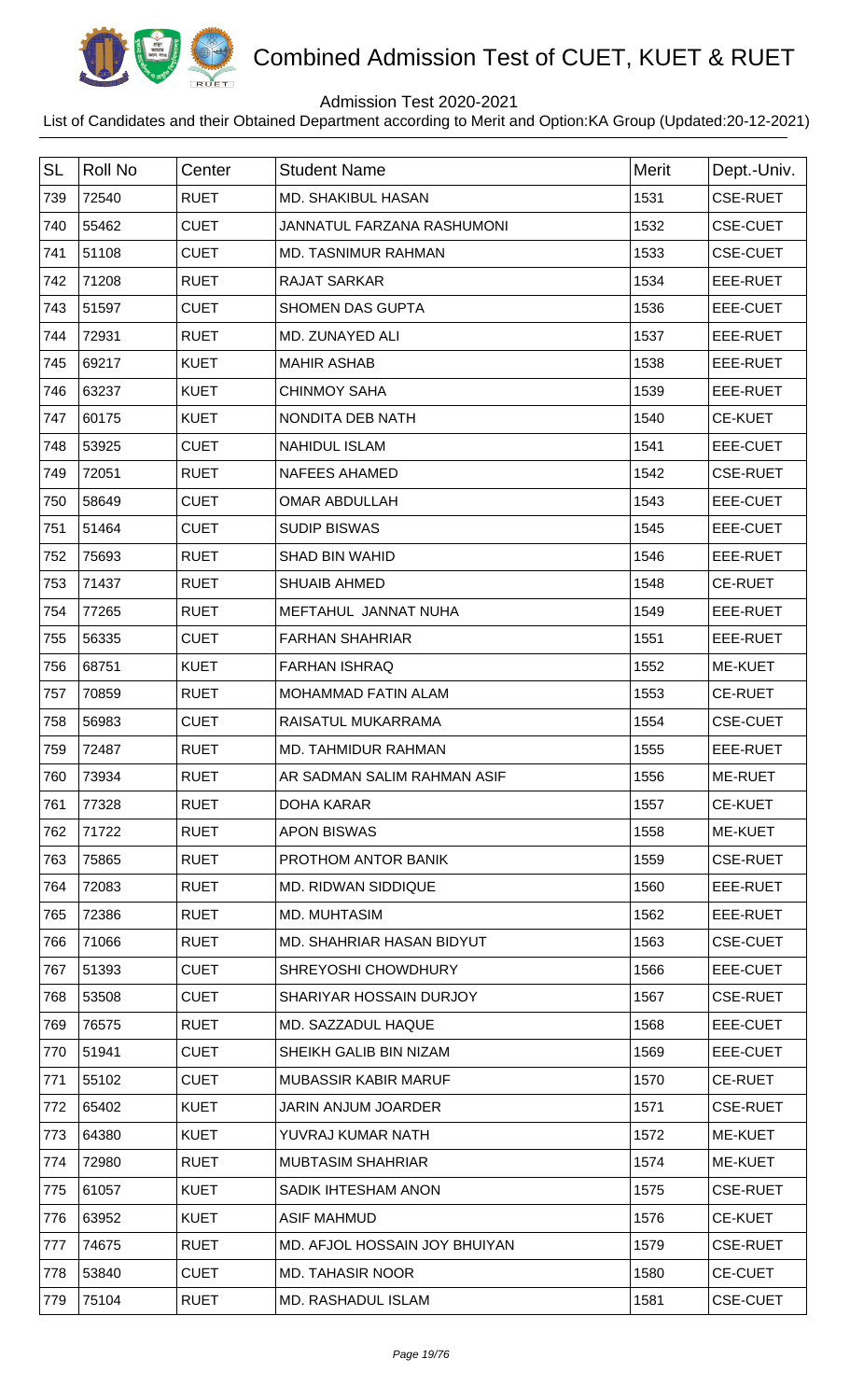

## Admission Test 2020-2021

| <b>SL</b> | <b>Roll No</b> | Center      | <b>Student Name</b>           | <b>Merit</b> | Dept.-Univ.     |
|-----------|----------------|-------------|-------------------------------|--------------|-----------------|
| 780       | 61461          | <b>KUET</b> | <b>MD KHAIRUL ISLAM</b>       | 1582         | ME-KUET         |
| 781       | 77885          | <b>RUET</b> | <b>SADIA YASMIN</b>           | 1584         | <b>CE-KUET</b>  |
| 782       | 56399          | <b>CUET</b> | <b>MOHAMMAD SAYEED</b>        | 1585         | EEE-CUET        |
| 783       | 69339          | <b>KUET</b> | KHALID AFZAL FARAZI           | 1588         | ME-KUET         |
| 784       | 57389          | <b>CUET</b> | <b>MOHAMMAD ABID</b>          | 1589         | EEE-CUET        |
| 785       | 77730          | <b>RUET</b> | <b>MD. ABIR HOSSAIN HASIB</b> | 1591         | ME-KUET         |
| 786       | 70696          | <b>RUET</b> | <b>MD. TASNIMUL HASAN</b>     | 1593         | EEE-CUET        |
| 787       | 50681          | <b>CUET</b> | MOHIUDDIN AHMED RIAD          | 1594         | EEE-CUET        |
| 788       | 70741          | <b>RUET</b> | MD. ZAHED HOSSAIN BHUIYAN     | 1595         | EEE-CUET        |
| 789       | 61683          | <b>KUET</b> | <b>MD.BASARATUL FERDAUS</b>   | 1596         | <b>CSE-RUET</b> |
| 790       | 75218          | <b>RUET</b> | MUSRAT JAHAN RAFA             | 1597         | <b>CE-KUET</b>  |
| 791       | 71441          | <b>RUET</b> | <b>FAHAD ABDULLAH</b>         | 1598         | <b>CE-RUET</b>  |
| 792       | 61256          | <b>KUET</b> | SHEIKH ISMAIL HOSSAIN         | 1600         | <b>CSE-RUET</b> |
| 793       | 60910          | <b>KUET</b> | <b>ULLASH KUMAR ROY</b>       | 1601         | <b>ME-KUET</b>  |
| 794       | 75325          | <b>RUET</b> | <b>CHANDAN KUMAR BISWAS</b>   | 1603         | <b>CE-KUET</b>  |
| 795       | 57286          | <b>CUET</b> | MD. TAHFIM JUWEL CHOWDHURY    | 1604         | <b>CSE-CUET</b> |
| 796       | 64350          | <b>KUET</b> | MD. HASHIBUR RAHMAN           | 1605         | <b>CE-KUET</b>  |
| 797       | 79438          | <b>RUET</b> | MD. MINHAZUL ISLAM MINAR      | 1606         | <b>CSE-CUET</b> |
| 798       | 70343          | <b>RUET</b> | <b>SHAMIM AL BORHAN</b>       | 1607         | CHE-KUET        |
| 799       | 56897          | <b>CUET</b> | <b>ISTIAQUE AHMED NIZAMI</b>  | 1608         | <b>CSE-CUET</b> |
| 800       | 50646          | <b>CUET</b> | <b>DIBYA JOTI GHOSH</b>       | 1609         | EEE-CUET        |
| 801       | 56087          | <b>CUET</b> | ABDULLA ALL MAHI              | 1610         | EEE-CUET        |
| 802       | 66264          | <b>KUET</b> | SAZID ISLAM                   | 1611         | <b>ME-KUET</b>  |
| 803       | 73948          | <b>RUET</b> | ATIKIA FAIZA ASKA             | 1613         | <b>CSE-CUET</b> |
| 804       | 72362          | <b>RUET</b> | <b>MD. NUR SIDDIK RUMAN</b>   | 1614         | <b>CSE-CUET</b> |
| 805       | 52266          | <b>CUET</b> | <b>MD.SAFAYAT BIN NASIR</b>   | 1615         | <b>CSE-CUET</b> |
| 806       | 56714          | <b>CUET</b> | ARIJIT CHOWDHURY ECON         | 1616         | ME-KUET         |
| 807       | 77779          | <b>RUET</b> | MD. WAKILUL ARIFIN AKASH      | 1619         | <b>CSE-RUET</b> |
| 808       | 50343          | <b>CUET</b> | <b>ESNAT JAHAN ENA</b>        | 1620         | <b>CSE-CUET</b> |
| 809       | 55485          | <b>CUET</b> | TANJINA AFRIN TITHI           | 1621         | EEE-CUET        |
| 810       | 65224          | <b>KUET</b> | MD. ABDULLA AL MASUM          | 1622         | ME-KUET         |
| 811       | 75306          | <b>RUET</b> | <b>MD. ROSTOM ALI</b>         | 1623         | EEE-RUET        |
| 812       | 79044          | <b>RUET</b> | ANIKA MAHBUBA                 | 1625         | <b>CSE-RUET</b> |
| 813       | 50252          | <b>CUET</b> | <b>MD. ARMAN HOSSAIN</b>      | 1626         | ME-CUET         |
| 814       | 70390          | <b>RUET</b> | MAHEEYA TABASSUM MAHEE        | 1627         | EEE-RUET        |
| 815       | 71266          | <b>RUET</b> | MD. SIYAM                     | 1628         | EEE-RUET        |
| 816       | 50735          | <b>CUET</b> | MD. JOBAYER KHAN              | 1629         | <b>CE-KUET</b>  |
| 817       | 70440          | <b>RUET</b> | SYEDA MUSTAQIMA RAB           | 1630         | ME-KUET         |
| 818       | 77596          | <b>RUET</b> | <b>SYED RUBAITH AHMED</b>     | 1631         | ETE-CUET        |
| 819       | 59382          | <b>CUET</b> | DENESH BARUA PANTHO.          | 1633         | <b>CSE-CUET</b> |
| 820       | 77165          | <b>RUET</b> | MD. HIMEL RANA                | 1634         | EEE-CUET        |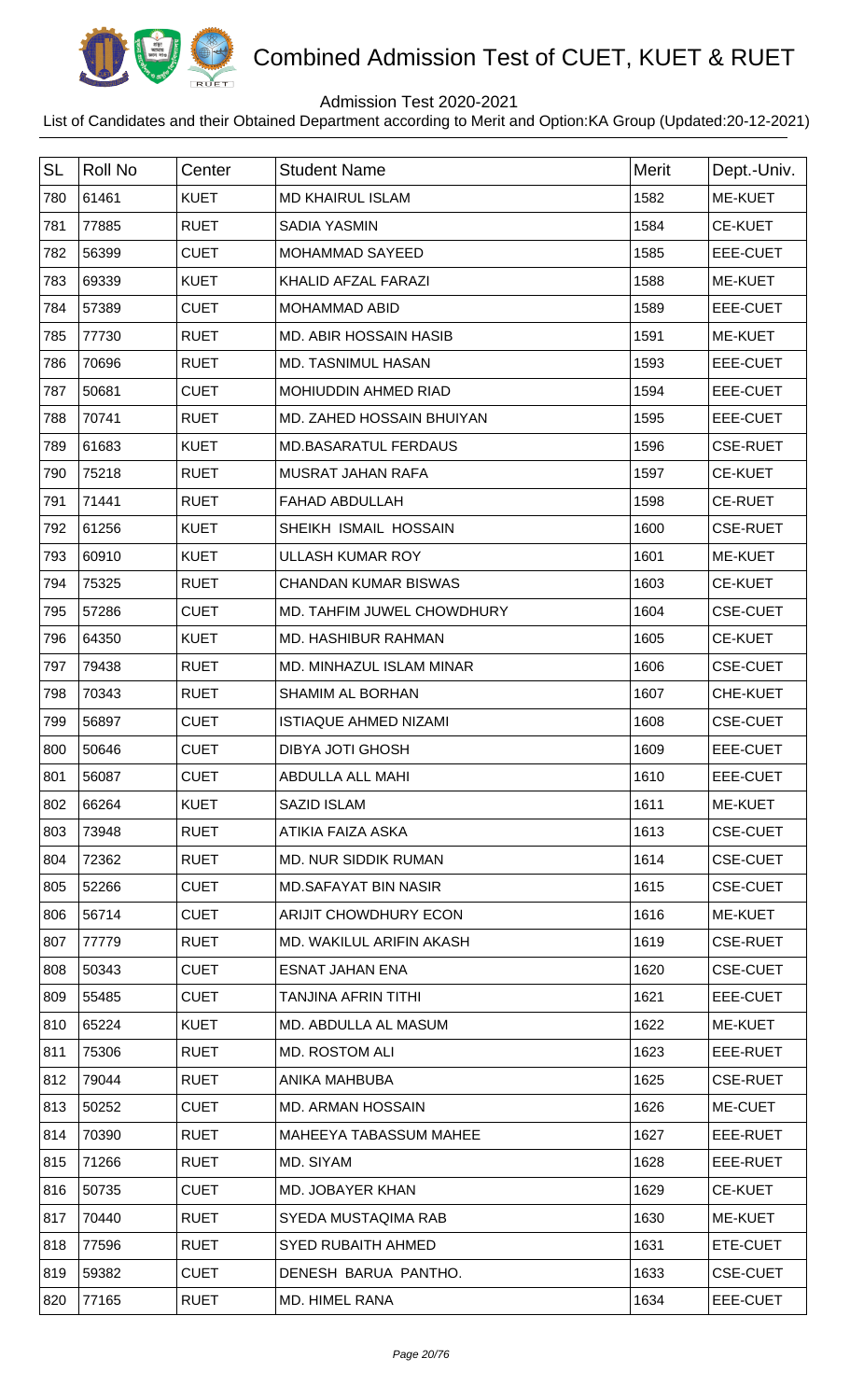

## Admission Test 2020-2021

| <b>SL</b> | <b>Roll No</b> | Center      | <b>Student Name</b>                | Merit | Dept.-Univ.     |
|-----------|----------------|-------------|------------------------------------|-------|-----------------|
| 821       | 71903          | <b>RUET</b> | MD. MARUF UDDIN KHAN               | 1635  | EEE-RUET        |
| 822       | 72627          | <b>RUET</b> | MD. FAHIMUL HASAN                  | 1636  | EEE-RUET        |
| 823       | 65023          | <b>KUET</b> | ANIKA TABASSUM ARNY                | 1637  | <b>CSE-CUET</b> |
| 824       | 75242          | <b>RUET</b> | MD. MONEM SHAHARIA                 | 1639  | ME-RUET         |
| 825       | 74032          | <b>RUET</b> | RAKIBUL ISLAM RUMEL                | 1640  | <b>CSE-CUET</b> |
| 826       | 60926          | <b>KUET</b> | <b>TAHMIDUL ISLAM</b>              | 1641  | ME-KUET         |
| 827       | 72441          | <b>RUET</b> | ABU SHAHADAT RABBY                 | 1642  | <b>CSE-RUET</b> |
| 828       | 61454          | <b>KUET</b> | <b>MD. SAKIB KHAN</b>              | 1643  | EEE-RUET        |
| 829       | 77357          | <b>RUET</b> | MD. MASNUN HASNINE                 | 1644  | EEE-RUET        |
| 830       | 55595          | <b>CUET</b> | <b>ANKON CHOWDHURY</b>             | 1645  | EEE-CUET        |
| 831       | 75946          | <b>RUET</b> | AHMED FAHMEED RIYAD KIBRIA SUBARNO | 1646  | EEE-RUET        |
| 832       | 52734          | <b>CUET</b> | <b>HRIDETA BARUA</b>               | 1649  | EEE-CUET        |
| 833       | 68829          | <b>KUET</b> | <b>NAWSHIN ORPITA</b>              | 1650  | <b>ECE-KUET</b> |
| 834       | 73709          | <b>RUET</b> | MD. ABDUL HAKIM                    | 1651  | ME-KUET         |
| 835       | 76893          | <b>RUET</b> | KHALEKUZZAMAN ROBIN                | 1652  | <b>CSE-CUET</b> |
| 836       | 72880          | <b>RUET</b> | MD. SIAM ISLAM                     | 1653  | ME-KUET         |
| 837       | 73399          | <b>RUET</b> | <b>TAIYEBAH TAZKIYAH</b>           | 1654  | <b>CSE-RUET</b> |
| 838       | 52618          | <b>CUET</b> | MD. RIPON MIA                      | 1655  | <b>CSE-CUET</b> |
| 839       | 52849          | <b>CUET</b> | <b>MEHEDI BEPARY</b>               | 1656  | <b>CSE-CUET</b> |
| 840       | 61095          | <b>KUET</b> | MD. RASHEDUL ISLAM                 | 1657  | <b>CSE-RUET</b> |
| 841       | 71639          | <b>RUET</b> | <b>MD. ASEER ISHRAQ TASIN</b>      | 1658  | <b>CSE-RUET</b> |
| 842       | 72504          | <b>RUET</b> | <b>ASHA RANI SHORMA</b>            | 1659  | <b>ME-KUET</b>  |
| 843       | 61973          | <b>KUET</b> | MD. MOMINUR CHOWDHURY              | 1661  | EEE-RUET        |
| 844       | 73476          | <b>RUET</b> | <b>MAISHA RAHMAN</b>               | 1663  | <b>CE-KUET</b>  |
| 845       | 56465          | <b>CUET</b> | TANVIRUL HASAN SAJIN               | 1665  | EEE-CUET        |
| 846       | 65787          | <b>KUET</b> | <b>TAHMID SUDAD</b>                | 1666  | <b>CSE-RUET</b> |
| 847       | 78945          | <b>RUET</b> | SAFIQUL ISLAM SAFIN                | 1667  | ME-KUET         |
| 848       | 54782          | <b>CUET</b> | MD. NAYAMAT ULLAH CHOWDHURY        | 1668  | <b>CSE-CUET</b> |
| 849       | 77853          | <b>RUET</b> | <b>SAROAR HOSSAIN</b>              | 1669  | EEE-CUET        |
| 850       | 69021          | <b>KUET</b> | MD. AL-ZAMI ASHRAF                 | 1670  | <b>CSE-RUET</b> |
| 851       | 63365          | <b>KUET</b> | <b>MD.IMRAN HOSSAIN</b>            | 1671  | <b>CE-KUET</b>  |
| 852       | 65277          | <b>KUET</b> | <b>IMTIAJ HOSSAIN SAIKAT</b>       | 1672  | <b>CSE-RUET</b> |
| 853       | 65056          | <b>KUET</b> | <b>MD ABU SIAM</b>                 | 1673  | EEE-RUET        |
| 854       | 73685          | <b>RUET</b> | TONMOY SAHA                        | 1674  | <b>CSE-RUET</b> |
| 855       | 75571          | <b>RUET</b> | <b>MAISHA FARZANA</b>              | 1676  | <b>CSE-RUET</b> |
| 856       | 62618          | <b>KUET</b> | <b>ARIF AHMMED</b>                 | 1678  | EEE-RUET        |
| 857       | 65104          | <b>KUET</b> | <b>JUBAER MAHMUD</b>               | 1679  | ME-KUET         |
| 858       | 65124          | <b>KUET</b> | <b>TAISIR KHANDAKER</b>            | 1680  | ME-KUET         |
| 859       | 70181          | <b>RUET</b> | MUSTAFA MAHIR DAIYAN               | 1682  | <b>CE-KUET</b>  |
| 860       | 74177          | <b>RUET</b> | <b>SOMPA RANI BISWAS</b>           | 1685  | <b>CSE-CUET</b> |
| 861       | 75749          | <b>RUET</b> | RAIYEAN MAHMUD                     | 1686  | ME-KUET         |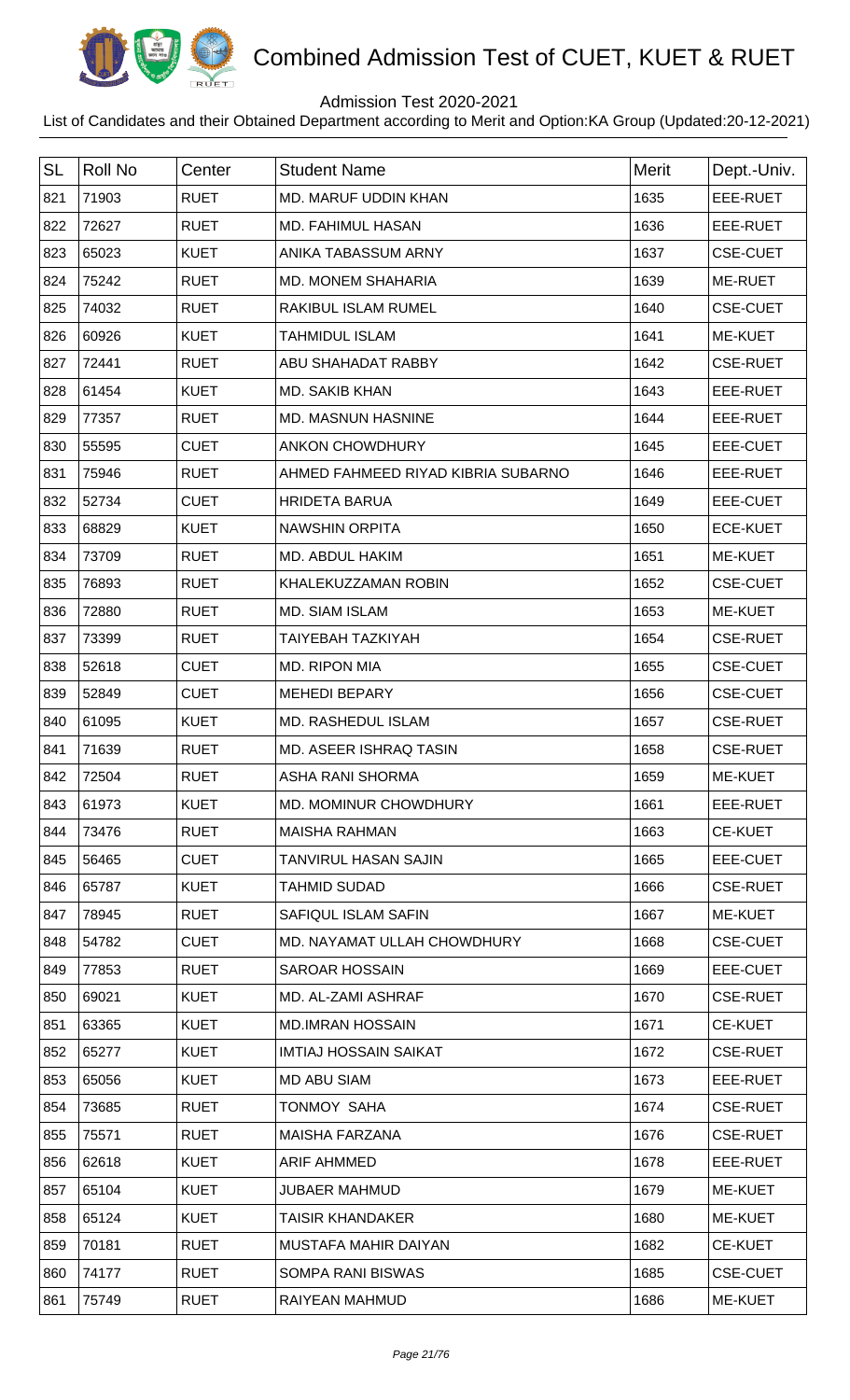

## Admission Test 2020-2021

| <b>SL</b> | <b>Roll No</b> | Center      | <b>Student Name</b>            | Merit | Dept.-Univ.     |
|-----------|----------------|-------------|--------------------------------|-------|-----------------|
| 862       | 60907          | <b>KUET</b> | <b>G M TANVIR AHMED</b>        | 1687  | <b>ME-KUET</b>  |
| 863       | 74215          | <b>RUET</b> | <b>MD. ASHRAFUL ISLAM ASIF</b> | 1688  | EEE-CUET        |
| 864       | 78651          | <b>RUET</b> | ABDULLAH AL USAMA              | 1689  | ME-KUET         |
| 865       | 66332          | <b>KUET</b> | MD. TANVIR AHMED               | 1690  | <b>ME-KUET</b>  |
| 866       | 65644          | <b>KUET</b> | <b>G M FAYSAL TAYSIR</b>       | 1691  | <b>CSE-CUET</b> |
| 867       | 76402          | <b>RUET</b> | <b>MD. RAJAUL ISLAM</b>        | 1694  | EEE-CUET        |
| 868       | 58871          | <b>CUET</b> | ADIBA MAHMUD                   | 1696  | EEE-CUET        |
| 869       | 74076          | <b>RUET</b> | <b>CHITRODIP SEN</b>           | 1697  | <b>ME-KUET</b>  |
| 870       | 73801          | <b>RUET</b> | SUDARSHAN MOZUMDER             | 1698  | <b>ME-KUET</b>  |
| 871       | 51096          | <b>CUET</b> | MD. SABBIR AHAMMED             | 1699  | EEE-CUET        |
| 872       | 63304          | <b>KUET</b> | MD. NAHID HASSAN               | 1700  | ME-KUET         |
| 873       | 52936          | <b>CUET</b> | <b>ZANNATUL MAWYA</b>          | 1703  | <b>EEE-CUET</b> |
| 874       | 76216          | <b>RUET</b> | S. M. TANVIR RIFAT             | 1704  | EEE-RUET        |
| 875       | 64771          | <b>KUET</b> | MD. SADMAN HOSSIN              | 1705  | <b>CSE-CUET</b> |
| 876       | 50862          | <b>CUET</b> | <b>MD. RAKIBUL HOQUE</b>       | 1707  | <b>CE-CUET</b>  |
| 877       | 73233          | <b>RUET</b> | MD. NAHIAN ABDULLAH            | 1708  | EEE-CUET        |
| 878       | 71173          | <b>RUET</b> | <b>ANIK KUMAR SHEN</b>         | 1710  | EEE-RUET        |
| 879       | 57077          | <b>CUET</b> | <b>BIPUL DAS</b>               | 1712  | <b>CSE-CUET</b> |
| 880       | 63902          | <b>KUET</b> | <b>MST. AJMAIN FAIRUSE</b>     | 1713  | <b>CE-KUET</b>  |
| 881       | 61164          | <b>KUET</b> | <b>SHAGOTA MAJUMDER</b>        | 1714  | <b>ECE-KUET</b> |
| 882       | 52761          | <b>CUET</b> | <b>SOMAYA SHIKDER</b>          | 1715  | <b>CSE-CUET</b> |
| 883       | 53752          | <b>CUET</b> | MUHAMMAD ASIF UL ALAM          | 1716  | <b>CE-CUET</b>  |
| 884       | 72272          | <b>RUET</b> | <b>MOAZ HASAN</b>              | 1717  | <b>CSE-CUET</b> |
| 885       | 61161          | <b>KUET</b> | <b>SHAMSUR RAHMAN</b>          | 1719  | <b>CE-KUET</b>  |
| 886       | 76695          | <b>RUET</b> | <b>JOY DAS</b>                 | 1720  | <b>CSE-CUET</b> |
| 887       | 64831          | <b>KUET</b> | SADIA ALAM ESHA                | 1721  | ME-KUET         |
| 888       | 73557          | <b>RUET</b> | <b>JUGANTO ROY</b>             | 1722  | <b>CE-KUET</b>  |
| 889       | 78980          | <b>RUET</b> | MUKTADIR AHMED ASHIR           | 1723  | <b>CSE-CUET</b> |
| 890       | 65827          | <b>KUET</b> | <b>JOAIRIA RAHMAN ANTORA</b>   | 1724  | EEE-RUET        |
| 891       | 78736          | <b>RUET</b> | MD. ABU-TALHA RONI             | 1725  | EEE-RUET        |
| 892       | 72772          | <b>RUET</b> | S. M. FARHAN FIAZ              | 1726  | EEE-RUET        |
| 893       | 72654          | <b>RUET</b> | <b>MD.ABU SUFYAN</b>           | 1727  | <b>CSE-RUET</b> |
| 894       | 76159          | <b>RUET</b> | MD.SAYEL                       | 1728  | <b>CSE-CUET</b> |
| 895       | 55718          | <b>CUET</b> | <b>SHAAD IBNA KAMAL</b>        | 1731  | EEE-CUET        |
| 896       | 63556          | <b>KUET</b> | KAZI MAHIN REZA                | 1732  | ME-KUET         |
| 897       | 75685          | <b>RUET</b> | <b>MD. SAMIR HASAN</b>         | 1733  | EEE-CUET        |
| 898       | 71448          | <b>RUET</b> | <b>MD. ISMAIL HOSSAIN</b>      | 1734  | EEE-CUET        |
| 899       | 51257          | <b>CUET</b> | NAZMUS SAKIB MD. ADIL          | 1735  | <b>CSE-CUET</b> |
| 900       | 55956          | <b>CUET</b> | <b>TRAYEE DAS</b>              | 1736  | <b>CSE-CUET</b> |
| 901       | 74386          | <b>RUET</b> | DRUBO DEV PRAMANIK             | 1737  | <b>CSE-RUET</b> |
| 902       | 65964          | <b>KUET</b> | DIN MUHAMMAD TANVEER           | 1739  | EEE-RUET        |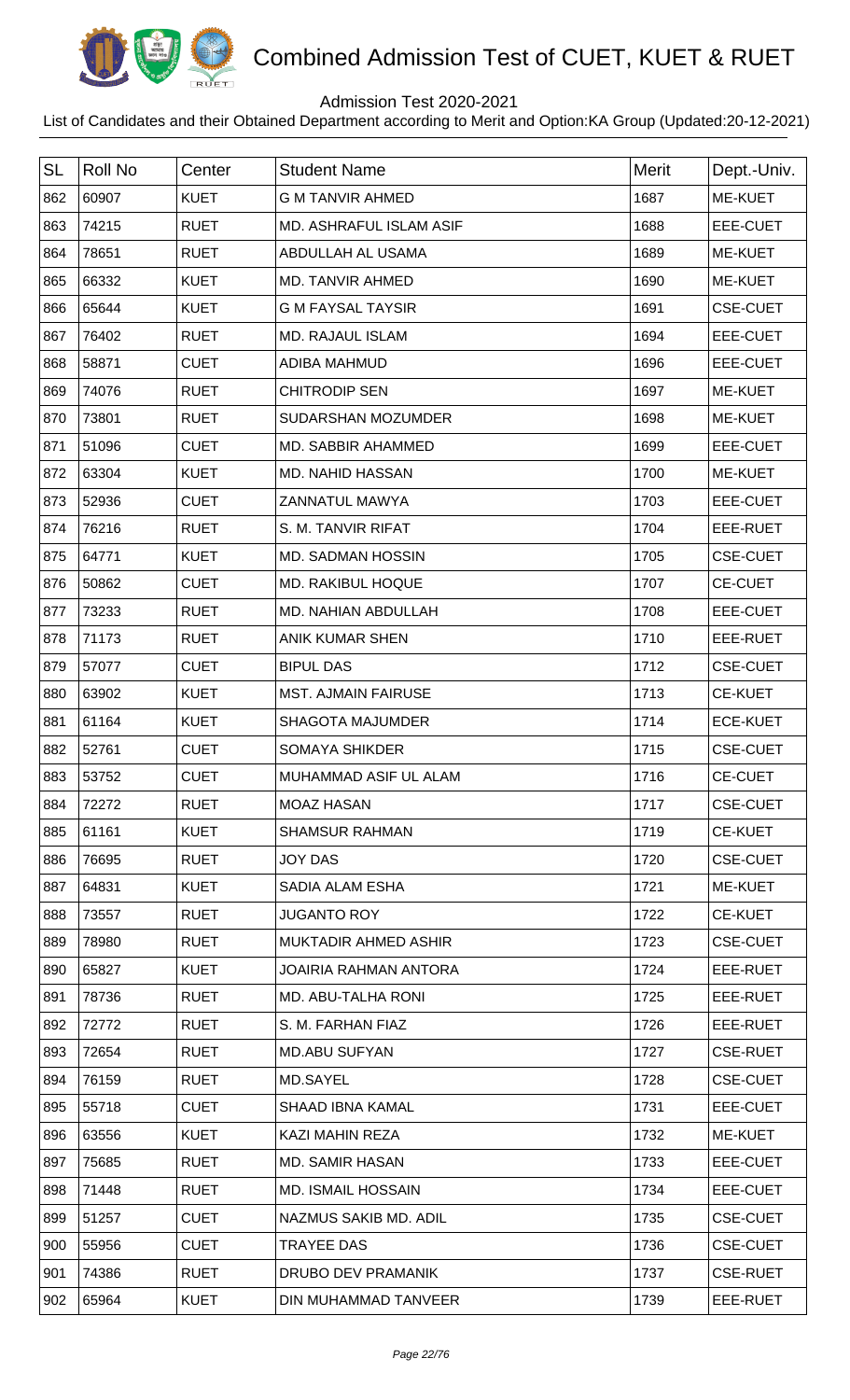

## Admission Test 2020-2021

| <b>SL</b> | <b>Roll No</b> | Center      | <b>Student Name</b>             | Merit | Dept.-Univ.     |
|-----------|----------------|-------------|---------------------------------|-------|-----------------|
| 903       | 59517          | <b>CUET</b> | MANSEEB M. MANNAF               | 1740  | <b>ME-KUET</b>  |
| 904       | 65278          | <b>KUET</b> | ABU BAKAR ASAD                  | 1741  | <b>CE-KUET</b>  |
| 905       | 53688          | <b>CUET</b> | <b>RAJIN SALEHIN</b>            | 1742  | ME-KUET         |
| 906       | 70218          | <b>RUET</b> | <b>AHSAN AHMED</b>              | 1743  | <b>CSE-CUET</b> |
| 907       | 71293          | <b>RUET</b> | MD. ZISHAN ALAM                 | 1744  | ME-KUET         |
| 908       | 73679          | <b>RUET</b> | <b>FARZANA HAIDER</b>           | 1745  | <b>CSE-RUET</b> |
| 909       | 51326          | <b>CUET</b> | <b>ISHTIAQUE AHMED SAIKOT</b>   | 1749  | <b>CSE-RUET</b> |
| 910       | 71241          | <b>RUET</b> | MAMDUDUR RAHMAN RHYME           | 1750  | ME-KUET         |
| 911       | 71641          | <b>RUET</b> | <b>ISTAHAK AHAMMED</b>          | 1752  | <b>CSE-CUET</b> |
| 912       | 73381          | <b>RUET</b> | MD. TAMIM ISLAM JOY             | 1753  | EEE-RUET        |
| 913       | 64830          | <b>KUET</b> | MOST. ANAMIKA AKTER ZEDNI       | 1755  | <b>CSE-RUET</b> |
| 914       | 54833          | <b>CUET</b> | <b>TOWKIR AHMED</b>             | 1756  | <b>EEE-CUET</b> |
| 915       | 71144          | <b>RUET</b> | <b>MOUSHI ESHA</b>              | 1757  | <b>IEM-KUET</b> |
| 916       | 78028          | <b>RUET</b> | <b>TONMOY</b>                   | 1758  | <b>CSE-RUET</b> |
| 917       | 71196          | <b>RUET</b> | <b>MAHIA RIBAHNA</b>            | 1759  | <b>CSE-RUET</b> |
| 918       | 79051          | <b>RUET</b> | <b>MST. TABASSUM HAFSA</b>      | 1760  | <b>CSE-RUET</b> |
| 919       | 75997          | <b>RUET</b> | MD. MASHRAFI ZAMAN              | 1761  | <b>ECE-KUET</b> |
| 920       | 66214          | <b>KUET</b> | JOHFA JAHABUN BINTE FARUKH      | 1763  | EEE-RUET        |
| 921       | 52349          | <b>CUET</b> | MOHAMMED MUSFIQ SABERI          | 1764  | EEE-CUET        |
| 922       | 75076          | <b>RUET</b> | MD. SHISHIR MONDOL              | 1765  | EEE-RUET        |
| 923       | 72198          | <b>RUET</b> | <b>MD. SHAFIUL ISLAM KHOKON</b> | 1766  | EEE-CUET        |
| 924       | 50983          | <b>CUET</b> | ZAHRA ABSAR                     | 1767  | EEE-CUET        |
| 925       | 56649          | <b>CUET</b> | <b>SEJUTI DHALI</b>             | 1768  | <b>BME-KUET</b> |
| 926       | 72027          | <b>RUET</b> | MD. ABDULLAH AL MAMUN           | 1769  | <b>CSE-RUET</b> |
| 927       | 70097          | <b>RUET</b> | MD. SADBIN ALAM DIDAR           | 1770  | EEE-RUET        |
| 928       | 62182          | <b>KUET</b> | <b>SHANTONU DAS</b>             | 1771  | <b>CE-KUET</b>  |
| 929       | 77597          | <b>RUET</b> | ARNOP KANTI SARKAR              | 1773  | EEE-CUET        |
| 930       | 74297          | <b>RUET</b> | <b>FOYSAL AHMED SHESHIR</b>     | 1775  | ME-KUET         |
| 931       | 53480          | <b>CUET</b> | MOHAMMED ABRAR FASEEH           | 1776  | <b>CSE-CUET</b> |
| 932       | 68706          | <b>KUET</b> | PRAN GOPAL ROY ANIK             | 1778  | ME-KUET         |
| 933       | 72688          | <b>RUET</b> | MD. MAHIR ALOM SANJID           | 1779  | EEE-RUET        |
| 934       | 68516          | <b>KUET</b> | <b>TAHMID RAHMAN</b>            | 1780  | <b>CE-KUET</b>  |
| 935       | 52996          | <b>CUET</b> | MD. RUMMAN AL SHAHRIAR          | 1782  | EEE-CUET        |
| 936       | 56977          | <b>CUET</b> | MD. SHIHAB SHAKIB               | 1783  | EEE-CUET        |
| 937       | 50168          | <b>CUET</b> | ABID SARKER DIPTO               | 1784  | <b>CSE-CUET</b> |
| 938       | 62286          | <b>KUET</b> | <b>G.M. AZRAF SAKEEF</b>        | 1785  | <b>CSE-RUET</b> |
| 939       | 72849          | <b>RUET</b> | <b>BIJOY KRISHNA SAHA</b>       | 1786  | ME-KUET         |
| 940       | 61914          | <b>KUET</b> | TANVIR AL AHASAN                | 1789  | ME-KUET         |
| 941       | 69289          | <b>KUET</b> | SHEEHAB SHAFIQUE                | 1790  | <b>ME-KUET</b>  |
| 942       | 77221          | <b>RUET</b> | <b>AYMAN TAHMID</b>             | 1791  | <b>CSE-RUET</b> |
| 943       | 63594          | <b>KUET</b> | A.K.M NAZMUS SAADAT             | 1792  | ME-KUET         |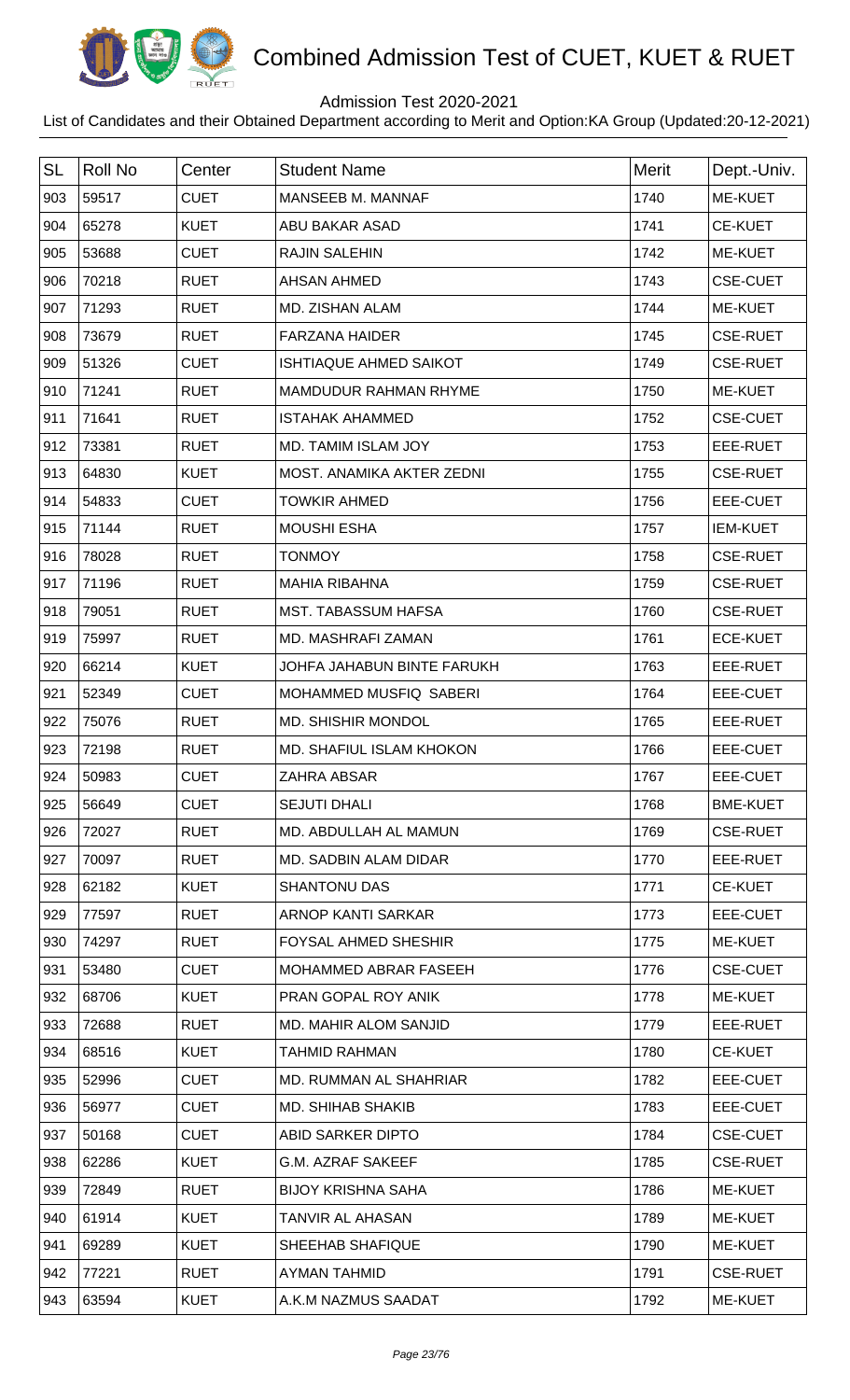

## Admission Test 2020-2021

| <b>SL</b> | <b>Roll No</b> | Center      | <b>Student Name</b>             | Merit | Dept.-Univ.     |
|-----------|----------------|-------------|---------------------------------|-------|-----------------|
| 944       | 78180          | <b>RUET</b> | <b>SOURAV SHIKDER</b>           | 1793  | EEE-RUET        |
| 945       | 74302          | <b>RUET</b> | MD. SHAJU HOSSAIN               | 1795  | <b>CSE-RUET</b> |
| 946       | 76038          | <b>RUET</b> | MD. TAMEEM RAHMAN               | 1797  | <b>CSE-RUET</b> |
| 947       | 70253          | <b>RUET</b> | <b>MOWMITA HAQUE</b>            | 1798  | <b>CSE-RUET</b> |
| 948       | 59520          | <b>CUET</b> | <b>SUPANTHA BARUA</b>           | 1799  | EEE-CUET        |
| 949       | 73359          | <b>RUET</b> | MD. GOLAM RABBY                 | 1800  | EEE-CUET        |
| 950       | 77604          | <b>RUET</b> | MD. NAHIN FARHAN                | 1802  | <b>CSE-CUET</b> |
| 951       | 77434          | <b>RUET</b> | MD. JUBAYER HASAN               | 1803  | EEE-RUET        |
| 952       | 76125          | <b>RUET</b> | MD. SAJJAD HOSSAIN SHAKIL       | 1804  | EEE-RUET        |
| 953       | 50947          | <b>CUET</b> | MD. SAKIB KABIR                 | 1805  | <b>EEE-CUET</b> |
| 954       | 59415          | <b>CUET</b> | MOHAMMAD TANVIR ANJUM           | 1806  | <b>EEE-CUET</b> |
| 955       | 56715          | <b>CUET</b> | AVISHEK TALUKDER SHUVO          | 1807  | <b>CE-CUET</b>  |
| 956       | 54009          | <b>CUET</b> | <b>TASFIA AFROZ RIDI</b>        | 1808  | <b>CSE-RUET</b> |
| 957       | 62414          | <b>KUET</b> | NIBIR ADHIKARY                  | 1809  | <b>CE-KUET</b>  |
| 958       | 76848          | <b>RUET</b> | SADMAN AL JAMI TURJO            | 1811  | <b>CSE-RUET</b> |
| 959       | 66156          | <b>KUET</b> | MD. AFRIDI AHAMED               | 1812  | <b>CE-KUET</b>  |
| 960       | 66833          | <b>KUET</b> | <b>TANJIA TABASSUM TANI</b>     | 1814  | <b>CE-KUET</b>  |
| 961       | 59521          | <b>CUET</b> | CHOWDHURY FAHIM FAISAL MAHMUD   | 1815  | EEE-CUET        |
| 962       | 79158          | <b>RUET</b> | <b>MARIA ANJUM SUJANA</b>       | 1818  | EEE-RUET        |
| 963       | 65831          | <b>KUET</b> | ABDULLAH AL FAHAD               | 1819  | <b>ECE-KUET</b> |
| 964       | 62508          | <b>KUET</b> | <b>KAHARUL ISLAM</b>            | 1821  | <b>CE-KUET</b>  |
| 965       | 52851          | <b>CUET</b> | MEHEJABIN RASHID DRISTY         | 1822  | <b>BME-KUET</b> |
| 966       | 63635          | <b>KUET</b> | MD. DALIM ALI                   | 1823  | EEE-RUET        |
| 967       | 65377          | <b>KUET</b> | <b>MD TAUSIF HASAN ABIR</b>     | 1824  | EEE-RUET        |
| 968       | 72569          | <b>RUET</b> | <b>AKHI ROY</b>                 | 1825  | <b>CE-CUET</b>  |
| 969       | 72377          | <b>RUET</b> | <b>TASNIN HASAN ANTO</b>        | 1826  | <b>CE-KUET</b>  |
| 970       | 59290          | <b>CUET</b> | <b>OWAHIDUL HOQUE CHOWDHURY</b> | 1829  | <b>CSE-RUET</b> |
| 971       | 71237          | <b>RUET</b> | <b>AWORONGO ALIF</b>            | 1830  | EEE-CUET        |
| 972       | 78045          | <b>RUET</b> | <b>JARIN TASNIM TITHI</b>       | 1831  | EEE-RUET        |
| 973       | 70597          | <b>RUET</b> | KAZI NAFIS AHMAD                | 1832  | <b>CE-KUET</b>  |
| 974       | 50111          | <b>CUET</b> | <b>TANMOY DAS</b>               | 1833  | EEE-CUET        |
| 975       | 68966          | <b>KUET</b> | <b>MD. FAHIM SHAHORIAR</b>      | 1834  | <b>CE-KUET</b>  |
| 976       | 70509          | <b>RUET</b> | <b>TAHMID AL MUSTAKIM</b>       | 1835  | <b>CE-KUET</b>  |
| 977       | 53888          | <b>CUET</b> | KOWSHIK DAS USHNA               | 1836  | <b>CSE-RUET</b> |
| 978       | 54494          | <b>CUET</b> | <b>JAHIDUL ISLAM IFAT</b>       | 1837  | EEE-CUET        |
| 979       | 57413          | <b>CUET</b> | ABID AHMED CHOWDHURY            | 1838  | EEE-CUET        |
| 980       | 63007          | <b>KUET</b> | MD. SAZID FEROZ SAIF            | 1839  | EEE-RUET        |
| 981       | 71440          | <b>RUET</b> | <b>TANVIR AHAMED DIRAZ</b>      | 1840  | <b>IEM-KUET</b> |
| 982       | 74549          | <b>RUET</b> | <b>NAIM HOSSAIN</b>             | 1841  | EEE-CUET        |
| 983       | 70137          | <b>RUET</b> | MD. HASANUL BANNA RAHAT         | 1842  | EEE-CUET        |
| 984       | 74919          | <b>RUET</b> | <b>FAHIM AHMED</b>              | 1843  | EEE-RUET        |
|           |                |             |                                 |       |                 |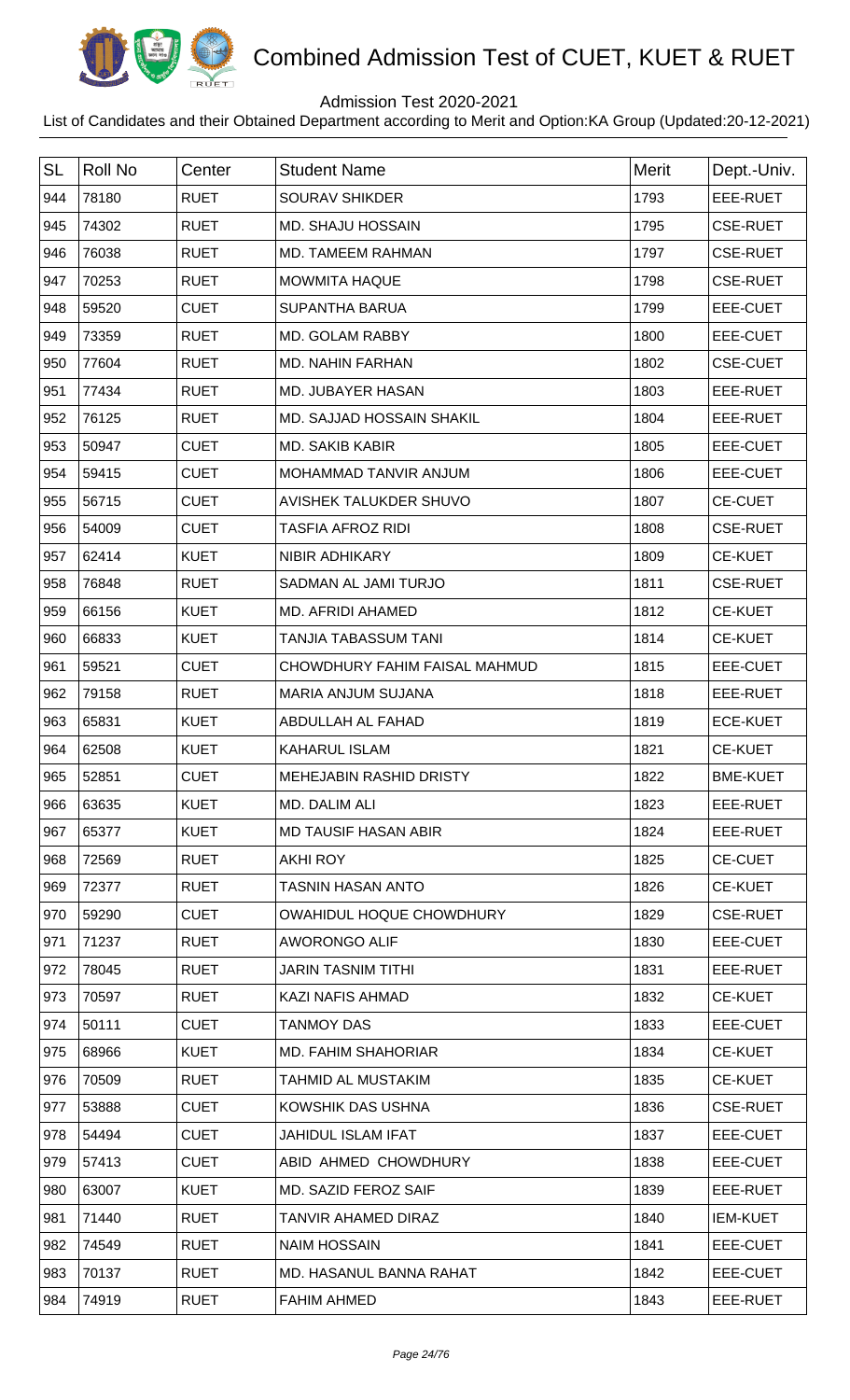

## Admission Test 2020-2021

| <b>SL</b> | <b>Roll No</b> | Center      | <b>Student Name</b>        | <b>Merit</b> | Dept.-Univ.     |
|-----------|----------------|-------------|----------------------------|--------------|-----------------|
| 985       | 50304          | <b>CUET</b> | <b>RAFSUN AHMED</b>        | 1844         | <b>CE-KUET</b>  |
| 986       | 52809          | <b>CUET</b> | KAZI HOSSAIN BIN BILLAL    | 1845         | EEE-CUET        |
| 987       | 75232          | <b>RUET</b> | <b>MD. RIFAT HOSSEN</b>    | 1846         | <b>CSE-RUET</b> |
| 988       | 55154          | <b>CUET</b> | <b>AJANTA KARMAKAR</b>     | 1847         | EEE-CUET        |
| 989       | 79307          | <b>RUET</b> | TANJIM MOHAMMAD MUBARRAT   | 1849         | <b>CSE-RUET</b> |
| 990       | 64264          | <b>KUET</b> | NAHID MONTASIR RIFAT       | 1850         | <b>CSE-RUET</b> |
| 991       | 64605          | <b>KUET</b> | <b>OMOR FARUK KHAN</b>     | 1851         | ME-CUET         |
| 992       | 76148          | <b>RUET</b> | <b>SAAD AHMED</b>          | 1852         | <b>CSE-RUET</b> |
| 993       | 55316          | <b>CUET</b> | <b>JAHIN TASNEEM</b>       | 1853         | <b>CSE-RUET</b> |
| 994       | 71478          | <b>RUET</b> | MD. MONIR HOSSAIN RIDOY    | 1854         | EEE-RUET        |
| 995       | 63548          | <b>KUET</b> | <b>SADIA TASNIM</b>        | 1855         | <b>CE-KUET</b>  |
| 996       | 75146          | <b>RUET</b> | <b>IQBAL MAHMUD</b>        | 1856         | <b>CE-KUET</b>  |
| 997       | 76391          | <b>RUET</b> | <b>DIPTARAJ MONDAL</b>     | 1857         | <b>CE-KUET</b>  |
| 998       | 69221          | <b>KUET</b> | <b>NABILA HAQUE</b>        | 1859         | <b>CSE-RUET</b> |
| 999       | 51499          | <b>CUET</b> | <b>TAKIYA FERDOSHI</b>     | 1860         | EEE-CUET        |
| 1000      | 72088          | <b>RUET</b> | <b>KHANDAKER AFNAN</b>     | 1861         | EEE-CUET        |
| 1001      | 52392          | <b>CUET</b> | <b>REDWAN AHMED</b>        | 1862         | EEE-CUET        |
|           | 1002 63951     | <b>KUET</b> | <b>PUJA SAHA</b>           | 1863         | <b>CSE-RUET</b> |
|           | 1003 70839     | <b>RUET</b> | <b>MST. SOHANA ARIFIN</b>  | 1864         | <b>CE-KUET</b>  |
| 1004      | 75204          | <b>RUET</b> | <b>SHAHID MIAH</b>         | 1866         | EEE-CUET        |
|           | 1005 63945     | <b>KUET</b> | <b>SUMAIYA ISLAM SATHI</b> | 1867         | <b>CE-KUET</b>  |
|           | 1006 72607     | <b>RUET</b> | MST. NUSRAT JAHAN JERIN    | 1869         | <b>CSE-RUET</b> |
|           | 1007 65436     | <b>KUET</b> | <b>SUSHMOY ROY SUVRO</b>   | 1870         | EEE-RUET        |
|           | 1008 77022     | <b>RUET</b> | PREETOM ROY SHAIBAL        | 1871         | <b>CE-KUET</b>  |
|           | 1009 66587     | <b>KUET</b> | MD. AHASAN HABIB SHIMUL    | 1872         | EEE-RUET        |
|           | 1010 71956     | <b>RUET</b> | MD. ABDULLAH AL MAMUN      | 1873         | EEE-RUET        |
|           | 1011 77248     | <b>RUET</b> | ANIKA TASNIM OHANA         | 1874         | EEE-RUET        |
|           | 1012 73284     | <b>RUET</b> | MD. AZMAYAN INQUIAD RAFI   | 1875         | EEE-RUET        |
|           | 1013 51794     | <b>CUET</b> | MD. IBRAHIM SARKER RAIYAN  | 1876         | <b>CSE-RUET</b> |
|           | 1014 78851     | <b>RUET</b> | <b>FARHANA DIPTI PAYEL</b> | 1878         | EEE-RUET        |
|           | 1015 54670     | <b>CUET</b> | AHNAF TAHMID TANIM         | 1879         | EEE-CUET        |
|           | 1016 78652     | <b>RUET</b> | <b>KHALID HARUN JOY</b>    | 1881         | EEE-CUET        |
|           | 1017 76770     | <b>RUET</b> | MD. REZWAN RAHAD OVI       | 1884         | ME-RUET         |
|           | 1018 52639     | <b>CUET</b> | <b>FAHIM RAIHAN RAFI</b>   | 1886         | EEE-RUET        |
|           | 1019 51349     | <b>CUET</b> | <b>TONMOY BARUA</b>        | 1890         | EEE-CUET        |
|           | 1020 55001     | <b>CUET</b> | <b>KAZI MONOWAR SADAT</b>  | 1891         | EEE-CUET        |
|           | 1021 54743     | <b>CUET</b> | <b>MD. ASIFUR RAHMAN</b>   | 1893         | EEE-CUET        |
|           | 1022 74094     | <b>RUET</b> | PRATYAY GOPE TARAPDAR      | 1894         | EEE-CUET        |
|           | 1023 68830     | <b>KUET</b> | <b>PRAPTI DAS</b>          | 1895         | <b>CE-KUET</b>  |
|           | 1024 57015     | <b>CUET</b> | <b>IRFAT SULTANA TISHA</b> | 1896         | EEE-CUET        |
|           | 1025 77353     | <b>RUET</b> | MD. ABDULLAH AL SINDID     | 1897         | EEE-CUET        |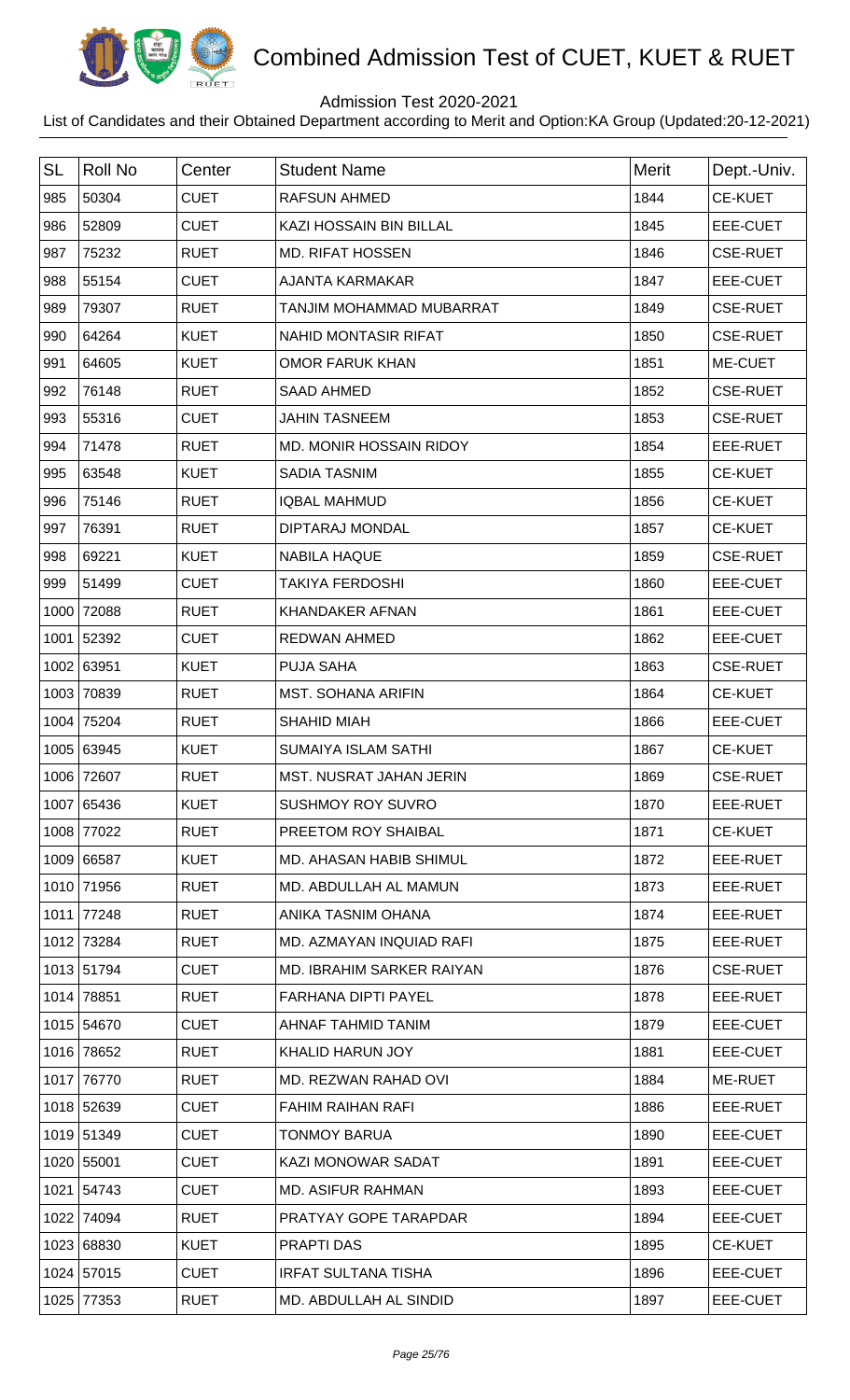

## Admission Test 2020-2021

| <b>SL</b> | <b>Roll No</b> | Center      | <b>Student Name</b>               | Merit | Dept.-Univ.     |
|-----------|----------------|-------------|-----------------------------------|-------|-----------------|
|           | 1026 72434     | <b>RUET</b> | ABDULLAH SALEH AL OBAID           | 1898  | EEE-RUET        |
|           | 1027 75529     | <b>RUET</b> | <b>MOST. TAJRIMA AKTER OISHEE</b> | 1901  | EEE-CUET        |
| 1028      | 74052          | <b>RUET</b> | MD. REZANUR AKNDO REAYD           | 1902  | <b>CSE-RUET</b> |
|           | 1029 64755     | <b>KUET</b> | LOWHE MAHAFUJ MIRAJ               | 1903  | <b>CE-KUET</b>  |
| 1030      | 70988          | <b>RUET</b> | MD. AZIZUL HAQUE                  | 1904  | <b>CSE-RUET</b> |
| 1031      | 77224          | <b>RUET</b> | UMME TASFIHA RAHMAN               | 1905  | EEE-CUET        |
|           | 1032 51317     | <b>CUET</b> | <b>BIJOY DAS</b>                  | 1906  | EEE-CUET        |
|           | 1033 52425     | <b>CUET</b> | <b>DEBASMITA DHAR</b>             | 1908  | <b>EEE-CUET</b> |
| 1034      | 79401          | <b>RUET</b> | RAHITA AZMIR                      | 1911  | <b>CE-RUET</b>  |
|           | 1035 53406     | <b>CUET</b> | <b>MASUD ALAM</b>                 | 1913  | <b>CSE-RUET</b> |
|           | 1036 78944     | <b>RUET</b> | NIKHIL RONJON ROY                 | 1914  | <b>CE-KUET</b>  |
| 1037      | 66590          | <b>KUET</b> | <b>ANIKA HOSSAIN</b>              | 1915  | <b>CSE-RUET</b> |
|           | 1038 61817     | <b>KUET</b> | <b>JAMIA SULTANA</b>              | 1916  | EEE-RUET        |
|           | 1039 57213     | <b>CUET</b> | MD. MIZANUR RAHMAN                | 1917  | EEE-CUET        |
|           | 1040 64895     | <b>KUET</b> | <b>MORIOM JERIN SHITHIL</b>       | 1918  | <b>ECE-KUET</b> |
| 1041      | 73257          | <b>RUET</b> | <b>RISHIKESH MANDAL</b>           | 1920  | EEE-RUET        |
|           | 1042 73254     | <b>RUET</b> | <b>MD. FARHANUR REZA</b>          | 1921  | EEE-RUET        |
|           | 1043 61160     | <b>KUET</b> | <b>DIPTO DEY</b>                  | 1922  | EEE-RUET        |
|           | 1044 60802     | <b>KUET</b> | MD. NAHIDUZZMAN SANA NOYON        | 1923  | <b>CE-KUET</b>  |
|           | 1045 54111     | <b>CUET</b> | SATYAJIT SHARMA                   | 1925  | EEE-RUET        |
| 1046      | 70668          | <b>RUET</b> | ROJLEEN HAQUE NEHA                | 1926  | <b>CSE-RUET</b> |
|           | 1047 51064     | <b>CUET</b> | MD. NAFIUL CHOWDHURY              | 1927  | EEE-CUET        |
|           | 1048 75096     | <b>RUET</b> | MD. ABDULLA- AL JOBAYER           | 1928  | EEE-RUET        |
|           | 1049 75177     | <b>RUET</b> | <b>MOST. NURUNNESA TITHY</b>      | 1929  | EEE-RUET        |
|           | 1050 57017     | <b>CUET</b> | <b>MAHMUD HASAN</b>               | 1930  | EEE-CUET        |
|           | 1051 56803     | <b>CUET</b> | MD. TAWSIF RAHMAN SADMAN          | 1931  | EEE-CUET        |
|           | 1052 54130     | <b>CUET</b> | <b>RAISA BILKIS</b>               | 1933  | EEE-CUET        |
|           | 1053 71204     | <b>RUET</b> | MOHAMMAD JUBAIR ABEDIN            | 1934  | <b>CSE-RUET</b> |
|           | 1054 74640     | <b>RUET</b> | MD. LEJON MAHMUD                  | 1935  | EEE-RUET        |
|           | 1055 78953     | <b>RUET</b> | MD. SOYKOT AHMMED                 | 1936  | <b>CE-KUET</b>  |
|           | 1056 73862     | <b>RUET</b> | SAJIDUR RAHMAN TARAFDER           | 1937  | <b>CSE-RUET</b> |
|           | 1057 66125     | <b>KUET</b> | <b>FAHEDUL ISLAM</b>              | 1938  | <b>CSE-RUET</b> |
|           | 1058 71555     | <b>RUET</b> | NURANI HAQUE BARSHA               | 1940  | EEE-CUET        |
|           | 1059 53469     | <b>CUET</b> | <b>MD. ZIYAUR RAHMAN</b>          | 1941  | <b>CE-CUET</b>  |
|           | 1060 54813     | <b>CUET</b> | <b>IMRAN MAHMUD SABBIR</b>        | 1942  | <b>CSE-RUET</b> |
|           | 1061 79014     | <b>RUET</b> | <b>MD. ANOWER SADAT</b>           | 1944  | EEE-RUET        |
|           | 1062 72729     | <b>RUET</b> | MST. NUSRATUL JANNAT MARY         | 1945  | EEE-RUET        |
|           | 1063 55105     | <b>CUET</b> | SULTANA NAFEEO HOSSAIN            | 1946  | <b>CSE-RUET</b> |
|           | 1064 63754     | <b>KUET</b> | JUBIAR AL MAHMUD PRINCE           | 1947  | EEE-CUET        |
|           | 1065 76379     | <b>RUET</b> | NAZNIN SULTANA                    | 1948  | <b>CE-KUET</b>  |
|           | 1066 52384     | <b>CUET</b> | <b>HIMEL DAS</b>                  | 1949  | EEE-CUET        |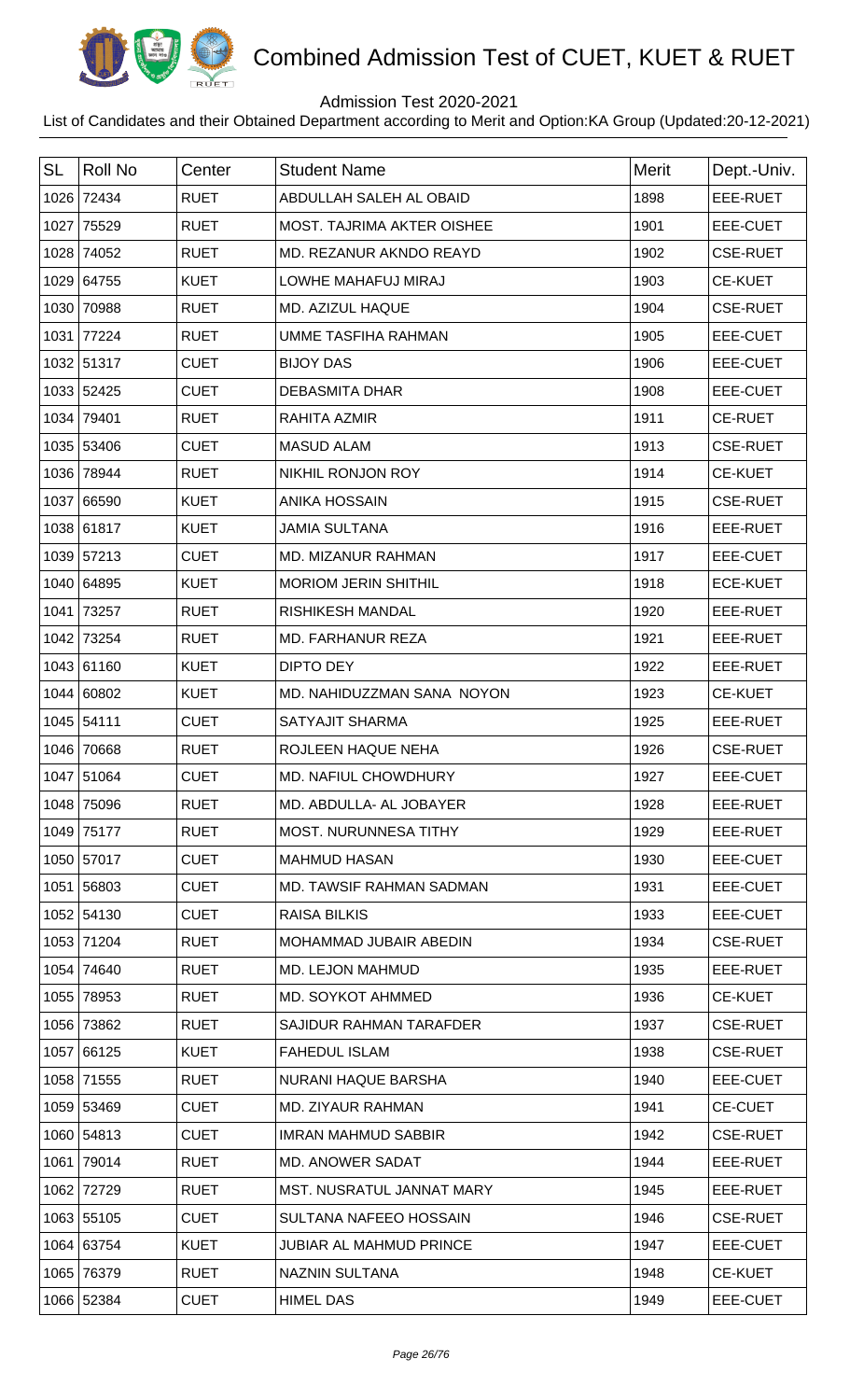

## Admission Test 2020-2021

| <b>SL</b> | <b>Roll No</b> | Center      | <b>Student Name</b>           | <b>Merit</b> | Dept.-Univ.     |
|-----------|----------------|-------------|-------------------------------|--------------|-----------------|
|           | 1067 71282     | <b>RUET</b> | MD. ABDUR RAHAMAN             | 1951         | <b>CSE-RUET</b> |
|           | 1068 77796     | <b>RUET</b> | <b>NAIMA ISLAM</b>            | 1952         | <b>CE-KUET</b>  |
|           | 1069 74051     | <b>RUET</b> | <b>MD. ATHAR ISTIAK</b>       | 1954         | EEE-RUET        |
|           | 1070 70972     | <b>RUET</b> | <b>AFRA ANJUM</b>             | 1956         | <b>CE-KUET</b>  |
|           | 1071 74649     | <b>RUET</b> | <b>MD. RAGIB HASSIN PREYO</b> | 1958         | <b>CE-KUET</b>  |
|           | 1072 53898     | <b>CUET</b> | <b>SANJIN AFRIN DRISTY</b>    | 1959         | <b>CSE-RUET</b> |
|           | 1073 55766     | <b>CUET</b> | MD. JAMIL HASAN TONMOY        | 1960         | <b>EEE-CUET</b> |
|           | 1074 76059     | <b>RUET</b> | MD. ZIAUL HAQUE               | 1961         | CE-KUET         |
|           | 1075 76881     | <b>RUET</b> | ALIF AREANA AURIN             | 1962         | <b>CSE-RUET</b> |
|           | 1076 74289     | <b>RUET</b> | MOST, LABIBA AKTER BIVA       | 1964         | <b>CSE-RUET</b> |
|           | 1077 68618     | <b>KUET</b> | SALSABIL MEHRIN ANIKA         | 1965         | <b>CE-KUET</b>  |
|           | 1078 73935     | <b>RUET</b> | MD. MEHEDI HASAN MARUF        | 1966         | <b>CSE-RUET</b> |
|           | 1079 71273     | <b>RUET</b> | MD. SAFIULLAH                 | 1967         | EEE-RUET        |
|           | 1080 61469     | <b>KUET</b> | <b>MD. ISTIACK AHAMMED</b>    | 1968         | EEE-RUET        |
| 1081      | 73504          | <b>RUET</b> | <b>CHANDAN SAHA</b>           | 1969         | <b>EEE-CUET</b> |
| 1082      | 73316          | <b>RUET</b> | AHM RAZOYAN KABIR LITU        | 1971         | MTE-KUET        |
|           | 1083 53192     | <b>CUET</b> | MD.MASUD-UL-ISLAM             | 1972         | <b>EEE-CUET</b> |
|           | 1084 52372     | <b>CUET</b> | AL- AMIN HOSSAIN SEAM         | 1973         | <b>CSE-RUET</b> |
|           | 1085 53129     | <b>CUET</b> | ABU ZAHAR MAHBUB UDDIN AHMED  | 1974         | <b>CSE-RUET</b> |
|           | 1086 77945     | <b>RUET</b> | MD. GOLAM MOSTOFA NAYAN       | 1975         | <b>CE-KUET</b>  |
|           | 1087 76988     | <b>RUET</b> | <b>BIDIPTA SHARMA PRANTA</b>  | 1977         | EEE-CUET        |
|           | 1088 61329     | <b>KUET</b> | <b>RAHATUL ISLAM</b>          | 1978         | <b>CE-KUET</b>  |
|           | 1089 64905     | <b>KUET</b> | S. M. SHAREAR RAHMAN          | 1980         | <b>CSE-RUET</b> |
|           | 1090 71951     | <b>RUET</b> | MD.ASHIFUR RAHMAN AKHAND      | 1981         | EEE-RUET        |
|           | 1091 52268     | <b>CUET</b> | AHSANUL AMIN                  | 1982         | EEE-CUET        |
|           | 1092 75691     | <b>RUET</b> | ABIR CHANDRA DAS              | 1983         | <b>CSE-RUET</b> |
|           | 1093 76030     | <b>RUET</b> | <b>SAHARIAR KABIR</b>         | 1984         | <b>CE-KUET</b>  |
|           | 1094 50868     | <b>CUET</b> | <b>ADNAN SAMI SARKER</b>      | 1985         | EEE-CUET        |
|           | 1095 76981     | <b>RUET</b> | <b>MD. FAHAD HOSHEN</b>       | 1987         | <b>CE-KUET</b>  |
|           | 1096 54306     | <b>CUET</b> | <b>ARPON KUNDU</b>            | 1988         | EEE-CUET        |
|           | 1097 66507     | <b>KUET</b> | MD. MUHAIMINUL ISLAM TAHSIN   | 1989         | EEE-RUET        |
|           | 1098 54413     | <b>CUET</b> | UMME MABRURA UMAMA            | 1990         | EEE-CUET        |
|           | 1099 63836     | <b>KUET</b> | MD. SAMIR                     | 1992         | <b>CSE-RUET</b> |
|           | 1100 50782     | <b>CUET</b> | ANIK KUMAR ROY                | 1995         | EEE-CUET        |
|           | 1101 59474     | <b>CUET</b> | <b>GOURAB KANTI SAHA</b>      | 1996         | <b>CSE-RUET</b> |
|           | 1102 68728     | <b>KUET</b> | <b>AL SAMI</b>                | 1998         | <b>CE-KUET</b>  |
|           | 1103 73380     | <b>RUET</b> | PROTOY MAHMUD                 | 1999         | EEE-RUET        |
|           | 1104 73245     | <b>RUET</b> | <b>ABRAR MUNIF</b>            | 2000         | EEE-RUET        |
|           | 1105 51323     | <b>CUET</b> | SAMANTA NAJ MEHBUBA           | 2001         | EEE-CUET        |
|           | 1106 77231     | <b>RUET</b> | <b>WALID AHMMED AURNOB</b>    | 2003         | EEE-RUET        |
|           | 1107 63765     | <b>KUET</b> | TALUKDER NAEMUL HASAN NAEM    | 2007         | EEE-RUET        |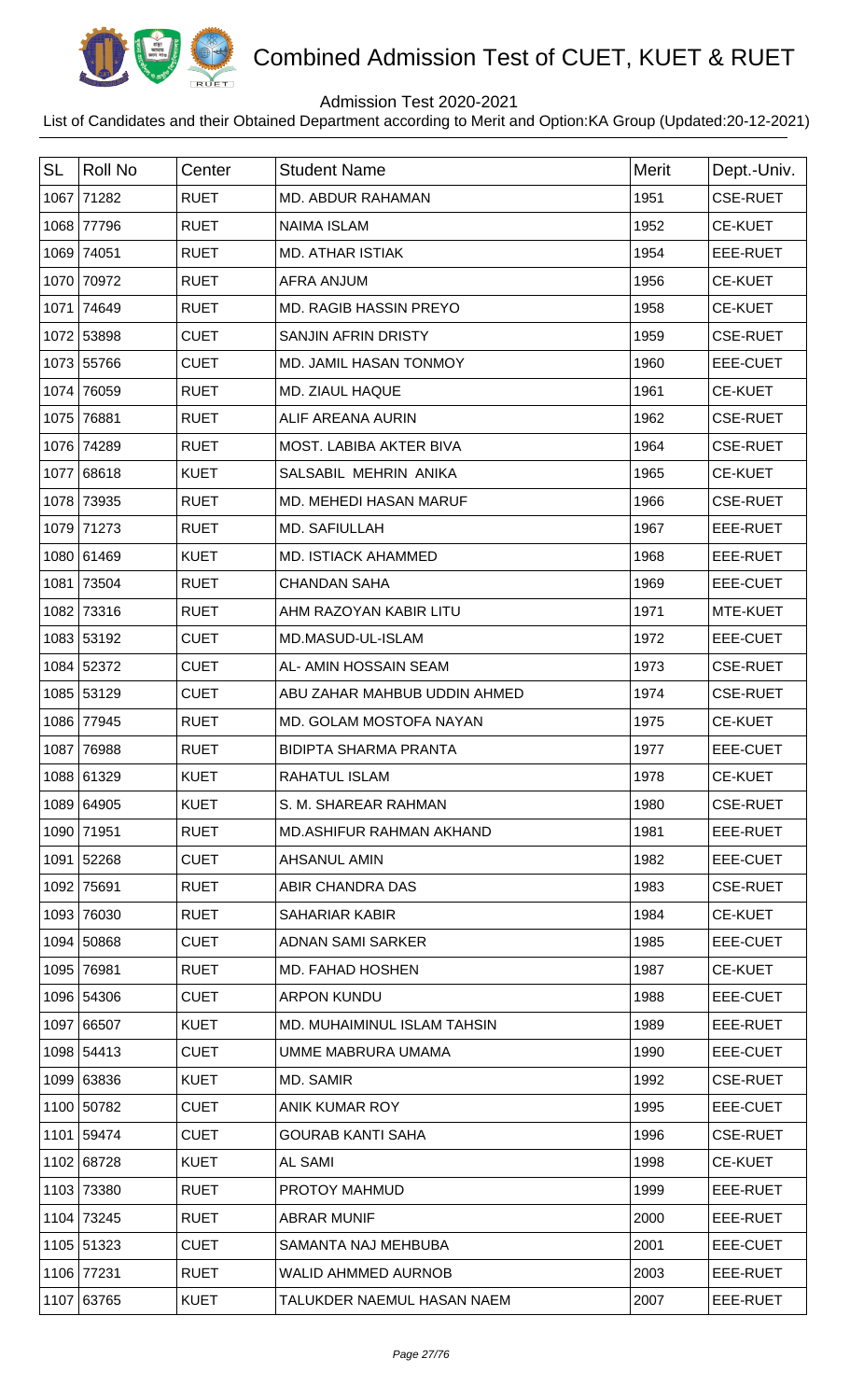

## Admission Test 2020-2021

| <b>SL</b> | <b>Roll No</b> | Center      | <b>Student Name</b>           | Merit | Dept.-Univ.     |
|-----------|----------------|-------------|-------------------------------|-------|-----------------|
|           | 1108 71191     | <b>RUET</b> | SHAKHAWAT MUNSHI              | 2009  | <b>CSE-RUET</b> |
|           | 1109 73006     | <b>RUET</b> | <b>MD. RAFIUL BARI</b>        | 2010  | EEE-RUET        |
|           | 1110 51738     | <b>CUET</b> | S.M. SHADIK-UR-RAHMAN         | 2011  | <b>EEE-CUET</b> |
|           | 1111 71429     | <b>RUET</b> | A M AMIO KARIM                | 2012  | <b>ECE-KUET</b> |
|           | 1112 56682     | <b>CUET</b> | ABDULLAH ABRAR MAJUMDER       | 2013  | <b>EEE-CUET</b> |
|           | 1113 64829     | <b>KUET</b> | ZARIN TASNIM CHANDRIKA        | 2014  | EEE-RUET        |
|           | 1114 59044     | <b>CUET</b> | <b>JEBA TASTIN ISLAM</b>      | 2015  | <b>CE-KUET</b>  |
|           | 1115 62779     | <b>KUET</b> | MD.NAZIM UDDIN ALAM THEPO     | 2016  | <b>CSE-RUET</b> |
|           | 1116 60946     | <b>KUET</b> | SADIA ANJUM JUI               | 2017  | <b>ECE-KUET</b> |
|           | 1117 61888     | <b>KUET</b> | MD. YUSUF ALI NAIM            | 2019  | <b>CE-KUET</b>  |
|           | 1118 52484     | <b>CUET</b> | <b>ARPITA DAS</b>             | 2020  | EEE-CUET        |
| 1119      | 78576          | <b>RUET</b> | <b>TAJUL ISLAM</b>            | 2021  | <b>CSE-RUET</b> |
|           | 1120 64281     | <b>KUET</b> | <b>TAUHEDUR RAHMAN TAUSIK</b> | 2022  | EEE-RUET        |
|           | 1121 51856     | <b>CUET</b> | MUHAMMAD TANMIN RAIYAN NIOM   | 2024  | <b>ECE-KUET</b> |
|           | 1122 66564     | <b>KUET</b> | <b>SADEK AHSAN</b>            | 2025  | EEE-RUET        |
|           | 1123 60074     | <b>KUET</b> | S. M. KHALID MOSTOFA          | 2026  | <b>CE-KUET</b>  |
|           | 1124 74689     | <b>RUET</b> | <b>RADIN BIN HOSSAIN</b>      | 2028  | EEE-RUET        |
| 1125      | 78571          | <b>RUET</b> | <b>ISRAK BIN SAMIM</b>        | 2031  | <b>CE-KUET</b>  |
|           | 1126 52103     | <b>CUET</b> | <b>IRFANUL KARIM TOHA</b>     | 2034  | EEE-CUET        |
|           | 1127 56883     | <b>CUET</b> | <b>MD. ARIFUL ISLAM</b>       | 2035  | ME-CUET         |
| 1128      | 75381          | <b>RUET</b> | MD. SIAM AL BURUZ             | 2036  | EEE-RUET        |
|           | 1129 76166     | <b>RUET</b> | <b>LESON PRODHAN</b>          | 2037  | EEE-RUET        |
|           | 1130 71750     | <b>RUET</b> | A. S. M. REDOUN ALAM          | 2039  | EEE-RUET        |
|           | 1131 71288     | <b>RUET</b> | <b>MD. NAHID HASSAN LOTUS</b> | 2040  | EEE-RUET        |
|           | 1132 61413     | <b>KUET</b> | MD. SHAHIDUL ISLAM DIPU       | 2042  | <b>CSE-RUET</b> |
|           | 1133 62117     | <b>KUET</b> | MD. SADMAN SAKIB CHOWDHURY    | 2043  | ME-CUET         |
|           | 1134 55144     | <b>CUET</b> | NUZHAT JAHAN                  | 2044  | <b>CE-CUET</b>  |
|           | 1135 51797     | <b>CUET</b> | NILOY DEV                     | 2045  | <b>CSE-RUET</b> |
|           | 1136 50549     | <b>CUET</b> | RAISA SHARMIN MURTAZA         | 2046  | <b>CE-CUET</b>  |
|           | 1137 74153     | <b>RUET</b> | <b>MD. KAMRUL AHSAN</b>       | 2047  | ME-CUET         |
|           | 1138 76344     | <b>RUET</b> | MD. TAJBID AHMMED             | 2049  | EEE-RUET        |
|           | 1139 73188     | <b>RUET</b> | MD. NAZMUL ISLAM              | 2050  | EEE-RUET        |
|           | 1140 71959     | <b>RUET</b> | MD. SIAM MOSTAKIM             | 2051  | EEE-RUET        |
|           | 1141 56389     | <b>CUET</b> | MUHAMMAD MAHMUDUL HASAN       | 2053  | EEE-RUET        |
|           | 1142 63817     | <b>KUET</b> | <b>AYON SHIKDER</b>           | 2054  | <b>CSE-RUET</b> |
|           | 1143 55396     | <b>CUET</b> | NAHIAN FAIZA FIRDOWS          | 2055  | <b>CSE-RUET</b> |
|           | 1144 63591     | <b>KUET</b> | ARKA NAG                      | 2056  | <b>CE-KUET</b>  |
|           | 1145 72031     | <b>RUET</b> | <b>ANIK KUMAR</b>             | 2057  | EEE-RUET        |
|           | 1146 55582     | <b>CUET</b> | <b>RUSHNAN REAZ</b>           | 2059  | <b>CSE-RUET</b> |
|           | 1147 65649     | <b>KUET</b> | <b>MD. MASHFIQUR RAHMAN</b>   | 2060  | EEE-RUET        |
|           | 1148 62519     | <b>KUET</b> | MST. RAYNA ISLAM RAYNA        | 2061  | <b>CSE-RUET</b> |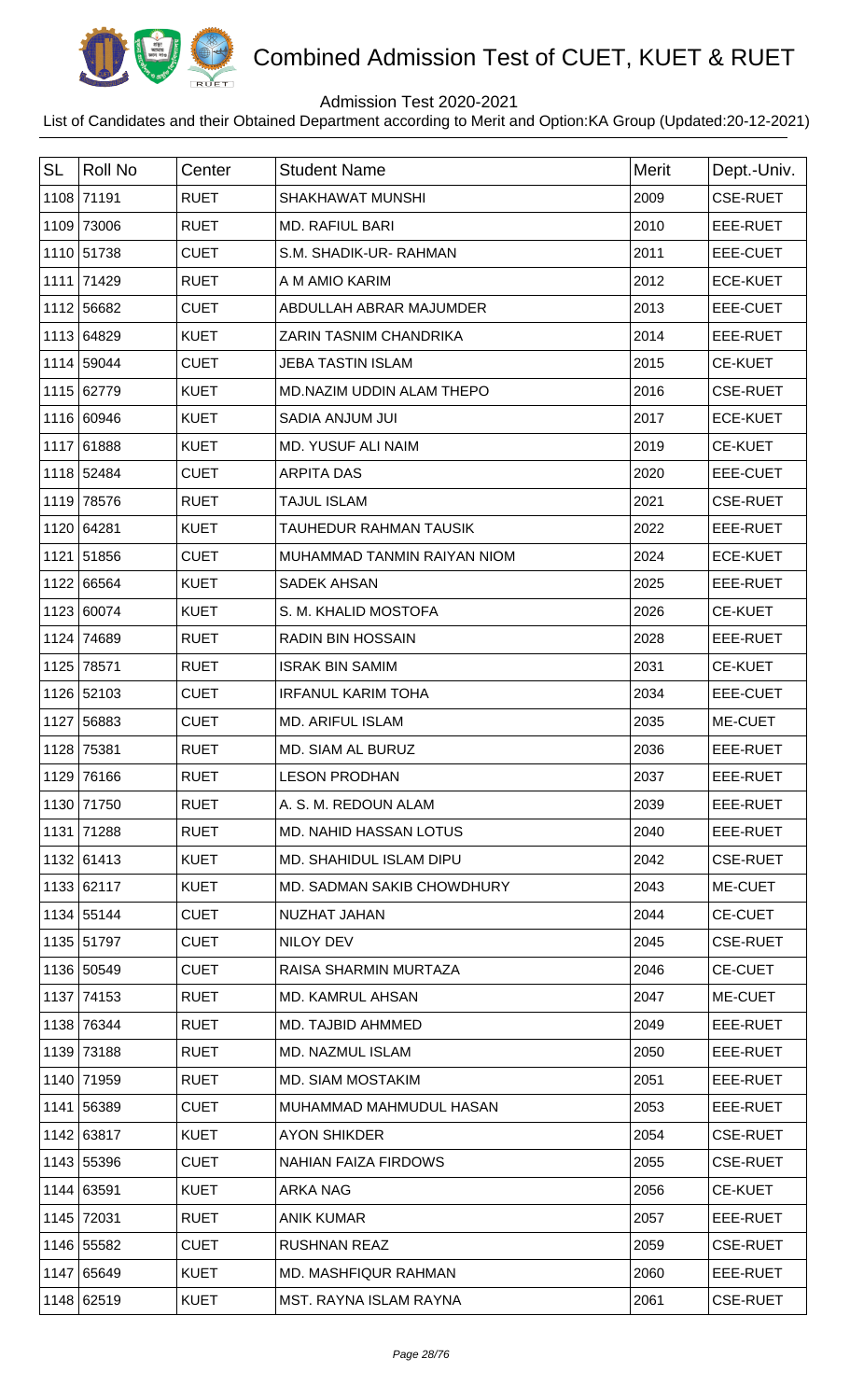

## Admission Test 2020-2021

| <b>SL</b> | <b>Roll No</b> | Center      | <b>Student Name</b>        | <b>Merit</b> | Dept.-Univ.     |
|-----------|----------------|-------------|----------------------------|--------------|-----------------|
|           | 1149 50319     | <b>CUET</b> | <b>IFFAT ARA FABIHA</b>    | 2063         | EEE-RUET        |
|           | 1150 76147     | <b>RUET</b> | <b>MD. SABBIR HOSSAIN</b>  | 2064         | EEE-RUET        |
|           | 1151 75759     | <b>RUET</b> | <b>SHAH AHMED RAAD</b>     | 2066         | <b>CSE-RUET</b> |
|           | 1152 52113     | <b>CUET</b> | <b>TOFAEL AHMED AKIB</b>   | 2067         | ME-CUET         |
|           | 1153 73221     | <b>RUET</b> | MD. TAJDID BIN TAWHID      | 2068         | <b>CSE-RUET</b> |
|           | 1154 62725     | <b>KUET</b> | SANJIDUL HAQUE SAJIN       | 2069         | <b>CE-KUET</b>  |
|           | 1155 72502     | <b>RUET</b> | MD. JUBAYER MAHMUD         | 2070         | <b>CSE-RUET</b> |
|           | 1156 60998     | <b>KUET</b> | MD. ASHIKUR RAHMAN AKASH   | 2071         | ME-RUET         |
|           | 1157 65519     | <b>KUET</b> | <b>SADIA ANJUM</b>         | 2072         | <b>CSE-RUET</b> |
|           | 1158 75725     | <b>RUET</b> | <b>EMRAN HASSAN</b>        | 2073         | <b>CSE-RUET</b> |
|           | 1159 75930     | <b>RUET</b> | SUTOPA SARKAR SHRUTI       | 2075         | <b>CE-RUET</b>  |
|           | 1160 76282     | <b>RUET</b> | <b>MD. LATIFUR RAHMAN</b>  | 2077         | <b>CSE-RUET</b> |
|           | 1161 55020     | <b>CUET</b> | <b>FAHIMA SULTANA</b>      | 2079         | <b>CE-CUET</b>  |
|           | 1162 68819     | <b>KUET</b> | <b>UDITA RAHMAN ARSHEE</b> | 2080         | <b>ECE-KUET</b> |
|           | 1163 76057     | <b>RUET</b> | <b>MST. AFIA JAHAN</b>     | 2081         | <b>CSE-RUET</b> |
|           | 1164 55313     | <b>CUET</b> | MD. SHIHAB ANJUM SYKAT     | 2082         | ME-RUET         |
|           | 1165 61267     | <b>KUET</b> | <b>USMI AKTER</b>          | 2084         | <b>CE-KUET</b>  |
|           | 1166 60294     | <b>KUET</b> | MD. REZWAN KABIR RAHAT     | 2085         | <b>CSE-RUET</b> |
|           | 1167 51453     | <b>CUET</b> | <b>ISRAT JAHAN HABIBA</b>  | 2086         | <b>CSE-RUET</b> |
|           | 1168 54339     | <b>CUET</b> | <b>RAIHAN ZAMAN</b>        | 2087         | ME-CUET         |
|           | 1169 77071     | <b>RUET</b> | <b>SOHANUR RAHMAN</b>      | 2089         | <b>CE-KUET</b>  |
|           | 1170 56467     | <b>CUET</b> | KAZI SHARIFUL ISLAM        | 2090         | <b>CSE-RUET</b> |
|           | 1171 60812     | <b>KUET</b> | <b>DIBYENDU MONDAL</b>     | 2092         | <b>CE-KUET</b>  |
|           | 1172 63525     | <b>KUET</b> | <b>MD. KAMRUL HASAN</b>    | 2093         | <b>CE-KUET</b>  |
|           | 1173 71124     | <b>RUET</b> | NUR-E-ZANNAT               | 2094         | <b>CSE-RUET</b> |
|           | 1174 71444     | <b>RUET</b> | MD. ALOK MONDOL            | 2095         | <b>CSE-RUET</b> |
|           | 1175 76302     | <b>RUET</b> | <b>SHAJID HASAN NAIM</b>   | 2096         | ME-CUET         |
|           | 1176 71825     | <b>RUET</b> | <b>SHAHRIAR RIZVI</b>      | 2097         | <b>CSE-RUET</b> |
|           | 1177 77006     | <b>RUET</b> | <b>JAMIL HASAN</b>         | 2099         | <b>CE-KUET</b>  |
|           | 1178 73964     | <b>RUET</b> | <b>VABNA SARKAR</b>        | 2101         | <b>CSE-RUET</b> |
|           | 1179 64056     | <b>KUET</b> | <b>NAJIB TAZOAR</b>        | 2103         | <b>CE-KUET</b>  |
|           | 1180 51775     | <b>CUET</b> | MAHIR DHIYAN CHOWDHURY     | 2104         | ME-CUET         |
|           | 1181 77647     | <b>RUET</b> | <b>ALTAF UDDIN</b>         | 2105         | <b>CSE-RUET</b> |
|           | 1182 70069     | <b>RUET</b> | MD. SHEFAT HOSSEN SHOIKAT  | 2106         | <b>CSE-RUET</b> |
|           | 1183 71180     | <b>RUET</b> | <b>IFAZ AHMED SIUM</b>     | 2107         | ME-CUET         |
|           | 1184 66442     | <b>KUET</b> | <b>TASIN TASNIM DIPITA</b> | 2108         | <b>CE-KUET</b>  |
|           | 1185 70057     | <b>RUET</b> | AL HERA BHUYAN PROVAT      | 2111         | <b>CE-KUET</b>  |
|           | 1186 70640     | <b>RUET</b> | <b>KAZI NIMAT HASAN</b>    | 2112         | <b>BME-KUET</b> |
|           | 1187 65731     | <b>KUET</b> | <b>SUVO PAUL</b>           | 2113         | <b>CSE-RUET</b> |
|           | 1188 57106     | <b>CUET</b> | ABDULLAH-AL-MUNAWAR SHAFI  | 2115         | <b>CSE-RUET</b> |
|           | 1189 52131     | <b>CUET</b> | ATIA AFAF MAISHA           | 2118         | <b>CE-CUET</b>  |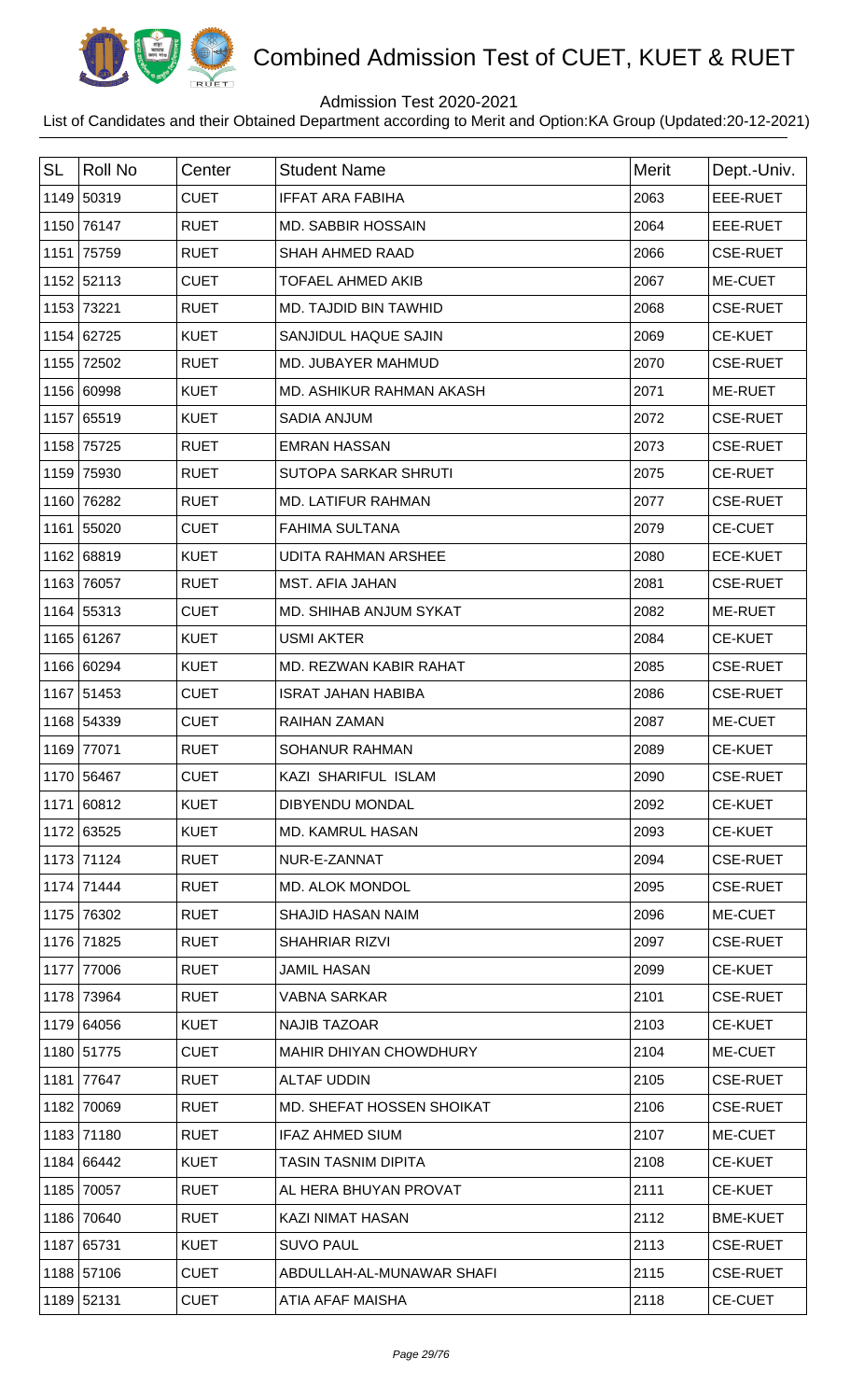

## Admission Test 2020-2021

| <b>SL</b> | <b>Roll No</b> | Center      | <b>Student Name</b>           | Merit | Dept.-Univ.     |
|-----------|----------------|-------------|-------------------------------|-------|-----------------|
|           | 1190 51686     | <b>CUET</b> | <b>ASHFAQUE CHOWDHURY</b>     | 2119  | ME-CUET         |
|           | 1191 50490     | <b>CUET</b> | MD. ALI OSMAN                 | 2120  | ME-CUET         |
|           | 1192 71877     | <b>RUET</b> | MD. SARTAJ ALAM PRITOM        | 2121  | <b>CSE-RUET</b> |
|           | 1193 60718     | <b>KUET</b> | <b>ARPON ROY</b>              | 2122  | <b>CE-KUET</b>  |
|           | 1194 50567     | <b>CUET</b> | <b>FAHAD HOSSAIN RAKIB</b>    | 2126  | <b>CE-KUET</b>  |
|           | 1195 70661     | <b>RUET</b> | SAFAET AL SIFAT               | 2128  | <b>CE-KUET</b>  |
|           | 1196 76838     | <b>RUET</b> | AL JUBAIYA ALAM               | 2129  | <b>CE-CUET</b>  |
|           | 1197 66117     | <b>KUET</b> | S.M. ABRAR SIRAJ OLY          | 2130  | <b>CE-KUET</b>  |
| 1198      | 74362          | <b>RUET</b> | <b>MD. FAHIM HOSSAIN</b>      | 2131  | <b>CSE-RUET</b> |
|           | 1199 52394     | <b>CUET</b> | NILOY CHOWDHURY               | 2132  | ME-CUET         |
|           | 1200 77691     | <b>RUET</b> | <b>SAKLAEN TANJIM</b>         | 2134  | <b>CSE-RUET</b> |
| 1201      | 51151          | <b>CUET</b> | MD. RAYHANUL NAYEEM           | 2135  | ME-CUET         |
| 1202      | 75577          | <b>RUET</b> | <b>MYSHA AHMED</b>            | 2136  | <b>CSE-RUET</b> |
|           | 1203 74241     | <b>RUET</b> | <b>UDITA ROY</b>              | 2137  | <b>CE-KUET</b>  |
|           | 1204 61124     | <b>KUET</b> | MD. ABU HURAIRA MRIDHA        | 2138  | <b>CE-KUET</b>  |
|           | 1205 58808     | <b>CUET</b> | <b>ASIF JAWAD</b>             | 2139  | <b>CE-CUET</b>  |
|           | 1206 63041     | <b>KUET</b> | MAHAFUZA PARVIN SORNA         | 2140  | <b>CSE-RUET</b> |
|           | 1207 56073     | <b>CUET</b> | <b>TANZIM HOSSAIN</b>         | 2141  | <b>CE-CUET</b>  |
|           | 1208 54481     | <b>CUET</b> | <b>MAISHA UDDIN</b>           | 2142  | ME-CUET         |
|           | 1209 64892     | <b>KUET</b> | <b>MD. ASIF SAJEED</b>        | 2143  | <b>CSE-RUET</b> |
|           | 1210 54874     | <b>CUET</b> | NAZMUL HUDA ABDULLAH          | 2144  | <b>CE-KUET</b>  |
|           | 1211 72485     | <b>RUET</b> | <b>MD. MITHU ISLAM</b>        | 2146  | <b>CSE-RUET</b> |
|           | 1212 53865     | <b>CUET</b> | <b>ANANYA BISWAS</b>          | 2147  | <b>CSE-RUET</b> |
|           | 1213 61896     | <b>KUET</b> | MD. RAKIBUL HASAN NISHAT      | 2148  | <b>CE-KUET</b>  |
|           | 1214 52663     | <b>CUET</b> | <b>MD.FATIN UDDIN BHUIYAN</b> | 2149  | ME-CUET         |
|           | 1215 64932     | <b>KUET</b> | <b>MAHDI KABIR AMIN</b>       | 2150  | <b>CE-KUET</b>  |
|           | 1216 72700     | <b>RUET</b> | <b>ANIA</b>                   | 2151  | <b>CSE-RUET</b> |
|           | 1217 52299     | <b>CUET</b> | MOHAMMAD WAHIDUR RAHMAN       | 2152  | ME-CUET         |
|           | 1218 64926     | <b>KUET</b> | SHAIKH NIKITA MOHON           | 2154  | <b>CE-KUET</b>  |
|           | 1219 51944     | <b>CUET</b> | <b>MORSHEDUR RIGAN SAGAR</b>  | 2155  | <b>CSE-RUET</b> |
| 1220      | 70783          | <b>RUET</b> | RIAD HASAN SHIZAN             | 2156  | ME-CUET         |
|           | 1221 72907     | <b>RUET</b> | ATIA FAHMIDA                  | 2157  | <b>CSE-RUET</b> |
|           | 1222 66091     | <b>KUET</b> | NAFIZ AHMED                   | 2158  | ME-RUET         |
| 1223      | 76675          | <b>RUET</b> | <b>RAKIBUL ISLAM</b>          | 2159  | ME-CUET         |
|           | 1224 70574     | <b>RUET</b> | <b>MARIA RABBI</b>            | 2160  | <b>CE-CUET</b>  |
|           | 1225 75160     | <b>RUET</b> | <b>SUMAIYA KHATUN</b>         | 2161  | <b>CE-KUET</b>  |
|           | 1226 77807     | <b>RUET</b> | <b>MST. MEHER NIGER</b>       | 2162  | <b>CSE-RUET</b> |
|           | 1227 77271     | <b>RUET</b> | MIR ASHIKUR RAHMAN            | 2163  | <b>CSE-RUET</b> |
| 1228      | 75884          | <b>RUET</b> | ABDULLAH                      | 2164  | ME-RUET         |
|           | 1229 79475     | <b>RUET</b> | <b>MST. SUMYA AKTER</b>       | 2165  | <b>CSE-RUET</b> |
|           | 1230 76187     | <b>RUET</b> | <b>MD. OYASIQUR RAHMAN</b>    | 2166  | <b>CE-KUET</b>  |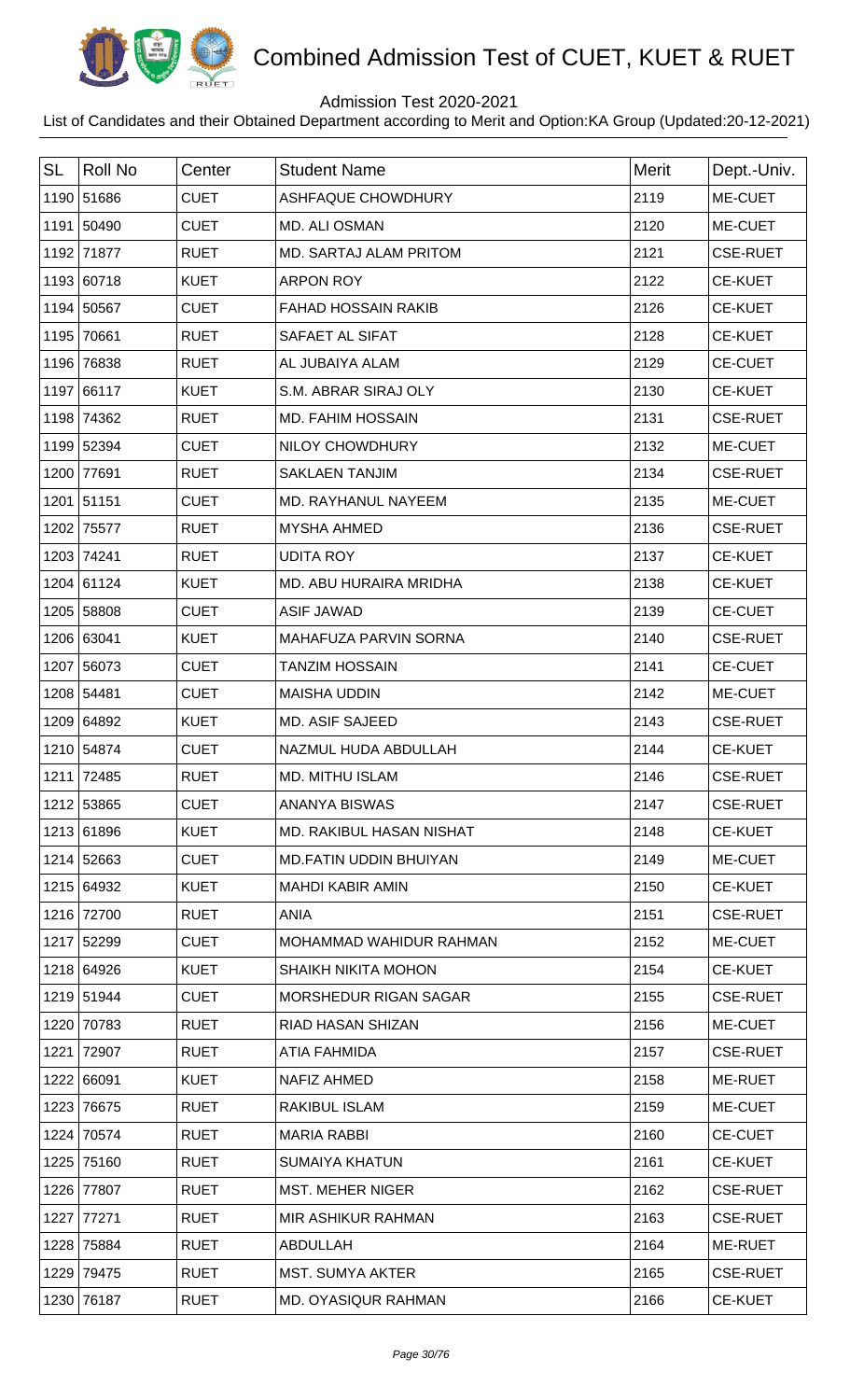

## Admission Test 2020-2021

| <b>SL</b> | <b>Roll No</b> | Center      | <b>Student Name</b>            | Merit | Dept.-Univ.     |
|-----------|----------------|-------------|--------------------------------|-------|-----------------|
| 1231      | 50659          | <b>CUET</b> | OBIDULLAH MAHMUD JAMY          | 2167  | ME-CUET         |
|           | 1232 74530     | <b>RUET</b> | MD. NAZMUL HOSSEN              | 2168  | ME-RUET         |
| 1233      | 75983          | <b>RUET</b> | <b>LABIB JAHIN SAFIN</b>       | 2169  | <b>CE-KUET</b>  |
|           | 1234 53502     | <b>CUET</b> | <b>ARAFAT HOSSAIN</b>          | 2170  | <b>CSE-RUET</b> |
|           | 1235 66926     | <b>KUET</b> | <b>NREPEN BARAL</b>            | 2172  | ME-CUET         |
|           | 1236 51674     | <b>CUET</b> | <b>RAJESH LALA</b>             | 2173  | ME-CUET         |
|           | 1237 61509     | <b>KUET</b> | MD. AL MUBIN SHEHAB            | 2174  | ME-RUET         |
| 1238      | 76607          | <b>RUET</b> | <b>BISHAL LAL DAS</b>          | 2175  | <b>CSE-RUET</b> |
| 1239      | 72780          | <b>RUET</b> | NOOR MOHAMMAD NAFI             | 2176  | <b>CSE-RUET</b> |
|           | 1240 56106     | <b>CUET</b> | <b>SADIA SHARMIN PUSHPITA</b>  | 2177  | ME-CUET         |
|           | 1241 56869     | <b>CUET</b> | MD. TANBIRUL ISLAM ZIYAN       | 2178  | ME-CUET         |
| 1242      | 76269          | <b>RUET</b> | <b>MST. IPSHITA JAHAN SUMA</b> | 2180  | ME-CUET         |
| 1243      | 72371          | <b>RUET</b> | FAHMIDA RAHMAN LABONY          | 2181  | <b>CSE-RUET</b> |
|           | 1244 59359     | <b>CUET</b> | MD. NAFIS FUAD KHAN            | 2182  | ME-RUET         |
|           | 1245 51612     | <b>CUET</b> | <b>SATTYAM SARKAR</b>          | 2183  | ME-CUET         |
|           | 1246 60080     | <b>KUET</b> | MD TOUHIDUL ISLAM              | 2184  | <b>CSE-RUET</b> |
|           | 1247 78904     | <b>RUET</b> | MD. ASHRAFUL HOSSEN AKASH      | 2185  | <b>CSE-RUET</b> |
| 1248      | 71980          | <b>RUET</b> | SHUVRA DEBNATH                 | 2186  | ME-RUET         |
|           | 1249 50042     | <b>CUET</b> | <b>SAIDA AFRIN</b>             | 2188  | ME-CUET         |
|           | 1250 61879     | <b>KUET</b> | <b>RIFAT HOSEN FAHIM</b>       | 2189  | <b>CSE-RUET</b> |
| 1251      | 60684          | <b>KUET</b> | <b>BRINTY SAHA</b>             | 2190  | <b>CE-KUET</b>  |
|           | 1252 59067     | <b>CUET</b> | SHAIRA AFRA REDHILA            | 2191  | <b>BME-KUET</b> |
|           | 1253 76533     | <b>RUET</b> | <b>MUSTAIN AHMED</b>           | 2192  | <b>CSE-RUET</b> |
|           | 1254 52278     | <b>CUET</b> | <b>SHADHAT HOSSAIN</b>         | 2193  | ME-CUET         |
|           | 1255 54951     | <b>CUET</b> | ANWARUL IQBAL RUMI             | 2194  | <b>CE-CUET</b>  |
|           | 1256 75612     | <b>RUET</b> | <b>MD. MYDUL HASAN</b>         | 2196  | <b>CE-RUET</b>  |
|           | 1257 77611     | <b>RUET</b> | <b>MARUF HASAN</b>             | 2197  | <b>CE-RUET</b>  |
|           | 1258 60155     | <b>KUET</b> | ABDULLAH AL MAMUN              | 2202  | <b>CSE-RUET</b> |
|           | 1259 55006     | <b>CUET</b> | SYED ABDULLAH AL MASUM         | 2203  | <b>CSE-RUET</b> |
|           | 1260 64137     | <b>KUET</b> | PRITAM BANERJEE                | 2204  | <b>IEM-KUET</b> |
|           | 1261 74358     | <b>RUET</b> | <b>MD. ASHIK EKBAL</b>         | 2205  | <b>CE-RUET</b>  |
|           | 1262 57272     | <b>CUET</b> | SAMIT BHATTACHARJEE            | 2207  | <b>CE-CUET</b>  |
|           | 1263 57266     | <b>CUET</b> | NAJIA SULTANA                  | 2208  | <b>CE-CUET</b>  |
|           | 1264 75384     | <b>RUET</b> | S.M. RAFIUR RAHMAN             | 2209  | <b>BME-KUET</b> |
|           | 1265 77610     | <b>RUET</b> | MD RABBUL HOSSAIN              | 2210  | <b>CE-RUET</b>  |
|           | 1266 75222     | <b>RUET</b> | MD. TANVIR KABIR AKON          | 2211  | <b>CSE-RUET</b> |
|           | 1267 75161     | <b>RUET</b> | MD. TALHA JOBAYER ZIHAN        | 2212  | <b>CSE-RUET</b> |
|           | 1268 56351     | <b>CUET</b> | <b>ABID RANA</b>               | 2214  | ME-RUET         |
|           | 1269 72119     | <b>RUET</b> | MD. F. A. SADIK                | 2215  | <b>CSE-RUET</b> |
|           | 1270 75102     | <b>RUET</b> | <b>NUR-E MAHBUBUL ISLAM</b>    | 2216  | <b>CSE-RUET</b> |
|           | 1271 70381     | <b>RUET</b> | <b>SHUVA SAHA</b>              | 2217  | <b>CE-CUET</b>  |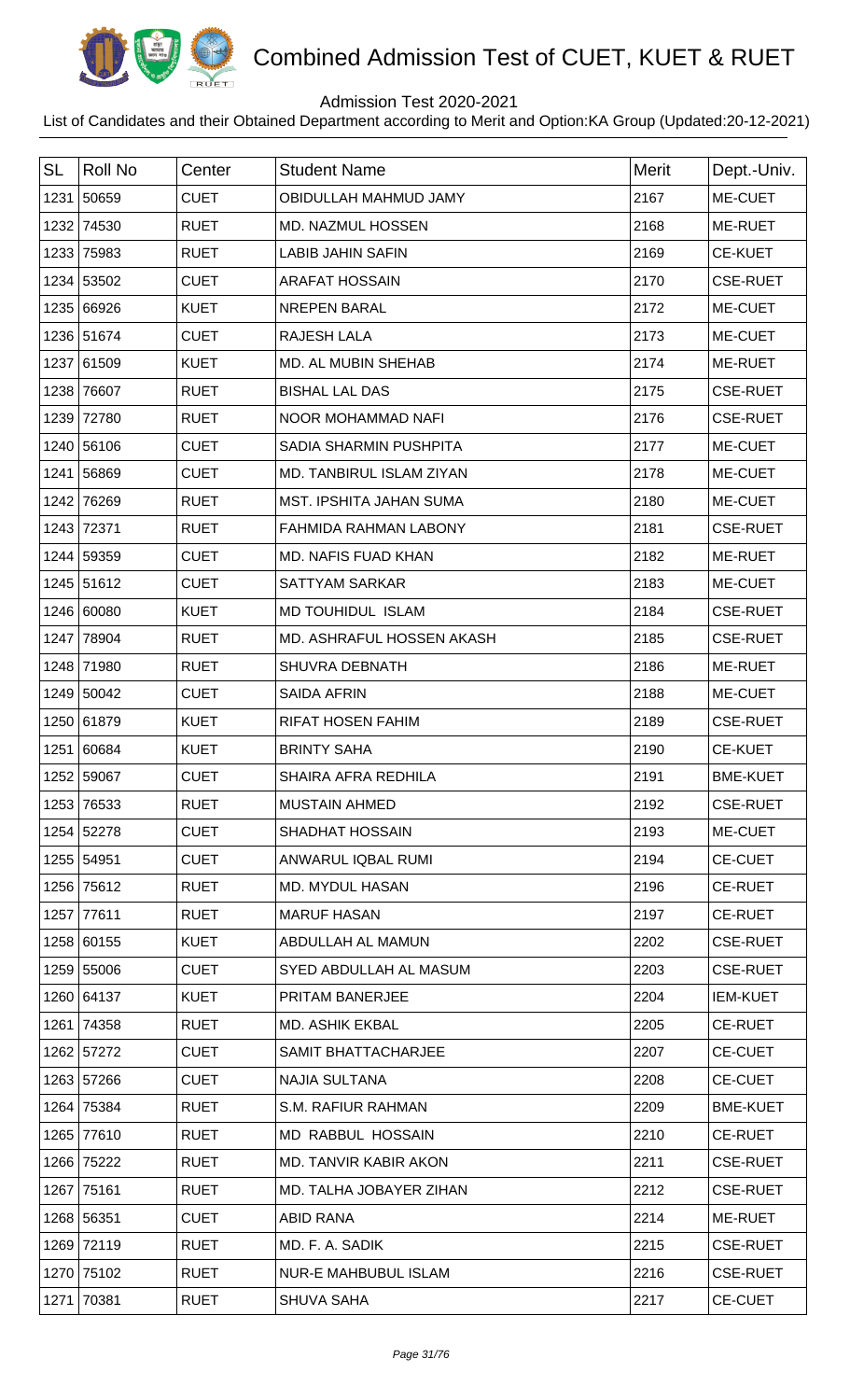

## Admission Test 2020-2021

| <b>SL</b> | Roll No    | Center      | <b>Student Name</b>               | <b>Merit</b> | Dept.-Univ.     |
|-----------|------------|-------------|-----------------------------------|--------------|-----------------|
|           | 1272 71878 | <b>RUET</b> | <b>MD. ABIDUR RAHMAN</b>          | 2218         | <b>CE-CUET</b>  |
|           | 1273 75153 | <b>RUET</b> | MD. SABBIR HASAN MILU             | 2220         | <b>CE-RUET</b>  |
|           | 1274 73985 | <b>RUET</b> | <b>NAFIS AHMED</b>                | 2221         | ME-CUET         |
|           | 1275 54639 | <b>CUET</b> | <b>MD. SAMIUL ISLAM</b>           | 2222         | <b>CE-CUET</b>  |
|           | 1276 77822 | <b>RUET</b> | <b>EAZDAN MOSTAFA RAFIN</b>       | 2223         | ME-CUET         |
|           | 1277 62417 | <b>KUET</b> | <b>IMRAN HOSSAIN</b>              | 2224         | <b>ECE-KUET</b> |
|           | 1278 70128 | <b>RUET</b> | ANJUMAN ARA JANNAT                | 2226         | ME-RUET         |
|           | 1279 60464 | <b>KUET</b> | <b>ARIFA AKTER KHUKI</b>          | 2227         | <b>BME-KUET</b> |
|           | 1280 52435 | <b>CUET</b> | MIM TASMIUL AHAD ABIR             | 2228         | ME-CUET         |
|           | 1281 78937 | <b>RUET</b> | <b>TASFIA JANNAT TASFI</b>        | 2230         | <b>BME-KUET</b> |
|           | 1282 70333 | <b>RUET</b> | <b>SHADMAN SALEHEEN</b>           | 2231         | <b>ECE-KUET</b> |
|           | 1283 53742 | <b>CUET</b> | <b>JERIN ROMIJAH TULI</b>         | 2234         | <b>CE-CUET</b>  |
|           | 1284 53286 | <b>CUET</b> | <b>SHIFUL MOJAHID</b>             | 2235         | ME-CUET         |
|           | 1285 65251 | <b>KUET</b> | <b>TURJO BASAK TANTU</b>          | 2236         | ME-RUET         |
|           | 1286 56914 | <b>CUET</b> | <b>PEMON TALUKDAR</b>             | 2238         | ME-RUET         |
|           | 1287 50897 | <b>CUET</b> | MUHAMMAD NAIMUL ISLAM ASHRAFI     | 2239         | ME-CUET         |
|           | 1288 71348 | <b>RUET</b> | <b>KAZI RAMIM</b>                 | 2240         | <b>CE-CUET</b>  |
|           | 1289 50334 | <b>CUET</b> | <b>ESHAT JAHAN ARIFA</b>          | 2241         | <b>BME-CUET</b> |
|           | 1290 51779 | <b>CUET</b> | MD. FAZLE RABBI RITHIK            | 2242         | ME-CUET         |
|           | 1291 51669 | <b>CUET</b> | PRIYOM BARUA                      | 2243         | <b>CE-CUET</b>  |
|           | 1292 59269 | <b>CUET</b> | <b>IFFAT AZIMA JIBAN</b>          | 2244         | ME-CUET         |
|           | 1293 52995 | <b>CUET</b> | ALIF MAHMUD NAFI                  | 2245         | ME-CUET         |
|           | 1294 63021 | <b>KUET</b> | <b>SWAPNIL SAHA</b>               | 2246         | <b>CE-CUET</b>  |
|           | 1295 76635 | <b>RUET</b> | <b>MASRAFI BIN MOBARAK BADHON</b> | 2247         | ME-RUET         |
|           | 1296 73890 | <b>RUET</b> | <b>MD. SHAFI AHMED SUJA</b>       | 2248         | <b>CE-RUET</b>  |
|           | 1297 54645 | <b>CUET</b> | <b>SIUM ISLAM</b>                 | 2250         | ME-CUET         |
|           | 1298 78600 | <b>RUET</b> | TAHAMID SHARIYAR APON             | 2251         | <b>IEM-KUET</b> |
|           | 1299 53447 | <b>CUET</b> | <b>MD. HASIBUL ERFAN</b>          | 2252         | <b>CE-CUET</b>  |
|           | 1300 74206 | <b>RUET</b> | MAHMUDUL ALAM                     | 2253         | <b>CE-RUET</b>  |
|           | 1301 65068 | <b>KUET</b> | <b>MARIUM MEHRU</b>               | 2254         | ME-CUET         |
|           | 1302 75245 | <b>RUET</b> | SANJIDA SARA                      | 2255         | <b>ECE-RUET</b> |
|           | 1303 77663 | <b>RUET</b> | <b>MD. ATIK MOUHTASIM</b>         | 2256         | ME-RUET         |
|           | 1304 63610 | <b>KUET</b> | MD. ABDULLAH AL MAMUN             | 2257         | ME-RUET         |
|           | 1305 50300 | <b>CUET</b> | RAHUL DEBNATH                     | 2259         | <b>ECE-RUET</b> |
|           | 1306 76055 | <b>RUET</b> | <b>MD. JOHURUL ISLAM</b>          | 2260         | ME-RUET         |
|           | 1307 70720 | <b>RUET</b> | <b>SRABONI HOSSAIN</b>            | 2261         | <b>BME-KUET</b> |
|           | 1308 52574 | <b>CUET</b> | <b>TAWHID HASAN</b>               | 2262         | <b>CE-CUET</b>  |
|           | 1309 57018 | <b>CUET</b> | MEHERNUBA TAHIA                   | 2263         | <b>BME-CUET</b> |
|           | 1310 65933 | <b>KUET</b> | <b>SALEH MONOWER</b>              | 2264         | ME-RUET         |
|           | 1311 76645 | <b>RUET</b> | <b>ASRAFUL ISLAM</b>              | 2266         | ME-CUET         |
|           | 1312 62307 | <b>KUET</b> | SHADMAN SHAKIB SHAWON             | 2267         | ME-RUET         |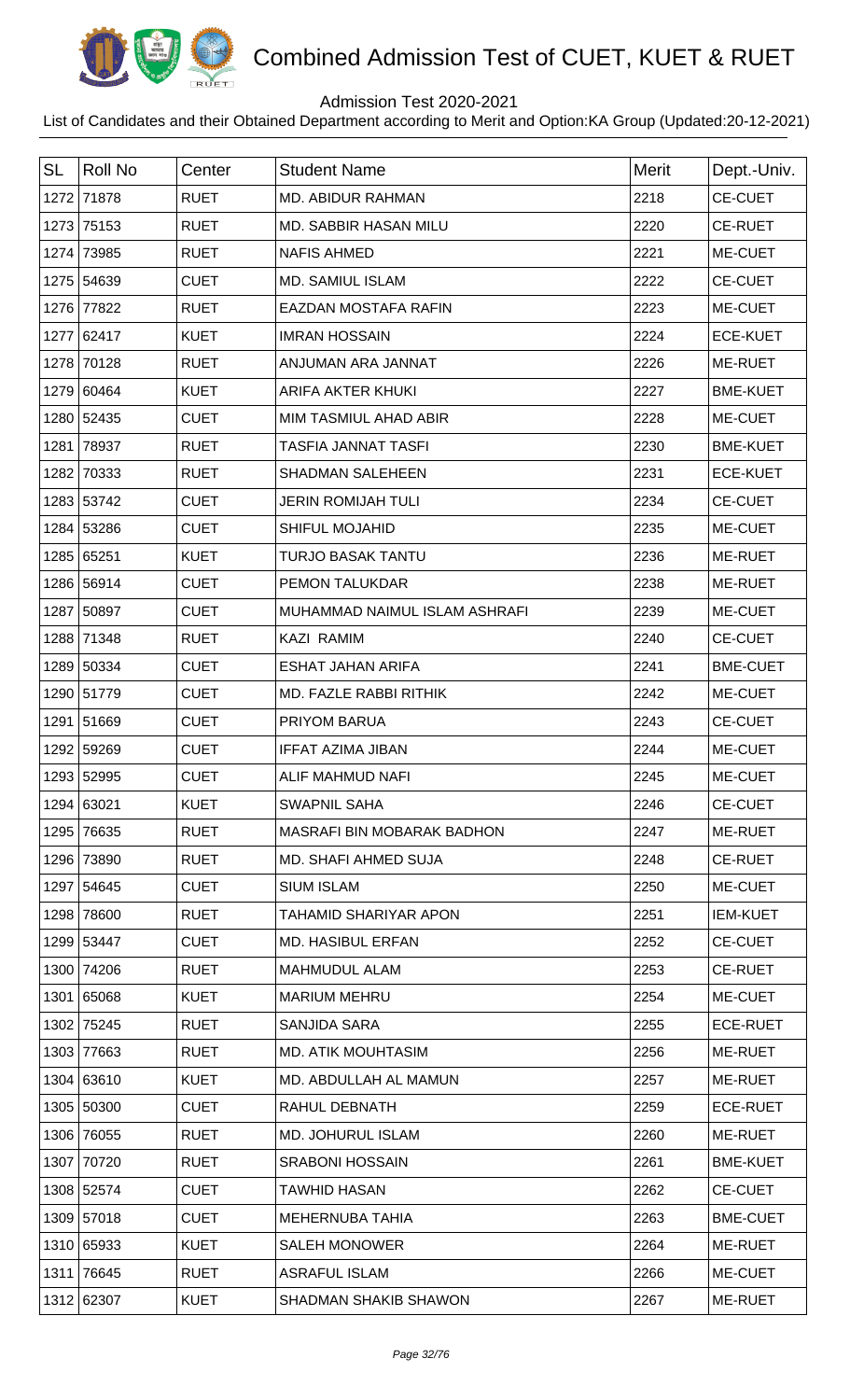

## Admission Test 2020-2021

| <b>SL</b> | <b>Roll No</b> | Center      | <b>Student Name</b>            | <b>Merit</b> | Dept.-Univ.     |
|-----------|----------------|-------------|--------------------------------|--------------|-----------------|
|           | 1313 55576     | <b>CUET</b> | <b>MOHAMMED WALID</b>          | 2268         | ME-CUET         |
|           | 1314 73369     | <b>RUET</b> | <b>ARCHITA LAHIRI</b>          | 2269         | <b>ECE-KUET</b> |
| 1315      | 72697          | <b>RUET</b> | MD RIFAT-IBN-AZAD              | 2270         | ME-RUET         |
|           | 1316 61072     | <b>KUET</b> | <b>SUJOY BISWAS</b>            | 2271         | CHE-KUET        |
|           | 1317 75047     | <b>RUET</b> | <b>RAFSAN RAKIN RAHAT</b>      | 2272         | ME-RUET         |
|           | 1318 60851     | <b>KUET</b> | <b>NUSRAT FATIMA</b>           | 2273         | <b>ESE-KUET</b> |
|           | 1319 60678     | <b>KUET</b> | MOHAMMAD ALFIN HOSSAIN         | 2274         | ME-RUET         |
|           | 1320 60104     | <b>KUET</b> | PROGGA DAS                     | 2275         | <b>BME-KUET</b> |
| 1321      | 76899          | <b>RUET</b> | <b>CHINMOY SARKAR</b>          | 2277         | ME-RUET         |
| 1322      | 70098          | <b>RUET</b> | <b>SHAHRIAR SHARON</b>         | 2280         | ME-RUET         |
|           | 1323 73771     | <b>RUET</b> | MD. MAKSUDUL HASAN             | 2281         | ME-RUET         |
| 1324      | 72586          | <b>RUET</b> | <b>MD MUNNA HASAN</b>          | 2282         | ME-CUET         |
| 1325      | 70293          | <b>RUET</b> | <b>SIRAJUM MONIR</b>           | 2283         | <b>CE-RUET</b>  |
|           | 1326 73777     | <b>RUET</b> | HUMAIRA TASNIM ADIBA           | 2285         | <b>ECE-RUET</b> |
|           | 1327 56284     | <b>CUET</b> | <b>ZUBYDAH NUR</b>             | 2286         | <b>CE-CUET</b>  |
|           | 1328 79092     | <b>RUET</b> | <b>FARHAN TANVIR RAFI</b>      | 2287         | ME-RUET         |
|           | 1329 59446     | <b>CUET</b> | <b>RICKY BARUA</b>             | 2288         | ME-CUET         |
|           | 1330 57064     | <b>CUET</b> | <b>SADMAN YEASIR</b>           | 2289         | <b>CE-CUET</b>  |
| 1331      | 76153          | <b>RUET</b> | MD. MINHAJUL ISLAM SAKIB       | 2290         | ME-RUET         |
| 1332      | 78803          | <b>RUET</b> | <b>MD. DANIEL ISLAM</b>        | 2291         | ME-RUET         |
| 1333      | 75967          | <b>RUET</b> | MD. FARZAD ZAIEF               | 2292         | ME-CUET         |
|           | 1334 64195     | <b>KUET</b> | <b>MOLLIK MAHIN UZ ZAMAN</b>   | 2293         | <b>ME-RUET</b>  |
|           | 1335 52678     | <b>CUET</b> | SK. JAVED HOSSEN               | 2295         | ME-CUET         |
|           | 1336 68714     | <b>KUET</b> | JOARDER MD. ASHIKUZZAMAN       | 2296         | <b>IEM-KUET</b> |
|           | 1337 60198     | <b>KUET</b> | <b>MD.SHEPON HOSHEN</b>        | 2298         | <b>CE-CUET</b>  |
|           | 1338 73379     | <b>RUET</b> | MOHAMMAD MAHIN AHSAN           | 2299         | <b>ECE-RUET</b> |
|           | 1339 72358     | <b>RUET</b> | <b>MST. HUMAJATUN FERDOUS</b>  | 2300         | <b>CE-RUET</b>  |
|           | 1340 56910     | <b>CUET</b> | <b>JUSIYA SULTANA POPY</b>     | 2301         | <b>CE-CUET</b>  |
| 1341      | 70810          | <b>RUET</b> | JARIN TASNIM MAESHA            | 2302         | ME-RUET         |
|           | 1342 73677     | <b>RUET</b> | <b>MD. SAJIB HASAN</b>         | 2303         | ME-RUET         |
|           | 1343 52066     | <b>CUET</b> | <b>MD. MAIN UDDIN</b>          | 2304         | ME-CUET         |
|           | 1344 54262     | <b>CUET</b> | ARMAN MANNAN                   | 2305         | <b>CE-CUET</b>  |
|           | 1345 75886     | <b>RUET</b> | KANIZ AYSHA LAKHA              | 2306         | ME-RUET         |
|           | 1346 77617     | <b>RUET</b> | <b>JOYA CHAKRABORTY</b>        | 2307         | <b>CE-RUET</b>  |
|           | 1347 73784     | <b>RUET</b> | MD. NAVED ADNAN                | 2308         | <b>ME-RUET</b>  |
|           | 1348 63382     | <b>KUET</b> | JANNATUL FERDAUS DISHA         | 2309         | <b>IEM-KUET</b> |
|           | 1349 56223     | <b>CUET</b> | MOHAMMAD ASHIKOOR RAHMAN RAHAT | 2310         | ME-CUET         |
|           | 1350 75414     | <b>RUET</b> | S. M. TAHMID RAHMAN            | 2311         | <b>CE-CUET</b>  |
|           | 1351 60265     | <b>KUET</b> | <b>FARZANA RAHMAN</b>          | 2312         | <b>ECE-KUET</b> |
|           | 1352 64632     | <b>KUET</b> | <b>LABONNO RAHMAN</b>          | 2315         | <b>BME-KUET</b> |
|           | 1353 75887     | <b>RUET</b> | MD. ZUBAER RAHAMAN SAJIB       | 2316         | <b>IEM-KUET</b> |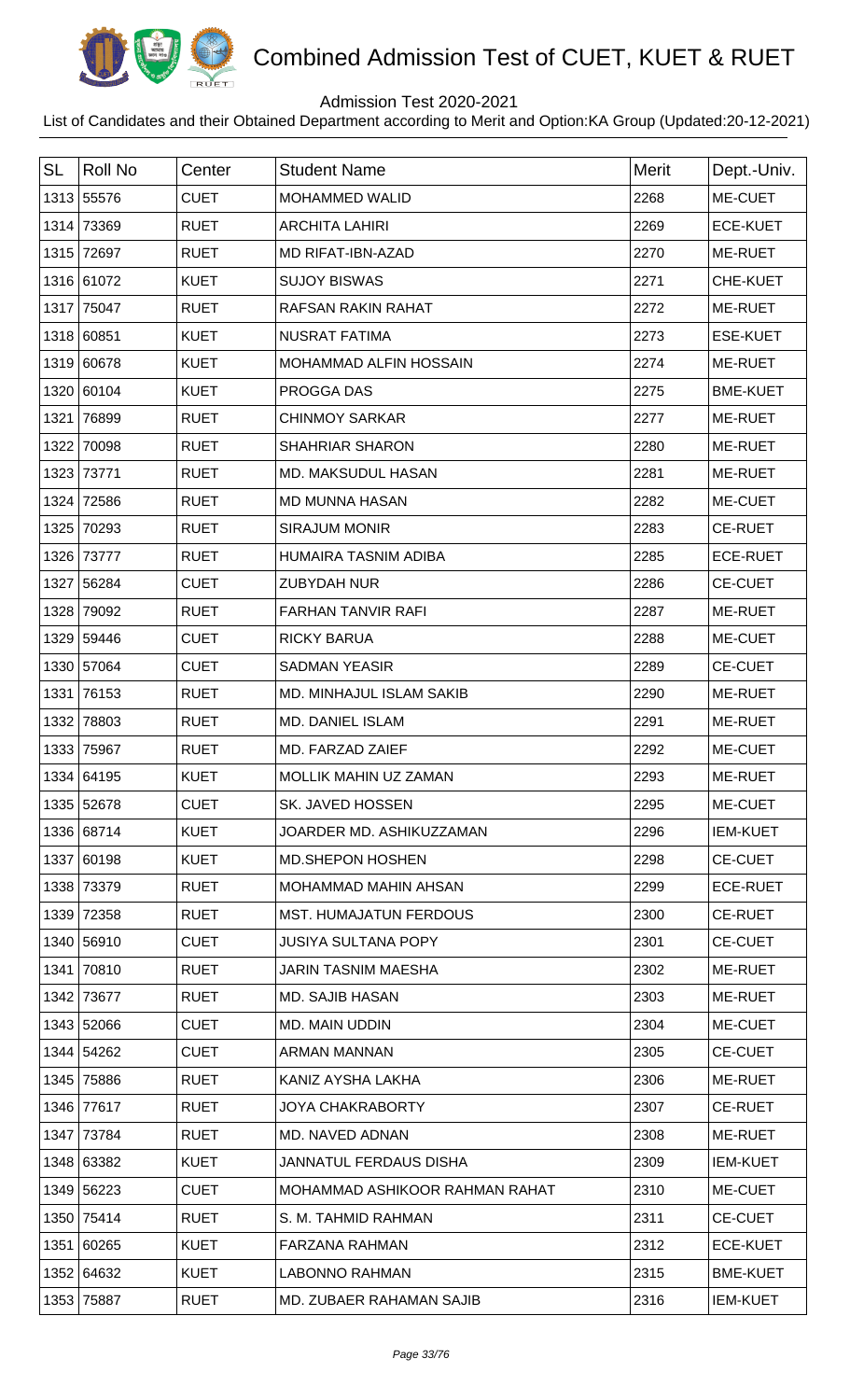

## Admission Test 2020-2021

| <b>SL</b> | Roll No    | Center      | <b>Student Name</b>             | <b>Merit</b> | Dept.-Univ.     |
|-----------|------------|-------------|---------------------------------|--------------|-----------------|
|           | 1354 76094 | <b>RUET</b> | <b>MD. YASIR ARAFAT SAIKAT</b>  | 2317         | ME-RUET         |
|           | 1355 73782 | <b>RUET</b> | ALIF MD. MITHUN                 | 2318         | <b>CE-CUET</b>  |
|           | 1356 52326 | <b>CUET</b> | <b>AJMAIN DAIYAN</b>            | 2319         | <b>CE-CUET</b>  |
|           | 1357 74514 | <b>RUET</b> | MIZANUR RAHMAN NIROB            | 2320         | <b>CE-RUET</b>  |
|           | 1358 74910 | <b>RUET</b> | <b>DIPTA BITAN ADHIKARI</b>     | 2321         | <b>CE-RUET</b>  |
|           | 1359 77530 | <b>RUET</b> | <b>MAHMUDUR RAHMAN SIFAT</b>    | 2322         | <b>CE-CUET</b>  |
|           | 1360 65633 | <b>KUET</b> | <b>SHAYKOT SHAHRIAR</b>         | 2323         | ME-CUET         |
|           | 1361 53064 | <b>CUET</b> | <b>SHAHEEN ALAM</b>             | 2324         | <b>CE-CUET</b>  |
|           | 1362 68962 | <b>KUET</b> | <b>JARIN TASNIM</b>             | 2326         | ME-RUET         |
|           | 1363 73900 | <b>RUET</b> | <b>SHAHARUK AHMED</b>           | 2327         | <b>CE-RUET</b>  |
|           | 1364 52941 | <b>CUET</b> | <b>MD. NAFIS TAHASIN BASHER</b> | 2328         | ME-CUET         |
|           | 1365 75451 | <b>RUET</b> | SOURAV ROY NISHORGO             | 2329         | ME-CUET         |
|           | 1366 63543 | <b>KUET</b> | MD. KAWSAR AHMED                | 2330         | ME-CUET         |
|           | 1367 75924 | <b>RUET</b> | <b>ARAF MASUD</b>               | 2331         | ME-RUET         |
|           | 1368 65210 | <b>KUET</b> | MD. BADHON BABU                 | 2332         | ME-CUET         |
| 1369      | 77856      | <b>RUET</b> | PRIONTY MAJUMDER                | 2333         | <b>BME-KUET</b> |
|           | 1370 79118 | <b>RUET</b> | <b>MD. KAMRUL ISLAM</b>         | 2334         | <b>ECE-RUET</b> |
|           | 1371 50398 | <b>CUET</b> | AJOY CHANDRA BARMAN             | 2335         | ME-CUET         |
|           | 1372 55245 | <b>CUET</b> | SHEIK MD. SHAWON MIA            | 2336         | ME-CUET         |
|           | 1373 51872 | <b>CUET</b> | HUMAIRATUL JANNAT               | 2337         | ME-CUET         |
|           | 1374 56272 | <b>CUET</b> | <b>ARNOB DAS</b>                | 2338         | ME-CUET         |
|           | 1375 56234 | <b>CUET</b> | SOURAV MITRA SUVRA              | 2339         | <b>CE-CUET</b>  |
|           | 1376 65881 | <b>KUET</b> | PARVES MOSSARROV                | 2340         | ME-CUET         |
|           | 1377 77775 | <b>RUET</b> | <b>SADMAN SAKIB</b>             | 2341         | ME-RUET         |
|           | 1378 70236 | <b>RUET</b> | <b>MD. LABIB HASSAN</b>         | 2342         | ME-RUET         |
|           | 1379 57161 | <b>CUET</b> | MD. FAIAZ ZAMAN DEHAN           | 2344         | <b>IEM-KUET</b> |
|           | 1380 64100 | <b>KUET</b> | <b>SAZID</b>                    | 2345         | ME-RUET         |
|           | 1381 76330 | <b>RUET</b> | MD. MASUM MUSHFIQ ANTU          | 2346         | <b>CE-RUET</b>  |
|           | 1382 73301 | <b>RUET</b> | SHAHRIA ISLAM SHOPNO            | 2347         | ME-CUET         |
|           | 1383 53121 | <b>CUET</b> | MD. NUR E MAHMUD JAYED          | 2349         | ME-CUET         |
|           | 1384 56226 | <b>CUET</b> | ARPAN DAS GUPTA                 | 2350         | ME-CUET         |
|           | 1385 51602 | <b>CUET</b> | <b>TASNOVA ISLAM</b>            | 2351         | ETE-CUET        |
|           | 1386 62023 | <b>KUET</b> | MD. RIDOY ALI                   | 2352         | <b>CE-RUET</b>  |
|           | 1387 65751 | <b>KUET</b> | <b>CHIRONJIT ROY</b>            | 2353         | ME-CUET         |
|           | 1388 76431 | <b>RUET</b> | MD. ATIQ IQBAL                  | 2354         | ME-RUET         |
|           | 1389 77528 | <b>RUET</b> | J.M. ARFAZ                      | 2355         | ME-CUET         |
|           | 1390 56134 | <b>CUET</b> | <b>ITMAM OBAID SAMIN</b>        | 2356         | <b>CE-CUET</b>  |
|           | 1391 51791 | <b>CUET</b> | MOHAMMAD FAHIM AHMED            | 2357         | ME-CUET         |
|           | 1392 52265 | <b>CUET</b> | <b>KHADEMUL ISLAM</b>           | 2358         | <b>CE-CUET</b>  |
|           | 1393 77585 | <b>RUET</b> | MD. NAZMUL HAQUE ALVI           | 2359         | <b>CE-RUET</b>  |
|           | 1394 73492 | <b>RUET</b> | <b>MD. RAFIUL ISLAM</b>         | 2360         | ME-RUET         |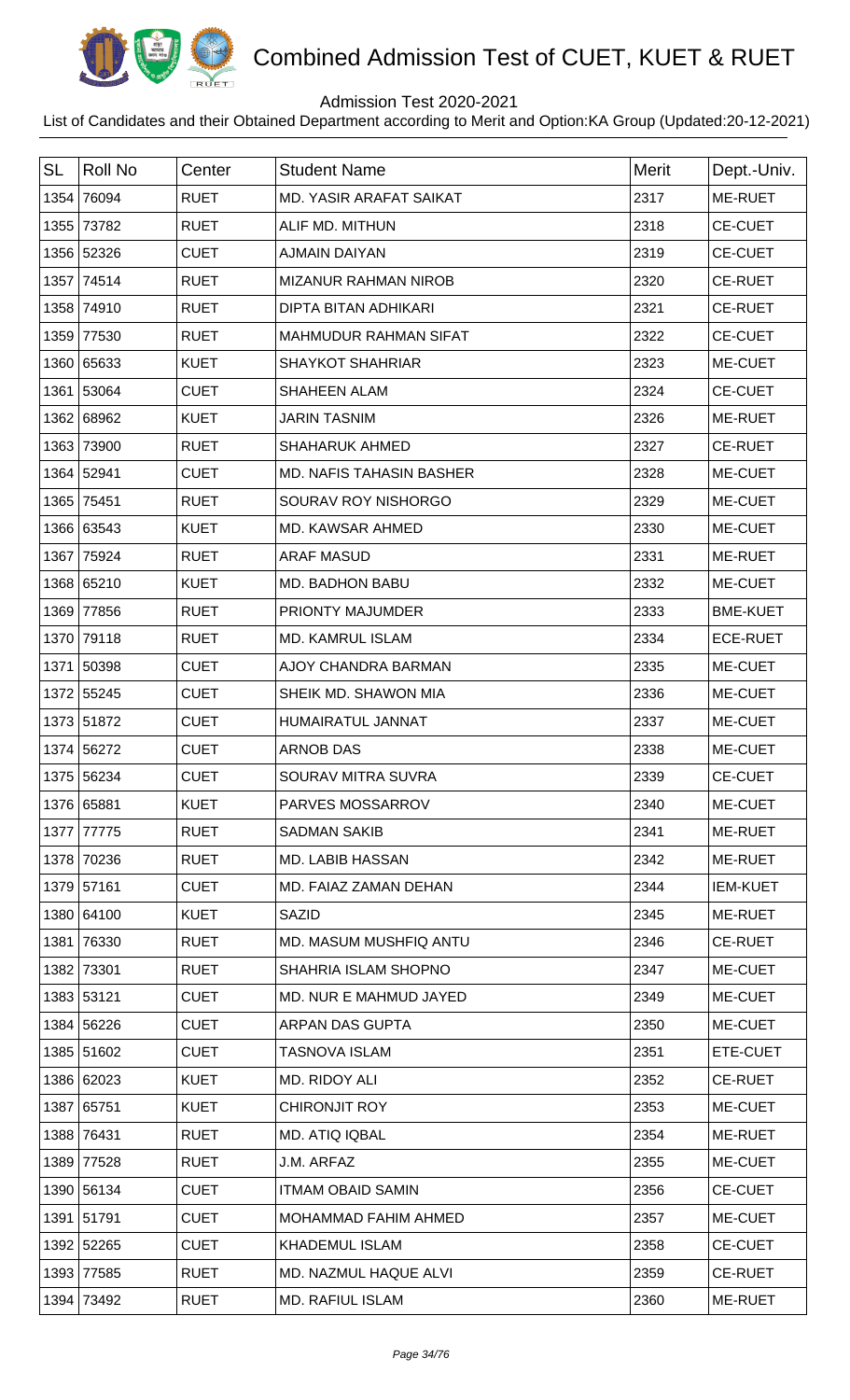

## Admission Test 2020-2021

| <b>SL</b> | <b>Roll No</b> | Center      | <b>Student Name</b>         | <b>Merit</b> | Dept.-Univ.     |
|-----------|----------------|-------------|-----------------------------|--------------|-----------------|
| 1395      | 76410          | <b>RUET</b> | A. N. M. NADIM MAHMUD       | 2361         | ME-RUET         |
|           | 1396 65151     | <b>KUET</b> | SAYODA SAYKA                | 2362         | <b>ECE-KUET</b> |
|           | 1397 65648     | <b>KUET</b> | <b>MAYSHA YESMIN</b>        | 2363         | <b>ECE-RUET</b> |
| 1398      | 77489          | <b>RUET</b> | <b>GOLAM WAHID</b>          | 2364         | ME-RUET         |
|           | 1399 51988     | <b>CUET</b> | <b>ASHRAFUN NAHIN</b>       | 2365         | ME-CUET         |
|           | 1400 55287     | <b>CUET</b> | S.M. MUSTAGHISUL AKBAR      | 2366         | <b>CE-CUET</b>  |
| 1401      | 77640          | <b>RUET</b> | MD. JONAYED DEWAN           | 2367         | <b>ECE-RUET</b> |
|           | 1402 50708     | <b>CUET</b> | MOHAMMAD MAHID HOSSAIN      | 2368         | ME-CUET         |
| 1403      | 75936          | <b>RUET</b> | <b>SANZIDA SAHRIN</b>       | 2369         | <b>CE-RUET</b>  |
| 1404      | 73154          | <b>RUET</b> | MD. REZWANUS SAMAM TOHA     | 2370         | ME-RUET         |
| 1405      | 70265          | <b>RUET</b> | MUHAIMEN UZ ZAMAN           | 2371         | ME-RUET         |
|           | 1406 71235     | <b>RUET</b> | <b>MD FAKHRUL ISLAM</b>     | 2372         | ME-CUET         |
|           | 1407 65128     | <b>KUET</b> | MD. TANJIM JAHAN            | 2373         | <b>ECE-RUET</b> |
| 1408      | 77837          | <b>RUET</b> | <b>AL KIBRIA</b>            | 2374         | ME-RUET         |
| 1409      | 79313          | <b>RUET</b> | <b>SHARIKA SALIM</b>        | 2375         | <b>ECE-KUET</b> |
| 1410      | 71081          | <b>RUET</b> | <b>MD. KHAIRUL ISLAM</b>    | 2376         | ME-CUET         |
| 1411      | 52552          | <b>CUET</b> | <b>TAHSINA TASNIA ISLAM</b> | 2377         | <b>CE-CUET</b>  |
| 1412      | 77933          | <b>RUET</b> | <b>LAMIA AKTER</b>          | 2378         | CHE-KUET        |
|           | 1413 59226     | <b>CUET</b> | <b>MARUF HASAN</b>          | 2379         | <b>CE-CUET</b>  |
|           | 1414 55471     | <b>CUET</b> | <b>FAISAL AHMED</b>         | 2380         | <b>CE-CUET</b>  |
| 1415      | 73987          | <b>RUET</b> | SHAHRIAR ABDUR RAHMAN       | 2381         | <b>ECE-RUET</b> |
|           | 1416 78024     | <b>RUET</b> | ZANNATUL MUBASSHIRA MYSHA   | 2382         | ME-RUET         |
|           | 1417 70289     | <b>RUET</b> | <b>MD. RAJIN AHMED</b>      | 2383         | ME-CUET         |
|           | 1418 55823     | <b>CUET</b> | MD. AKTARUJJAMAN ARMAN      | 2384         | ME-CUET         |
| 1419      | 76781          | <b>RUET</b> | KAZI PARVEZ AHMMED          | 2385         | CE-RUET         |
|           | 1420 77627     | <b>RUET</b> | MD.MASHUDUL ISLAM ALVI      | 2386         | <b>CE-CUET</b>  |
| 1421      | 77825          | <b>RUET</b> | <b>BADOL HALDER</b>         | 2387         | ME-RUET         |
| 1422      | 77862          | <b>RUET</b> | <b>MST. TAHMINA AKTER</b>   | 2388         | <b>ECE-RUET</b> |
|           | 1423 70484     | <b>RUET</b> | <b>EMON BISWAS</b>          | 2389         | <b>CE-RUET</b>  |
|           | 1424 54818     | <b>CUET</b> | <b>SREYASHI SAHA</b>        | 2390         | ME-CUET         |
|           | 1425 54965     | <b>CUET</b> | <b>MUNTASHIR MAHMOOD</b>    | 2392         | ME-CUET         |
|           | 1426 61404     | <b>KUET</b> | <b>SHAKIL FORAZI</b>        | 2394         | ME-CUET         |
|           | 1427 51761     | <b>CUET</b> | <b>SAIMA ISLAM</b>          | 2395         | ME-CUET         |
|           | 1428 64807     | <b>KUET</b> | SAIHUM ISHMAM               | 2396         | ME-RUET         |
|           | 1429 73247     | <b>RUET</b> | MD. ENAYET KARIM DINER      | 2397         | ME-RUET         |
|           | 1430 75093     | <b>RUET</b> | <b>MD. SIFAT MIAH</b>       | 2398         | ME-RUET         |
|           | 1431 61994     | <b>KUET</b> | <b>MD. ATIKUR RAHMAN</b>    | 2399         | ME-RUET         |
|           | 1432 74728     | <b>RUET</b> | <b>ROHANI KHATUN</b>        | 2400         | <b>CE-RUET</b>  |
|           | 1433 72874     | <b>RUET</b> | MD. RIDOY                   | 2401         | ME-RUET         |
|           | 1434 58761     | <b>CUET</b> | <b>SWAGATA MAZUMDER</b>     | 2402         | ME-CUET         |
|           | 1435 79202     | <b>RUET</b> | <b>JAHIN IBNAT RODELA</b>   | 2403         | ME-RUET         |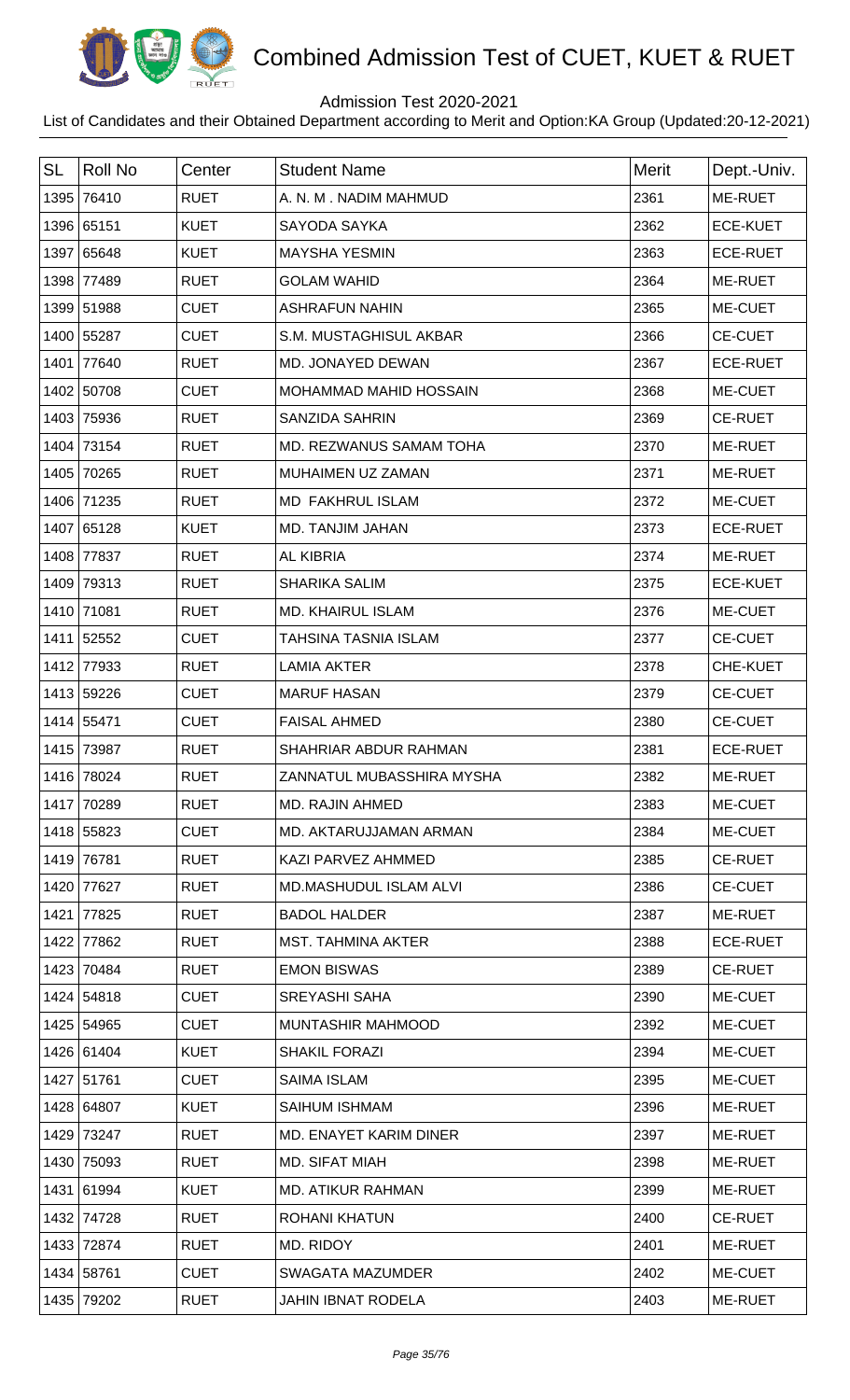

## Admission Test 2020-2021

| <b>SL</b> | Roll No      | Center      | <b>Student Name</b>            | <b>Merit</b> | Dept.-Univ.     |
|-----------|--------------|-------------|--------------------------------|--------------|-----------------|
|           | 1436 58712   | <b>CUET</b> | <b>ADIBA SABREEN</b>           | 2404         | ETE-CUET        |
|           | 1437 52314   | <b>CUET</b> | SAIMUL ISLAM FORHAD            | 2405         | ME-CUET         |
|           | 1438 51485   | <b>CUET</b> | NAFIUL ALAM SNIGDHO            | 2406         | ME-RUET         |
|           | 1439 65050   | <b>KUET</b> | <b>MAHIRA TANZIM MILA</b>      | 2408         | <b>ECE-KUET</b> |
|           | 1440 72404   | <b>RUET</b> | <b>MD. MAHIBUL HOSSAIN</b>     | 2409         | <b>CE-RUET</b>  |
|           | 1441 56083   | <b>CUET</b> | <b>MAHI AL WAHID</b>           | 2411         | ME-CUET         |
|           | 1442 78942   | <b>RUET</b> | <b>FAHAD ISLAM</b>             | 2412         | ME-RUET         |
|           | 1443 51031   | <b>CUET</b> | MUHAMMAD MINHAJ UDDIN          | 2413         | ME-CUET         |
|           | 1444 75468   | <b>RUET</b> | MEHENAZ MEHERIN MOYURI         | 2414         | ME-RUET         |
|           | 1445 61991   | <b>KUET</b> | <b>SAMIRA KHAN</b>             | 2415         | <b>ECE-RUET</b> |
|           | 1446 74082   | <b>RUET</b> | <b>MD. SABBIR AHMED SAJJAD</b> | 2416         | ME-RUET         |
|           | 1447 52955   | <b>CUET</b> | <b>HUMAIRA BINTE SHAHID</b>    | 2417         | ME-CUET         |
|           | 1448 78769   | <b>RUET</b> | PARTHA SARATHI SARKER          | 2418         | <b>CE-CUET</b>  |
|           | 1449 72341   | <b>RUET</b> | PRODIP PRAMANIK                | 2419         | <b>CE-CUET</b>  |
|           | 1450 56704   | <b>CUET</b> | <b>RESHMA AKTER NASRIN</b>     | 2421         | CE-CUET         |
|           | 1451 74862   | <b>RUET</b> | MD. HEMEL AHMED                | 2422         | ME-CUET         |
|           | 1452 76704   | <b>RUET</b> | AHASAN HABIB NILOY             | 2423         | ME-CUET         |
|           | 1453 55598   | <b>CUET</b> | <b>DURJOY SAHA</b>             | 2425         | <b>ECE-RUET</b> |
|           | 1454 73385   | <b>RUET</b> | SADIA JAMAN                    | 2426         | ME-RUET         |
|           | 1455 51798   | <b>CUET</b> | <b>JOBAYER HOSSAIN</b>         | 2427         | ME-CUET         |
|           | 1456 71418   | <b>RUET</b> | <b>TOFAIA RABBI</b>            | 2428         | ME-CUET         |
|           | 1457   75456 | <b>RUET</b> | MD. TANVIR JANI                | 2429         | <b>ME-CUET</b>  |
|           | 1458 72466   | <b>RUET</b> | MD. HASANUR RAHMAN MILON       | 2430         | ME-RUET         |
|           | 1459 54209   | <b>CUET</b> | <b>SYED SADMAN SARAR</b>       | 2431         | ME-CUET         |
|           | 1460 71461   | <b>RUET</b> | <b>SAZID HASAN</b>             | 2432         | <b>ECE-RUET</b> |
|           | 1461 72941   | <b>RUET</b> | MD. JUMIAL HOSSAIN             | 2435         | <b>CE-RUET</b>  |
|           | 1462 62209   | <b>KUET</b> | MD. ABU ZOBAER                 | 2437         | ME-RUET         |
|           | 1463 78888   | <b>RUET</b> | <b>SADIA ISLAM</b>             | 2438         | <b>CE-CUET</b>  |
|           | 1464 68987   | <b>KUET</b> | SIDDHARTHA SARKAR              | 2439         | <b>CE-RUET</b>  |
|           | 1465 54790   | <b>CUET</b> | S M FAZLE RUHANI RANA          | 2440         | <b>CE-CUET</b>  |
|           | 1466 66087   | <b>KUET</b> | KAMRUL HASAN HIMEL CHOWDHURY   | 2442         | <b>CE-RUET</b>  |
|           | 1467 75941   | <b>RUET</b> | <b>SIRAJUM MUNIR</b>           | 2443         | <b>ECE-RUET</b> |
|           | 1468 57400   | <b>CUET</b> | <b>KAUSER ALAM</b>             | 2444         | ME-CUET         |
|           | 1469 56930   | <b>CUET</b> | SAMIUL HOSSAIN                 | 2445         | ME-RUET         |
|           | 1470 54766   | <b>CUET</b> | SHITHI DATTA                   | 2446         | <b>BME-KUET</b> |
|           | 1471 74635   | <b>RUET</b> | MD. RAJWOAN ISLAM              | 2448         | ME-RUET         |
|           | 1472 55314   | <b>CUET</b> | <b>MD. IBTIDA YASIN</b>        | 2449         | ME-CUET         |
|           | 1473 66955   | <b>KUET</b> | MD. NAHID KHAN                 | 2450         | ME-RUET         |
|           | 1474 60542   | <b>KUET</b> | <b>MD. ZIHARUL ISLAM</b>       | 2451         | <b>ECE-RUET</b> |
|           | 1475 75323   | <b>RUET</b> | K.M.FAZLE RABBI NIPUN          | 2452         | <b>ECE-KUET</b> |
|           | 1476 70572   | <b>RUET</b> | SHYEKH BIN SOLAYMAN            | 2455         | ME-RUET         |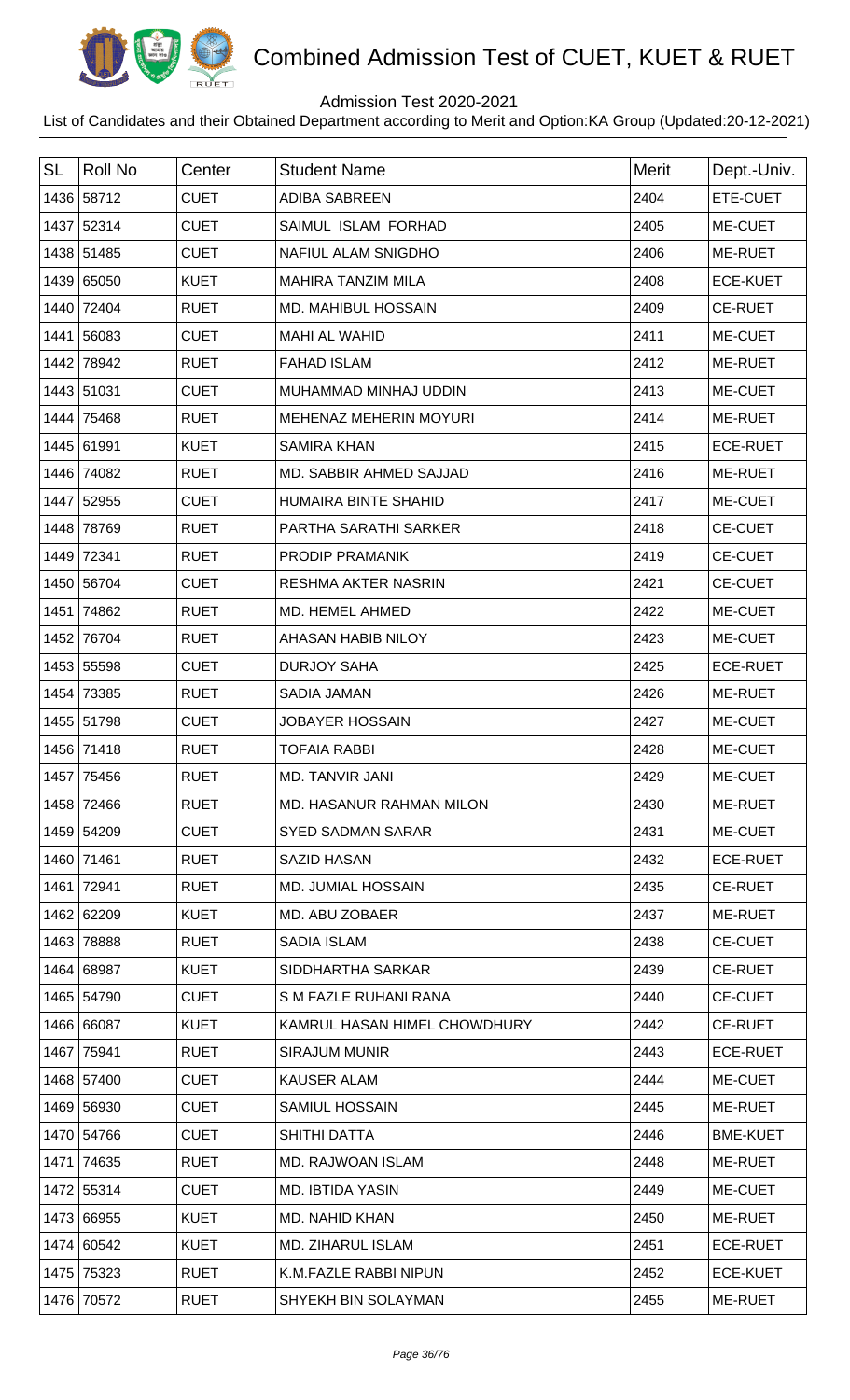

## Admission Test 2020-2021

| <b>SL</b> | <b>Roll No</b> | Center      | <b>Student Name</b>            | <b>Merit</b> | Dept.-Univ.     |
|-----------|----------------|-------------|--------------------------------|--------------|-----------------|
| 1477      | 77320          | <b>RUET</b> | ANIKA TASNIM SADIA             | 2457         | <b>CE-CUET</b>  |
|           | 1478 50762     | <b>CUET</b> | <b>MAMJAD YOUSUF</b>           | 2458         | ME-CUET         |
|           | 1479 64882     | <b>KUET</b> | <b>MD.SAMIN KHAN HRIDOY</b>    | 2459         | CHE-KUET        |
|           | 1480 77095     | <b>RUET</b> | <b>SHEIK MD YASIN</b>          | 2460         | ME-RUET         |
|           | 1481 60108     | <b>KUET</b> | MD. SHAMIM HOSSAIN             | 2461         | ME-RUET         |
| 1482      | 74931          | <b>RUET</b> | RAJU AHMMED                    | 2462         | <b>CE-RUET</b>  |
|           | 1483 56693     | <b>CUET</b> | MOHAMMED SAMIN BIN SAIF        | 2463         | <b>CE-CUET</b>  |
|           | 1484 71174     | <b>RUET</b> | K.M. REZWAN AHMAD              | 2464         | ME-RUET         |
| 1485      | 73270          | <b>RUET</b> | ROHAN AL AHSAN                 | 2465         | ME-RUET         |
|           | 1486 58705     | <b>CUET</b> | <b>NAHIYAN EMDAD LAMIM</b>     | 2466         | <b>IEM-KUET</b> |
| 1487      | 76551          | <b>RUET</b> | FERDOUS ZAMAN ZEEON            | 2468         | ME-RUET         |
|           | 1488 71480     | <b>RUET</b> | <b>JOY MOJUMDAR</b>            | 2469         | <b>CE-RUET</b>  |
|           | 1489 60492     | <b>KUET</b> | <b>SHAIKH MAHDI BILLAH</b>     | 2470         | CHE-KUET        |
|           | 1490 71776     | <b>RUET</b> | <b>MD. TANVIR HASAN</b>        | 2471         | <b>CE-RUET</b>  |
| 1491      | 71340          | <b>RUET</b> | <b>ABDUR AL WASI</b>           | 2472         | <b>ECE-KUET</b> |
|           | 1492 61771     | <b>KUET</b> | SYED RASIDUL ISLAM MARJAN      | 2473         | ME-RUET         |
|           | 1493 74725     | <b>RUET</b> | <b>SHAMIM AHMMED</b>           | 2474         | ME-RUET         |
|           | 1494 65980     | <b>KUET</b> | <b>MD. NAEEM UDDIN</b>         | 2476         | ME-CUET         |
|           | 1495 50937     | <b>CUET</b> | <b>MD. SHAFIN ALAM</b>         | 2477         | ME-RUET         |
|           | 1496 50408     | <b>CUET</b> | <b>TABIB WASIT KABIR</b>       | 2478         | <b>CE-CUET</b>  |
| 1497      | 75455          | <b>RUET</b> | <b>MD. TAREQ HASAN</b>         | 2479         | <b>CE-RUET</b>  |
|           | 1498 72773     | <b>RUET</b> | <b>IYASIR ARAFAT</b>           | 2482         | <b>ECE-RUET</b> |
|           | 1499 75843     | <b>RUET</b> | <b>ARNIKAH NAWAR</b>           | 2484         | <b>CE-RUET</b>  |
|           | 1500 63134     | <b>KUET</b> | MD. RAKIBUL HASSAN SHOVON      | 2485         | <b>CE-RUET</b>  |
|           | 1501 62517     | <b>KUET</b> | <b>MAHARAB HOSSAIN</b>         | 2486         | <b>ME-RUET</b>  |
|           | 1502 74099     | <b>RUET</b> | <b>MST. MARUFA KHATUN</b>      | 2488         | <b>CE-RUET</b>  |
|           | 1503 72136     | <b>RUET</b> | KANIZ FATEMA RATNA             | 2489         | <b>BME-KUET</b> |
|           | 1504 64750     | <b>KUET</b> | <b>JANNATUL MAUWA</b>          | 2491         | <b>CE-RUET</b>  |
|           | 1505 58937     | <b>CUET</b> | <b>CHANDRIMA DEB</b>           | 2493         | ME-CUET         |
|           | 1506 58946     | <b>CUET</b> | AMARTHY DAS AMI                | 2495         | ME-CUET         |
|           | 1507 72932     | <b>RUET</b> | <b>G.M.MD. EMTIAZUR RAHMAN</b> | 2497         | ME-RUET         |
|           | 1508 75353     | <b>RUET</b> | <b>SUDIPA SARKER</b>           | 2498         | <b>CE-RUET</b>  |
|           | 1509 55250     | <b>CUET</b> | MD. TOWHIDUL ALAM              | 2499         | <b>ECE-RUET</b> |
|           | 1510 55844     | <b>CUET</b> | ALINDA DEV BINOY               | 2500         | ME-CUET         |
|           | 1511 71255     | <b>RUET</b> | <b>TASFIA JANNAT SHAILY</b>    | 2501         | ME-RUET         |
|           | 1512 59327     | <b>CUET</b> | NAJMUJ SHAHADATH NAIM          | 2502         | <b>CE-CUET</b>  |
|           | 1513 74498     | <b>RUET</b> | SAIFUL ISLAM                   | 2503         | ME-RUET         |
|           | 1514 71905     | <b>RUET</b> | <b>SHUVO AHMED</b>             | 2504         | ME-CUET         |
|           | 1515 77077     | <b>RUET</b> | <b>MD. MOSTASIM BILLAH</b>     | 2505         | ME-RUET         |
|           | 1516 64383     | <b>KUET</b> | MD. RUMONUZZAMAN               | 2506         | <b>ECE-KUET</b> |
|           | 1517 75645     | <b>RUET</b> | <b>MD. SHAKIL KABIR</b>        | 2508         | ME-RUET         |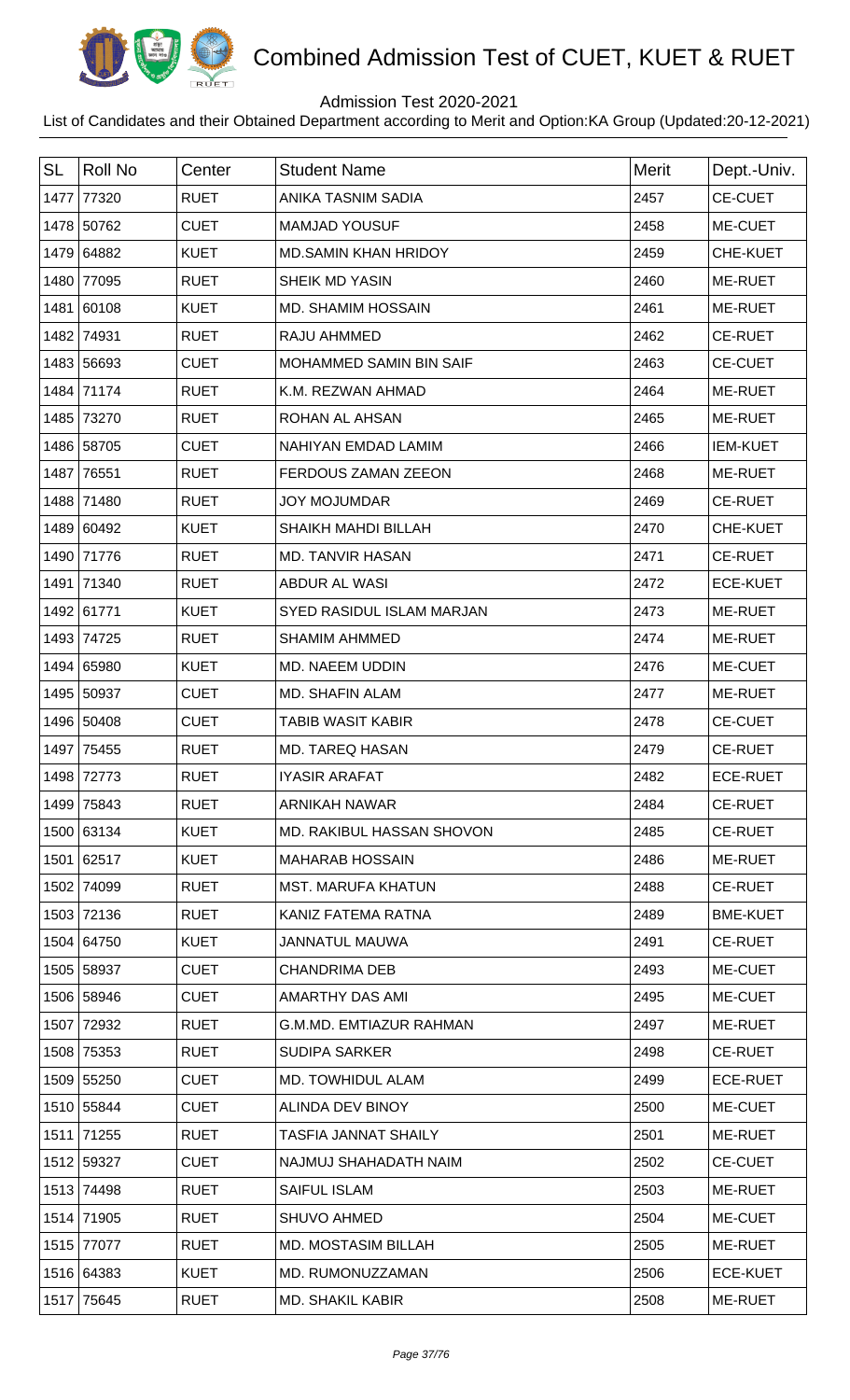

## Admission Test 2020-2021

| <b>SL</b> | Roll No    | Center      | <b>Student Name</b>            | Merit | Dept.-Univ.     |
|-----------|------------|-------------|--------------------------------|-------|-----------------|
|           | 1518 53303 | <b>CUET</b> | MD. AFJALUR RAHMAN RAMIM       | 2509  | <b>CE-CUET</b>  |
|           | 1519 75870 | <b>RUET</b> | MD. ABDULLAH-ALL-NOMAN BADHON  | 2510  | ME-CUET         |
|           | 1520 75680 | <b>RUET</b> | <b>ADIBA AFRIN</b>             | 2512  | <b>CE-RUET</b>  |
|           | 1521 72882 | <b>RUET</b> | <b>MD. MOHTASIM FUAD</b>       | 2513  | <b>ECE-RUET</b> |
|           | 1522 51177 | <b>CUET</b> | SOWMYA SACHIN AVRO             | 2514  | <b>CE-CUET</b>  |
|           | 1523 74038 | <b>RUET</b> | <b>MD. KABIR HOSSAIN</b>       | 2515  | <b>CE-RUET</b>  |
|           | 1524 78833 | <b>RUET</b> | <b>MD. MONIRUL ISLAM</b>       | 2517  | ME-RUET         |
|           | 1525 56372 | <b>CUET</b> | SHAHED SUFIAN ALVE             | 2518  | ME-CUET         |
|           | 1526 71770 | <b>RUET</b> | PARTHA SARATHI BARMAN          | 2519  | <b>ME-RUET</b>  |
|           | 1527 79280 | <b>RUET</b> | AMMITA HAIDER AHON             | 2520  | ME-RUET         |
|           | 1528 71049 | <b>RUET</b> | MD. SAMIUL HASAN DICO          | 2521  | ME-RUET         |
|           | 1529 76611 | <b>RUET</b> | SHEIKH KAMAL PARVEZ            | 2522  | ME-RUET         |
|           | 1530 54224 | <b>CUET</b> | ANIKA TABASSUM TUBA            | 2523  | <b>ECE-RUET</b> |
|           | 1531 55776 | <b>CUET</b> | <b>HIMEL</b>                   | 2524  | ME-RUET         |
|           | 1532 76047 | <b>RUET</b> | SABIHA AFRIN MONI              | 2525  | <b>CE-RUET</b>  |
|           | 1533 54517 | <b>CUET</b> | <b>MD. SALMAN FARSE</b>        | 2526  | ME-RUET         |
|           | 1534 72996 | <b>RUET</b> | <b>IMAM MEHEDI ANTU</b>        | 2527  | CHE-KUET        |
|           | 1535 50033 | <b>CUET</b> | REHNUMA BINTE KAIUM            | 2528  | <b>CE-CUET</b>  |
|           | 1536 73003 | <b>RUET</b> | MD. ABU RAIHAN CHOWDHURY       | 2529  | ME-RUET         |
|           | 1537 53253 | <b>CUET</b> | <b>BIBI JOYNAB</b>             | 2530  | ME-CUET         |
|           | 1538 71200 | <b>RUET</b> | <b>DURJOY CHOWDHURY</b>        | 2531  | <b>CE-CUET</b>  |
|           | 1539 60734 | <b>KUET</b> | <b>SAMIA RAHMAN</b>            | 2532  | CHE-KUET        |
|           | 1540 79425 | <b>RUET</b> | <b>AJFAR SAJIN</b>             | 2533  | <b>CE-RUET</b>  |
|           | 1541 55149 | <b>CUET</b> | <b>JAMSHED KARIM CHOWDHURY</b> | 2534  | <b>CE-CUET</b>  |
|           | 1542 60382 | <b>KUET</b> | NAWRIN NAWAR                   | 2535  | <b>CE-CUET</b>  |
|           | 1543 51936 | <b>CUET</b> | MD. ASHIKUL ISLAM              | 2536  | <b>ECE-RUET</b> |
|           | 1544 53924 | <b>CUET</b> | <b>IQBALL HOSSAIN NAYIME</b>   | 2537  | ME-CUET         |
|           | 1545 54578 | <b>CUET</b> | HIMADREE CHAUDHURY             | 2538  | ME-CUET         |
|           | 1546 68677 | <b>KUET</b> | <b>DEBASHISH BISWAS</b>        | 2539  | <b>CE-CUET</b>  |
|           | 1547 62888 | <b>KUET</b> | MEHNAZ TASNIM NIJHUM           | 2541  | <b>CE-CUET</b>  |
|           | 1548 64169 | <b>KUET</b> | MD. REZAUL KARIM               | 2542  | ME-RUET         |
|           | 1549 56249 | <b>CUET</b> | FAHMIDA ALAM TAMIM             | 2543  | <b>ECE-KUET</b> |
|           | 1550 70557 | <b>RUET</b> | <b>RAKIN HOSSAIN</b>           | 2544  | ME-RUET         |
|           | 1551 71895 | <b>RUET</b> | MD. FAHIM HASAN                | 2545  | ME-CUET         |
|           | 1552 70802 | <b>RUET</b> | <b>WAZIH TAUSIF</b>            | 2546  | <b>CE-RUET</b>  |
|           | 1553 64059 | <b>KUET</b> | <b>SANDHIP TALUKDAR</b>        | 2547  | ME-RUET         |
|           | 1554 50547 | <b>CUET</b> | RAHAT ULLAH                    | 2548  | ME-CUET         |
|           | 1555 65079 | <b>KUET</b> | <b>MAISHA MEHNAZ</b>           | 2549  | <b>ECE-KUET</b> |
|           | 1556 71581 | <b>RUET</b> | SHAFIA TANHA ABONY             | 2551  | <b>CE-RUET</b>  |
|           | 1557 64206 | <b>KUET</b> | <b>SHAIKH ABU MUNAN</b>        | 2553  | <b>ECE-KUET</b> |
|           | 1558 52212 | <b>CUET</b> | <b>ISTIAK AHMED</b>            | 2554  | <b>CE-CUET</b>  |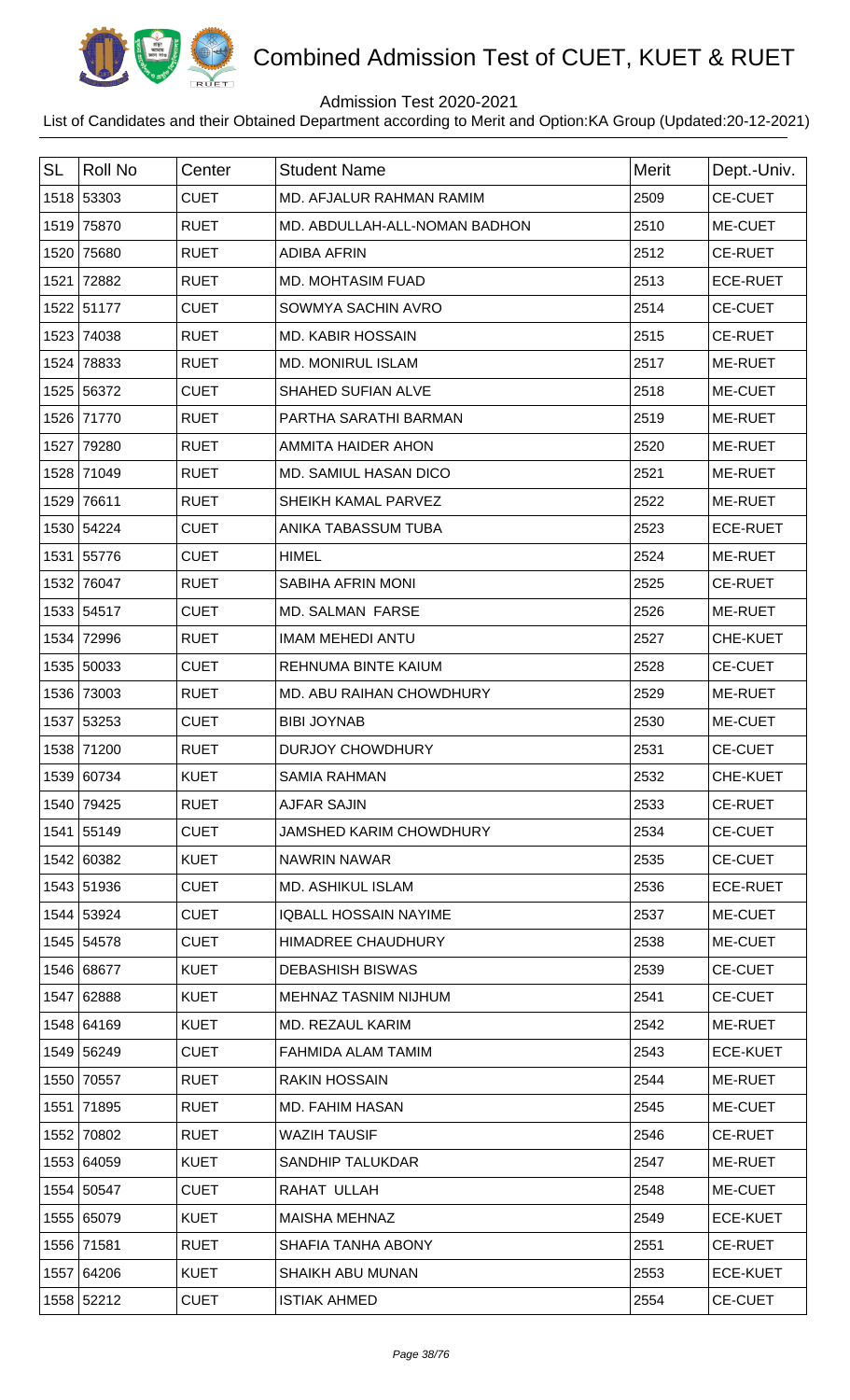

## Admission Test 2020-2021

| <b>SL</b> | <b>Roll No</b> | Center      | <b>Student Name</b>               | <b>Merit</b> | Dept.-Univ.     |
|-----------|----------------|-------------|-----------------------------------|--------------|-----------------|
|           | 1559 54106     | <b>CUET</b> | MD. ABU SUFIAN AL SABIT           | 2555         | ME-CUET         |
|           | 1560 50210     | <b>CUET</b> | TANJILA RAHMAN JARIN              | 2556         | ME-CUET         |
| 1561      | 77176          | <b>RUET</b> | <b>MD. ASIKUR RAHAMAN</b>         | 2557         | <b>ECE-KUET</b> |
|           | 1562 71154     | <b>RUET</b> | <b>ASHIK KAMRAN</b>               | 2558         | <b>ECE-KUET</b> |
|           | 1563 64953     | <b>KUET</b> | <b>IMRUL HASAN RONY</b>           | 2559         | ME-RUET         |
| 1564      | 74247          | <b>RUET</b> | MD. SAHAN AL RIAJ                 | 2561         | <b>CE-RUET</b>  |
| 1565      | 73785          | <b>RUET</b> | MD. ROBIUL AWAL EMON              | 2562         | <b>CE-RUET</b>  |
|           | 1566 63256     | <b>KUET</b> | S. M. SANOWER HOSEN SHIMUL        | 2564         | <b>CE-CUET</b>  |
| 1567      | 74060          | <b>RUET</b> | <b>MAHDEE HASSAN SAMI</b>         | 2565         | ME-CUET         |
| 1568      | 75519          | <b>RUET</b> | <b>MD. TANJIMUL ISLAM</b>         | 2567         | ME-RUET         |
|           | 1569 52020     | <b>CUET</b> | AHMED ZEWAIL SAMI                 | 2568         | <b>CE-CUET</b>  |
| 1570      | 74389          | <b>RUET</b> | <b>NASIF AHMED RIFAT</b>          | 2569         | ME-RUET         |
| 1571      | 70392          | <b>RUET</b> | <b>AFRIN JAHAN</b>                | 2570         | <b>CE-CUET</b>  |
| 1572      | 71164          | <b>RUET</b> | MOHAMMAD RASHEDUL ALAM            | 2572         | ME-CUET         |
| 1573      | 72087          | <b>RUET</b> | <b>MAHMUDUL ISLAM TAHSIN</b>      | 2573         | ME-CUET         |
| 1574      | 75377          | <b>RUET</b> | <b>SUDIP KAR</b>                  | 2575         | <b>CE-CUET</b>  |
|           | 1575 68603     | <b>KUET</b> | <b>RAKESH KUMAR GHOSH</b>         | 2576         | <b>ECE-KUET</b> |
|           | 1576 58904     | <b>CUET</b> | MOHAMMAD IFTEKHAR CHOWDHURY TASIN | 2577         | <b>CE-CUET</b>  |
|           | 1577 50893     | <b>CUET</b> | MD. ABU NOMAN                     | 2578         | ME-CUET         |
| 1578      | 78190          | <b>RUET</b> | <b>RAFID HASAN</b>                | 2579         | <b>CE-CUET</b>  |
| 1579      | 77630          | <b>RUET</b> | <b>KAZI OMAR FARUK</b>            | 2580         | <b>IEM-KUET</b> |
|           | 1580 70733     | <b>RUET</b> | MD. AL SAYEKH DHUSOR              | 2581         | <b>ECE-KUET</b> |
|           | 1581 60194     | <b>KUET</b> | <b>UTSHO SAHA</b>                 | 2582         | ME-RUET         |
|           | 1582 53114     | <b>CUET</b> | <b>SOUVIK DEB</b>                 | 2583         | <b>CE-CUET</b>  |
|           | 1583 77421     | <b>RUET</b> | <b>MD. SADAD SAKLAIN SAMEER</b>   | 2584         | ME-RUET         |
|           | 1584 52946     | <b>CUET</b> | MOHAMMAD HASIBUL HOSSAIN          | 2585         | ME-CUET         |
|           | 1585 61650     | <b>KUET</b> | <b>MEHRAB ISLAM</b>               | 2586         | <b>ECE-KUET</b> |
|           | 1586 74846     | <b>RUET</b> | <b>ANJON KUMAR GHOSH</b>          | 2587         | ME-CUET         |
|           | 1587 74531     | <b>RUET</b> | MEHRAN AL BANNA YOUSHA            | 2588         | ME-RUET         |
|           | 1588 55761     | <b>CUET</b> | APRITA DEBNATH                    | 2589         | <b>CE-CUET</b>  |
|           | 1589 63380     | <b>KUET</b> | <b>JIBON KUMAR ROY</b>            | 2590         | <b>CE-CUET</b>  |
|           | 1590 65115     | <b>KUET</b> | <b>SHAKHEL MAHMUD</b>             | 2592         | ME-CUET         |
|           | 1591 54656     | <b>CUET</b> | MD. FAHAD BIN ALAM MAJUMDER       | 2593         | MTE-KUET        |
|           | 1592 65685     | <b>KUET</b> | <b>SAJIB KUMAR KAR</b>            | 2594         | ME-CUET         |
|           | 1593 71331     | <b>RUET</b> | MD. ABU BAKKAR SIDDQUE            | 2595         | <b>CE-RUET</b>  |
|           | 1594 57119     | <b>CUET</b> | ANISH DEB TURJO                   | 2596         | ME-CUET         |
|           | 1595 55362     | <b>CUET</b> | <b>FOYSAL BIN JOBAYER</b>         | 2597         | <b>CE-CUET</b>  |
|           | 1596 50815     | <b>CUET</b> | MD. EFTAKHAR MAHMUD               | 2599         | <b>CE-CUET</b>  |
| 1597      | 76252          | <b>RUET</b> | <b>MD. TANVIR HASAN</b>           | 2600         | ME-RUET         |
|           | 1598 71121     | <b>RUET</b> | <b>ASHAB LABIB</b>                | 2601         | <b>CE-CUET</b>  |
|           | 1599 66906     | <b>KUET</b> | <b>SOHAN MONDAL</b>               | 2602         | <b>ECE-KUET</b> |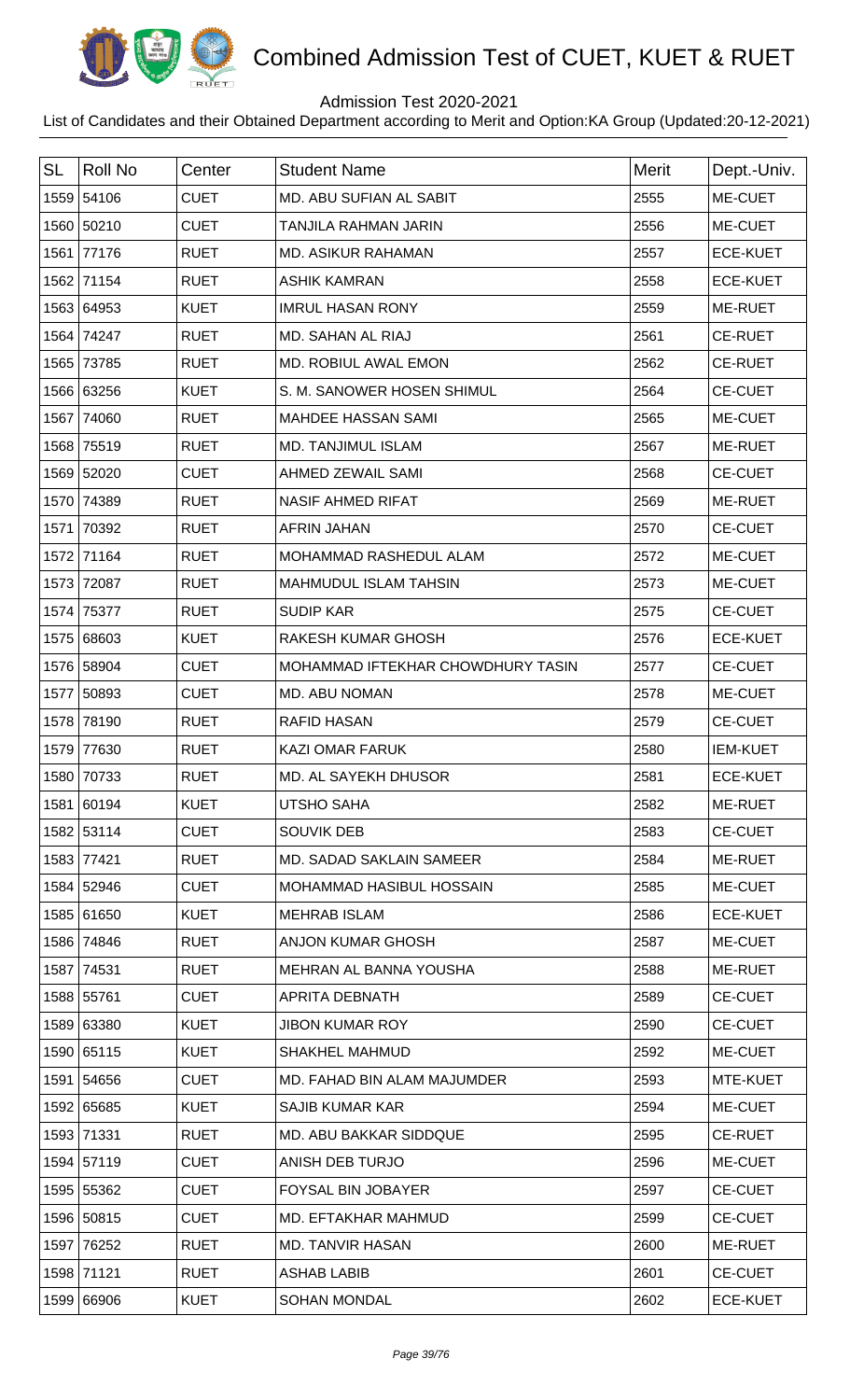

## Admission Test 2020-2021

| <b>SL</b> | <b>Roll No</b> | Center      | <b>Student Name</b>            | <b>Merit</b> | Dept.-Univ.     |
|-----------|----------------|-------------|--------------------------------|--------------|-----------------|
| 1600      | 77792          | <b>RUET</b> | <b>MST. TASNIM ANAM TUSTI</b>  | 2603         | <b>BME-KUET</b> |
|           | 1601 55706     | <b>CUET</b> | MD. JAMINUR RAHMAN KHALID      | 2604         | ME-CUET         |
| 1602      | 54465          | <b>CUET</b> | KHONDOKAR RADWANUR RAHMAN      | 2606         | <b>ECE-RUET</b> |
| 1603      | 75935          | <b>RUET</b> | SAJID AKRAM BHUIYAN            | 2608         | ME-CUET         |
|           | 1604 68901     | <b>KUET</b> | <b>NAHIAN ALAM</b>             | 2609         | <b>ECE-KUET</b> |
|           | 1605 62577     | <b>KUET</b> | <b>ASHRAFUL</b>                | 2610         | ME-RUET         |
|           | 1606 64995     | <b>KUET</b> | SADIA ISLAM MUMU               | 2611         | <b>ECE-KUET</b> |
| 1607      | 72877          | <b>RUET</b> | <b>ARIFUL ISLAM TUSHER</b>     | 2612         | ME-RUET         |
|           | 1608 52058     | <b>CUET</b> | <b>MD. SHAFKATUL ISLAM</b>     | 2613         | <b>CE-CUET</b>  |
|           | 1609 61419     | <b>KUET</b> | <b>RAJIB MOLLA</b>             | 2614         | ME-CUET         |
|           | 1610 72733     | <b>RUET</b> | MD. SHAHARIAR HASAN JIM        | 2615         | ME-RUET         |
| 1611      | 60730          | <b>KUET</b> | <b>FATTAH BIN SIDDIQUE</b>     | 2616         | <b>IEM-KUET</b> |
|           | 1612 65801     | <b>KUET</b> | <b>MOHAMMAD NAZMUL ISLAM</b>   | 2617         | <b>BME-KUET</b> |
|           | 1613 77682     | <b>RUET</b> | <b>SHAMSUL ISLAM</b>           | 2618         | <b>CE-RUET</b>  |
| 1614      | 70997          | <b>RUET</b> | <b>TAMEEM TASNUBA CHHOA</b>    | 2619         | <b>CE-RUET</b>  |
| 1615      | 74398          | <b>RUET</b> | <b>MD. MOSIUR RAHMAN</b>       | 2620         | <b>CE-RUET</b>  |
|           | 1616 76783     | <b>RUET</b> | <b>SAJIB PAL TOTOL</b>         | 2621         | ME-CUET         |
| 1617      | 73382          | <b>RUET</b> | <b>MARZIA AKTER MITU</b>       | 2623         | <b>CE-RUET</b>  |
|           | 1618 50107     | <b>CUET</b> | MD.SUEZ                        | 2624         | ME-CUET         |
| 1619      | 74851          | <b>RUET</b> | MD. REZWAN KARIM               | 2625         | ME-CUET         |
| 1620      | 77959          | <b>RUET</b> | MD. ASHRAFUL AZAD              | 2626         | <b>TE-KUET</b>  |
|           | 1621 79342     | <b>RUET</b> | <b>JARIN TASNIM</b>            | 2627         | <b>CE-RUET</b>  |
|           | 1622 62991     | <b>KUET</b> | M. K PRITOM BARMON             | 2628         | <b>CE-RUET</b>  |
|           | 1623 66135     | <b>KUET</b> | CHOWDHURY MD. SAFIAN           | 2629         | <b>CE-RUET</b>  |
|           | 1624 51131     | <b>CUET</b> | <b>MD. NAJEEM UDDIN</b>        | 2630         | ME-CUET         |
| 1625      | 77641          | <b>RUET</b> | <b>SANJIDUL ISLAM</b>          | 2631         | ME-RUET         |
|           | 1626 75397     | <b>RUET</b> | <b>MD. SHAKIB HOSSAIN</b>      | 2632         | ME-CUET         |
|           | 1627 56601     | <b>CUET</b> | MOHAMMAD-AL-JAKARIA            | 2633         | <b>CE-CUET</b>  |
|           | 1628 55658     | <b>CUET</b> | <b>SHAWPNIL SIKDER</b>         | 2634         | ME-CUET         |
|           | 1629 59221     | <b>CUET</b> | SARAH HOSSAIN RITY MONI        | 2635         | ME-CUET         |
|           | 1630 73979     | <b>RUET</b> | <b>AHMED SHAKIB</b>            | 2636         | ME-CUET         |
|           | 1631 63128     | <b>KUET</b> | MD. FAZLE RABBI                | 2637         | ME-RUET         |
| 1632      | 70091          | <b>RUET</b> | NAWSHEEN SHARMILA              | 2638         | <b>ECE-RUET</b> |
|           | 1633 71851     | <b>RUET</b> | <b>MD. TASIN AHMED</b>         | 2639         | <b>ME-RUET</b>  |
|           | 1634 56696     | <b>CUET</b> | ZUNAYED BIN IMAM               | 2640         | ME-CUET         |
|           | 1635 68580     | <b>KUET</b> | MAISHA FARZANA TAMI            | 2641         | CHE-KUET        |
|           | 1636 52656     | <b>CUET</b> | <b>TASNIM TABASSUM SAMANTA</b> | 2642         | ME-CUET         |
|           | 1637 62499     | <b>KUET</b> | ABU MAHDI CHOWDHURY            | 2643         | ME-CUET         |
|           | 1638 71494     | <b>RUET</b> | MD. FIROZ ALAM                 | 2644         | <b>CE-CUET</b>  |
|           | 1639 50497     | <b>CUET</b> | <b>SHAHINOOR KHAN</b>          | 2645         | <b>CE-CUET</b>  |
|           | 1640 56806     | <b>CUET</b> | <b>JUBAIDA JAHAN JERIN</b>     | 2647         | <b>CE-CUET</b>  |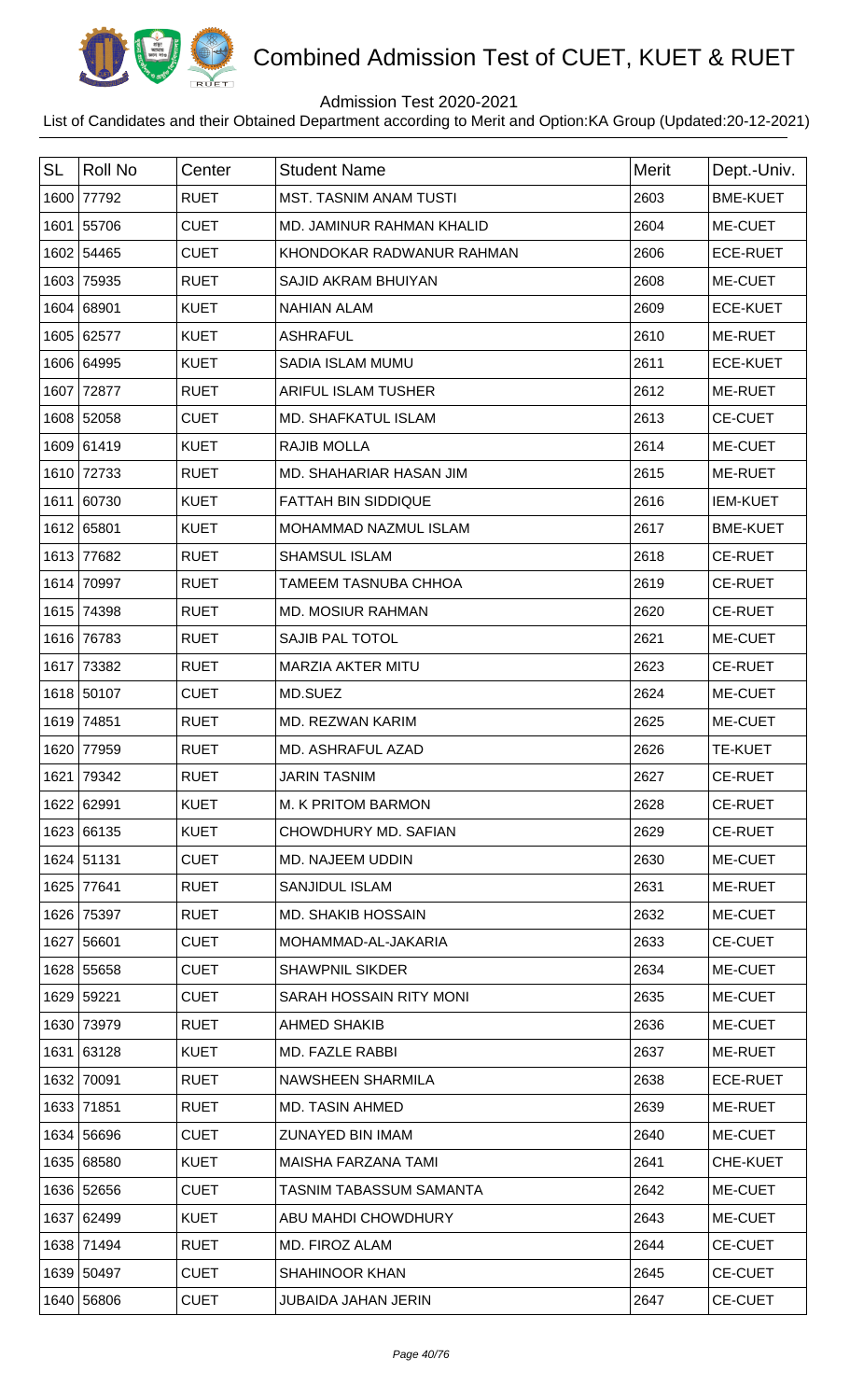

## Admission Test 2020-2021

| <b>SL</b> | <b>Roll No</b> | Center      | <b>Student Name</b>          | <b>Merit</b> | Dept.-Univ.     |
|-----------|----------------|-------------|------------------------------|--------------|-----------------|
| 1641      | 78923          | <b>RUET</b> | <b>NUR FAISAL KAIUM</b>      | 2648         | <b>CE-CUET</b>  |
|           | 1642 50991     | <b>CUET</b> | <b>ANOY SHIL</b>             | 2649         | <b>CE-CUET</b>  |
|           | 1643 53760     | <b>CUET</b> | <b>MEHEDI HASAN RAJON</b>    | 2650         | ME-CUET         |
|           | 1644 75560     | <b>RUET</b> | SHANZIDAH ISLAM              | 2652         | <b>BME-KUET</b> |
|           | 1645 79358     | <b>RUET</b> | ABDUL WADUD SHIMUL           | 2653         | <b>CE-CUET</b>  |
|           | 1646 66288     | <b>KUET</b> | <b>TANHA FARZANA</b>         | 2654         | <b>ECE-RUET</b> |
|           | 1647 51848     | <b>CUET</b> | <b>MD BORHAN UDDIN</b>       | 2655         | ME-CUET         |
|           | 1648 71133     | <b>RUET</b> | NUSRAT JEBIN ANI             | 2658         | <b>BME-KUET</b> |
|           | 1649 70695     | <b>RUET</b> | <b>BADSHA OMAR FARUQUE</b>   | 2659         | <b>CE-RUET</b>  |
|           | 1650 73633     | <b>RUET</b> | <b>MST. HABIBA AKHTER</b>    | 2660         | <b>CE-RUET</b>  |
|           | 1651 53382     | <b>CUET</b> | MD. FAHIM AL AZAD            | 2661         | ME-RUET         |
|           | 1652 71514     | <b>RUET</b> | <b>MAHERJABIN ELMI</b>       | 2662         | CHE-KUET        |
|           | 1653 73826     | <b>RUET</b> | ASADULLAH AL GALIB           | 2663         | ME-RUET         |
|           | 1654 53322     | <b>CUET</b> | MD. MIZANUR RAHMAN CHOWDHURY | 2664         | ME-CUET         |
|           | 1655 52845     | <b>CUET</b> | ABDULLAH AL SAKIB            | 2665         | ME-CUET         |
|           | 1656 74696     | <b>RUET</b> | ARIAN RAHMAN ADITTA          | 2666         | <b>ECE-KUET</b> |
|           | 1657 51822     | <b>CUET</b> | AL BASET                     | 2667         | ME-CUET         |
|           | 1658 58892     | <b>CUET</b> | <b>MRITTIKA CHOWDHURY</b>    | 2668         | ME-CUET         |
|           | 1659 61721     | <b>KUET</b> | MD. TAHSIN AHMED KHAN SANVEE | 2669         | <b>CE-CUET</b>  |
|           | 1660 76566     | <b>RUET</b> | <b>NILOY SARKER</b>          | 2670         | ME-RUET         |
|           | 1661 56436     | <b>CUET</b> | MD. ABDUR RAHMAN NABIL       | 2672         | ME-CUET         |
|           | 1662 64639     | KUET        | RIDOY KUMAR SAHA             | 2673         | <b>BME-KUET</b> |
|           | 1663 50603     | <b>CUET</b> | MD. SANAUL HAQUE JOY         | 2674         | ME-CUET         |
|           | 1664 69121     | <b>KUET</b> | <b>NAFISH FUAD ALVI</b>      | 2675         | <b>CE-RUET</b>  |
|           | 1665 76795     | <b>RUET</b> | ABDULLAH AL NOMAN            | 2676         | ME-RUET         |
|           | 1666 54629     | <b>CUET</b> | AMINA ANAN TANHA             | 2677         | ME-CUET         |
|           | 1667 58578     | <b>CUET</b> | <b>TANVIR FAISAL</b>         | 2678         | ME-CUET         |
|           | 1668 52301     | <b>CUET</b> | <b>NADIA NASRIN</b>          | 2679         | <b>CE-CUET</b>  |
|           | 1669 60563     | <b>KUET</b> | ASHRAFI ZAMAN SAMI           | 2680         | <b>ECE-KUET</b> |
|           | 1670 65830     | <b>KUET</b> | SANJANA ISLAM TULE           | 2681         | ME-CUET         |
|           | 1671 55734     | <b>CUET</b> | <b>NUR MOHAMMED</b>          | 2682         | ME-RUET         |
|           | 1672 76999     | <b>RUET</b> | SHAKIB MOHAMMAD EMON         | 2683         | ME-RUET         |
|           | 1673 71032     | <b>RUET</b> | <b>FAYSAL AHAMMED</b>        | 2684         | <b>CE-CUET</b>  |
|           | 1674 62121     | <b>KUET</b> | <b>SHEMANTO KARMOKAR</b>     | 2685         | CHE-KUET        |
|           | 1675 72308     | <b>RUET</b> | TAPAN CHANDRA BARMAN         | 2688         | <b>CE-CUET</b>  |
|           | 1676 53565     | <b>CUET</b> | <b>MD MOBARAK HOSEN</b>      | 2689         | <b>CE-CUET</b>  |
|           | 1677 78738     | <b>RUET</b> | <b>SHARIKA TASNIM</b>        | 2691         | <b>ECE-RUET</b> |
|           | 1678 60814     | <b>KUET</b> | <b>SYED RAFIDUL ISLAM</b>    | 2692         | <b>IEM-KUET</b> |
|           | 1679 77259     | <b>RUET</b> | NUSHRATH JAHAN JENE          | 2693         | <b>ECE-KUET</b> |
|           | 1680 60478     | <b>KUET</b> | <b>SYED TOUFEQUL ISLAM</b>   | 2694         | ME-RUET         |
|           | 1681 64359     | <b>KUET</b> | MD. MAHFUJUR RAHMAN          | 2695         | <b>CE-CUET</b>  |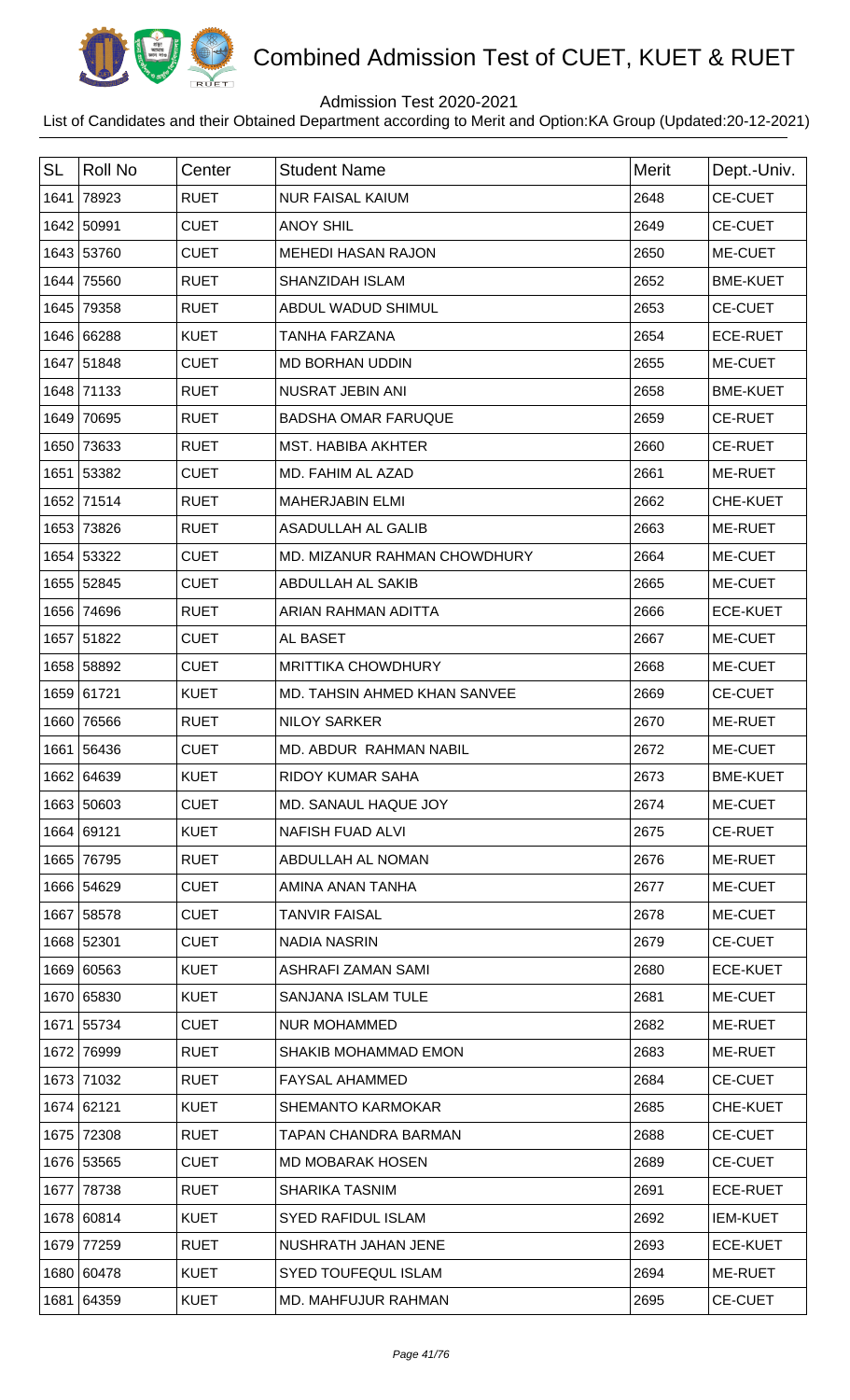

## Admission Test 2020-2021

| <b>SL</b> | <b>Roll No</b> | Center      | <b>Student Name</b>          | Merit | Dept.-Univ.     |
|-----------|----------------|-------------|------------------------------|-------|-----------------|
|           | 1682 61947     | <b>KUET</b> | <b>SABIT ARA ORPA</b>        | 2696  | ME-CUET         |
|           | 1683 60626     | <b>KUET</b> | <b>SAZIN AHMED</b>           | 2697  | <b>ECE-KUET</b> |
|           | 1684 71214     | <b>RUET</b> | <b>JOYANTA SAHA</b>          | 2698  | <b>CE-CUET</b>  |
|           | 1685 70421     | <b>RUET</b> | <b>FARJANA AFROZ</b>         | 2699  | <b>ECE-KUET</b> |
|           | 1686 75045     | <b>RUET</b> | <b>MD. SADBIN ISLAM</b>      | 2700  | ME-RUET         |
|           | 1687 78108     | <b>RUET</b> | <b>MEHEDI HASSAN</b>         | 2701  | <b>CE-CUET</b>  |
|           | 1688 56814     | <b>CUET</b> | YEASIN HOSSAIN               | 2702  | ME-RUET         |
|           | 1689 61759     | <b>KUET</b> | PRAPTY SAHA                  | 2703  | ME-RUET         |
|           | 1690 58970     | <b>CUET</b> | NOOR-A-JANNAT                | 2704  | ME-CUET         |
|           | 1691 72537     | <b>RUET</b> | MD. MUSHFIQUR RAHMAN CHABBI  | 2705  | <b>CE-RUET</b>  |
|           | 1692 66014     | <b>KUET</b> | MD. SUMON MIA                | 2706  | <b>ECE-KUET</b> |
|           | 1693 71869     | <b>RUET</b> | ANANYA BARMA                 | 2707  | CHE-KUET        |
|           | 1694 74745     | <b>RUET</b> | <b>MEHEDI HASAN</b>          | 2708  | CHE-KUET        |
|           | 1695 65157     | <b>KUET</b> | <b>TASBIR ALAM</b>           | 2709  | ME-RUET         |
|           | 1696 70465     | <b>RUET</b> | MD. MUSHFIQUR RAHMAN         | 2710  | ME-RUET         |
|           | 1697 60850     | <b>KUET</b> | <b>SK.SAJIDUL KAWSER</b>     | 2711  | ME-RUET         |
|           | 1698 71157     | <b>RUET</b> | MD. FORHAD HOSSIN            | 2712  | <b>CE-CUET</b>  |
|           | 1699 57155     | <b>CUET</b> | ASRAFUJ JAMAN JOWEL          | 2713  | ME-CUET         |
|           | 1700 54211     | <b>CUET</b> | ABDULLAH AL ARMAN            | 2714  | ME-RUET         |
|           | 1701 61736     | <b>KUET</b> | <b>TANHA ISLAM TANU</b>      | 2715  | <b>CE-RUET</b>  |
|           | 1702 53692     | <b>CUET</b> | <b>RIKI DAS</b>              | 2716  | ME-CUET         |
|           | 1703 55627     | <b>CUET</b> | SANJIDA SULTANA              | 2717  | <b>ME-CUET</b>  |
|           | 1704 73502     | <b>RUET</b> | RAYAN KHAN                   | 2718  | ME-CUET         |
|           | 1705 71366     | <b>RUET</b> | <b>SALMAN MOHSIN</b>         | 2719  | CFPE-RUET       |
|           | 1706 53668     | <b>CUET</b> | NIZUM AHMED NIRAB            | 2720  | <b>CE-CUET</b>  |
|           | 1707 56701     | <b>CUET</b> | <b>SAJID AREFIN</b>          | 2721  | <b>CE-CUET</b>  |
|           | 1708 56201     | <b>CUET</b> | <b>ARIFUL ISLAM</b>          | 2722  | ME-CUET         |
|           | 1709 78906     | <b>RUET</b> | SANJIDA RAHMAN               | 2723  | <b>CE-RUET</b>  |
|           | 1710 55894     | <b>CUET</b> | AMENA AKHTER                 | 2724  | ME-CUET         |
|           | 1711 75633     | <b>RUET</b> | <b>ADIN NOOR</b>             | 2725  | ME-RUET         |
|           | 1712 72467     | <b>RUET</b> | <b>MD. MOMINUL HASAN</b>     | 2726  | ME-RUET         |
|           | 1713 65013     | <b>KUET</b> | TASNIM ISLAM BUSHRA          | 2727  | <b>ECE-RUET</b> |
|           | 1714 57021     | <b>CUET</b> | TAHIA -TUN-TUBA              | 2728  | ETE-CUET        |
|           | 1715 62746     | <b>KUET</b> | <b>OHIDUL ALAM</b>           | 2729  | <b>BME-KUET</b> |
|           | 1716 77614     | <b>RUET</b> | MD. MOHIBUL HAQUE            | 2730  | ME-RUET         |
|           | 1717 65520     | <b>KUET</b> | SHEIKH SHAZID EHSAN          | 2731  | ME-RUET         |
|           | 1718 70964     | <b>RUET</b> | AREFIN AHMED AZMI            | 2732  | ME-RUET         |
|           | 1719 71930     | <b>RUET</b> | <b>RIMON ALI</b>             | 2733  | CE-RUET         |
|           | 1720 62281     | <b>KUET</b> | SHAHRIAR HASAN TONEM         | 2734  | <b>CE-RUET</b>  |
|           | 1721 65223     | <b>KUET</b> | <b>ADITI MONDAL</b>          | 2737  | <b>ECE-KUET</b> |
|           | 1722 65853     | <b>KUET</b> | <b>IRFAT TASNIM MRITTIKA</b> | 2738  | ME-RUET         |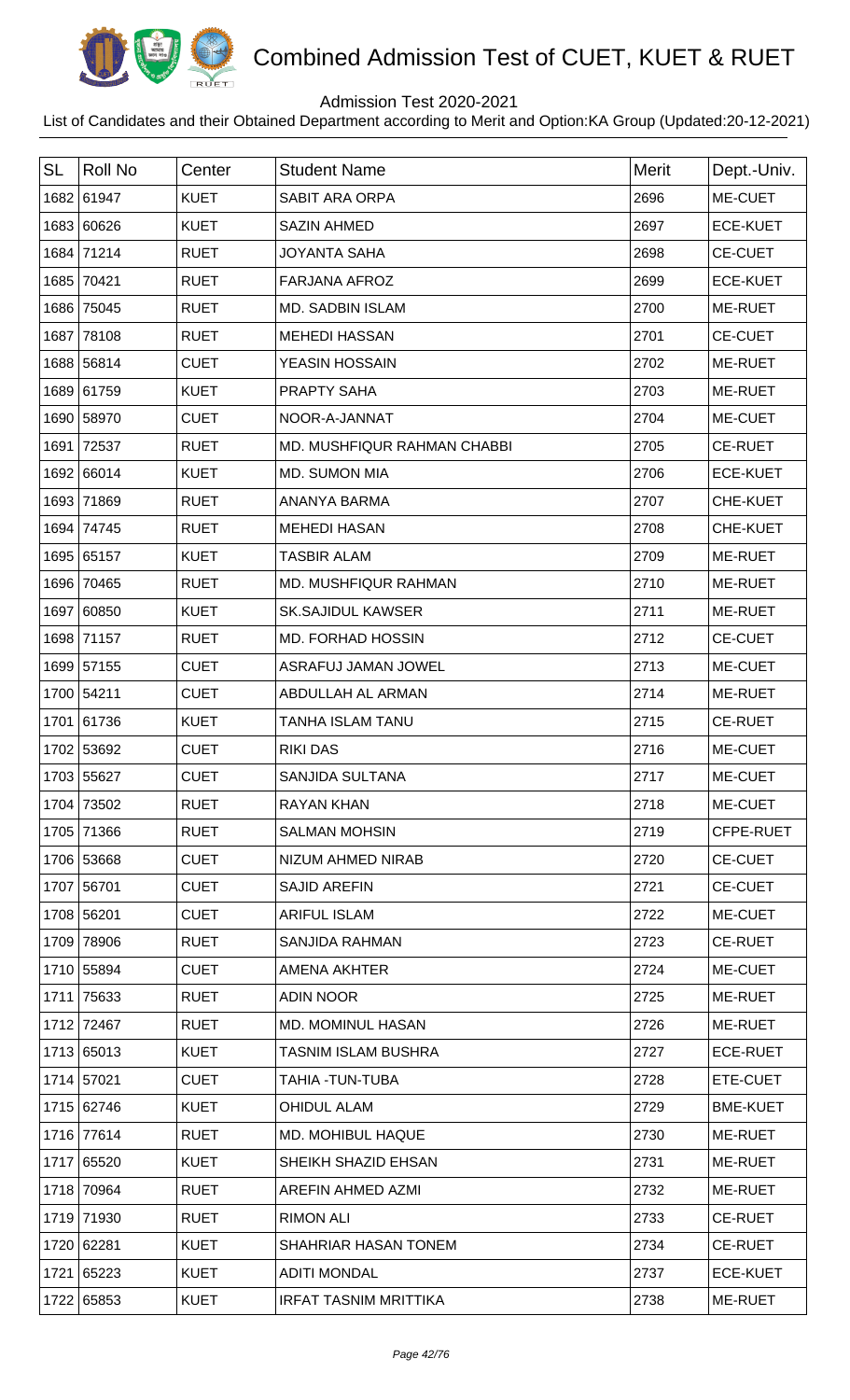

## Admission Test 2020-2021

| <b>SL</b> | <b>Roll No</b> | Center      | <b>Student Name</b>             | <b>Merit</b> | Dept.-Univ.     |
|-----------|----------------|-------------|---------------------------------|--------------|-----------------|
|           | 1723 63262     | <b>KUET</b> | <b>FAHIM MONTASIR</b>           | 2739         | ME-CUET         |
|           | 1724 56736     | <b>CUET</b> | MD. ANAWRUL KABIR FAHAD         | 2740         | ME-CUET         |
|           | 1725 52696     | <b>CUET</b> | <b>HRITHIK NARAYAN BAIDYA</b>   | 2741         | ME-CUET         |
|           | 1726 64394     | <b>KUET</b> | MD. ANAMUL HAQUE AUNTO          | 2742         | <b>IEM-KUET</b> |
|           | 1727 55901     | <b>CUET</b> | MD. TANVIR AHAMMED SHIFAT       | 2743         | ME-CUET         |
|           | 1728 53896     | <b>CUET</b> | MD. PARVEZ MAHMUD               | 2744         | ME-CUET         |
|           | 1729 54512     | <b>CUET</b> | <b>ABDUR RAHAMAN</b>            | 2746         | ME-CUET         |
|           | 1730 75842     | <b>RUET</b> | MD. SHABAB RAHMAN               | 2747         | <b>CE-RUET</b>  |
| 1731      | 78178          | <b>RUET</b> | <b>MD. TAJIM AN NOOR</b>        | 2749         | <b>ECE-RUET</b> |
| 1732      | 70144          | <b>RUET</b> | <b>SHANTO SAHA</b>              | 2750         | <b>CE-CUET</b>  |
|           | 1733 54660     | <b>CUET</b> | NILOY BHOWMICK                  | 2752         | ME-CUET         |
| 1734      | 71513          | <b>RUET</b> | <b>BISHAL JAHIR</b>             | 2753         | ME-RUET         |
|           | 1735 54634     | <b>CUET</b> | <b>FARHEEN HOSSAIN</b>          | 2755         | <b>CE-CUET</b>  |
|           | 1736 76272     | <b>RUET</b> | SABBIR AHMED KHAN BADHON        | 2757         | <b>ME-RUET</b>  |
|           | 1737 54192     | <b>CUET</b> | ABDUL QUADIR HASSANY            | 2758         | ME-CUET         |
|           | 1738 74123     | <b>RUET</b> | S. A. FARUK                     | 2759         | ME-RUET         |
| 1739      | 70160          | <b>RUET</b> | <b>NURUL HOQUE RABBY</b>        | 2760         | ME-RUET         |
|           | 1740 66309     | <b>KUET</b> | <b>SADMAN SAKIB</b>             | 2761         | <b>CE-CUET</b>  |
|           | 1741 65956     | <b>KUET</b> | <b>MD. NAZAT KABIR</b>          | 2762         | <b>ECE-RUET</b> |
|           | 1742 75162     | <b>RUET</b> | MST. MOBASHIRIN MUMU            | 2764         | <b>CE-RUET</b>  |
|           | 1743 57048     | <b>CUET</b> | <b>MAKSUDUR RAHMAN MAKSUD</b>   | 2765         | <b>ECE-RUET</b> |
|           | 1744 63202     | <b>KUET</b> | <b>GOUTOM PAUL</b>              | 2766         | <b>CHE-KUET</b> |
|           | 1745 51975     | <b>CUET</b> | <b>JANNATUL ADON ADITA</b>      | 2767         | ETE-CUET        |
|           | 1746 72459     | <b>RUET</b> | TARIK BIN KHALED                | 2768         | <b>CE-CUET</b>  |
|           | 1747 74652     | <b>RUET</b> | <b>MD. TAHOSAN ISLAM</b>        | 2769         | ME-RUET         |
|           | 1748 76520     | <b>RUET</b> | <b>MST. RUKAIYA ISLAM TONNI</b> | 2770         | <b>ECE-RUET</b> |
|           | 1749 64109     | <b>KUET</b> | <b>FARHAN LABIB RYTHM</b>       | 2771         | <b>CE-RUET</b>  |
|           | 1750 78585     | <b>RUET</b> | MD. SHAFE-UL-ALAM               | 2773         | <b>ECE-KUET</b> |
|           | 1751 68849     | <b>KUET</b> | KANIZ FATEMA MIM                | 2774         | <b>ECE-KUET</b> |
|           | 1752 65374     | <b>KUET</b> | <b>MD. REFAT HOSSAIN</b>        | 2775         | <b>CE-CUET</b>  |
|           | 1753 75042     | <b>RUET</b> | MD. HASIBUL ALAM                | 2776         | ME-RUET         |
|           | 1754 77567     | <b>RUET</b> | S. M. IMTIAZ SARWAR EMON        | 2777         | <b>CE-RUET</b>  |
|           | 1755 70452     | <b>RUET</b> | RAFSANIA ISLAM                  | 2778         | ME-RUET         |
|           | 1756 61578     | <b>KUET</b> | MD. SANAULLAH AL GALIB          | 2779         | ME-RUET         |
|           | 1757 71799     | <b>RUET</b> | <b>ZANNATUN NAYEM</b>           | 2780         | <b>CE-RUET</b>  |
|           | 1758 50127     | <b>CUET</b> | <b>PRANESH CHOWDHURY</b>        | 2781         | ME-CUET         |
|           | 1759 70064     | <b>RUET</b> | MOKSEDUL HASAN KHAN             | 2782         | ME-RUET         |
|           | 1760 56957     | <b>CUET</b> | MOHAMMAD SAJID NAYEM            | 2783         | ME-CUET         |
|           | 1761 74281     | <b>RUET</b> | <b>MD. TASRIF SAHIR</b>         | 2784         | <b>CE-CUET</b>  |
|           | 1762 73592     | <b>RUET</b> | MOHAMMAD ASIBUL ISLAM           | 2785         | <b>CE-RUET</b>  |
|           | 1763 54314     | <b>CUET</b> | KAZI AHSAN AHMED AKAID          | 2786         | ME-CUET         |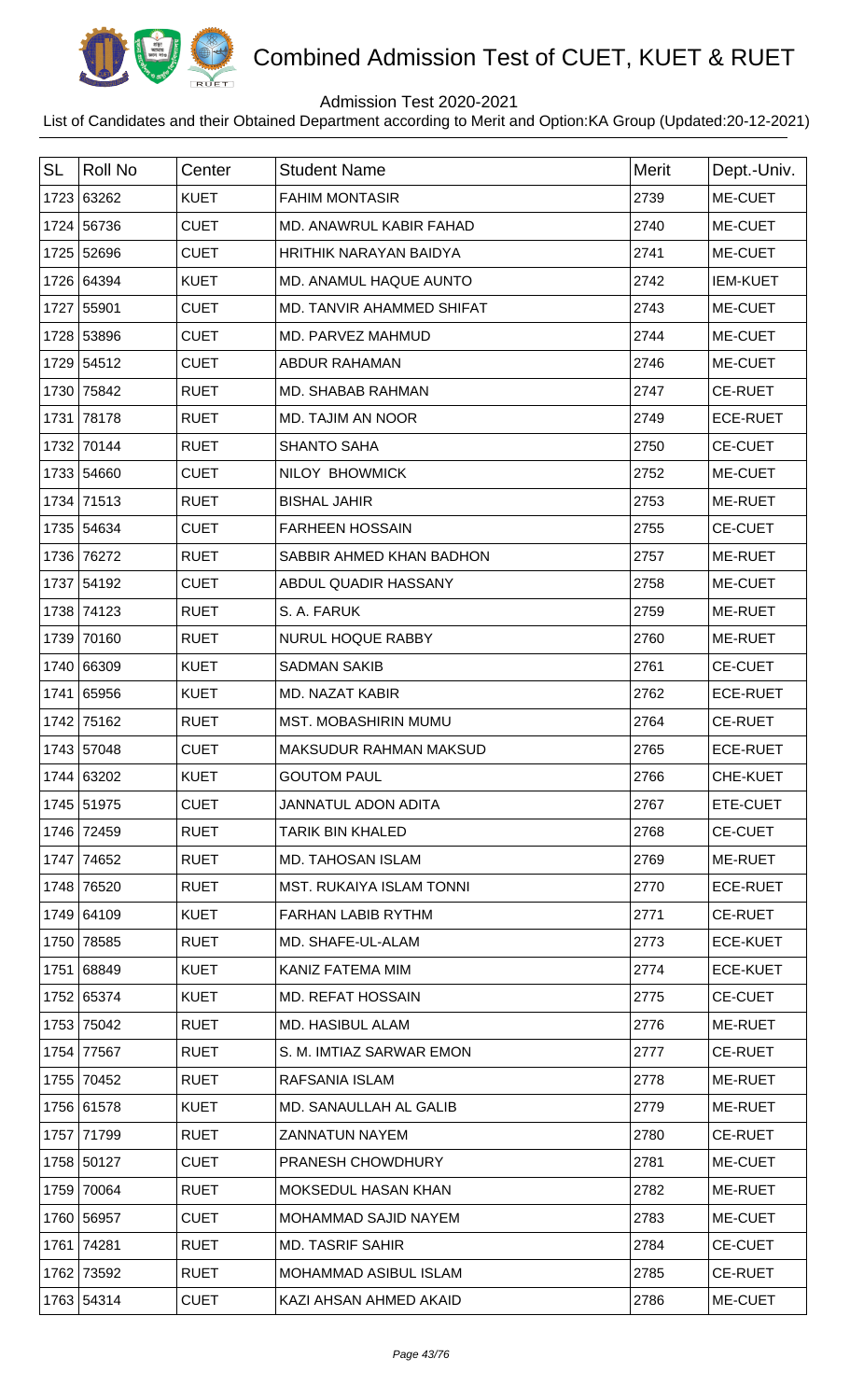

## Admission Test 2020-2021

| <b>SL</b> | <b>Roll No</b> | Center      | <b>Student Name</b>            | <b>Merit</b> | Dept.-Univ.     |
|-----------|----------------|-------------|--------------------------------|--------------|-----------------|
|           | 1764 76799     | <b>RUET</b> | <b>KAZI ANTOR HABIB</b>        | 2787         | <b>ME-RUET</b>  |
|           | 1765 65872     | <b>KUET</b> | PROTTOY GHOSH                  | 2788         | <b>BME-KUET</b> |
|           | 1766 63882     | <b>KUET</b> | <b>ABUL HASAN</b>              | 2789         | ME-CUET         |
|           | 1767 72275     | <b>RUET</b> | RITIKA RANI BHAKTA             | 2790         | <b>CE-RUET</b>  |
|           | 1768 55533     | <b>CUET</b> | NUR-E-JANNAT                   | 2791         | <b>CE-CUET</b>  |
|           | 1769 71438     | <b>RUET</b> | MD. JAHIRUL ALAM MAJUMDER      | 2792         | ME-CUET         |
|           | 1770 78089     | <b>RUET</b> | MD. NADIAT NOWSHAD             | 2793         | ME-RUET         |
|           | 1771 68518     | <b>KUET</b> | <b>NAZIAT BINTE HARUN</b>      | 2794         | <b>CE-CUET</b>  |
|           | 1772 56420     | <b>CUET</b> | <b>MARIUM ISLAM AALA</b>       | 2795         | <b>ECE-KUET</b> |
|           | 1773 65723     | <b>KUET</b> | MD. BORHAN UDDIN SAKIB         | 2796         | ME-RUET         |
|           | 1774 60260     | <b>KUET</b> | <b>OMAMA NAZ YOUKI</b>         | 2797         | <b>CE-RUET</b>  |
|           | 1775 56328     | <b>CUET</b> | <b>NAZMUL HAQUE NAQIB</b>      | 2798         | <b>ECE-RUET</b> |
|           | 1776 57020     | <b>CUET</b> | MD. MAHDI HOSSAIN KHANDAKER    | 2799         | ME-CUET         |
|           | 1777 68583     | <b>KUET</b> | <b>RASEL HOSSAIN</b>           | 2800         | ME-CUET         |
|           | 1778 74232     | <b>RUET</b> | MD. JOUAD BIN ISLAM JOY        | 2801         | ME-RUET         |
|           | 1779 70941     | <b>RUET</b> | <b>MD. TAMZID SARKAR</b>       | 2802         | ME-RUET         |
|           | 1780 53365     | <b>CUET</b> | AYESHA NOOR HASHEMI            | 2803         | <b>BME-CUET</b> |
|           | 1781 52196     | <b>CUET</b> | MD. SHAHADAT HOSSEN CHY        | 2804         | MTE-KUET        |
|           | 1782 65643     | <b>KUET</b> | <b>AKASH GUSH</b>              | 2805         | MTE-KUET        |
|           | 1783 73648     | <b>RUET</b> | <b>FAHAD SAJID</b>             | 2806         | <b>IEM-KUET</b> |
|           | 1784 74158     | <b>RUET</b> | <b>MD. ABDUR RAHIM</b>         | 2807         | ME-RUET         |
|           | 1785 76185     | <b>RUET</b> | ZAMAN MOHAMMAD RAFSUN          | 2809         | <b>BME-KUET</b> |
|           | 1786 65196     | <b>KUET</b> | <b>MD. RAKIBUL HASAN</b>       | 2810         | ME-RUET         |
|           | 1787 74201     | <b>RUET</b> | <b>TOWHIDA MOSTARI</b>         | 2812         | <b>CE-RUET</b>  |
|           | 1788 77846     | <b>RUET</b> | MD. MUSABBIR HASAN             | 2813         | <b>ECE-KUET</b> |
|           | 1789 77459     | <b>RUET</b> | <b>MD. SHAMSUL ARAFIN</b>      | 2814         | <b>ECE-KUET</b> |
|           | 1790 69446     | <b>KUET</b> | MD. HASANUZZAMAN               | 2815         | <b>ME-RUET</b>  |
|           | 1791 77729     | <b>RUET</b> | AL-MOFA SHAHARIAR PRODHAN      | 2816         | <b>ME-RUET</b>  |
|           | 1792 56596     | <b>CUET</b> | <b>SABRINA HALIM</b>           | 2817         | <b>CE-CUET</b>  |
|           | 1793 72279     | <b>RUET</b> | MD. ABDULLAH AL NOMAN          | 2818         | <b>CE-RUET</b>  |
|           | 1794 55757     | <b>CUET</b> | AJOR SAHA                      | 2819         | <b>ECE-RUET</b> |
|           | 1795 74047     | <b>RUET</b> | MD. ABU TALHA                  | 2820         | <b>ME-RUET</b>  |
|           | 1796 76229     | <b>RUET</b> | <b>BAYEZID AKANDA</b>          | 2821         | ME-RUET         |
|           | 1797 79002     | <b>RUET</b> | <b>MD. NAYEMUR RAHMAN</b>      | 2822         | ME-RUET         |
|           | 1798 77058     | <b>RUET</b> | MD. MAHFUZUL ALAM              | 2823         | <b>ECE-RUET</b> |
|           | 1799 79393     | <b>RUET</b> | MD. AL JOBAYAR RAHAMAN         | 2824         | ME-RUET         |
|           | 1800 51731     | <b>CUET</b> | MUHAMMAD BIN ABDUL KARIM       | 2825         | ME-CUET         |
|           | 1801 78755     | <b>RUET</b> | MD. YEAMIM HOSSAIN             | 2826         | ME-RUET         |
|           | 1802 56084     | <b>CUET</b> | MOHAMMAD ABRAR JAWAD CHOWDHURY | 2827         | ME-CUET         |
|           | 1803 75512     | <b>RUET</b> | MD. MOHIBULLAH HASAN RUDRO     | 2828         | ME-CUET         |
|           | 1804 51261     | <b>CUET</b> | TANVIR ANJUM ADIB              | 2829         | <b>CE-CUET</b>  |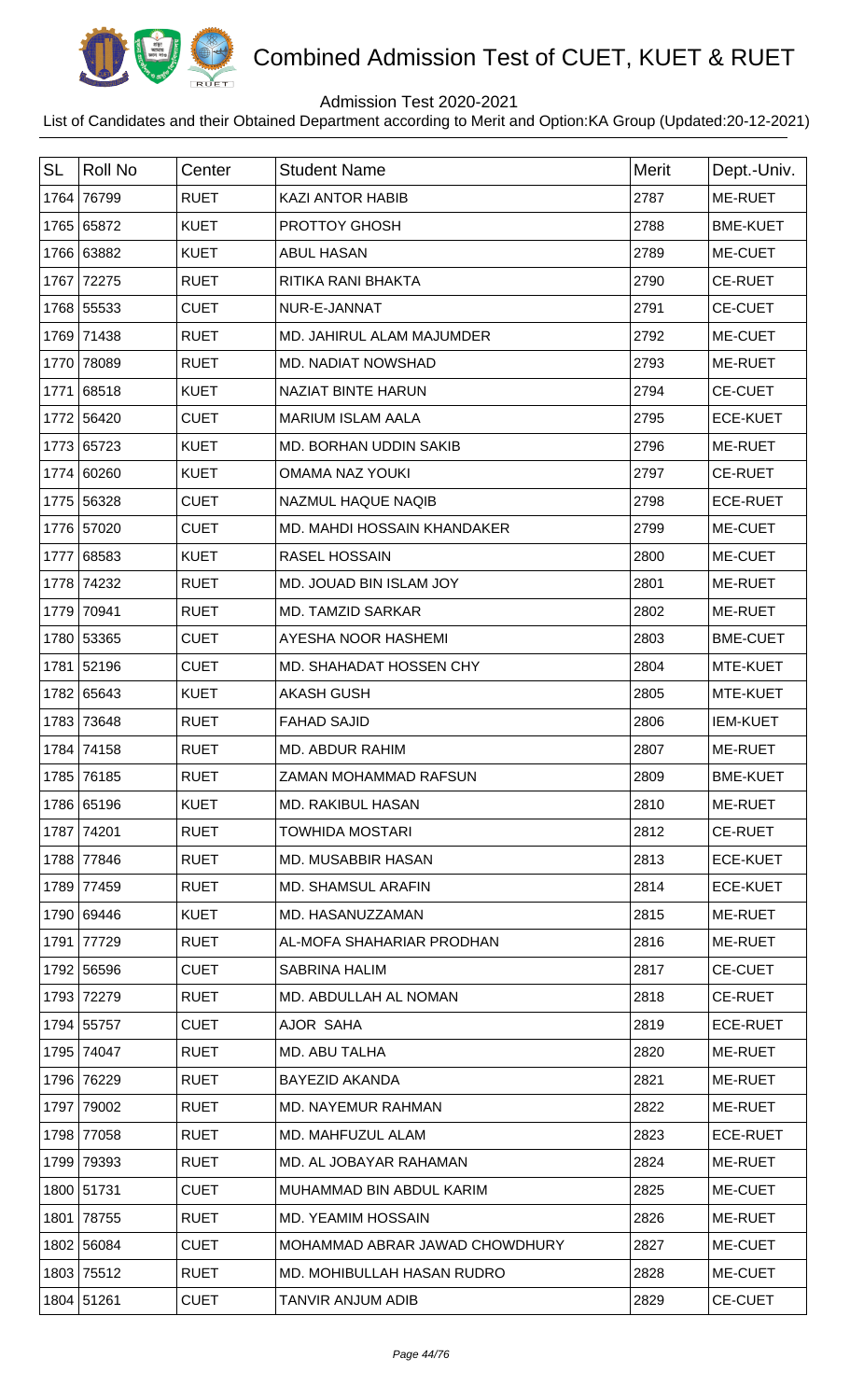

## Admission Test 2020-2021

| <b>SL</b> | <b>Roll No</b> | Center      | <b>Student Name</b>              | <b>Merit</b> | Dept.-Univ.     |
|-----------|----------------|-------------|----------------------------------|--------------|-----------------|
| 1805      | 76139          | <b>RUET</b> | <b>MAHMUD HASSAN SHANTO</b>      | 2831         | ME-RUET         |
|           | 1806 50335     | <b>CUET</b> | <b>FARIHA TASNIM ARPA</b>        | 2832         | ETE-CUET        |
| 1807      | 70532          | <b>RUET</b> | <b>JASMIN MUSTARY</b>            | 2833         | <b>ECE-RUET</b> |
|           | 1808 52887     | <b>CUET</b> | <b>MAAZ AHMED</b>                | 2834         | <b>ECE-RUET</b> |
| 1809      | 73331          | <b>RUET</b> | <b>MOTTASIM BILLAH</b>           | 2836         | <b>CE-CUET</b>  |
|           | 1810 57153     | <b>CUET</b> | <b>ASHRAFUL ISLAM RAFI</b>       | 2837         | ME-RUET         |
| 1811      | 73689          | <b>RUET</b> | <b>SADMAN SAKIB</b>              | 2838         | <b>CE-RUET</b>  |
|           | 1812 71244     | <b>RUET</b> | A. M. MAHDI ISLAM                | 2839         | CE-CUET         |
| 1813      | 76192          | <b>RUET</b> | MD. MONZURUL ALAM SARKAR         | 2840         | ME-RUET         |
| 1814      | 77523          | <b>RUET</b> | <b>MUHAMMAD F MUBIN</b>          | 2841         | <b>CE-RUET</b>  |
|           | 1815 61303     | <b>KUET</b> | <b>SWAGOTO RAY</b>               | 2843         | CHE-KUET        |
|           | 1816 64023     | <b>KUET</b> | <b>SHEUM MEHBUB</b>              | 2845         | <b>CE-RUET</b>  |
|           | 1817 69067     | <b>KUET</b> | TASMEYA SIDDIQUE MAYESHA         | 2846         | <b>BME-KUET</b> |
|           | 1818 73096     | <b>RUET</b> | MD. MEHEDI HASSAN RABBI          | 2848         | ME-CUET         |
| 1819      | 74864          | <b>RUET</b> | MOST. NUSRAT JAHAN LUBNA         | 2849         | ME-RUET         |
|           | 1820 71095     | <b>RUET</b> | ABID AL AFF AKASH                | 2850         | ME-RUET         |
| 1821      | 54621          | <b>CUET</b> | ABUL KASHEM BEGH                 | 2851         | ME-CUET         |
|           | 1822 54797     | <b>CUET</b> | <b>IRFANUL HUDA</b>              | 2852         | ME-RUET         |
|           | 1823 60501     | <b>KUET</b> | <b>G M AJMAIN ISHMAM ONTI</b>    | 2853         | ME-RUET         |
|           | 1824 50891     | <b>CUET</b> | <b>ABDULLAH</b>                  | 2854         | ME-CUET         |
| 1825      | 71075          | <b>RUET</b> | S.M. AUMLAN ISLAM RUPAK          | 2856         | <b>CE-RUET</b>  |
|           | 1826 76958     | <b>RUET</b> | MD. ASHIKUL ISLAM SORON          | 2858         | ME-CUET         |
|           | 1827 72837     | <b>RUET</b> | ASADULLAH AL GALIB               | 2859         | <b>ECE-RUET</b> |
|           | 1828 75731     | <b>RUET</b> | MD. SABIK-BIN-TAUHID             | 2860         | <b>CE-RUET</b>  |
|           | 1829 58726     | <b>CUET</b> | MOHAMMAD JONAID MOSTAFA          | 2861         | <b>CE-CUET</b>  |
|           | 1830 54205     | <b>CUET</b> | <b>MD. SAKIB KHAN</b>            | 2862         | <b>CE-CUET</b>  |
|           | 1831 52248     | <b>CUET</b> | SYEDA ADIBA AFNAN                | 2864         | <b>CE-RUET</b>  |
|           | 1832 71578     | <b>RUET</b> | MD. MINHAJUL ISLAM KHANDOKAR     | 2865         | <b>ECE-RUET</b> |
|           | 1833 55051     | <b>CUET</b> | MD. SAIDUL ISLAM SAFAT           | 2866         | ME-CUET         |
|           | 1834 60729     | <b>KUET</b> | MOHAMMAD SHIPON HOSSAIN          | 2867         | <b>ECE-KUET</b> |
|           | 1835 69190     | <b>KUET</b> | <b>SADIA ISLAM</b>               | 2869         | <b>BME-KUET</b> |
|           | 1836 71168     | <b>RUET</b> | AFSANA AHMED                     | 2870         | ME-CUET         |
|           | 1837 64898     | <b>KUET</b> | MD. MEHERAB HOSSAIN              | 2872         | <b>ECE-KUET</b> |
|           | 1838 64210     | <b>KUET</b> | <b>MD. RAKIBUL HASSAN</b>        | 2873         | <b>CE-RUET</b>  |
| 1839      | 76930          | <b>RUET</b> | <b>MOHAMMAD ALI</b>              | 2874         | <b>CE-CUET</b>  |
|           | 1840 73837     | <b>RUET</b> | AKHINUR HOSSAIN MIM              | 2876         | <b>CE-RUET</b>  |
| 1841      | 77245          | <b>RUET</b> | <b>MD. SADIK MOKTADIR MITHUN</b> | 2877         | <b>CE-RUET</b>  |
|           | 1842 70118     | <b>RUET</b> | <b>JHILIK SHAHID</b>             | 2878         | <b>CE-CUET</b>  |
|           | 1843 54127     | <b>CUET</b> | <b>RITTIK DEY</b>                | 2879         | ME-CUET         |
|           | 1844 54815     | <b>CUET</b> | AHONA BANIK SONGA                | 2880         | <b>CE-CUET</b>  |
|           | 1845 62079     | <b>KUET</b> | <b>NABILA FERDOUS</b>            | 2881         | <b>ECE-RUET</b> |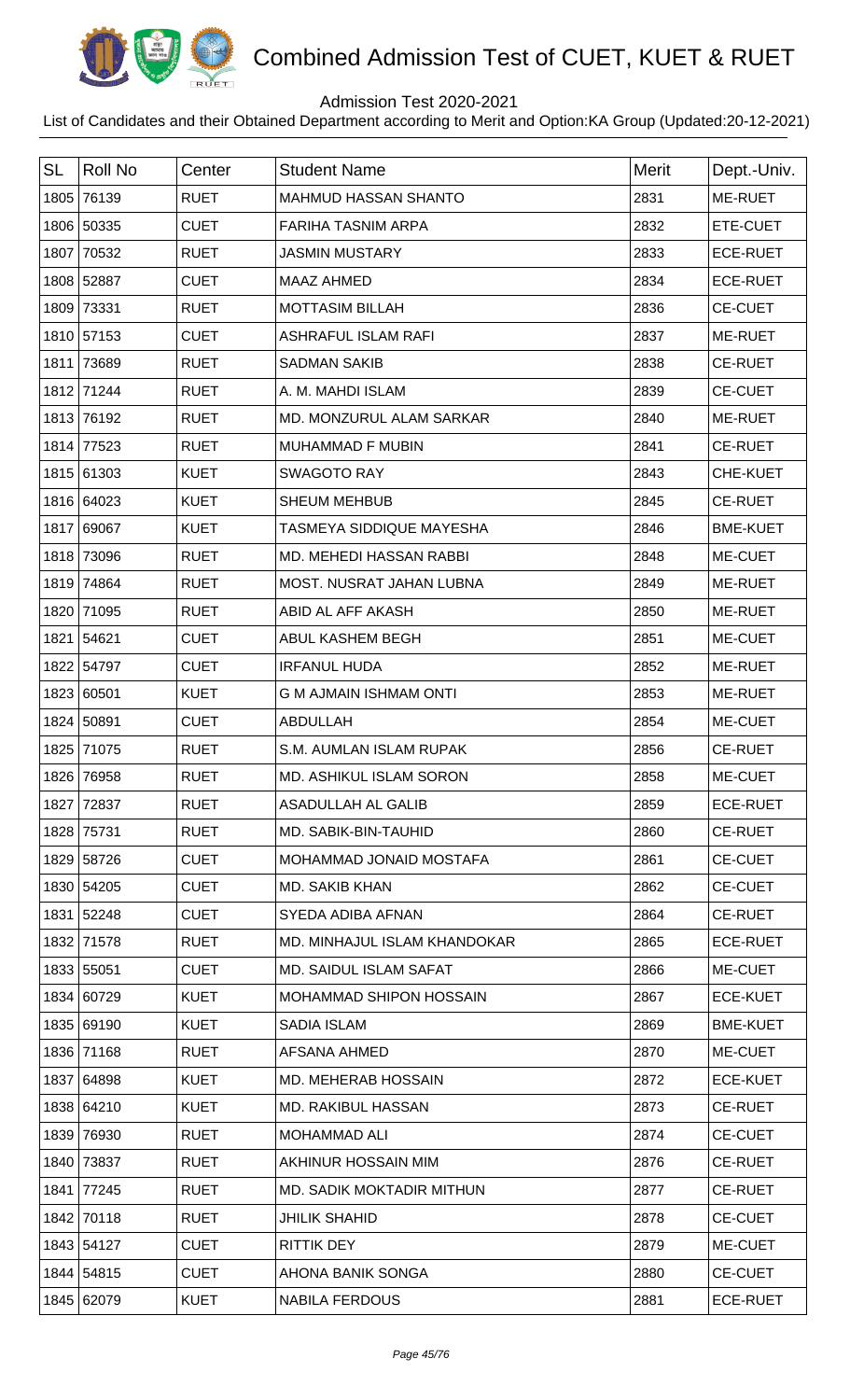

## Admission Test 2020-2021

| <b>SL</b> | <b>Roll No</b> | Center      | <b>Student Name</b>               | <b>Merit</b> | Dept.-Univ.     |
|-----------|----------------|-------------|-----------------------------------|--------------|-----------------|
| 1846      | 72440          | <b>RUET</b> | MD. HAFFIZ MAHAMUD                | 2883         | ME-RUET         |
| 1847      | 75024          | <b>RUET</b> | <b>MD. EASIR RAHAT</b>            | 2884         | ME-RUET         |
|           | 1848 72100     | <b>RUET</b> | <b>MD. SHAFIN ALAM</b>            | 2885         | <b>BME-KUET</b> |
|           | 1849 57224     | <b>CUET</b> | AJWAD AHBAB                       | 2886         | ME-RUET         |
|           | 1850 62839     | <b>KUET</b> | MD. ALIF AHSAN SHANTO             | 2887         | ME-RUET         |
|           | 1851 71500     | <b>RUET</b> | SHAHRIAR MAHMUD ANIK              | 2888         | <b>ECE-RUET</b> |
|           | 1852 63847     | <b>KUET</b> | ANIKA ZAMAN DOLA                  | 2889         | <b>ECE-RUET</b> |
|           | 1853 54283     | <b>CUET</b> | DROHA DEB                         | 2891         | <b>ECE-RUET</b> |
| 1854      | 78660          | <b>RUET</b> | MD RIDWAN MUSTAQIM BIN AZAD       | 2892         | ME-RUET         |
|           | 1855 55777     | <b>CUET</b> | SYEDA TAHEYA                      | 2893         | <b>BME-CUET</b> |
|           | 1856 59404     | <b>CUET</b> | <b>MD. ISTIAK UDDIN TUSHER</b>    | 2894         | ME-CUET         |
|           | 1857 61517     | <b>KUET</b> | <b>AHASAN HABIB</b>               | 2896         | ME-CUET         |
|           | 1858 77626     | <b>RUET</b> | <b>TAHMID MOBASSIR</b>            | 2897         | <b>CE-RUET</b>  |
|           | 1859 76327     | <b>RUET</b> | <b>RAJESH MAJUMDER</b>            | 2898         | ME-RUET         |
|           | 1860 73326     | <b>RUET</b> | <b>ABDULLAH MAHBOOB</b>           | 2899         | <b>CE-RUET</b>  |
| 1861      | 73118          | <b>RUET</b> | <b>UMMY TANJILA</b>               | 2900         | ME-RUET         |
|           | 1862 74561     | <b>RUET</b> | TONMOY PAUL SOUROV                | 2901         | <b>BME-CUET</b> |
|           | 1863 53326     | <b>CUET</b> | <b>SOWRAV GHOSH</b>               | 2902         | ME-RUET         |
|           | 1864 69445     | <b>KUET</b> | <b>SABRINA AMRIN</b>              | 2903         | <b>CE-CUET</b>  |
|           | 1865 69193     | <b>KUET</b> | MUMTAHINA HOSSAIN ANITA           | 2905         | CE-CUET         |
|           | 1866 59401     | <b>CUET</b> | <b>NUSAIBA TAHSIN</b>             | 2906         | ETE-CUET        |
|           | 1867 56322     | CUET        | TANZIR AHAMED                     | 2907         | <b>ECE-KUET</b> |
|           | 1868 55364     | <b>CUET</b> | MAHFUZUL HASAN OVI                | 2909         | ETE-CUET        |
|           | 1869 70798     | <b>RUET</b> | MD. ATIKUL ISLAM RANA             | 2910         | <b>CE-RUET</b>  |
|           | 1870 62608     | <b>KUET</b> | <b>MD. FOJLEA RABBI</b>           | 2911         | <b>ECE-RUET</b> |
|           | 1871 57047     | <b>CUET</b> | SADIA JANNAT VABNA                | 2913         | <b>CE-CUET</b>  |
|           | 1872 62096     | <b>KUET</b> | <b>SHOUVIK SAHA TIRTHO</b>        | 2914         | <b>CE-RUET</b>  |
|           | 1873 50954     | <b>CUET</b> | FARHAN MUNTASIR SHAHAT            | 2915         | <b>CE-CUET</b>  |
|           | 1874 56139     | <b>CUET</b> | <b>MD. ASFAQUR RAHMAN</b>         | 2916         | <b>CE-CUET</b>  |
| 1875      | 75207          | <b>RUET</b> | MD. NEYAMUL HAQUE                 | 2917         | <b>CE-RUET</b>  |
|           | 1876 77394     | <b>RUET</b> | <b>LAMISUL ISLAM</b>              | 2918         | ME-RUET         |
| 1877      | 76586          | <b>RUET</b> | MD. ABU RAIHAN                    | 2919         | <b>CE-RUET</b>  |
| 1878      | 70359          | <b>RUET</b> | S.M. MUSTAKIM MAHMUD              | 2920         | ME-RUET         |
|           | 1879 74252     | <b>RUET</b> | ASHIKUR RAHMAN SANY               | 2921         | ME-RUET         |
|           | 1880 78155     | <b>RUET</b> | <b>SABBIR AHAMED</b>              | 2922         | ME-RUET         |
|           | 1881 54665     | <b>CUET</b> | PUJA ROY DIPA                     | 2923         | <b>ECE-RUET</b> |
|           | 1882 56015     | <b>CUET</b> | NAFIZ IMTIAZ RAFI                 | 2924         | ME-RUET         |
|           | 1883 62385     | <b>KUET</b> | <b>MOST. TASNIA AKTER SUBORNO</b> | 2925         | <b>IEM-KUET</b> |
| 1884      | 74073          | <b>RUET</b> | MD. SHOHANUR RAHAMAN SHOHAN       | 2926         | ME-RUET         |
| 1885      | 77882          | <b>RUET</b> | NOURIN NUSRAT OYSHI               | 2927         | <b>CE-RUET</b>  |
|           | 1886 55638     | <b>CUET</b> | <b>SUMAIYA JEBUN</b>              | 2928         | <b>CE-CUET</b>  |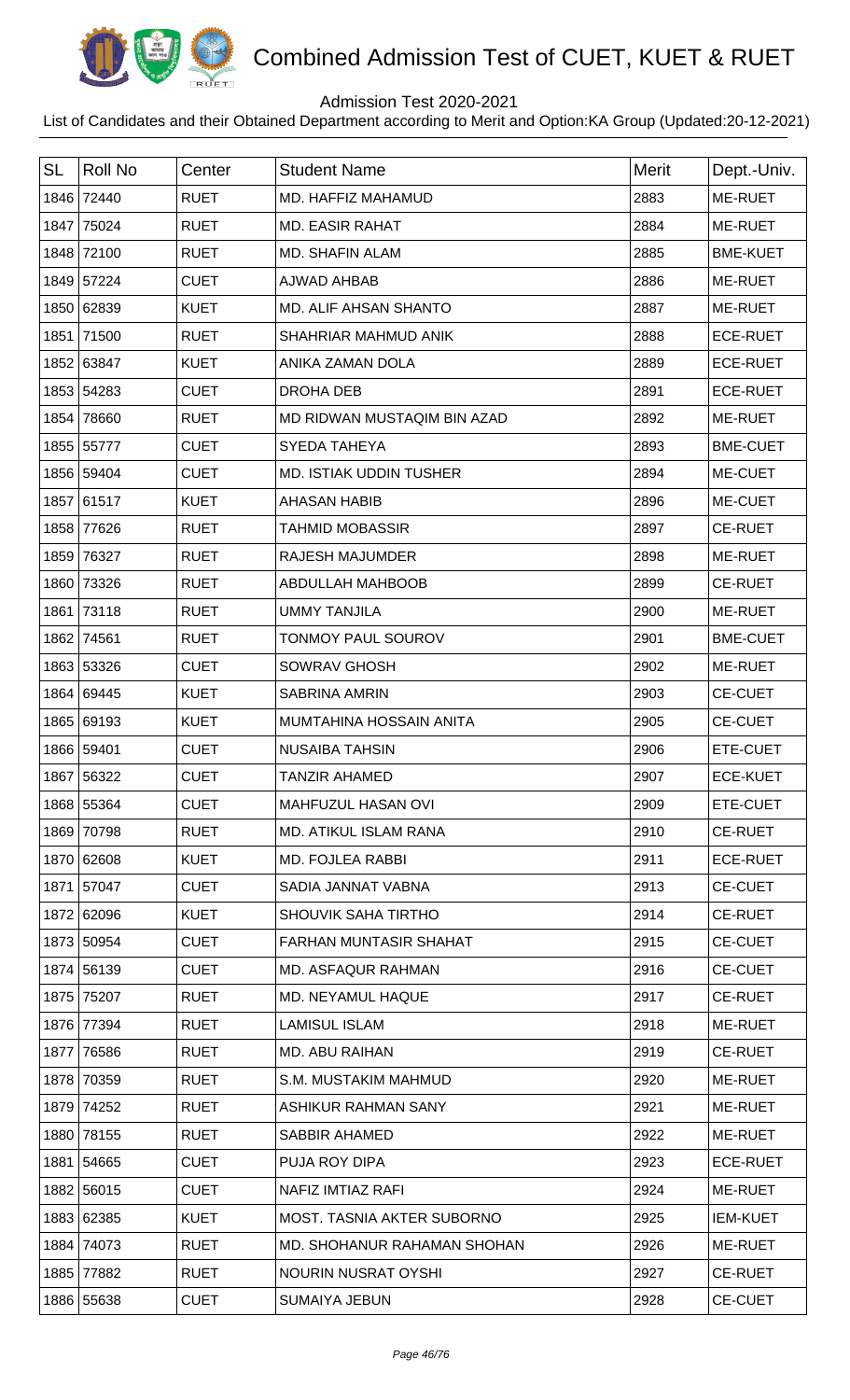

## Admission Test 2020-2021

| <b>SL</b> | <b>Roll No</b> | Center      | <b>Student Name</b>             | <b>Merit</b> | Dept.-Univ.      |
|-----------|----------------|-------------|---------------------------------|--------------|------------------|
| 1887      | 77689          | <b>RUET</b> | <b>MD ARIF HASNAT</b>           | 2929         | <b>ECE-RUET</b>  |
|           | 1888 55590     | <b>CUET</b> | <b>FARHAN LABIB ANIK</b>        | 2930         | ME-RUET          |
|           | 1889 64384     | <b>KUET</b> | SANJANA SARIVA AISHI            | 2931         | <b>IEM-KUET</b>  |
|           | 1890 77035     | <b>RUET</b> | MEHEERIN BINTA ALAM SHARMI      | 2932         | ETE-CUET         |
|           | 1891 55805     | <b>CUET</b> | CHINMOY KUMAR DAS DIP           | 2933         | <b>CE-CUET</b>   |
|           | 1892 79453     | <b>RUET</b> | <b>MD. MAMUNUR RASHID RIFAT</b> | 2934         | ME-RUET          |
| 1893      | 76203          | <b>RUET</b> | MD. BIDDUT RAHMAN               | 2935         | <b>CE-RUET</b>   |
|           | 1894 68866     | <b>KUET</b> | SHAURAV SAHA SHAHOSH            | 2936         | <b>BECM-KUET</b> |
|           | 1895 55384     | <b>CUET</b> | <b>SUBRATA DEY</b>              | 2937         | <b>CE-CUET</b>   |
|           | 1896 75184     | <b>RUET</b> | MD. SAZZAD BIN JAHID            | 2938         | ME-RUET          |
|           | 1897 50414     | <b>CUET</b> | <b>MATIUR RAHMAN</b>            | 2939         | ME-RUET          |
|           | 1898 69182     | <b>KUET</b> | <b>TANHA ANIL</b>               | 2941         | <b>ECE-RUET</b>  |
|           | 1899 61842     | <b>KUET</b> | MD. MEHEDI HASAN JIM            | 2942         | ME-RUET          |
|           | 1900 66132     | <b>KUET</b> | <b>G.M.READY HASAN SANY</b>     | 2943         | <b>ECE-KUET</b>  |
|           | 1901 74353     | <b>RUET</b> | AL-AMIN                         | 2944         | <b>CE-RUET</b>   |
|           | 1902 74108     | <b>RUET</b> | MD. REGDWAN HOSSAIN UTSHAB      | 2945         | <b>ECE-RUET</b>  |
|           | 1903 55012     | <b>CUET</b> | <b>ANIKA PAUL</b>               | 2946         | ETE-CUET         |
|           | 1904 55543     | <b>CUET</b> | PRIYANTI DAM                    | 2947         | <b>CE-RUET</b>   |
|           | 1905 76249     | <b>RUET</b> | MD. KAWSER AHMED ITHUN          | 2948         | ME-RUET          |
|           | 1906 73726     | <b>RUET</b> | MD. RASHEDUL ISLAM              | 2949         | <b>CE-RUET</b>   |
|           | 1907 76484     | <b>RUET</b> | MD. RABBI                       | 2950         | ME-RUET          |
|           | 1908 61299     | KUET        | MD. MEHEDI HASAN MASUM          | 2951         | <b>ME-RUET</b>   |
|           | 1909 62625     | <b>KUET</b> | <b>SABBIR HOSSAIN</b>           | 2952         | ME-RUET          |
|           | 1910 71279     | <b>RUET</b> | S. M. MUBASHSHIR MAHMOOD        | 2953         | <b>CE-RUET</b>   |
|           | 1911 73798     | <b>RUET</b> | MD. ARIF HOSSEN SHANTO          | 2954         | <b>CE-CUET</b>   |
|           | 1912 71251     | <b>RUET</b> | ANIKA TABASSUM SHAMONTI         | 2955         | <b>CE-RUET</b>   |
|           | 1913 79247     | <b>RUET</b> | <b>DALIA SEGUFTA</b>            | 2956         | <b>ECE-RUET</b>  |
|           | 1914 52501     | <b>CUET</b> | ABRAR SHAHRIAR                  | 2957         | ETE-CUET         |
|           | 1915 58831     | <b>CUET</b> | MD. AHNAF TAHMID                | 2958         | <b>CE-CUET</b>   |
|           | 1916 77818     | <b>RUET</b> | KAZI MAHPARA RAHMAN             | 2959         | <b>CE-RUET</b>   |
|           | 1917 56721     | <b>CUET</b> | <b>SAMIA MEHERUN</b>            | 2960         | ETE-CUET         |
|           | 1918 75421     | <b>RUET</b> | MD. REZAYA RABBI RIFAT          | 2961         | <b>CE-RUET</b>   |
|           | 1919 64597     | <b>KUET</b> | <b>FAHIM FAISAL</b>             | 2963         | MTE-RUET         |
|           | 1920 57384     | <b>CUET</b> | NIZAM ABDULLA TOWSIF            | 2964         | <b>ECE-KUET</b>  |
|           | 1921 55604     | <b>CUET</b> | <b>FAISAL AHMED</b>             | 2965         | <b>CE-RUET</b>   |
|           | 1922 60444     | <b>KUET</b> | MAHAMUDA SULTANA HENA           | 2966         | <b>CE-RUET</b>   |
|           | 1923 57058     | <b>CUET</b> | AHASAN SIFAT SAIKAM             | 2967         | ETE-CUET         |
|           | 1924 65341     | <b>KUET</b> | <b>MASHRUR ISHRUQ NUR</b>       | 2968         | <b>IEM-KUET</b>  |
|           | 1925 57302     | <b>CUET</b> | <b>MD. AHSAN HABIB</b>          | 2969         | MIE-CUET         |
|           | 1926 61197     | <b>KUET</b> | MD. RAKIBUZZAMAN RABIN          | 2970         | <b>ECE-KUET</b>  |
|           | 1927 74320     | <b>RUET</b> | <b>IPSITA UTTAM SAHA</b>        | 2971         | <b>ECE-KUET</b>  |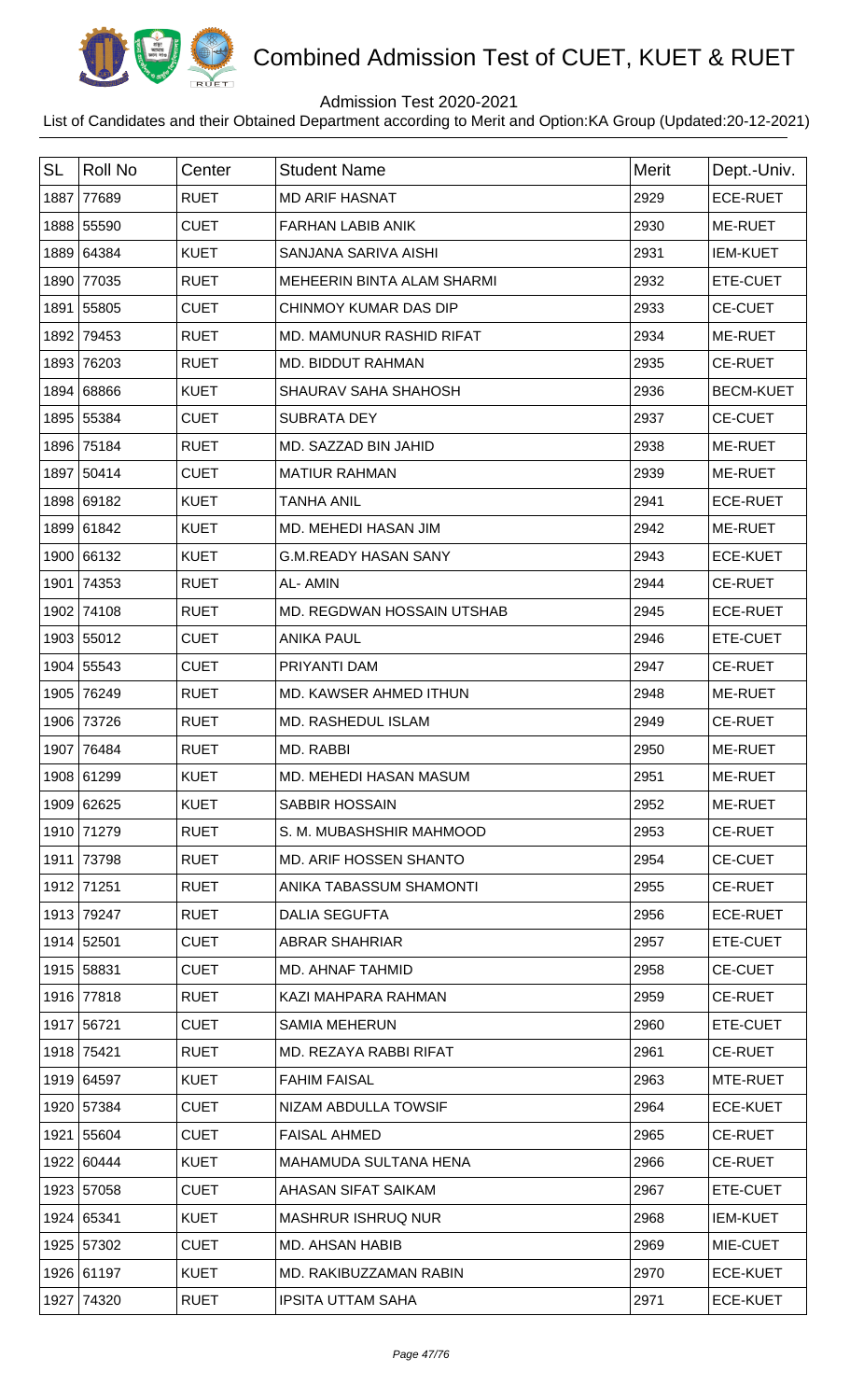

## Admission Test 2020-2021

| <b>SL</b> | <b>Roll No</b> | Center      | <b>Student Name</b>            | <b>Merit</b> | Dept.-Univ.     |
|-----------|----------------|-------------|--------------------------------|--------------|-----------------|
|           | 1928 58522     | <b>CUET</b> | M. A. SADI                     | 2973         | <b>ECE-KUET</b> |
|           | 1929 50413     | <b>CUET</b> | MD. REZA- UN- NABI             | 2974         | <b>ECE-RUET</b> |
|           | 1930 64333     | <b>KUET</b> | <b>MD SAKIB</b>                | 2975         | <b>CE-RUET</b>  |
|           | 1931 54805     | <b>CUET</b> | <b>UMMA HABIBA</b>             | 2976         | ETE-CUET        |
|           | 1932 71129     | <b>RUET</b> | MD. TOFAJJOL ISLAM             | 2977         | <b>CE-RUET</b>  |
|           | 1933 70223     | <b>RUET</b> | <b>MD. ARIFUL ISLAM ALIF</b>   | 2978         | <b>ECE-KUET</b> |
|           | 1934 63650     | <b>KUET</b> | <b>AVIJEET KUMAR ROY</b>       | 2979         | <b>IEM-KUET</b> |
|           | 1935 73594     | <b>RUET</b> | MD. KAFINUR RHAMAN             | 2980         | <b>ECE-RUET</b> |
|           | 1936 64343     | <b>KUET</b> | <b>ROHIT ROY</b>               | 2981         | <b>CE-RUET</b>  |
|           | 1937 74305     | <b>RUET</b> | <b>AHSAN HABIB PIAS</b>        | 2982         | <b>CE-RUET</b>  |
|           | 1938 76226     | <b>RUET</b> | MD. MAHIN RAHAMAN KONTHO       | 2983         | <b>ECE-RUET</b> |
|           | 1939 61575     | <b>KUET</b> | <b>SOUMYA GHOSH</b>            | 2984         | MTE-KUET        |
|           | 1940 76731     | <b>RUET</b> | SUZZADULLAH HIL GALIB          | 2985         | <b>CE-RUET</b>  |
| 1941      | 73803          | <b>RUET</b> | MD. MUSHFIQ PERVEZ             | 2986         | <b>CE-RUET</b>  |
|           | 1942 53792     | <b>CUET</b> | MD. SARWAR HOSSAIN MOLLAH      | 2988         | ETE-CUET        |
|           | 1943 52850     | <b>CUET</b> | <b>MD. IBRAHIM KHALIL ABIR</b> | 2989         | <b>CE-RUET</b>  |
|           | 1944 56898     | <b>CUET</b> | MD. SAZID KHAN                 | 2990         | <b>CE-RUET</b>  |
|           | 1945 56107     | <b>CUET</b> | RIZUANUL ALAM                  | 2991         | ETE-CUET        |
|           | 1946 68757     | <b>KUET</b> | ANINDYA DAS                    | 2992         | MTE-KUET        |
|           | 1947 75963     | <b>RUET</b> | FATIN ISHTIAQUE AYON           | 2993         | <b>CE-RUET</b>  |
|           | 1948 52332     | <b>CUET</b> | <b>SHOWKOT HOSEN</b>           | 2994         | ETE-CUET        |
|           | 1949 69112     | KUET        | AZHAN FAYAZ ALVEE              | 2995         | <b>CHE-KUET</b> |
|           | 1950 73204     | <b>RUET</b> | <b>MD. TANVIR ISLAM</b>        | 2996         | <b>CE-RUET</b>  |
| 1951      | 76279          | <b>RUET</b> | MOHAMMAD MUNTASIR AL-MARUF     | 2997         | <b>IEM-KUET</b> |
|           | 1952 50560     | <b>CUET</b> | MD. RAYHAN MAJUMDER            | 2998         | <b>CE-RUET</b>  |
|           | 1953 52907     | <b>CUET</b> | MD. SAIMON HAFIZ               | 2999         | <b>ECE-RUET</b> |
| 1954      | 71339          | <b>RUET</b> | RAHIKIM MAKHTUM                | 3000         | <b>CE-RUET</b>  |
|           | 1955 54853     | <b>CUET</b> | <b>NESAR UDDIN</b>             | 3001         | <b>ECE-KUET</b> |
|           | 1956 60822     | <b>KUET</b> | <b>MD.MERAZ HOSSEN</b>         | 3002         | <b>CE-RUET</b>  |
|           | 1957 68804     | <b>KUET</b> | <b>ADNAN GALIB</b>             | 3004         | <b>BME-KUET</b> |
|           | 1958 53525     | <b>CUET</b> | MD. ROKONUZZAMAN               | 3005         | <b>CE-RUET</b>  |
|           | 1959 63694     | <b>KUET</b> | <b>FAHIM FAYSAL ARNAB</b>      | 3006         | <b>CE-RUET</b>  |
|           | 1960 72293     | <b>RUET</b> | MD. ABDULLAH AL MAMUN          | 3008         | <b>CE-RUET</b>  |
|           | 1961 66886     | <b>KUET</b> | ABDULLAH AL MAMUN              | 3009         | <b>CE-RUET</b>  |
|           | 1962 74489     | <b>RUET</b> | <b>MD. ABDUL BARIK</b>         | 3010         | <b>CE-RUET</b>  |
| 1963      | 72684          | <b>RUET</b> | AMJAD HASAN NAFIS              | 3011         | <b>CE-RUET</b>  |
|           | 1964 77109     | <b>RUET</b> | MD. MOSIOUR RAHMAN POLLOB      | 3012         | <b>CE-RUET</b>  |
|           | 1965 73277     | <b>RUET</b> | JAKARIA JAMAN                  | 3013         | <b>CE-RUET</b>  |
|           | 1966 76809     | <b>RUET</b> | <b>MUKIT HASAN LOBAN</b>       | 3014         | <b>CE-RUET</b>  |
|           | 1967 61708     | <b>KUET</b> | <b>MD. TASRIB AHMED MAHIN</b>  | 3015         | <b>IEM-KUET</b> |
|           | 1968 75237     | <b>RUET</b> | SIDRATUL MUNTAHA               | 3016         | MTE-KUET        |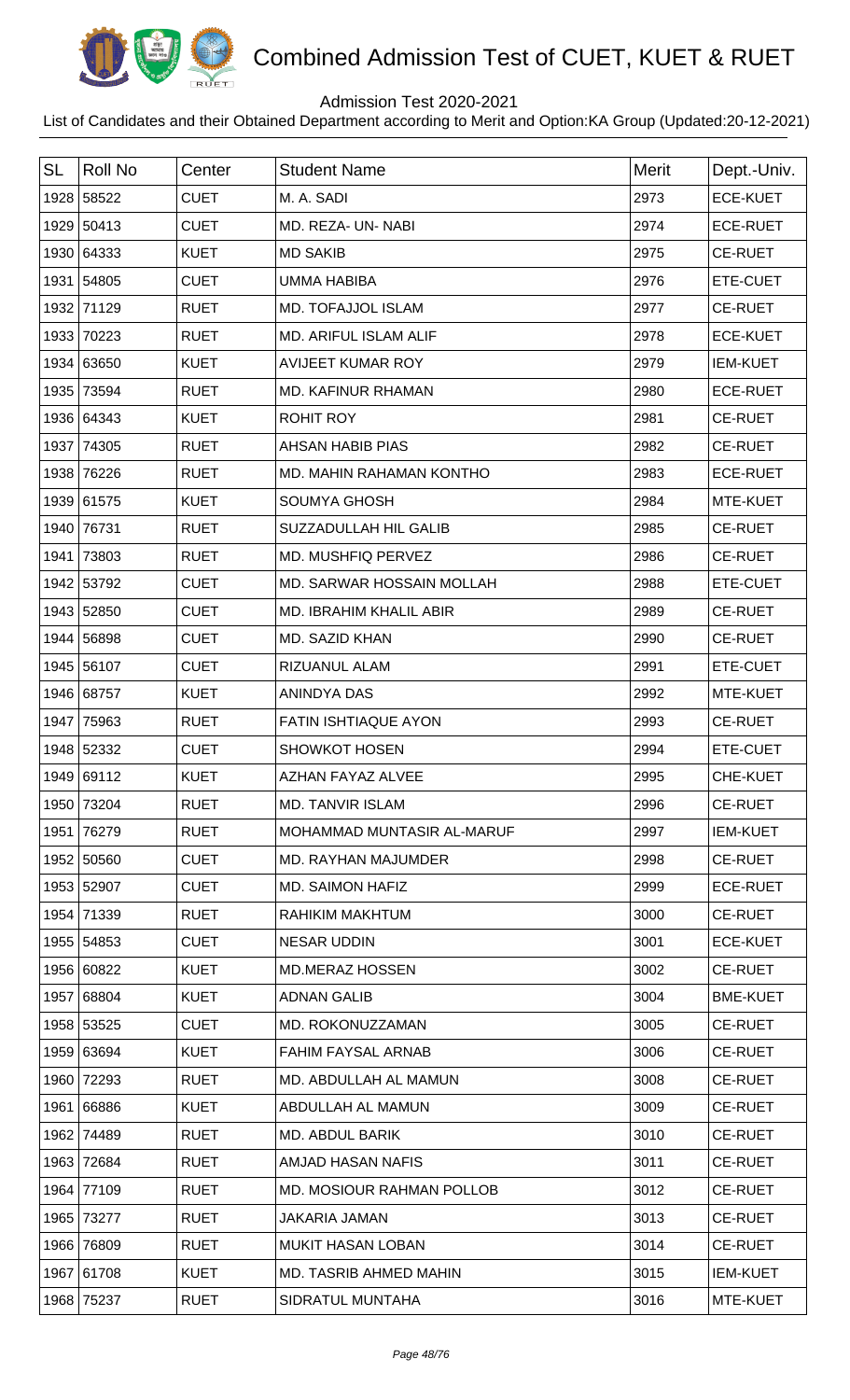

## Admission Test 2020-2021

| <b>SL</b> | <b>Roll No</b> | Center      | <b>Student Name</b>          | <b>Merit</b> | Dept.-Univ.     |
|-----------|----------------|-------------|------------------------------|--------------|-----------------|
|           | 1969 57209     | <b>CUET</b> | MD. AHOSANUL HUQ MILON       | 3018         | <b>ECE-RUET</b> |
|           | 1970 66658     | <b>KUET</b> | MD. TANEEM IBN ALAM          | 3019         | <b>IEM-KUET</b> |
|           | 1971 75457     | <b>RUET</b> | RAKIBUL PARVEZ RAKIB         | 3020         | <b>CE-RUET</b>  |
|           | 1972 76178     | <b>RUET</b> | KHONDOKER MASRUR AHMED       | 3021         | <b>CE-RUET</b>  |
|           | 1973 73186     | <b>RUET</b> | AHAMED JUBAYER BHUIYAN       | 3023         | <b>CE-RUET</b>  |
| 1974      | 75558          | <b>RUET</b> | <b>SALIM SADMAN</b>          | 3024         | <b>CE-RUET</b>  |
|           | 1975 52572     | <b>CUET</b> | SYED MD. AHASAN HABIB        | 3025         | MIE-CUET        |
|           | 1976 74699     | <b>RUET</b> | <b>SHAON KUMAR KARMAKAR</b>  | 3026         | ETE-CUET        |
|           | 1977 65542     | <b>KUET</b> | MD. IQRAM HOSSAIN MOLLAH     | 3027         | <b>IEM-KUET</b> |
|           | 1978 77202     | <b>RUET</b> | ANIK HASAN BADHON            | 3028         | <b>CE-RUET</b>  |
|           | 1979 51922     | <b>CUET</b> | RUBAYET FERDOUS ALVI         | 3029         | ETE-CUET        |
| 1980      | 73863          | <b>RUET</b> | <b>WAKIL AHMED</b>           | 3031         | MIE-CUET        |
| 1981      | 70891          | <b>RUET</b> | MD. HAFIJUL ISLAM            | 3032         | <b>CE-RUET</b>  |
|           | 1982 72636     | <b>RUET</b> | MD. SHEIKH SADIQUR RAHMAN    | 3033         | <b>CE-RUET</b>  |
|           | 1983 64472     | <b>KUET</b> | <b>NUR FARHAN BUBUN</b>      | 3034         | <b>ECE-RUET</b> |
|           | 1984 75464     | <b>RUET</b> | AFSARA FARIHA MITY           | 3036         | <b>ECE-RUET</b> |
|           | 1985 52575     | <b>CUET</b> | ABU HAYAT MOHAMMAD NIBRAS    | 3037         | ETE-CUET        |
|           | 1986 61309     | <b>KUET</b> | A.Q.M. KAYESH BIN MAHBUB     | 3038         | <b>CE-RUET</b>  |
|           | 1987 65593     | <b>KUET</b> | <b>NAFIS FUAD</b>            | 3039         | <b>IEM-KUET</b> |
|           | 1988 56733     | <b>CUET</b> | <b>ANINDA PAUL</b>           | 3040         | <b>BME-CUET</b> |
|           | 1989 50562     | <b>CUET</b> | <b>SAJIA MASUD</b>           | 3041         | <b>CE-RUET</b>  |
|           | 1990 65423     | <b>KUET</b> | TANVIR HOSSAIN               | 3043         | <b>CE-RUET</b>  |
|           | 1991 55454     | <b>CUET</b> | MINHAZ UDDIN                 | 3044         | <b>ECE-RUET</b> |
|           | 1992 63989     | <b>KUET</b> | <b>MD. AHASANUR RAHMAN</b>   | 3047         | <b>CE-RUET</b>  |
|           | 1993 54901     | <b>CUET</b> | <b>SUDIPTO HALDER</b>        | 3048         | MTE-KUET        |
|           | 1994 54937     | <b>CUET</b> | TRISHA SARKAR                | 3049         | <b>BME-CUET</b> |
|           | 1995 78845     | <b>RUET</b> | TEHAMI NAIMUS SALAM          | 3051         | <b>CE-RUET</b>  |
|           | 1996 51993     | <b>CUET</b> | NAHIYAN ISHMAM NAWAR         | 3052         | <b>IPE-RUET</b> |
|           | 1997 71675     | <b>RUET</b> | <b>ANISUR RAHMAN</b>         | 3053         | <b>CE-RUET</b>  |
|           | 1998 50850     | <b>CUET</b> | <b>ISHRAT JAHAN MILY</b>     | 3054         | ETE-CUET        |
|           | 1999 64505     | <b>KUET</b> | MD. AOWLAD HOSSAIN OPI       | 3055         | <b>CE-RUET</b>  |
|           | 2000 66084     | <b>KUET</b> | S.M. ABU TAHER               | 3056         | MTE-KUET        |
| 2001      | 72959          | <b>RUET</b> | SABIHA SULTANA SARA          | 3057         | <b>IEM-KUET</b> |
|           | 2002 71852     | <b>RUET</b> | <b>MD.SAMIUL ISLAM SANY</b>  | 3058         | <b>CE-RUET</b>  |
|           | 2003 72973     | <b>RUET</b> | <b>MD. ASIQUL ISLAM</b>      | 3059         | <b>CE-RUET</b>  |
|           | 2004 74074     | <b>RUET</b> | <b>MD. MEHEDI IMRAN</b>      | 3060         | <b>CE-RUET</b>  |
|           | 2005 70511     | <b>RUET</b> | <b>ISHRAT RAHMAN</b>         | 3061         | <b>IEM-KUET</b> |
|           | 2006 63837     | <b>KUET</b> | PUSPITA RAHMAN               | 3062         | <b>CE-RUET</b>  |
| 2007      | 77937          | <b>RUET</b> | <b>MUSRAT JAHAN</b>          | 3063         | <b>BME-KUET</b> |
|           | 2008 73981     | <b>RUET</b> | <b>TAUHIDA MOMOTAZ OYSHE</b> | 3064         | <b>CE-RUET</b>  |
|           | 2009 77319     | <b>RUET</b> | ANSURA TABASSUM BOISHAKHI    | 3065         | <b>CE-RUET</b>  |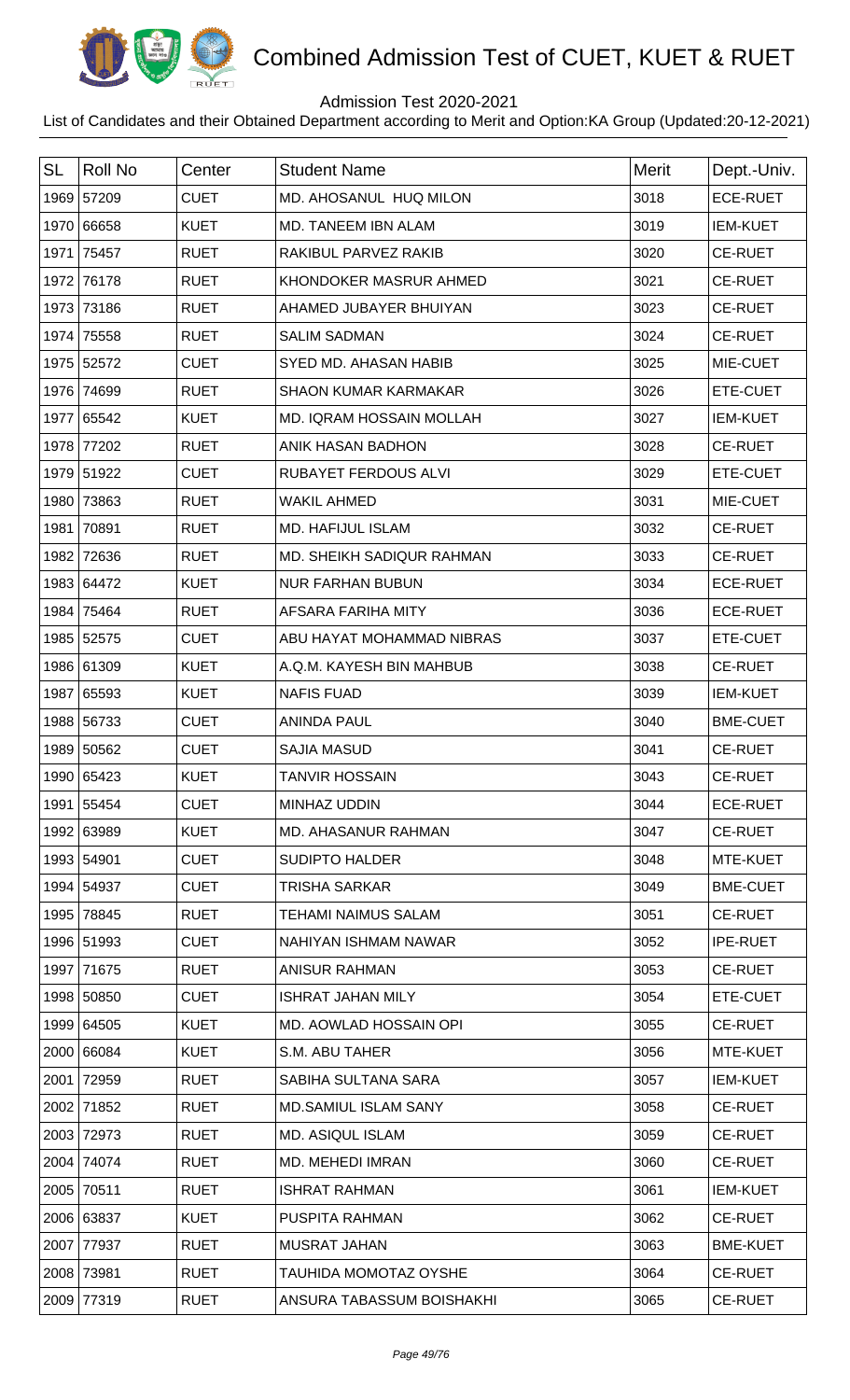

## Admission Test 2020-2021

| <b>SL</b> | <b>Roll No</b> | Center      | <b>Student Name</b>                  | <b>Merit</b> | Dept.-Univ.     |
|-----------|----------------|-------------|--------------------------------------|--------------|-----------------|
|           | 2010 78632     | <b>RUET</b> | NAYEM HASAN MAHAFUZ                  | 3066         | CE-RUET         |
|           | 2011 51469     | <b>CUET</b> | AFSANA DILRUBA                       | 3068         | ETE-CUET        |
|           | 2012 51578     | <b>CUET</b> | <b>TAHER INAN</b>                    | 3069         | <b>CE-RUET</b>  |
|           | 2013 73526     | <b>RUET</b> | <b>TANJINA AKTHER</b>                | 3071         | <b>CE-RUET</b>  |
|           | 2014 52331     | <b>CUET</b> | S.M.NAWSHIRWAN BADSHA                | 3072         | MIE-CUET        |
|           | 2015 70317     | <b>RUET</b> | <b>MD. HASIB KHAN</b>                | 3073         | <b>CE-RUET</b>  |
|           | 2016 59090     | <b>CUET</b> | MALIHA ASHRAF URBANA                 | 3074         | <b>IEM-KUET</b> |
|           | 2017 73163     | <b>RUET</b> | AASTHA ROY                           | 3075         | CHE-KUET        |
|           | 2018 76561     | <b>RUET</b> | MD. AFIQUR RAHAMAN KHAN              | 3076         | <b>CE-RUET</b>  |
|           | 2019 73719     | <b>RUET</b> | MD. SAMIUL HAQUE BISWAS              | 3077         | <b>ECE-RUET</b> |
|           | 2020 78809     | <b>RUET</b> | PROMA MONDOL                         | 3078         | <b>CE-RUET</b>  |
| 2021      | 75080          | <b>RUET</b> | MD. ROKUNUZAMAN ROKAN                | 3079         | <b>CE-RUET</b>  |
|           | 2022 74116     | <b>RUET</b> | KUMAR ANANTO UTSHAHO SARMA CHOWDHURY | 3080         | <b>CE-RUET</b>  |
|           | 2023 68704     | <b>KUET</b> | <b>BADRUNNESA</b>                    | 3081         | <b>ECE-KUET</b> |
|           | 2024 74447     | <b>RUET</b> | <b>SHEZAN MAHMUD</b>                 | 3082         | <b>CE-RUET</b>  |
|           | 2025 60726     | <b>KUET</b> | SAFFAT FARAH ANANNA                  | 3083         | <b>CE-RUET</b>  |
|           | 2026 55499     | <b>CUET</b> | ZARIN ANAN ADEEBA                    | 3086         | <b>CE-RUET</b>  |
|           | 2027 51865     | <b>CUET</b> | <b>TAMIM AHMED</b>                   | 3087         | ETE-CUET        |
|           | 2028 79057     | <b>RUET</b> | <b>REJUAN HOSSEN</b>                 | 3089         | <b>ECE-RUET</b> |
| 2029      | 75644          | <b>RUET</b> | <b>TOUFIQ ISLAM</b>                  | 3090         | <b>ECE-RUET</b> |
|           | 2030 78921     | <b>RUET</b> | MD. MOHIUZZAMAN MOLLAH               | 3091         | <b>IEM-KUET</b> |
|           | 2031 64024     | KUET        | MD. SHAKIB AL HASAN                  | 3092         | <b>CE-RUET</b>  |
|           | 2032 63046     | <b>KUET</b> | <b>IBRAHIM ISLAM SHANTA</b>          | 3093         | <b>ECE-RUET</b> |
|           | 2033 78614     | <b>RUET</b> | S. M SHAHID HASSAN                   | 3094         | <b>IEM-KUET</b> |
|           | 2034 60061     | <b>KUET</b> | ROJATUL RUMMAN SEEN                  | 3095         | <b>IEM-KUET</b> |
|           | 2035 51860     | <b>CUET</b> | <b>SACHIN BISWAS</b>                 | 3096         | ETE-CUET        |
|           | 2036 76151     | <b>RUET</b> | <b>TAIFUR HOSSAIN DHRUBO</b>         | 3097         | <b>CE-RUET</b>  |
|           | 2037 75955     | <b>RUET</b> | <b>TAMANNA MAHJABIN ANCHOL</b>       | 3098         | <b>IEM-KUET</b> |
|           | 2038 52586     | <b>CUET</b> | ABU AHSAN MOHAMMAD OSAMA             | 3099         | <b>CE-RUET</b>  |
|           | 2039 52623     | <b>CUET</b> | <b>MUSHFIQUE SAJIR</b>               | 3100         | MTE-KUET        |
|           | 2040 74329     | <b>RUET</b> | <b>DIBAKAR ROY</b>                   | 3101         | <b>ECE-RUET</b> |
| 2041      | 76198          | <b>RUET</b> | <b>SADMAN JEHAN</b>                  | 3102         | <b>CE-RUET</b>  |
|           | 2042 51003     | <b>CUET</b> | ANIRUDDHA SAHA                       | 3103         | <b>ECE-RUET</b> |
|           | 2043 50881     | <b>CUET</b> | <b>SHAHADAT HOSSEN</b>               | 3104         | ETE-CUET        |
|           | 2044 72151     | <b>RUET</b> | TAHAMINA AKTER RITU                  | 3105         | <b>CE-RUET</b>  |
|           | 2045 70487     | <b>RUET</b> | KAZI JANNATUL FERDOUS SILVI          | 3106         | <b>CE-RUET</b>  |
|           | 2046 53266     | <b>CUET</b> | <b>SYED MAHMUDUL IMRAN</b>           | 3107         | MTE-RUET        |
|           | 2047 56269     | <b>CUET</b> | MD. TANVIR AHMED.                    | 3108         | ETE-CUET        |
|           | 2048 61011     | <b>KUET</b> | MD. SHAHEB ALI                       | 3109         | <b>CE-RUET</b>  |
|           | 2049 77151     | <b>RUET</b> | AMRITO PAUL BADHON                   | 3111         | <b>CE-RUET</b>  |
|           | 2050 54553     | <b>CUET</b> | <b>AVISHEK CHOWDHURY</b>             | 3112         | ETE-CUET        |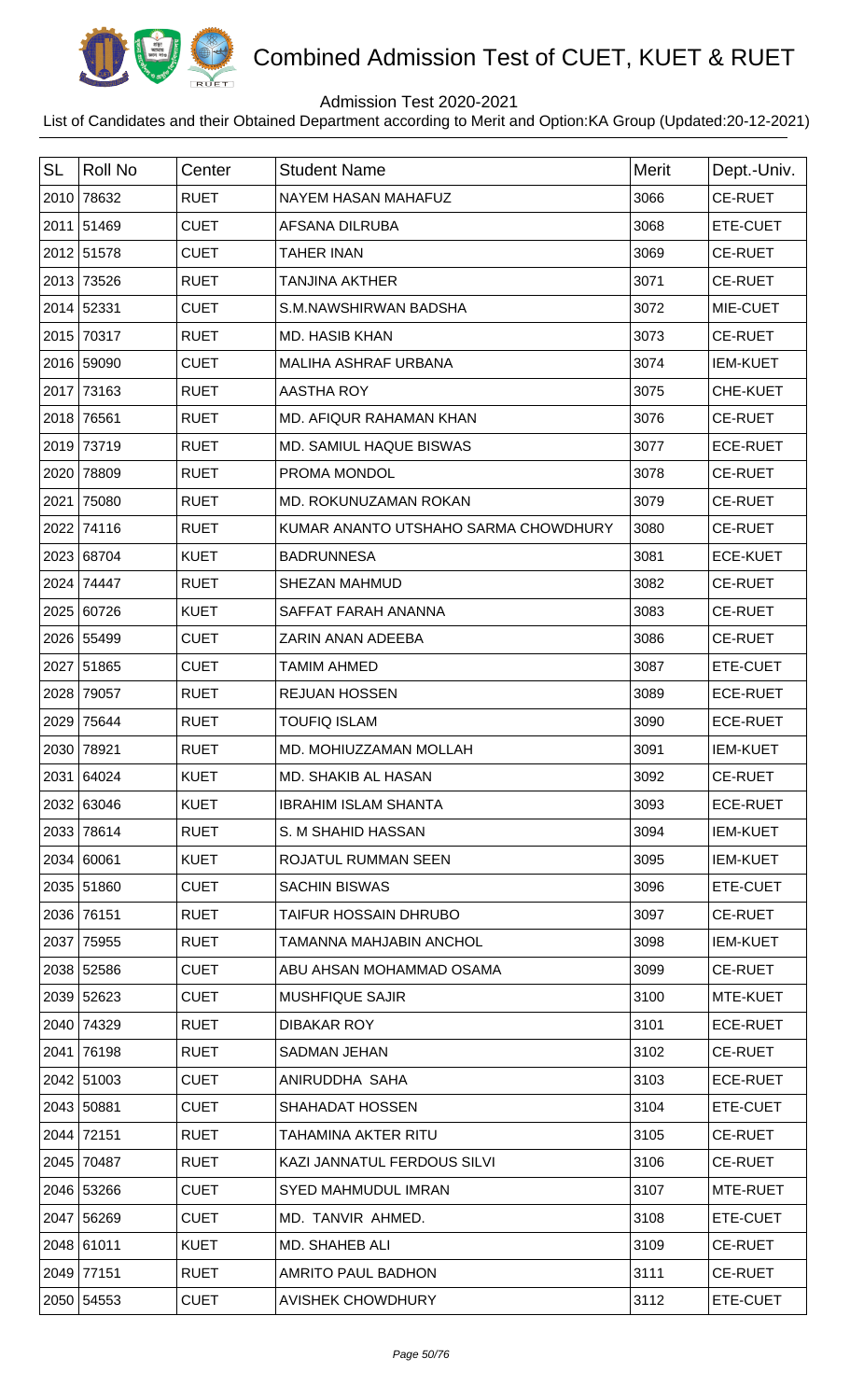

## Admission Test 2020-2021

| <b>SL</b> | <b>Roll No</b> | Center      | <b>Student Name</b>              | <b>Merit</b> | Dept.-Univ.     |
|-----------|----------------|-------------|----------------------------------|--------------|-----------------|
|           | 2051 75327     | <b>RUET</b> | <b>MD. RUPOK ISLAM</b>           | 3113         | <b>CE-RUET</b>  |
|           | 2052 52221     | <b>CUET</b> | <b>JUAIRIA MAHMUDA</b>           | 3114         | <b>CE-RUET</b>  |
|           | 2053 74657     | <b>RUET</b> | FARJANA TASNIM PROVA             | 3115         | <b>CE-RUET</b>  |
|           | 2054 73112     | <b>RUET</b> | MD. RAWNAKUL ISALM RUMI          | 3116         | <b>CE-RUET</b>  |
|           | 2055 73115     | <b>RUET</b> | SHUVONKOR SHUVO DEY PIJON        | 3117         | <b>CE-RUET</b>  |
|           | 2056 59094     | <b>CUET</b> | <b>MD.SABIR HOSSAIN</b>          | 3118         | <b>CE-RUET</b>  |
|           | 2057 65060     | <b>KUET</b> | <b>ASIF SADMAN KHAN</b>          | 3119         | <b>CE-RUET</b>  |
|           | 2058 56566     | <b>CUET</b> | <b>IFFAT ARA</b>                 | 3120         | ETE-CUET        |
|           | 2059 74209     | <b>RUET</b> | <b>MOHD. NAZMUL ISLAM</b>        | 3121         | <b>CE-RUET</b>  |
|           | 2060 74959     | <b>RUET</b> | SHAFAYATA SULTANA                | 3122         | <b>ECE-KUET</b> |
|           | 2061 51295     | <b>CUET</b> | <b>OSMAN BIN MAHFUZ</b>          | 3124         | <b>CE-RUET</b>  |
|           | 2062 63649     | <b>KUET</b> | <b>NOWSHIN IBNAD LAMIA</b>       | 3125         | <b>CE-RUET</b>  |
|           | 2063 60984     | <b>KUET</b> | <b>TANJIM BIN ISLAM</b>          | 3126         | <b>CE-RUET</b>  |
|           | 2064 79082     | <b>RUET</b> | <b>MST. JUENA ISLAM</b>          | 3128         | <b>CE-RUET</b>  |
|           | 2065 76855     | <b>RUET</b> | HAA-MEEM AL HAMRA                | 3129         | ETE-RUET        |
|           | 2066 71870     | <b>RUET</b> | ARAFAT RAHMAN ZIHAD              | 3130         | <b>CE-RUET</b>  |
|           | 2067 51891     | <b>CUET</b> | NASIMUL KHALED SAMI              | 3132         | MIE-CUET        |
|           | 2068 61956     | <b>KUET</b> | MAHFUZA MAESHA TURNY             | 3133         | <b>CE-RUET</b>  |
|           | 2069 65171     | <b>KUET</b> | <b>SUMIYA PARVIN</b>             | 3134         | CHE-KUET        |
|           | 2070 70481     | <b>RUET</b> | MD. RAZWAN KABIR KHAN            | 3135         | <b>IEM-KUET</b> |
|           | 2071 62816     | <b>KUET</b> | <b>ASIF IQBAL</b>                | 3136         | <b>ECE-KUET</b> |
|           | 2072 74634     | <b>RUET</b> | MD. MUSHFIQUR RAHMAN             | 3137         | <b>IEM-KUET</b> |
|           | 2073 77447     | <b>RUET</b> | MD. HASIN TANJIM CHOWDHURY BARNO | 3138         | <b>CE-RUET</b>  |
|           | 2074 61652     | <b>KUET</b> | <b>FARISA MEHRIN</b>             | 3139         | <b>CE-RUET</b>  |
|           | 2075 79443     | <b>RUET</b> | ASMA-UL-HUSNA                    | 3143         | <b>CE-RUET</b>  |
|           | 2076 74601     | <b>RUET</b> | <b>TOUHIDUL ISLAM</b>            | 3144         | <b>IPE-RUET</b> |
|           | 2077 70664     | <b>RUET</b> | K.M. MOKHLESUR ALAM SOURAV       | 3145         | CFPE-RUET       |
|           | 2078 50134     | <b>CUET</b> | <b>MD. SHAHINUR HASAN</b>        | 3146         | <b>ECE-KUET</b> |
|           | 2079 71580     | <b>RUET</b> | MOHAMMED ABDULLAH                | 3147         | <b>ECE-KUET</b> |
|           | 2080 53438     | <b>CUET</b> | TAHERUL HAQUE SHIFAT             | 3148         | <b>IEM-KUET</b> |
|           | 2081 71674     | <b>RUET</b> | <b>SONGI RANI</b>                | 3150         | ETE-RUET        |
|           | 2082 59321     | <b>CUET</b> | ATUL CHOWDHURY                   | 3151         | ETE-CUET        |
|           | 2083 63456     | <b>KUET</b> | MD. ROKY PK.                     | 3152         | <b>ECE-KUET</b> |
|           | 2084 75853     | <b>RUET</b> | ABDULLAH AL HASIB SIKDER         | 3153         | ETE-RUET        |
|           | 2085 76691     | <b>RUET</b> | ROZIA AKTER ROZA                 | 3154         | ETE-CUET        |
|           | 2086 50990     | <b>CUET</b> | <b>TURJA TALUKDER</b>            | 3155         | ETE-CUET        |
|           | 2087 53419     | <b>CUET</b> | <b>ITTEHAD MAHMUD SHAWON</b>     | 3156         | ETE-CUET        |
|           | 2088 77513     | <b>RUET</b> | NAFIZ AHMED                      | 3157         | ETE-RUET        |
|           | 2089 77804     | <b>RUET</b> | <b>AVIJEET KUMAR DAS</b>         | 3158         | <b>IEM-KUET</b> |
|           | 2090 71434     | <b>RUET</b> | <b>FAHAD BIN ISLAM</b>           | 3159         | MTE-RUET        |
|           | 2091 59271     | <b>CUET</b> | <b>FAHIM MONTASIR</b>            | 3160         | CFPE-RUET       |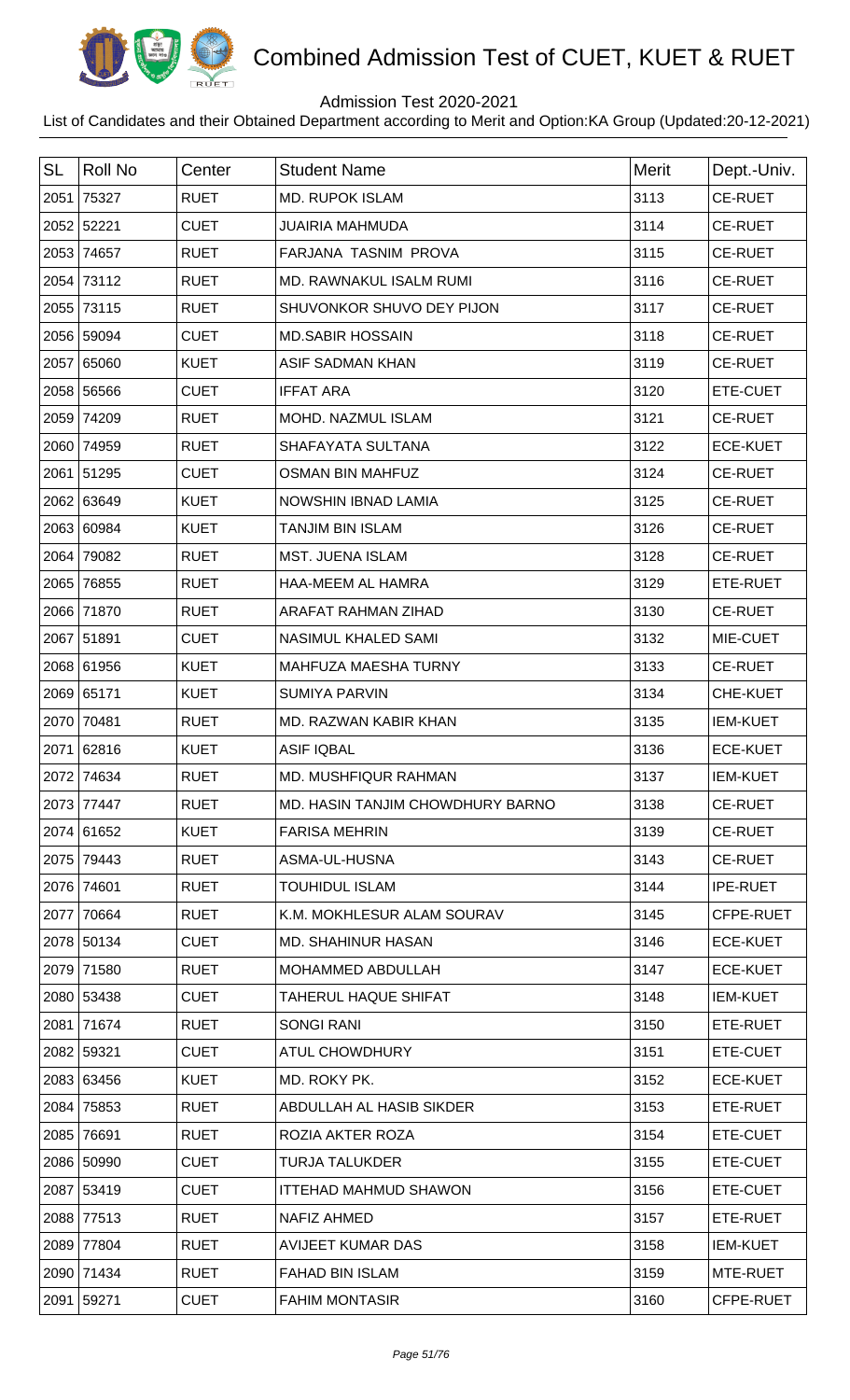

## Admission Test 2020-2021

| <b>SL</b> | <b>Roll No</b> | Center      | <b>Student Name</b>           | <b>Merit</b> | Dept.-Univ.     |
|-----------|----------------|-------------|-------------------------------|--------------|-----------------|
|           | 2092 53408     | <b>CUET</b> | MUHAMMAD JUNAYED              | 3161         | ETE-CUET        |
|           | 2093 73500     | <b>RUET</b> | MD. SHAHRIAR KIBRIA JAWWAD    | 3162         | ETE-CUET        |
|           | 2094 55759     | <b>CUET</b> | <b>HRIDIKA CHANDA</b>         | 3163         | MIE-CUET        |
|           | 2095 52561     | <b>CUET</b> | <b>NOWSHIN TABASSUM</b>       | 3164         | ETE-CUET        |
|           | 2096 52385     | <b>CUET</b> | <b>FARHAN AHMED</b>           | 3165         | MIE-CUET        |
|           | 2097 64530     | <b>KUET</b> | MD. MAHFUZUR RAHMAN MASUM     | 3166         | <b>IEM-KUET</b> |
|           | 2098 75822     | <b>RUET</b> | ROWNAK JAHAN NISHITA          | 3167         | <b>IPE-RUET</b> |
|           | 2099 66203     | <b>KUET</b> | RUKAIYA AZAD ARIA             | 3168         | <b>MSE-KUET</b> |
|           | 2100 55649     | <b>CUET</b> | MD. ESFAR BIN MAHBUB          | 3169         | <b>IEM-KUET</b> |
|           | 2101 72553     | <b>RUET</b> | MODABBIR AHMED                | 3170         | <b>IPE-RUET</b> |
|           | 2102 55572     | <b>CUET</b> | <b>MD. RAKAYT HOSSAN RAFI</b> | 3171         | <b>IEM-KUET</b> |
|           | 2103 55261     | <b>CUET</b> | ARFANUL ALAM TONOY            | 3172         | <b>IEM-KUET</b> |
|           | 2104 55987     | <b>CUET</b> | <b>MIZANUR RAHMAN</b>         | 3174         | <b>IEM-KUET</b> |
|           | 2105 70206     | <b>RUET</b> | A.K.M. REDOWAN HOSSAIN MOLLAH | 3175         | CHE-KUET        |
|           | 2106 52613     | <b>CUET</b> | <b>MONMIT KIBRIA</b>          | 3176         | <b>BME-CUET</b> |
|           | 2107 74250     | <b>RUET</b> | MD. MAHFUZUR RAHMAN           | 3177         | <b>IEM-KUET</b> |
|           | 2108 72570     | <b>RUET</b> | <b>DEBASHISH DAS</b>          | 3178         | ETE-RUET        |
|           | 2109 54064     | <b>CUET</b> | MD. OLLY ULLAH                | 3179         | CHE-KUET        |
|           | 2110 77345     | <b>RUET</b> | AHNAF HASAN SHAFIN            | 3181         | MTE-KUET        |
|           | 2111 70217     | <b>RUET</b> | MD. RASHEDUL ISLAM BABUL      | 3182         | CHE-KUET        |
|           | 2112 63275     | <b>KUET</b> | <b>SUMAYA RAHMAN</b>          | 3185         | <b>IEM-KUET</b> |
|           | 2113 65285     | <b>KUET</b> | NISHAT PERVEZ MEGHOBOTI       | 3186         | MTE-RUET        |
|           | 2114 75992     | <b>RUET</b> | <b>TASNIM S. RAHMAN</b>       | 3187         | CFPE-RUET       |
|           | 2115 64261     | <b>KUET</b> | <b>ASIF ARAFAT</b>            | 3188         | MTE-RUET        |
|           | 2116 53181     | <b>CUET</b> | <b>MD. MAHMUDUR RAHMAN</b>    | 3189         | MIE-CUET        |
|           | 2117 78733     | <b>RUET</b> | <b>MD. MAINUL ISLAM</b>       | 3190         | <b>IEM-KUET</b> |
|           | 2118 79180     | <b>RUET</b> | MD. KHALID AL NAHID           | 3191         | <b>IPE-RUET</b> |
|           | 2119 73490     | <b>RUET</b> | <b>BIPASHA AKTER</b>          | 3192         | ETE-CUET        |
|           | 2120 73626     | <b>RUET</b> | ARIFUL ISLAM RIAD             | 3193         | MTE-RUET        |
|           | 2121 73135     | <b>RUET</b> | AISHEE JYOTI DHAR             | 3194         | ETE-RUET        |
|           | 2122 52982     | <b>CUET</b> | MOSABBIR HASSAN SHAHED        | 3195         | ETE-CUET        |
|           | 2123 70467     | <b>RUET</b> | MD.NAIMUL HUDA NISAT          | 3196         | MTE-RUET        |
|           | 2124 65408     | <b>KUET</b> | HOMAYRA MOBESSHIRA HEMU       | 3197         | MTE-RUET        |
|           | 2125 66029     | <b>KUET</b> | <b>SPONDON ROY</b>            | 3198         | <b>CHE-KUET</b> |
|           | 2126 50121     | <b>CUET</b> | <b>TUSI SAHA</b>              | 3199         | ETE-CUET        |
|           | 2127 64446     | <b>KUET</b> | FARHAN HASAN SARNO            | 3200         | MSE-KUET        |
|           | 2128 77282     | <b>RUET</b> | MD. NYEEMUL HAQUE             | 3201         | <b>IPE-RUET</b> |
|           | 2129 53842     | <b>CUET</b> | <b>MD AJWAD HOSSAIN</b>       | 3202         | ETE-CUET        |
|           | 2130 71932     | <b>RUET</b> | MD. KAYED IBNET               | 3203         | ETE-RUET        |
|           | 2131 71344     | <b>RUET</b> | PAROMITA KARMAKAR             | 3205         | <b>BME-CUET</b> |
|           | 2132 63611     | <b>KUET</b> | MD. ALI EHSAN BAYAZID         | 3206         | CHE-KUET        |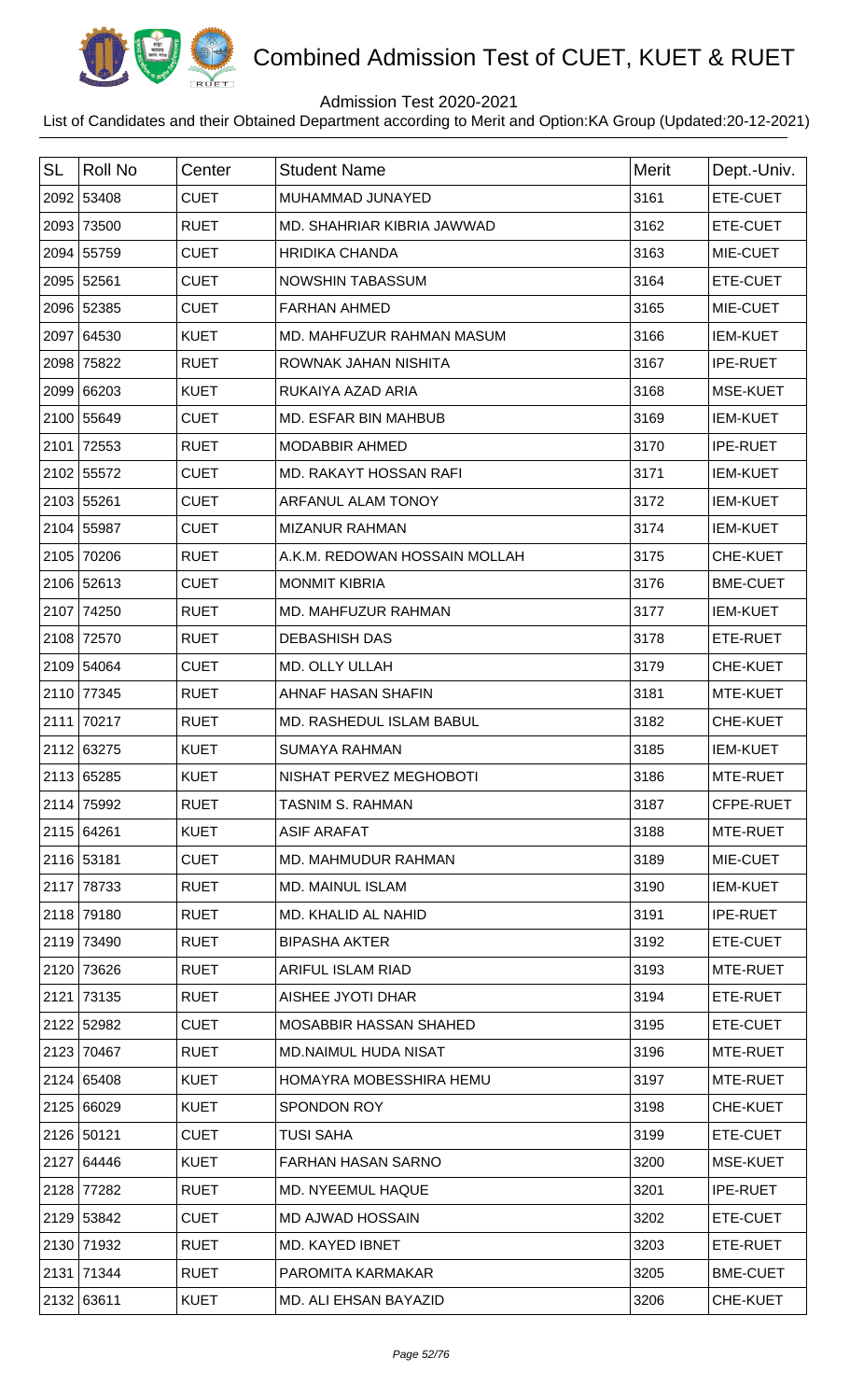

## Admission Test 2020-2021

| <b>SL</b> | <b>Roll No</b> | Center      | <b>Student Name</b>        | Merit | Dept.-Univ.     |
|-----------|----------------|-------------|----------------------------|-------|-----------------|
|           | 2133 79487     | <b>RUET</b> | MD. ABU HANIF KHAN         | 3207  | CFPE-RUET       |
|           | 2134 52101     | <b>CUET</b> | MD. WAHID ISLAM CHOWDHURY  | 3209  | ETE-CUET        |
|           | 2135 63308     | <b>KUET</b> | ABDULLAH AL MAMUN PARVES   | 3210  | <b>IEM-KUET</b> |
|           | 2136 72646     | <b>RUET</b> | <b>ISTIAK MAHMUD</b>       | 3211  | <b>IEM-KUET</b> |
|           | 2137 60624     | <b>KUET</b> | AL ZOBAER SHOHAS           | 3212  | CHE-KUET        |
|           | 2138 57315     | <b>CUET</b> | <b>FAZLA AHMOD SOHAN</b>   | 3213  | ETE-CUET        |
|           | 2139 63479     | <b>KUET</b> | MIM AKTER KHADIZA          | 3215  | ETE-RUET        |
|           | 2140 73345     | <b>RUET</b> | NISHAT YASMIN ANIKA        | 3216  | ETE-CUET        |
|           | 2141 60768     | <b>KUET</b> | S.M. RIFAT MOSTAKIM        | 3217  | MTE-KUET        |
|           | 2142 60578     | <b>KUET</b> | SANIA JANNAT SHOVA         | 3218  | <b>IEM-KUET</b> |
|           | 2143 53826     | <b>CUET</b> | ANIKA TABASSUM             | 3219  | ETE-CUET        |
|           | 2144 71538     | <b>RUET</b> | <b>MD. ARIF SHAHRIAR</b>   | 3221  | CHE-KUET        |
|           | 2145 70701     | <b>RUET</b> | ASHIKUR RAHMAN KHAN ASIK   | 3222  | CFPE-RUET       |
|           | 2146 54583     | <b>CUET</b> | MD. SAIDUR RAHMAN RIYADH   | 3223  | ETE-CUET        |
|           | 2147 60990     | <b>KUET</b> | PRITAM KUMAR DAS           | 3224  | MTE-KUET        |
|           | 2148 70819     | <b>RUET</b> | <b>MD. HASIBUL ISLAM</b>   | 3225  | ETE-RUET        |
|           | 2149 73565     | <b>RUET</b> | MD. POLASH AHMED           | 3226  | ETE-CUET        |
|           | 2150 74592     | <b>RUET</b> | <b>MD.HABIBUR RAHMAN</b>   | 3227  | CHE-KUET        |
|           | 2151 61084     | <b>KUET</b> | <b>MD EMON HASAN</b>       | 3228  | <b>IEM-KUET</b> |
|           | 2152 77875     | <b>RUET</b> | <b>SUMIT SARKER SHANTO</b> | 3229  | CHE-KUET        |
|           | 2153 58902     | <b>CUET</b> | <b>DIP MUHURI</b>          | 3230  | <b>BME-CUET</b> |
|           | 2154 72901     | <b>RUET</b> | <b>MD. MUFIDUL ISLAM</b>   | 3231  | <b>CHE-KUET</b> |
|           | 2155 61968     | <b>KUET</b> | MD. AKRAMUDDOULA           | 3232  | <b>IEM-KUET</b> |
|           | 2156 53906     | <b>CUET</b> | S. M. UTSHAB               | 3233  | ETE-CUET        |
|           | 2157 78960     | <b>RUET</b> | PUNNO CHANDRA SAHA         | 3234  | <b>IPE-RUET</b> |
|           | 2158 51095     | <b>CUET</b> | <b>MD. SAFAUAT MARONE</b>  | 3235  | ETE-CUET        |
|           | 2159 76250     | <b>RUET</b> | MD. TANVIR RAHMAN TURAG    | 3236  | <b>IEM-KUET</b> |
|           | 2160 55227     | <b>CUET</b> | MD. ZAKARIA ISLAM MAHI     | 3237  | <b>BME-CUET</b> |
|           | 2161 71829     | <b>RUET</b> | <b>MD. NAFIUL HASNAT</b>   | 3238  | <b>IEM-KUET</b> |
|           | 2162 73617     | <b>RUET</b> | <b>MD. SHADMAN SAKIB</b>   | 3239  | <b>IEM-KUET</b> |
|           | 2163 57363     | <b>CUET</b> | <b>TANIA AKTER</b>         | 3242  | <b>BME-CUET</b> |
|           | 2164 72081     | <b>RUET</b> | MD ABUBAKKER SIDDIKE       | 3243  | CHE-KUET        |
|           | 2165 51816     | <b>CUET</b> | <b>NURUL SAJJAD</b>        | 3244  | MTE-RUET        |
|           | 2166 62083     | <b>KUET</b> | MD SAZIB AHAMMED           | 3245  | <b>CHE-KUET</b> |
|           | 2167 74378     | <b>RUET</b> | <b>NAFIS AZMAIN</b>        | 3247  | ETE-CUET        |
|           | 2168 52888     | <b>CUET</b> | <b>TASPIA HANIF ANNA</b>   | 3248  | ETE-CUET        |
|           | 2169 55563     | <b>CUET</b> | <b>MD. SAWKAT SIFAT</b>    | 3249  | <b>IEM-KUET</b> |
|           | 2170 71091     | <b>RUET</b> | MAITRI CHOWDHURY ACHAL     | 3250  | ETE-CUET        |
|           | 2171 55216     | <b>CUET</b> | MD. SHAFKATUL BASITH JEHIN | 3251  | ETE-RUET        |
|           | 2172 71618     | <b>RUET</b> | <b>MD. FAHAD SAMIT</b>     | 3252  | <b>IPE-RUET</b> |
|           | 2173 62093     | <b>KUET</b> | MD. MINHAZUR RAHMAN        | 3253  | <b>IEM-KUET</b> |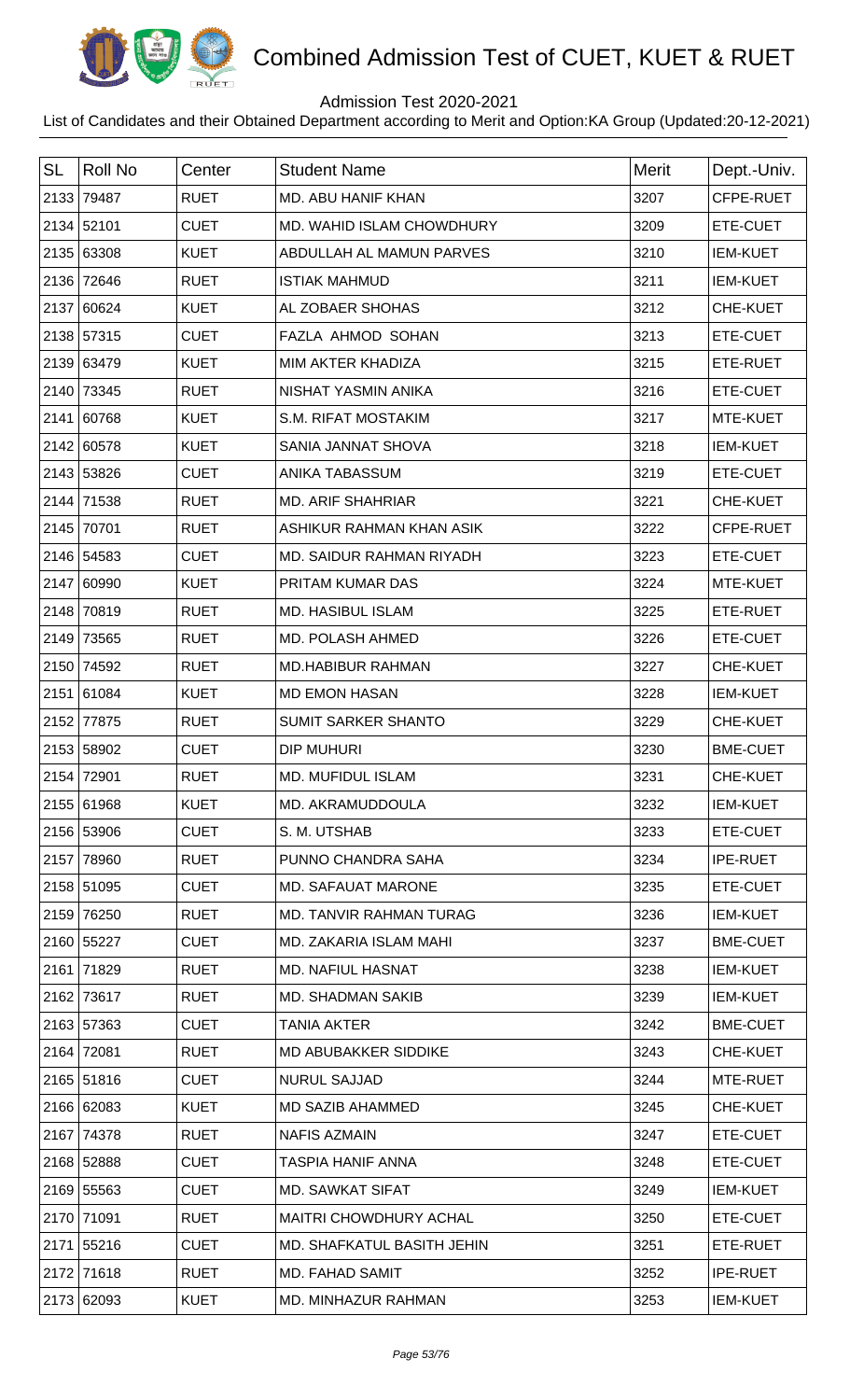

## Admission Test 2020-2021

| <b>SL</b> | Roll No    | Center      | <b>Student Name</b>            | <b>Merit</b> | Dept.-Univ.     |
|-----------|------------|-------------|--------------------------------|--------------|-----------------|
|           | 2174 75598 | <b>RUET</b> | <b>MD. RAFIUL ISLAM</b>        | 3254         | <b>IPE-RUET</b> |
|           | 2175 68561 | <b>KUET</b> | <b>MONTAKA SUMITA</b>          | 3255         | <b>IEM-KUET</b> |
|           | 2176 52379 | <b>CUET</b> | <b>UPAMA DEVI</b>              | 3257         | <b>BME-CUET</b> |
|           | 2177 55655 | <b>CUET</b> | <b>RIDOY AHMED</b>             | 3258         | IPE-RUET        |
|           | 2178 65409 | <b>KUET</b> | <b>MD. ATIQUL ISLAM</b>        | 3259         | ETE-RUET        |
|           | 2179 61282 | <b>KUET</b> | <b>MD.ABID ULLAH MUHIB</b>     | 3260         | <b>BME-CUET</b> |
|           | 2180 69398 | <b>KUET</b> | <b>SHUHITA RAHMAN</b>          | 3261         | <b>IEM-KUET</b> |
|           | 2181 62204 | <b>KUET</b> | <b>MD. SHAHINUR ISLAM</b>      | 3262         | ETE-RUET        |
|           | 2182 64207 | <b>KUET</b> | MD. MAHDI HASAN MEHEDI         | 3263         | <b>IEM-KUET</b> |
|           | 2183 76263 | <b>RUET</b> | <b>MD. EASHIR ARAFAT</b>       | 3264         | MTE-RUET        |
|           | 2184 73017 | <b>RUET</b> | <b>RAKESH SARKER</b>           | 3265         | <b>IEM-KUET</b> |
|           | 2185 53206 | <b>CUET</b> | <b>ISRAT JAHAN SINTHIA</b>     | 3267         | <b>BME-CUET</b> |
|           | 2186 73157 | <b>RUET</b> | MD. ABU SAAD SHAH              | 3268         | <b>IPE-RUET</b> |
|           | 2187 60302 | <b>KUET</b> | <b>ISRAT JAHAN IMU</b>         | 3271         | <b>IEM-KUET</b> |
|           | 2188 74089 | <b>RUET</b> | <b>YEASIR MAHMUD</b>           | 3272         | ETE-CUET        |
|           | 2189 74436 | <b>RUET</b> | MOSTOFA TANVIR SOUROV          | 3274         | ETE-RUET        |
|           | 2190 72530 | <b>RUET</b> | ABRAR FAIYAZ ANAN CHOWDHURY    | 3275         | MTE-RUET        |
|           | 2191 79306 | <b>RUET</b> | ATIF ABRAR BISWAS              | 3276         | <b>IPE-RUET</b> |
|           | 2192 72930 | <b>RUET</b> | <b>TANVIR KAMAL RATUL</b>      | 3277         | <b>IEM-KUET</b> |
|           | 2193 65113 | <b>KUET</b> | <b>SADMAN SAKIB KHAN</b>       | 3278         | <b>IEM-KUET</b> |
|           | 2194 72998 | <b>RUET</b> | SAFAYET BIN SIDDIK SHAKHAR     | 3279         | <b>IPE-RUET</b> |
|           | 2195 73505 | <b>RUET</b> | KHANDOKAR SAKHAWAT HOSSEN      | 3281         | MTE-RUET        |
|           | 2196 58687 | <b>CUET</b> | NAZRATUN NAYEM                 | 3282         | ETE-CUET        |
|           | 2197 72057 | <b>RUET</b> | MD. RASEL RANA                 | 3284         | <b>IPE-RUET</b> |
|           | 2198 61459 | <b>KUET</b> | <b>ISMAIL HOSSAIN ANIK</b>     | 3285         | CFPE-RUET       |
|           | 2199 61291 | <b>KUET</b> | DIPA SAHA                      | 3287         | <b>IEM-KUET</b> |
|           | 2200 77374 | <b>RUET</b> | MST. SHAMIM ARA EMA            | 3288         | <b>IPE-RUET</b> |
|           | 2201 63995 | <b>KUET</b> | M. AKTHER SHANTA               | 3289         | <b>IPE-RUET</b> |
|           | 2202 72612 | <b>RUET</b> | MD. ABDULLAH ALFAHMI           | 3290         | ETE-RUET        |
|           | 2203 74150 | <b>RUET</b> | <b>SHAHRIAR HASAN</b>          | 3292         | CFPE-RUET       |
|           | 2204 74040 | <b>RUET</b> | <b>MD. SHAHRIAR ISLAM SIAM</b> | 3293         | CFPE-RUET       |
|           | 2205 63140 | <b>KUET</b> | <b>SAMIRAN SARDAR</b>          | 3294         | <b>IPE-RUET</b> |
|           | 2206 78667 | <b>RUET</b> | MD. TANVIR RAHMAN              | 3296         | ETE-CUET        |
|           | 2207 71712 | <b>RUET</b> | AL-ABID AHAD                   | 3298         | <b>IPE-RUET</b> |
|           | 2208 75380 | <b>RUET</b> | <b>MD. ZAHID HASAN</b>         | 3300         | ETE-CUET        |
|           | 2209 54423 | <b>CUET</b> | <b>TAHSIN NOOR</b>             | 3301         | ETE-RUET        |
|           | 2210 60538 | <b>KUET</b> | <b>ANTOR HAJRA</b>             | 3302         | ETE-RUET        |
|           | 2211 78830 | <b>RUET</b> | <b>SHOAIB AL GALIB</b>         | 3303         | MTE-RUET        |
|           | 2212 77079 | <b>RUET</b> | MD. MEHEDI HASAN POLASH        | 3304         | <b>IPE-RUET</b> |
|           | 2213 54508 | <b>CUET</b> | MD. RAIHANUL HAQUE RAHI        | 3305         | MTE-RUET        |
|           | 2214 59031 | <b>CUET</b> | MD. ZOHIRUL ISLAM RAIHAN       | 3307         | IPE-RUET        |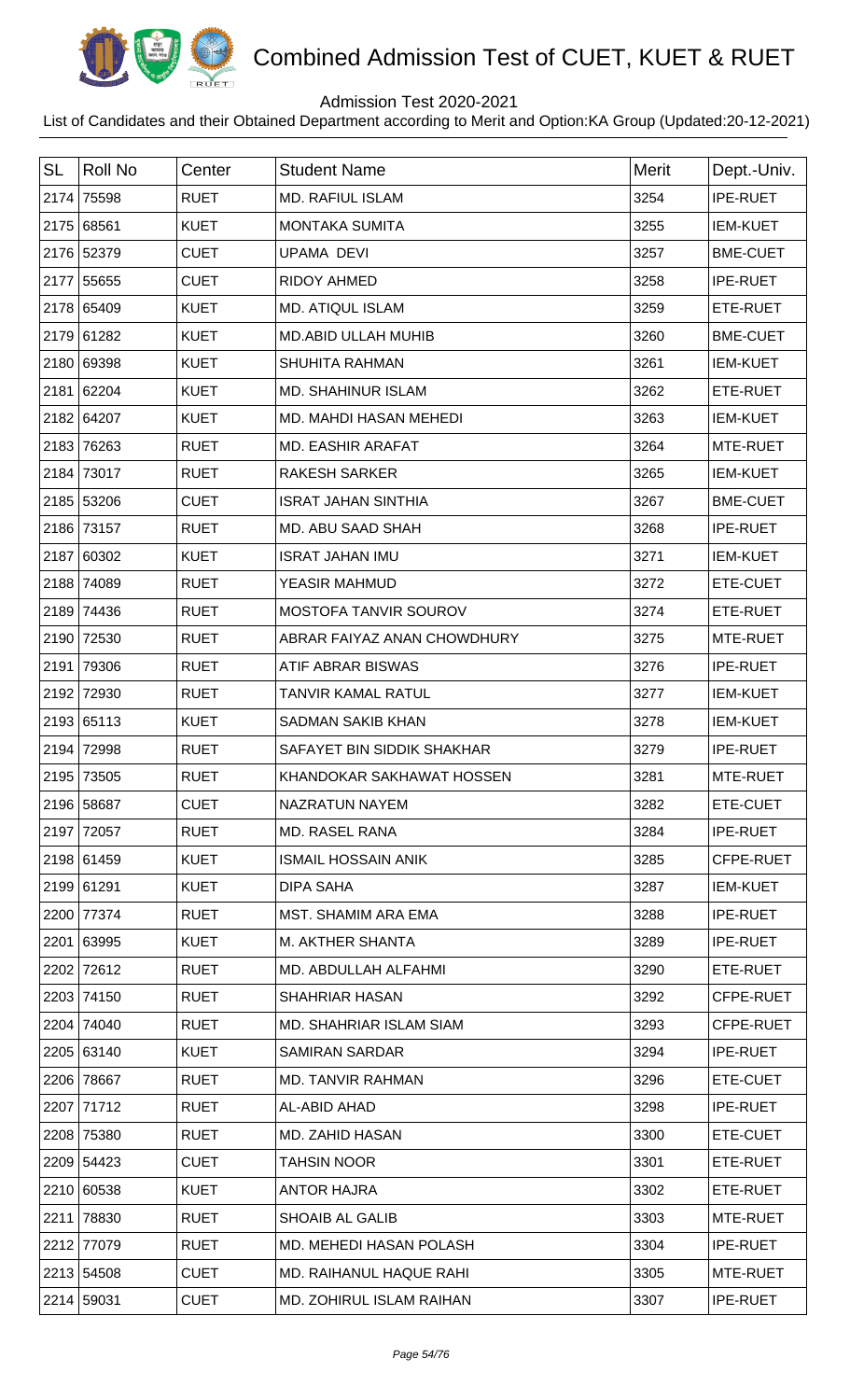

## Admission Test 2020-2021

| <b>SL</b> | <b>Roll No</b> | Center      | <b>Student Name</b>           | <b>Merit</b> | Dept.-Univ.     |
|-----------|----------------|-------------|-------------------------------|--------------|-----------------|
|           | 2215 63339     | <b>KUET</b> | MD. SHAHARIAR IQBAL           | 3308         | <b>BME-CUET</b> |
|           | 2216 77977     | <b>RUET</b> | <b>MAHID AFRI</b>             | 3310         | MTE-KUET        |
|           | 2217 60883     | <b>KUET</b> | <b>PARTHA SARKER</b>          | 3313         | MTE-KUET        |
|           | 2218 74720     | <b>RUET</b> | <b>MD. JAHID HASAN</b>        | 3315         | ETE-RUET        |
|           | 2219 55980     | <b>CUET</b> | <b>SAZIDUR RAHMAN</b>         | 3316         | MIE-CUET        |
| 2220      | 75701          | <b>RUET</b> | ABU SALEH IBNE SAIEEF         | 3317         | <b>IPE-RUET</b> |
| 2221      | 77386          | <b>RUET</b> | <b>RIDWAN MAHMOUD</b>         | 3318         | ETE-CUET        |
|           | 2222 62099     | <b>KUET</b> | <b>MAMUN SHEAK</b>            | 3319         | <b>BME-CUET</b> |
|           | 2223 52869     | <b>CUET</b> | <b>THAFIM RASHID DISHAN</b>   | 3321         | CFPE-RUET       |
|           | 2224 52255     | <b>CUET</b> | <b>MD. MARUF AHAMMED ASIF</b> | 3322         | <b>IPE-RUET</b> |
| 2225      | 72232          | <b>RUET</b> | <b>RAZU AHMED JOY</b>         | 3325         | MTE-KUET        |
|           | 2226 66313     | <b>KUET</b> | <b>RUDRO ROY</b>              | 3327         | ETE-CUET        |
| 2227      | 73879          | <b>RUET</b> | ZOBAYER AL MUHAIMIN           | 3328         | MTE-KUET        |
| 2228      | 72775          | <b>RUET</b> | <b>MAZID SADAT SHAHRIAR</b>   | 3329         | <b>BME-CUET</b> |
| 2229      | 52784          | <b>CUET</b> | SIFAT CHOWDHURY               | 3330         | <b>BME-CUET</b> |
|           | 2230 52733     | <b>CUET</b> | <b>FAHIM UDDIN US-SABIK</b>   | 3331         | ETE-CUET        |
| 2231      | 52250          | <b>CUET</b> | PRANGON SARKAR INTU           | 3332         | ETE-CUET        |
| 2232      | 70542          | <b>RUET</b> | RAHNUMA ISLAM                 | 3333         | <b>IPE-RUET</b> |
|           | 2233 66373     | <b>KUET</b> | RAJ GHOSAL                    | 3334         | MSE-KUET        |
| 2234      | 73296          | <b>RUET</b> | ANN NAZMUS SHAKIB             | 3336         | <b>IPE-RUET</b> |
|           | 2235 56204     | <b>CUET</b> | <b>ASADUL AKTHER</b>          | 3338         | ETE-CUET        |
|           | 2236 53602     | <b>CUET</b> | <b>RABAYA BUSHRA</b>          | 3339         | CFPE-RUET       |
|           | 2237 77784     | <b>RUET</b> | <b>SAUMIK HASAN ARPON</b>     | 3341         | <b>IPE-RUET</b> |
|           | 2238 64930     | <b>KUET</b> | <b>ABDAY MOHAIMIN</b>         | 3342         | MTE-KUET        |
|           | 2239 64858     | <b>KUET</b> | SAAD BIN MOSTAFA              | 3343         | MIE-CUET        |
|           | 2240 76461     | <b>RUET</b> | <b>MD. ZUBAER SIDDIQUI</b>    | 3345         | <b>IPE-RUET</b> |
| 2241      | 73309          | <b>RUET</b> | MD. FORHAD ALAM FUAD          | 3346         | ETE-RUET        |
|           | 2242 54302     | <b>CUET</b> | SAYEDA RAHMAN ANANNA          | 3347         | ETE-CUET        |
| 2243      | 76086          | <b>RUET</b> | NADIA MAHAJABIN               | 3348         | CFPE-RUET       |
|           | 2244 54352     | <b>CUET</b> | <b>MD. NASIR UDDIN</b>        | 3349         | CFPE-RUET       |
|           | 2245 70903     | <b>RUET</b> | PARTHO DAS ANTOR              | 3350         | <b>IPE-RUET</b> |
|           | 2246 65776     | <b>KUET</b> | <b>SHUMYA AKTHER</b>          | 3351         | ETE-RUET        |
|           | 2247 51569     | <b>CUET</b> | <b>NASMA AKTHER</b>           | 3352         | <b>BME-CUET</b> |
|           | 2248 76979     | <b>RUET</b> | <b>HAYATUL ISLAM NAVIN</b>    | 3353         | ETE-RUET        |
|           | 2249 75167     | <b>RUET</b> | <b>SAKIB BIN AKTER</b>        | 3354         | <b>IPE-RUET</b> |
|           | 2250 56938     | <b>CUET</b> | <b>ATIF AHMAD</b>             | 3355         | ETE-RUET        |
|           | 2251 51505     | <b>CUET</b> | YOUSUF ASGOR MUMIN            | 3357         | MIE-CUET        |
|           | 2252 74963     | <b>RUET</b> | <b>SUKDEV BISWAS BADHAN</b>   | 3358         | <b>TE-KUET</b>  |
|           | 2253 53036     | <b>CUET</b> | KAZI MD. SHAHRIAR             | 3359         | <b>IPE-RUET</b> |
|           | 2254 77391     | <b>RUET</b> | MD. SHAHRIAR HAQUE SIZU       | 3360         | <b>IPE-RUET</b> |
|           | 2255 71116     | <b>RUET</b> | <b>SAIF-IBN- HARUN</b>        | 3361         | <b>IPE-RUET</b> |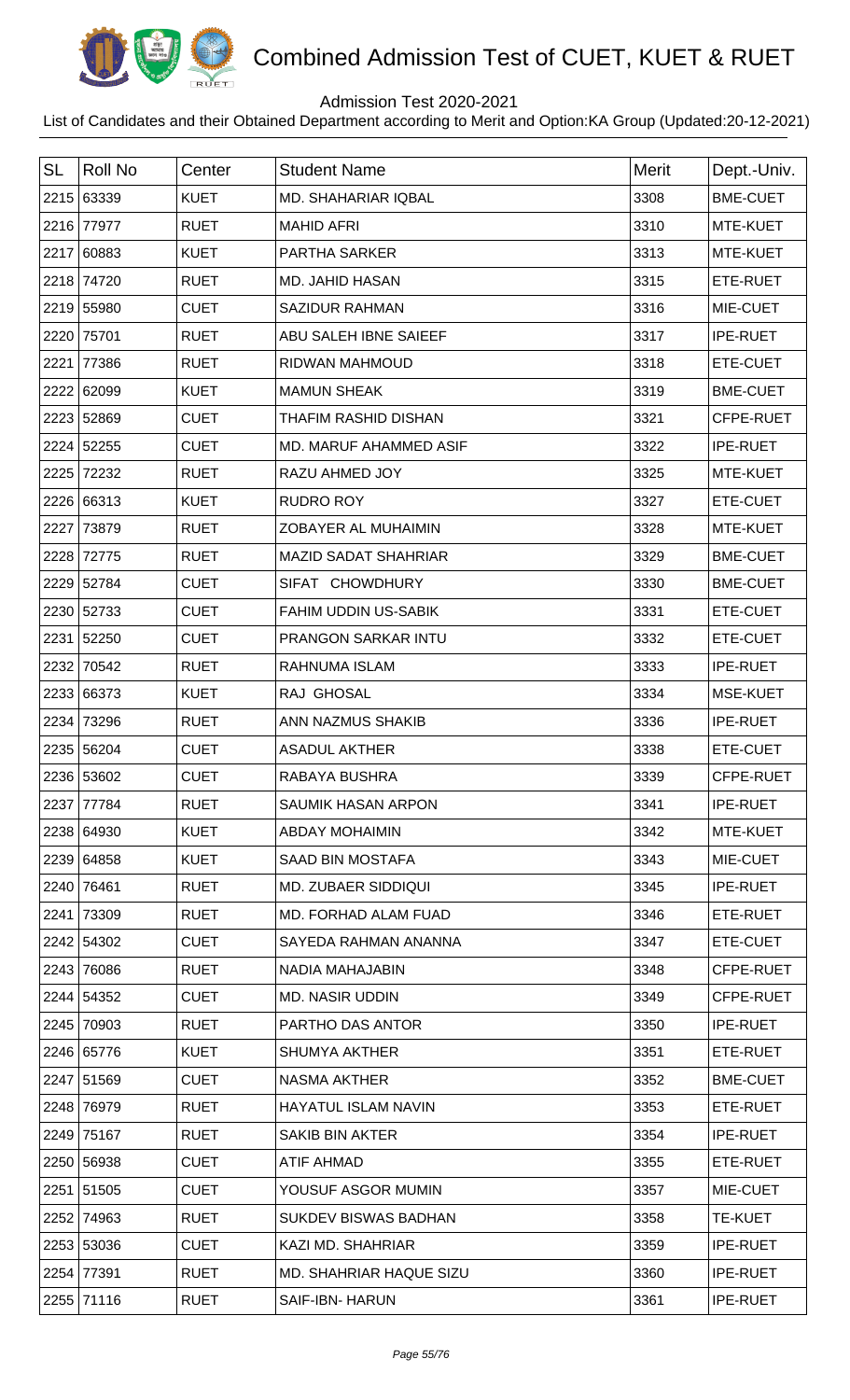

## Admission Test 2020-2021

| <b>SL</b> | <b>Roll No</b> | Center      | <b>Student Name</b>         | <b>Merit</b> | Dept.-Univ.     |
|-----------|----------------|-------------|-----------------------------|--------------|-----------------|
| 2256      | 70432          | <b>RUET</b> | <b>MD.SUNVE CHOWDHURY</b>   | 3362         | CFPE-RUET       |
| 2257      | 78776          | <b>RUET</b> | M. M. NEWAZ SHIUM           | 3363         | <b>IPE-RUET</b> |
| 2258      | 72250          | <b>RUET</b> | MD. MUSHTAQ TAHMID          | 3364         | <b>IPE-RUET</b> |
| 2259      | 79350          | <b>RUET</b> | <b>IFANUL ALAM</b>          | 3365         | MIE-CUET        |
| 2260      | 70716          | <b>RUET</b> | <b>FERDOUS RAHMAN</b>       | 3366         | CFPE-RUET       |
| 2261      | 72491          | <b>RUET</b> | <b>SUMAYA TASNIM</b>        | 3367         | MTE-RUET        |
| 2262      | 75735          | <b>RUET</b> | <b>SALIM SADMAN</b>         | 3369         | <b>IPE-RUET</b> |
| 2263      | 75199          | <b>RUET</b> | MD. ABID HASSAN NOYON       | 3370         | ETE-RUET        |
| 2264      | 70799          | <b>RUET</b> | AVIK MD. EMTIAZ AREFIN      | 3372         | MTE-RUET        |
| 2265      | 58662          | <b>CUET</b> | MISHU MITRA JAKEY           | 3373         | <b>WRE-CUET</b> |
| 2266      | 73165          | <b>RUET</b> | <b>SADAP SIPAR ORTHI</b>    | 3374         | <b>IPE-RUET</b> |
| 2267      | 76439          | <b>RUET</b> | <b>ISHTIAK AHMED</b>        | 3375         | CFPE-RUET       |
| 2268      | 76633          | <b>RUET</b> | <b>MST. AYSHA KHATUN</b>    | 3376         | ETE-RUET        |
|           | 2269 56177     | <b>CUET</b> | ANINDYA BARUA               | 3377         | MIE-CUET        |
|           | 2270 56859     | <b>CUET</b> | <b>SWARUP DHAR</b>          | 3378         | <b>BME-CUET</b> |
| 2271      | 54882          | <b>CUET</b> | <b>SUMAYA AFRIN SRABONI</b> | 3379         | ETE-RUET        |
|           | 2272 61273     | <b>KUET</b> | <b>MD.RAFI AHMED</b>        | 3380         | CFPE-RUET       |
| 2273      | 60762          | <b>KUET</b> | <b>SAKIL AHAMED</b>         | 3381         | <b>IPE-RUET</b> |
|           | 2274 63045     | <b>KUET</b> | RITON JOY KUMAR RAJBONGSHI  | 3382         | <b>IPE-RUET</b> |
|           | 2275 65199     | <b>KUET</b> | MD. MEHEDI HASAN            | 3384         | <b>IPE-RUET</b> |
| 2276      | 70391          | <b>RUET</b> | <b>ISRAT JAHAN</b>          | 3386         | ETE-RUET        |
|           | 2277 64819     | <b>KUET</b> | <b>ADIBA IBNAT</b>          | 3388         | MTE-KUET        |
|           | 2278 65242     | <b>KUET</b> | <b>TURZA MOLLICK</b>        | 3389         | ETE-RUET        |
|           | 2279 73401     | <b>RUET</b> | <b>MASHIAT MASUD</b>        | 3390         | CFPE-RUET       |
|           | 2280 64868     | <b>KUET</b> | <b>NASIF BIN NAZRUL</b>     | 3391         | CFPE-RUET       |
| 2281      | 79451          | <b>RUET</b> | <b>JOYEETA DUTTA</b>        | 3392         | MTE-KUET        |
| 2282      | 72495          | <b>RUET</b> | ASIF REEDWAN MEEM           | 3393         | <b>IPE-RUET</b> |
|           | 2283 54617     | <b>CUET</b> | <b>TOFASHISH NUJUM</b>      | 3394         | <b>IPE-RUET</b> |
|           | 2284 53371     | <b>CUET</b> | <b>TONMOY KUMAR DAS</b>     | 3395         | <b>IPE-RUET</b> |
|           | 2285 63165     | <b>KUET</b> | <b>HASIBUL ISLAM</b>        | 3396         | MTE-KUET        |
|           | 2286 76919     | <b>RUET</b> | MD. AZIZUL HAKIM            | 3398         | ETE-RUET        |
|           | 2287 63938     | <b>KUET</b> | <b>AFIA AKTER</b>           | 3399         | <b>ESE-KUET</b> |
| 2288      | 74216          | <b>RUET</b> | MD. RAFIQUL ISLAM RAFI      | 3400         | <b>BME-CUET</b> |
|           | 2289 71454     | <b>RUET</b> | MD. AL RAFAT                | 3401         | CFPE-RUET       |
| 2290      | 72400          | <b>RUET</b> | MD. ISMAIL HOSSAIN SOHAG    | 3402         | MTE-RUET        |
| 2291      | 71365          | <b>RUET</b> | MD IFTEKHAIRUL ALAM SHOMEL  | 3403         | <b>IPE-RUET</b> |
| 2292      | 72892          | <b>RUET</b> | MD. FERDAOUS AL-FARABE      | 3404         | <b>IPE-RUET</b> |
|           | 2293 51055     | <b>CUET</b> | SUDIPTA DAS                 | 3405         | <b>BME-CUET</b> |
| 2294      | 74553          | <b>RUET</b> | MIRZA ANIKA MAHJABIN        | 3406         | ETE-RUET        |
|           | 2295 51623     | <b>CUET</b> | <b>MD. MONIRUL ISLAM</b>    | 3408         | MIE-CUET        |
|           | 2296 56365     | <b>CUET</b> | AHASAN ULLAH KHALID         | 3409         | MIE-CUET        |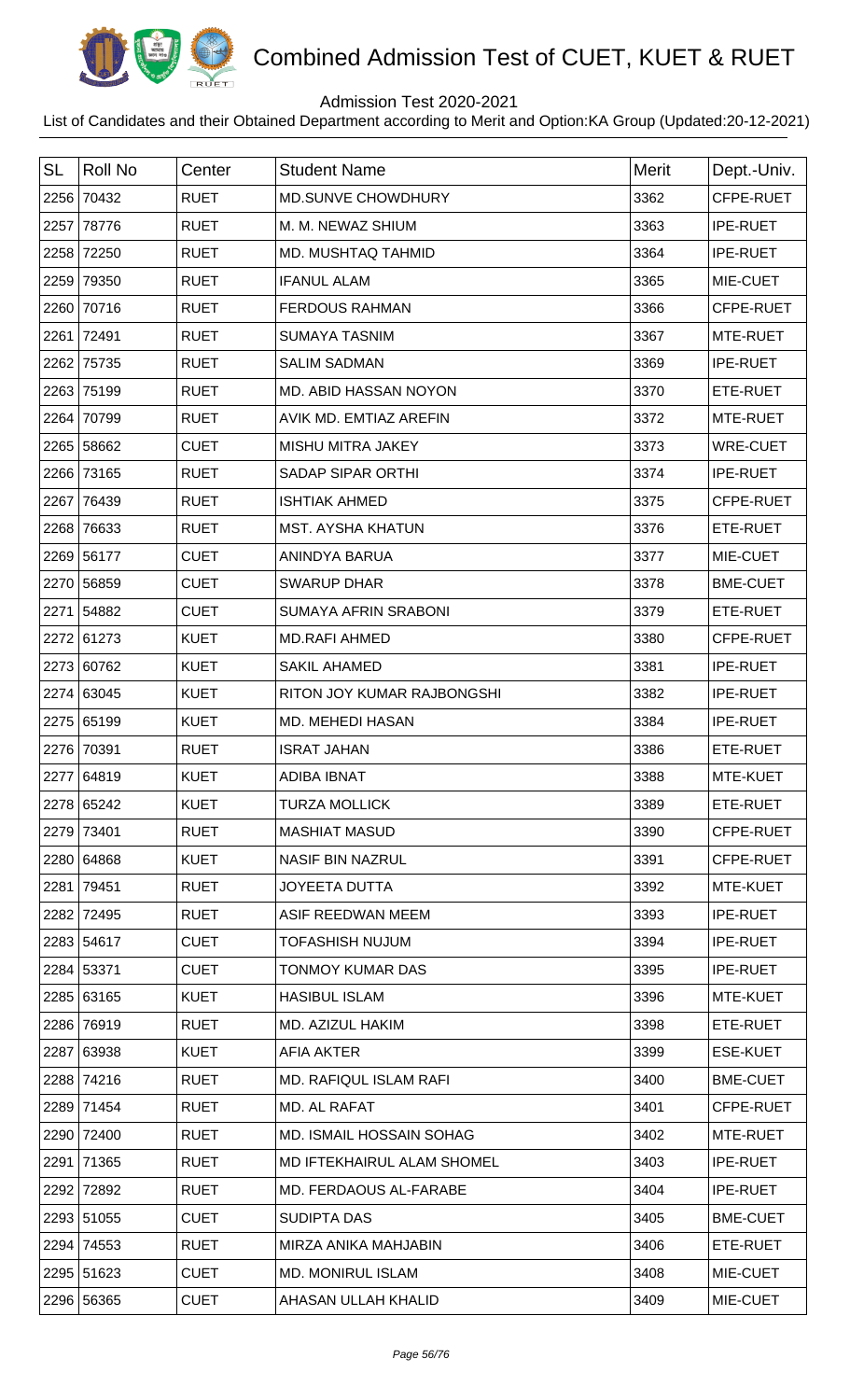

## Admission Test 2020-2021

| <b>SL</b> | Roll No    |             | <b>Student Name</b>          | <b>Merit</b> |                 |
|-----------|------------|-------------|------------------------------|--------------|-----------------|
|           |            | Center      |                              |              | Dept.-Univ.     |
| 2297      | 70062      | <b>RUET</b> | MUSHFIK AHMED TAUSIF         | 3410         | MSE-KUET        |
|           | 2298 60843 | <b>KUET</b> | MD. SHAOWN HOWLADER          | 3411         | MTE-KUET        |
|           | 2299 66467 | <b>KUET</b> | <b>QUAZI SAADMAN HASSAN</b>  | 3412         | <b>IPE-RUET</b> |
|           | 2300 64326 | <b>KUET</b> | <b>FAHIM FAHAD NABIL</b>     | 3413         | MTE-RUET        |
|           | 2301 75523 | <b>RUET</b> | <b>SIAM BILLAH</b>           | 3414         | MTE-RUET        |
|           | 2302 66039 | <b>KUET</b> | HABIBUR RAHMAN HABIB AL-AMIN | 3416         | <b>IPE-RUET</b> |
|           | 2303 62082 | <b>KUET</b> | <b>SUJIT SHAHA BANTY</b>     | 3417         | ETE-RUET        |
|           | 2304 53987 | <b>CUET</b> | <b>MD. MAINUL HASAN</b>      | 3418         | CFPE-RUET       |
| 2305      | 77565      | <b>RUET</b> | A. S. M. MOSTAIN BILLAH      | 3419         | ETE-RUET        |
|           | 2306 77653 | <b>RUET</b> | MD. MIM MOSTAKIM             | 3420         | CFPE-RUET       |
|           | 2307 70327 | <b>RUET</b> | MD. SHAHNAWAZ UTSOB          | 3421         | ETE-RUET        |
|           | 2308 51001 | <b>CUET</b> | <b>AFRIN TASNIM</b>          | 3422         | MTE-KUET        |
|           | 2309 53493 | <b>CUET</b> | RIFAT FARJANA PROMY          | 3423         | ETE-RUET        |
|           | 2310 52843 | <b>CUET</b> | <b>ABDUS SATTER ASIF</b>     | 3424         | MTE-KUET        |
|           | 2311 77454 | <b>RUET</b> | S. RAFIUL HASAN              | 3425         | ETE-RUET        |
|           | 2312 50916 | <b>CUET</b> | <b>TASFIA ISLAM</b>          | 3426         | <b>WRE-CUET</b> |
|           | 2313 76276 | <b>RUET</b> | NIZAM UDDIN BABU             | 3427         | <b>BME-CUET</b> |
|           | 2314 75581 | <b>RUET</b> | ABDULLAH AL MAMUN ZIHAN      | 3428         | MSE-KUET        |
|           | 2315 52469 | <b>CUET</b> | TAHMID FUAD KHAN.            | 3429         | MIE-CUET        |
|           | 2316 73586 | <b>RUET</b> | <b>JUBAYET HOSSAIN</b>       | 3431         | <b>IPE-RUET</b> |
|           | 2317 52579 | <b>CUET</b> | <b>NUSRAT JAHAN</b>          | 3432         | MIE-CUET        |
|           | 2318 76349 | <b>RUET</b> | <b>MD. TOUHID SARKER</b>     | 3433         | <b>IPE-RUET</b> |
|           | 2319 62112 | <b>KUET</b> | <b>SIAM MRIDHA</b>           | 3435         | MTE-RUET        |
|           | 2320 62718 | <b>KUET</b> | <b>SUMAIYA NURTAJ</b>        | 3437         | ETE-RUET        |
|           | 2321 59445 | <b>CUET</b> | <b>BUSHRA TAFANNUM</b>       | 3438         | <b>BME-CUET</b> |
|           | 2322 64928 | <b>KUET</b> | MST. SHAHINA AKTHER SNAHA    | 3439         | MTE-KUET        |
|           | 2323 55080 | <b>CUET</b> | S.M. SHAHRIAR                | 3441         | MIE-CUET        |
|           | 2324 64416 | <b>KUET</b> | ASIF AL IQBAL MAHMUD RONON   | 3442         | <b>IPE-RUET</b> |
|           | 2325 78093 | <b>RUET</b> | MD. RATUL HASAN JOY          | 3444         | <b>IPE-RUET</b> |
|           | 2326 77765 | <b>RUET</b> | <b>JANNATUL AMIN JANNAT</b>  | 3445         | ETE-RUET        |
|           | 2327 75900 | <b>RUET</b> | MD. SHADMAN ZAMAN RUHIT      | 3447         | MTE-KUET        |
|           | 2328 71783 | <b>RUET</b> | <b>RAKIB HASAN</b>           | 3448         | ETE-RUET        |
|           | 2329 70647 | <b>RUET</b> | NUSRAT JAHAN MIMI            | 3449         | CFPE-RUET       |
|           | 2330 70779 | <b>RUET</b> | <b>SABIK BIN SHARIF</b>      | 3451         | CFPE-RUET       |
|           | 2331 70316 | <b>RUET</b> | MOONTAKIM AHMED AKIB         | 3453         | MTE-KUET        |
|           | 2332 61881 | <b>KUET</b> | <b>FARDOUS ZAMAN</b>         | 3454         | <b>IPE-RUET</b> |
|           | 2333 77474 | <b>RUET</b> | S. M. SHIHAB SHARAR          | 3455         | ETE-RUET        |
|           | 2334 63368 | <b>KUET</b> | K.M. SHAIK AL SAMI           | 3456         | <b>IPE-RUET</b> |
|           | 2335 75247 | <b>RUET</b> | <b>MD. MAHBUBUR RAHMAN</b>   | 3457         | MTE-RUET        |
|           | 2336 73344 | <b>RUET</b> | <b>ADEL MAHMOOD</b>          | 3458         | MTE-KUET        |
|           | 2337 78529 | <b>RUET</b> | SARKER SHADMAN ALINDA        | 3459         | MTE-RUET        |
|           |            |             |                              |              |                 |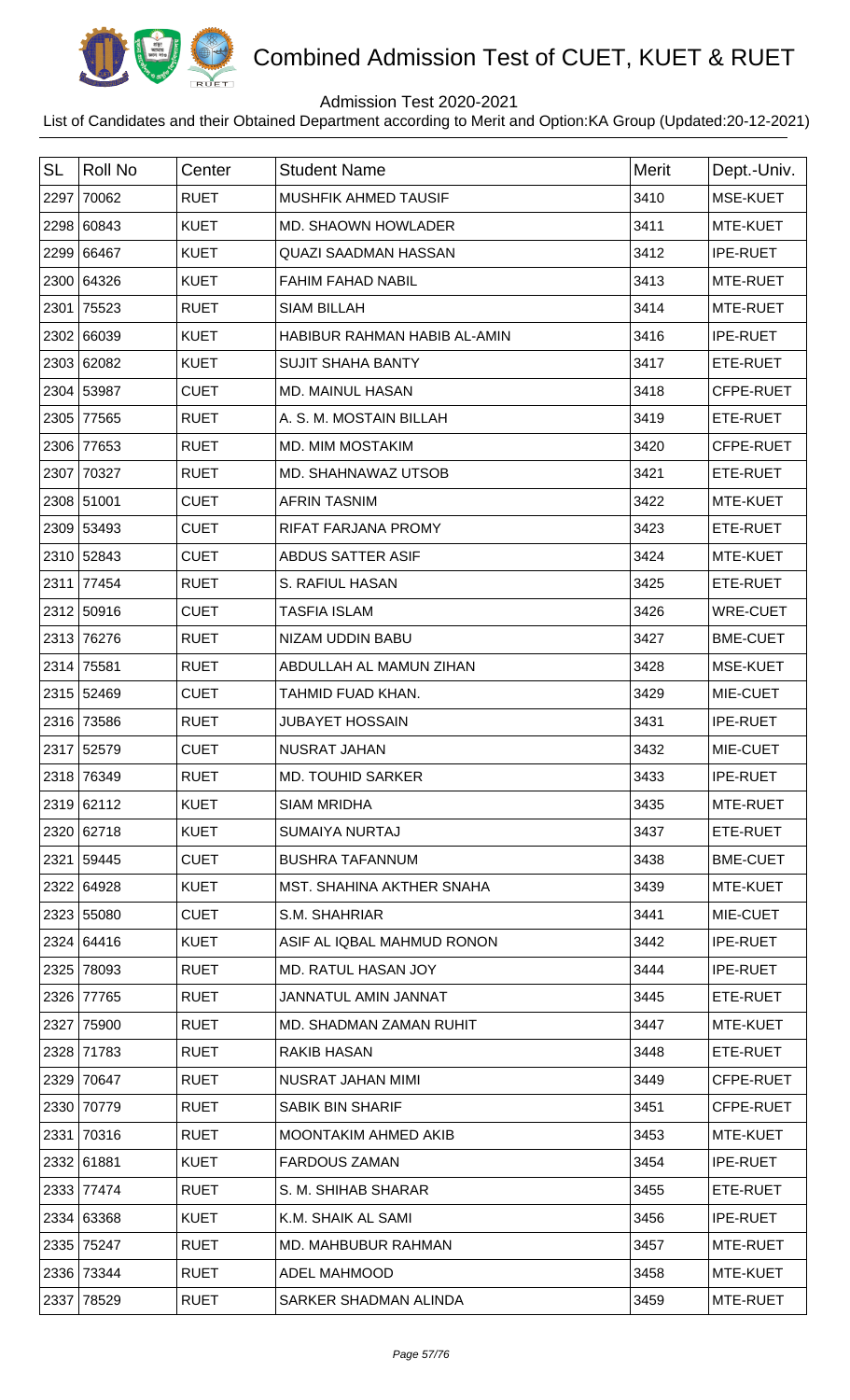

## Admission Test 2020-2021

| <b>SL</b> | Roll No    | Center      | <b>Student Name</b>          | <b>Merit</b> | Dept.-Univ.      |
|-----------|------------|-------------|------------------------------|--------------|------------------|
|           | 2338 77577 | <b>RUET</b> | <b>MD. NUR ALOM</b>          | 3460         | MIE-CUET         |
|           | 2339 52928 | <b>CUET</b> | <b>ABDUR RAHMAN</b>          | 3461         | MIE-CUET         |
|           | 2340 58874 | <b>CUET</b> | <b>NILOY BISWAS</b>          | 3462         | MIE-CUET         |
|           | 2341 51657 | <b>CUET</b> | MOHAMMAD JUNAYED MAHMUD      | 3463         | MIE-CUET         |
|           | 2342 56296 | <b>CUET</b> | ANOY KUMAR DAS               | 3464         | <b>IPE-RUET</b>  |
|           | 2343 74202 | <b>RUET</b> | MD. TANVIR - UL- KADER LABIB | 3465         | <b>IPE-RUET</b>  |
|           | 2344 52234 | <b>CUET</b> | IFTE KHARUL ISLAM NAHID      | 3466         | <b>IPE-RUET</b>  |
|           | 2345 70968 | <b>RUET</b> | <b>ATICK ISHRAK</b>          | 3467         | ETE-RUET         |
|           | 2346 73595 | <b>RUET</b> | HUMAIRA ADIBA TRISHA         | 3468         | MTE-RUET         |
|           | 2347 76651 | <b>RUET</b> | <b>MD. JAKIR HOSSAIN</b>     | 3469         | ETE-RUET         |
|           | 2348 56705 | <b>CUET</b> | <b>FARHAN TANVIR</b>         | 3470         | ETE-RUET         |
|           | 2349 55593 | <b>CUET</b> | <b>SYED RIZWANUL HAQUE</b>   | 3471         | <b>IPE-RUET</b>  |
|           | 2350 59471 | <b>CUET</b> | MD. ZIAUL HAQUE BHUIYAN      | 3472         | ETE-RUET         |
|           | 2351 74707 | <b>RUET</b> | SAMIUR RAHMAN RIFAT          | 3474         | <b>BECM-KUET</b> |
|           | 2352 76802 | <b>RUET</b> | <b>ABDUL MOMIN</b>           | 3475         | ETE-RUET         |
|           | 2353 74557 | <b>RUET</b> | <b>SUMAIYA KABIR SHASHIN</b> | 3476         | MTE-RUET         |
|           | 2354 77141 | <b>RUET</b> | RUBABA TASNIM RAHMAN         | 3477         | MTE-KUET         |
|           | 2355 61663 | <b>KUET</b> | <b>SHANTONU NONDA</b>        | 3478         | <b>IPE-RUET</b>  |
|           | 2356 73853 | <b>RUET</b> | <b>MD. SAKIB SHARIAR</b>     | 3479         | MTE-KUET         |
|           | 2357 70200 | <b>RUET</b> | <b>MD. FARDIN ISLAM</b>      | 3480         | <b>IPE-RUET</b>  |
|           | 2358 54193 | <b>CUET</b> | MD. TARIQUL ISLAM RHIDOY     | 3481         | MIE-CUET         |
|           | 2359 63806 | <b>KUET</b> | ABDUR RAHIM                  | 3484         | <b>CFPE-RUET</b> |
|           | 2360 66898 | <b>KUET</b> | <b>SIAM JUBAYER</b>          | 3485         | MSE-KUET         |
|           | 2361 70540 | <b>RUET</b> | <b>TANBIHASH AFNAN</b>       | 3486         | MSE-KUET         |
|           | 2362 56751 | <b>CUET</b> | <b>SHAHED HOSSAIN</b>        | 3487         | <b>BECM-KUET</b> |
|           | 2363 51229 | <b>CUET</b> | <b>EMONUR RAHMAN FAHIM</b>   | 3488         | <b>IPE-RUET</b>  |
|           | 2364 74627 | <b>RUET</b> | <b>ARUNAV RAHUL</b>          | 3489         | ETE-RUET         |
|           | 2365 56429 | <b>CUET</b> | <b>FARDIN KHALED</b>         | 3490         | MIE-CUET         |
|           | 2366 50462 | <b>CUET</b> | CHOWDHURY SAIMA RAWSHAN      | 3491         | <b>BME-CUET</b>  |
|           | 2367 55685 | <b>CUET</b> | <b>FAHMIDA FAIZA</b>         | 3492         | <b>BME-CUET</b>  |
|           | 2368 60378 | <b>KUET</b> | MD. SAGOR MIA                | 3493         | CFPE-RUET        |
|           | 2369 73540 | <b>RUET</b> | MYSHA MAYMUNA HAPPY          | 3494         | <b>IPE-RUET</b>  |
|           | 2370 76010 | <b>RUET</b> | MUTAWASSIT ALAM DEPTA        | 3495         | ETE-RUET         |
|           | 2371 53308 | <b>CUET</b> | MD. MANZUR- E- ELAHI         | 3496         | MIE-CUET         |
|           | 2372 71758 | <b>RUET</b> | MD. MARUF HASAN SARDAR       | 3497         | <b>IPE-RUET</b>  |
|           | 2373 54549 | <b>CUET</b> | PRADDUT KURI PRETOM          | 3498         | CFPE-RUET        |
|           | 2374 66481 | <b>KUET</b> | <b>MD. ATAUR RAHMAN</b>      | 3499         | CFPE-RUET        |
|           | 2375 63979 | <b>KUET</b> | <b>SHAJIB AHMED TURJO</b>    | 3501         | MTE-RUET         |
|           | 2376 71884 | <b>RUET</b> | <b>SHADIKA AFRIN</b>         | 3502         | ETE-RUET         |
|           | 2377 76924 | <b>RUET</b> | <b>SALMAN SHAJID SAIF</b>    | 3503         | ETE-RUET         |
|           | 2378 57324 | <b>CUET</b> | <b>MD. JAKIR HOSSAIN</b>     | 3504         | ETE-RUET         |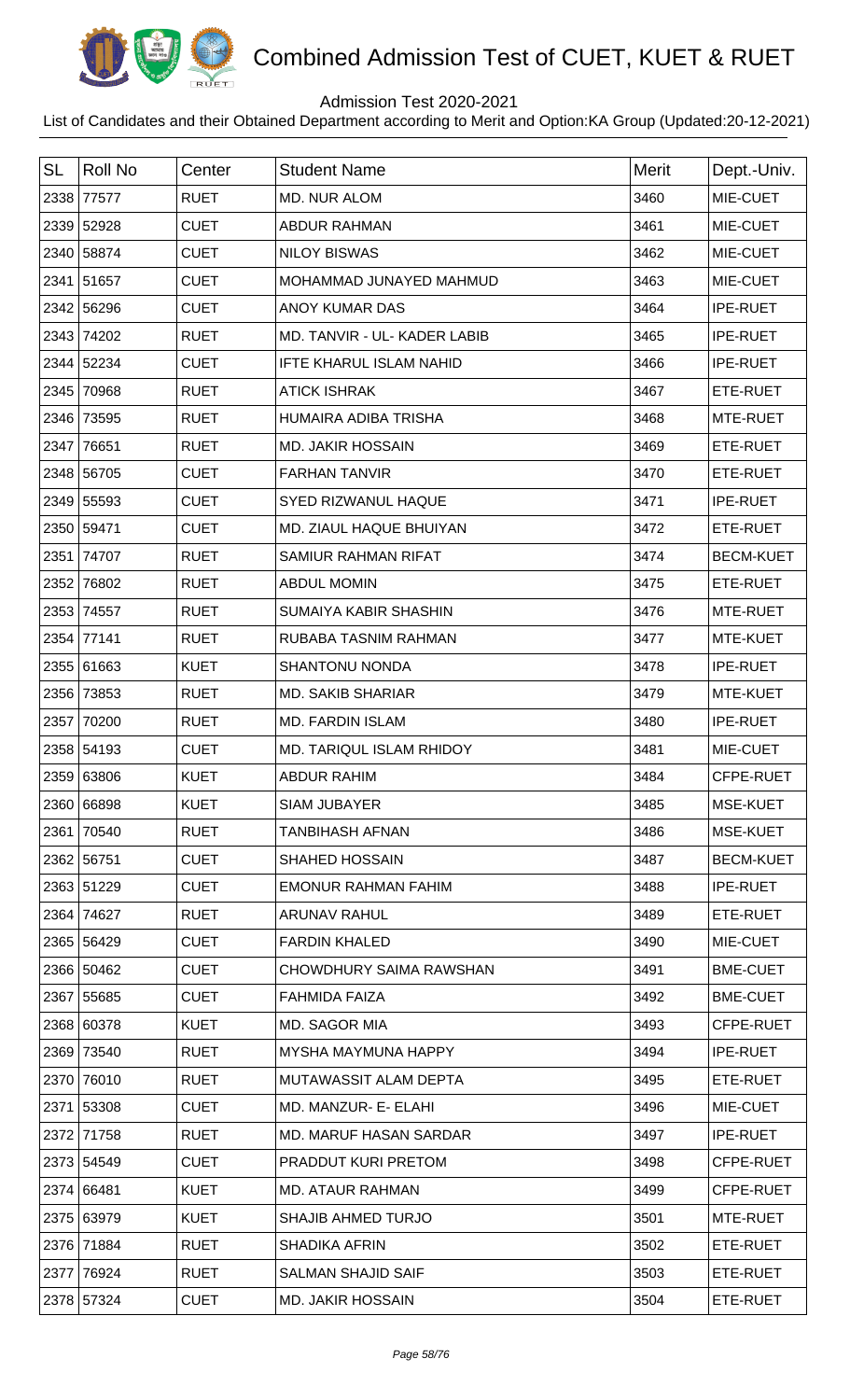

## Admission Test 2020-2021

| <b>SL</b> | <b>Roll No</b> | Center      | <b>Student Name</b>         | Merit | Dept.-Univ.      |
|-----------|----------------|-------------|-----------------------------|-------|------------------|
|           | 2379 72202     | <b>RUET</b> | <b>ATKIAYA GALIBA ANAN</b>  | 3506  | MTE-RUET         |
|           | 2380 66248     | <b>KUET</b> | <b>REZWANUL KARIM</b>       | 3507  | CFPE-RUET        |
|           | 2381 64970     | <b>KUET</b> | MUKTADIRUL MOMEN JIM        | 3508  | ETE-RUET         |
|           | 2382 61623     | <b>KUET</b> | <b>SADMAN HASIB EMON</b>    | 3509  | ETE-RUET         |
|           | 2383 56572     | <b>CUET</b> | SADIK SOHAN ALI             | 3510  | MTE-RUET         |
|           | 2384 75652     | <b>RUET</b> | <b>SOWMIK ROY</b>           | 3511  | CFPE-RUET        |
|           | 2385 71105     | <b>RUET</b> | <b>TAUFIQUE AHAMMED</b>     | 3512  | ETE-RUET         |
|           | 2386 72356     | <b>RUET</b> | <b>MD. ISTIAK SYFULLAH</b>  | 3514  | MTE-RUET         |
| 2387      | 72844          | <b>RUET</b> | <b>MD ABDUR RABBI</b>       | 3515  | MTE-RUET         |
|           | 2388 78711     | <b>RUET</b> | <b>NAZIA NAHIAN</b>         | 3516  | ETE-RUET         |
|           | 2389 53450     | <b>CUET</b> | MD. MEHEDI HASSAN           | 3517  | ETE-RUET         |
|           | 2390 60005     | <b>KUET</b> | <b>MUHAIMIN ZUMAR</b>       | 3518  | <b>MSE-KUET</b>  |
|           | 2391 69363     | <b>KUET</b> | ANINDO SUNDAR BISWAS        | 3519  | ETE-RUET         |
|           | 2392 60754     | <b>KUET</b> | <b>MAMUN OR RASHID</b>      | 3520  | MTE-RUET         |
|           | 2393 56006     | <b>CUET</b> | <b>HASIBUL ISLAM ASHIK</b>  | 3521  | MIE-CUET         |
|           | 2394 60055     | <b>KUET</b> | <b>SHAWON MALLIK</b>        | 3522  | ETE-RUET         |
|           | 2395 72266     | <b>RUET</b> | <b>IDRAK AL RAKIN</b>       | 3524  | ETE-RUET         |
|           | 2396 78757     | <b>RUET</b> | MD. MISBAH KHAN SHIAM       | 3525  | <b>BME-CUET</b>  |
|           | 2397 72590     | <b>RUET</b> | <b>SHRABON MITRO</b>        | 3526  | ETE-RUET         |
|           | 2398 60846     | <b>KUET</b> | MUZADDID MEHRAB             | 3527  | MSE-KUET         |
|           | 2399 56568     | <b>CUET</b> | SARAF ANZUM SHREYA          | 3528  | ETE-RUET         |
|           | 2400 60234     | <b>KUET</b> | <b>SAIMA NAWAR</b>          | 3529  | MTE-RUET         |
|           | 2401 51781     | <b>CUET</b> | <b>MAHADI HASAN SHAISOB</b> | 3530  | ETE-RUET         |
|           | 2402 72482     | <b>RUET</b> | SHAH MD TASRIFUR RAHIM      | 3531  | ETE-RUET         |
|           | 2403 62923     | <b>KUET</b> | <b>MD. SAFIAT SIKDER</b>    | 3532  | ETE-RUET         |
|           | 2404 53805     | <b>CUET</b> | <b>FAIZA FATIMA</b>         | 3533  | <b>ESE-KUET</b>  |
|           | 2405 60152     | <b>KUET</b> | <b>AYON GANGULY</b>         | 3534  | MTE-RUET         |
|           | 2406 76051     | <b>RUET</b> | <b>MD. ALIF HOSSAIN</b>     | 3535  | MTE-RUET         |
|           | 2407 70324     | <b>RUET</b> | <b>NAZIB ABRAR</b>          | 3536  | MTE-RUET         |
|           | 2408 60252     | <b>KUET</b> | MD. RABBY MOLLAH            | 3537  | <b>TE-KUET</b>   |
|           | 2409 75841     | <b>RUET</b> | R. RAFIUL HAQUE AYON        | 3538  | <b>BME-CUET</b>  |
|           | 2410 56747     | <b>CUET</b> | <b>AYON BARUA</b>           | 3539  | MIE-CUET         |
|           | 2411 73298     | <b>RUET</b> | S. M. AL MERAZ              | 3540  | MTE-RUET         |
|           | 2412 77870     | <b>RUET</b> | MOJAHIDUL ISLAM FAHIM       | 3541  | MIE-CUET         |
|           | 2413 74472     | <b>RUET</b> | <b>MD. AKKHOR HASAN</b>     | 3543  | MTE-RUET         |
|           | 2414 64428     | <b>KUET</b> | <b>MD. IMRAN HOSSEN</b>     | 3544  | <b>BECM-KUET</b> |
|           | 2415 50833     | <b>CUET</b> | MD. TARIKUL ISLAM NAHID     | 3545  | <b>BME-CUET</b>  |
|           | 2416 59186     | <b>CUET</b> | <b>SHOWMIK BHOWMIK</b>      | 3546  | MIE-CUET         |
|           | 2417 75123     | <b>RUET</b> | MISRAT JAHAN MADHOBI        | 3547  | MIE-CUET         |
|           | 2418 52641     | <b>CUET</b> | SAJIA MAMTAZ NUHA           | 3548  | MSE-CUET         |
|           | 2419 72956     | <b>RUET</b> | <b>MOHSHINA AKTER RITU</b>  | 3551  | MTE-RUET         |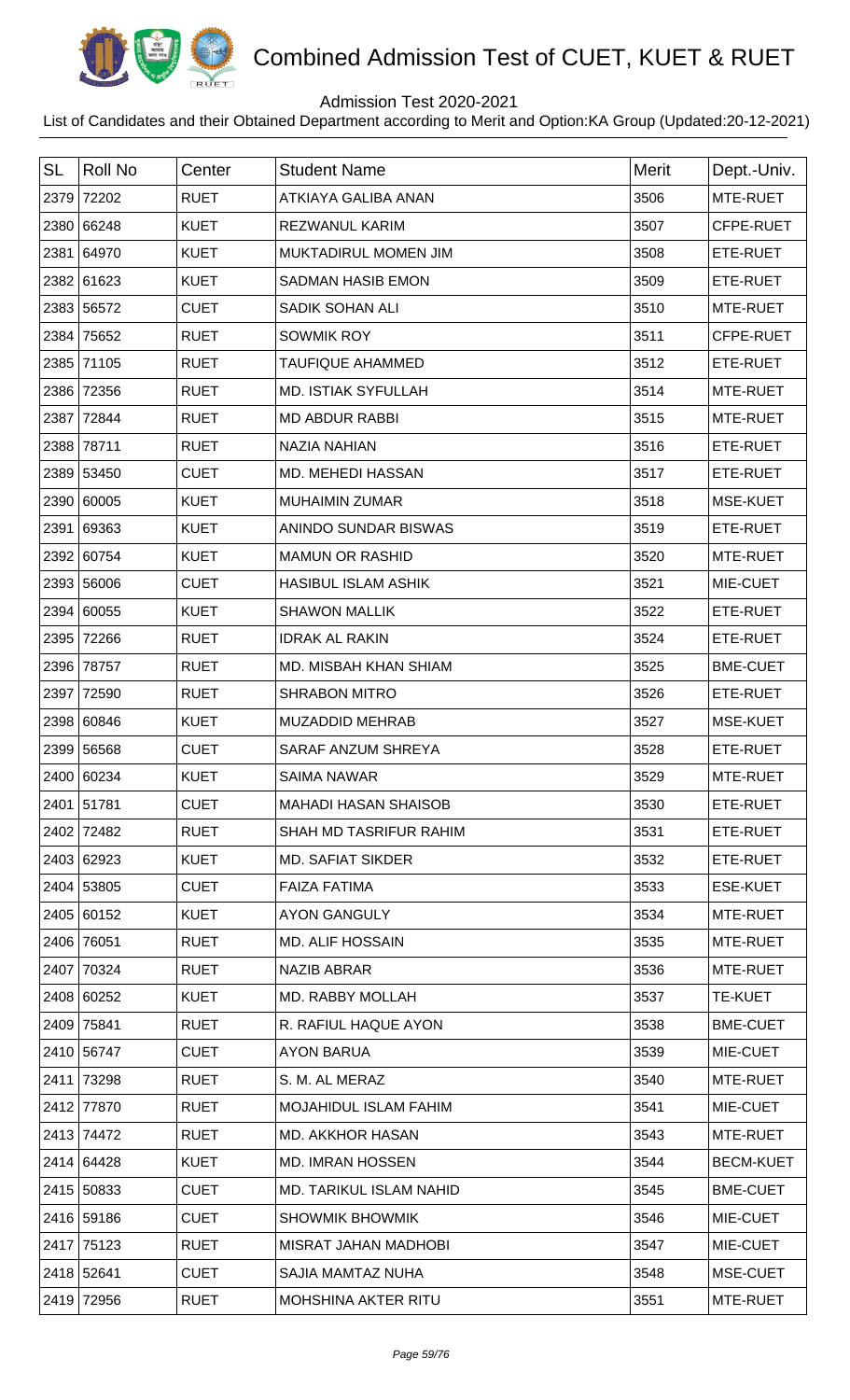

## Admission Test 2020-2021

| <b>SL</b> | Roll No    | Center      | <b>Student Name</b>            | <b>Merit</b> | Dept.-Univ.      |
|-----------|------------|-------------|--------------------------------|--------------|------------------|
|           | 2420 72255 | <b>RUET</b> | <b>SM AFIF SARWAT</b>          | 3552         | <b>ESE-KUET</b>  |
|           | 2421 77930 | <b>RUET</b> | MD. MEHEDI HASAN SARKER SHAKIB | 3553         | MTE-RUET         |
|           | 2422 66037 | <b>KUET</b> | <b>SHAH SULTAN SHISHIR</b>     | 3554         | MTE-RUET         |
|           | 2423 75322 | <b>RUET</b> | MD. ABULICH LUPON              | 3555         | MTE-RUET         |
|           | 2424 79472 | <b>RUET</b> | MD. MOSTAFIZUR RAHMAN          | 3556         | MTE-RUET         |
|           | 2425 54968 | <b>CUET</b> | PRITHA DASH DRISTI             | 3557         | MTE-RUET         |
|           | 2426 58696 | <b>CUET</b> | <b>DIP PAUL</b>                | 3559         | MSE-CUET         |
|           | 2427 79420 | <b>RUET</b> | <b>FAMIN SALEKIN</b>           | 3560         | MTE-RUET         |
|           | 2428 75443 | <b>RUET</b> | <b>URBASHI URMI VAGGASREE</b>  | 3561         | MTE-RUET         |
|           | 2429 64190 | <b>KUET</b> | <b>SAIKAT KUMAR BISWAS</b>     | 3562         | MTE-RUET         |
|           | 2430 60493 | <b>KUET</b> | <b>MAHIA MAHJABIN</b>          | 3564         | <b>TE-KUET</b>   |
|           | 2431 70127 | <b>RUET</b> | MONOWAR HOSSAIN FAHIM          | 3565         | MTE-RUET         |
|           | 2432 68831 | <b>KUET</b> | <b>ARUNIMA SARKER</b>          | 3566         | <b>ESE-KUET</b>  |
|           | 2433 73668 | <b>RUET</b> | <b>LAMIA RAHMAN</b>            | 3567         | MSE-KUET         |
|           | 2434 59384 | <b>CUET</b> | <b>SHRABONI DEVI</b>           | 3568         | MSE-CUET         |
|           | 2435 74272 | <b>RUET</b> | MD. EMDADUL HAQUE EMON         | 3570         | MTE-RUET         |
|           | 2436 73256 | <b>RUET</b> | <b>SAIFUL ISLAM</b>            | 3571         | MTE-RUET         |
|           | 2437 50108 | <b>CUET</b> | MINHAJUL ISLAM MAHADI          | 3572         | MSE-CUET         |
|           | 2438 54762 | <b>CUET</b> | <b>RUDRA CHAKRABORTY</b>       | 3573         | MTE-RUET         |
|           | 2439 54694 | <b>CUET</b> | MIZANUR RAHMAN                 | 3574         | PME-CUET         |
|           | 2440 52795 | <b>CUET</b> | <b>AURIANA CHOWDHURY</b>       | 3575         | MSE-CUET         |
|           | 2441 73452 | <b>RUET</b> | MD. MAHERUL ISLAM MARUF        | 3576         | MTE-RUET         |
|           | 2442 65638 | <b>KUET</b> | <b>JAHIDUL ISLAM</b>           | 3577         | <b>BECM-KUET</b> |
|           | 2443 52280 | <b>CUET</b> | <b>ISMAT ALAM</b>              | 3578         | MSE-CUET         |
|           | 2444 74020 | <b>RUET</b> | MD. ABU SIAN                   | 3579         | MTE-RUET         |
|           | 2445 56725 | <b>CUET</b> | SHEIKH MOHAMMAD RAKIB          | 3580         | MTE-RUET         |
|           | 2446 74944 | <b>RUET</b> | MD. ASHADUZZAMAN               | 3581         | MTE-RUET         |
|           | 2447 62469 | <b>KUET</b> | <b>MD FAHIM TANVIR</b>         | 3582         | <b>ESE-KUET</b>  |
|           | 2448 76472 | <b>RUET</b> | <b>MD. OMAR FARUK</b>          | 3583         | MTE-RUET         |
|           | 2449 78695 | <b>RUET</b> | <b>MD.TAKOAT HOSSAIN</b>       | 3584         | MTE-RUET         |
|           | 2450 59296 | <b>CUET</b> | NAWSHIN ANJUM                  | 3586         | MSE-CUET         |
|           | 2451 72799 | <b>RUET</b> | <b>MD. AHSAN HABIB</b>         | 3587         | MTE-RUET         |
|           | 2452 76790 | <b>RUET</b> | SANJANA JEBIN CHOWA            | 3588         | MSE-CUET         |
|           | 2453 68862 | <b>KUET</b> | <b>JANNATI NUR FATEMA</b>      | 3589         | <b>BECM-KUET</b> |
|           | 2454 52930 | <b>CUET</b> | KAZI TANJIBA NASIR             | 3590         | MTE-RUET         |
|           | 2455 52307 | <b>CUET</b> | MOHAMMAD ABU JAFOR             | 3591         | MSE-CUET         |
|           | 2456 77415 | <b>RUET</b> | <b>ANIK DAS</b>                | 3592         | MTE-RUET         |
|           | 2457 65912 | <b>KUET</b> | MD. REJWAN KHAN                | 3593         | <b>ESE-KUET</b>  |
|           | 2458 51299 | <b>CUET</b> | <b>TASNIMUR RAHMAN FAYAD</b>   | 3594         | MSE-CUET         |
|           | 2459 52622 | <b>CUET</b> | <b>FARDIN KAISER</b>           | 3598         | MTE-RUET         |
|           | 2460 61133 | <b>KUET</b> | <b>KRISNA CHANDRA PAUL</b>     | 3599         | MTE-RUET         |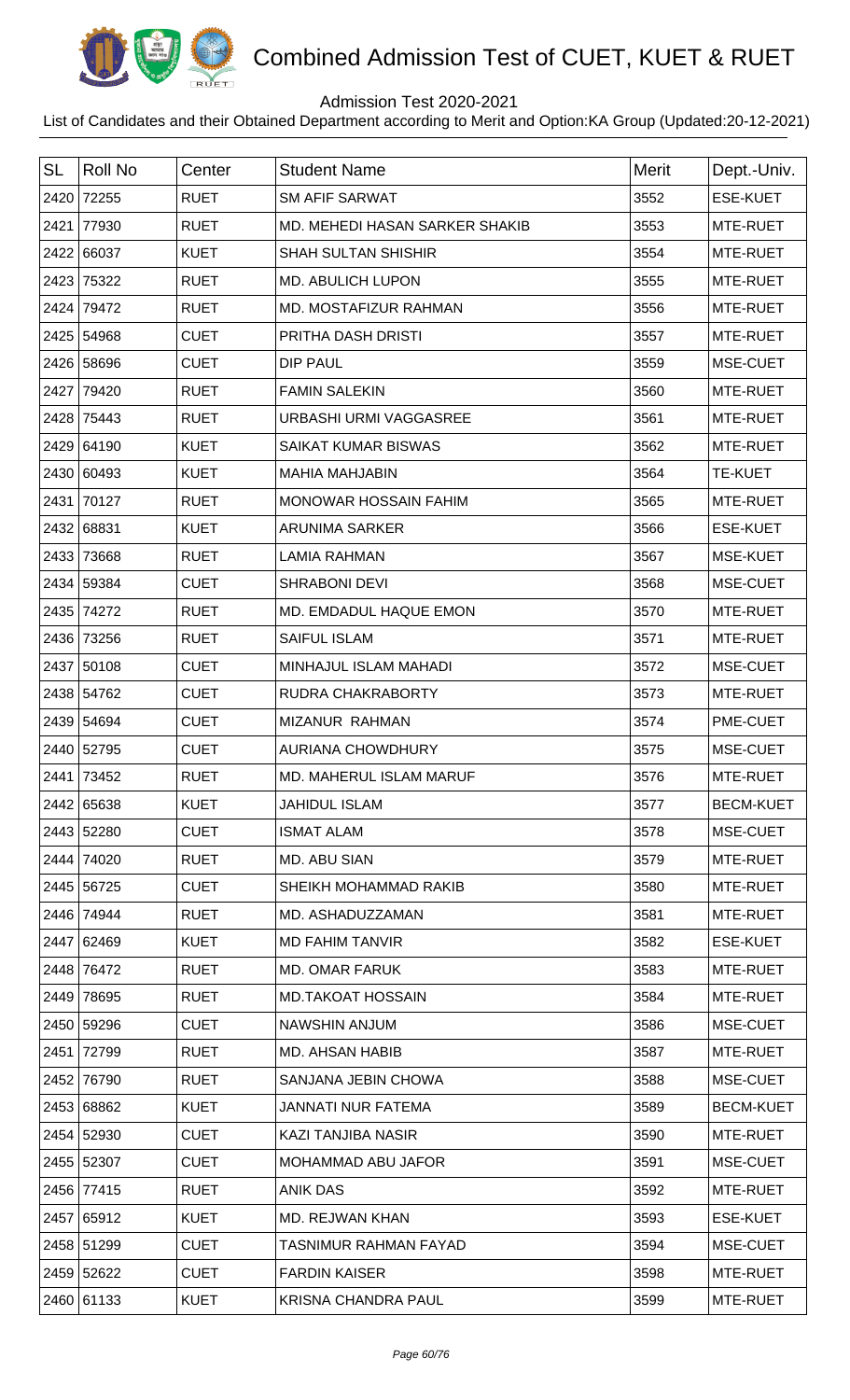

## Admission Test 2020-2021

| <b>SL</b> | <b>Roll No</b> | Center      | <b>Student Name</b>             | Merit | Dept.-Univ.      |
|-----------|----------------|-------------|---------------------------------|-------|------------------|
| 2461      | 60809          | <b>KUET</b> | <b>SK. MUSFIQUR RAHMAN</b>      | 3600  | MSE-KUET         |
| 2462      | 78040          | <b>RUET</b> | <b>SUJAN SAHA</b>               | 3601  | <b>ESE-KUET</b>  |
| 2463      | 70442          | <b>RUET</b> | <b>MARUF QURAISHI</b>           | 3602  | <b>TE-KUET</b>   |
| 2464      | 76434          | <b>RUET</b> | <b>MD. OHIDUL ISLAM</b>         | 3603  | MSE-RUET         |
|           | 2465 64852     | <b>KUET</b> | RAHATUNNESSA URME               | 3604  | MSE-KUET         |
|           | 2466 78619     | <b>RUET</b> | <b>ATIKA TANZIN</b>             | 3605  | <b>BECM-KUET</b> |
|           | 2467 54993     | <b>CUET</b> | KHONDAKAR FARIHA TASNIM         | 3606  | MSE-CUET         |
| 2468      | 76946          | <b>RUET</b> | <b>HABLUL MONIM NABIL</b>       | 3607  | <b>GCE-RUET</b>  |
|           | 2469 62732     | <b>KUET</b> | <b>MOST. SADIA AKTER</b>        | 3609  | MSE-KUET         |
|           | 2470 74741     | <b>RUET</b> | <b>MD.ATIUR RAHMAN</b>          | 3611  | TE-KUET          |
| 2471      | 77505          | <b>RUET</b> | MD. NISHAT ANAM                 | 3613  | <b>WRE-CUET</b>  |
| 2472      | 75027          | <b>RUET</b> | <b>MD. SAMIUL ALIM SADIK</b>    | 3614  | <b>GCE-RUET</b>  |
| 2473      | 77190          | <b>RUET</b> | <b>RUPOK ISLAM AVI</b>          | 3615  | MSE-KUET         |
|           | 2474 65099     | <b>KUET</b> | <b>SUMAIYA SULTANA</b>          | 3616  | <b>ESE-KUET</b>  |
| 2475      | 70591          | <b>RUET</b> | <b>AYRINA MEHJABIN</b>          | 3617  | MSE-KUET         |
|           | 2476 60343     | <b>KUET</b> | ABABIL ARSHAD RYAN              | 3618  | MSE-KUET         |
|           | 2477 53657     | <b>CUET</b> | <b>TAQWA TAHMID</b>             | 3619  | MSE-RUET         |
|           | 2478 55215     | <b>CUET</b> | ANTU ROY CHOWDHURY              | 3620  | PME-CUET         |
| 2479      | 77622          | <b>RUET</b> | <b>SUMAIYA RAHMAN OISHY</b>     | 3621  | PME-CUET         |
|           | 2480 65986     | <b>KUET</b> | <b>SYED MEHEDI HASAN</b>        | 3622  | <b>BECM-RUET</b> |
| 2481      | 73659          | <b>RUET</b> | <b>MD. ISTIHAD ABID</b>         | 3623  | MSE-RUET         |
|           | 2482 66649     | <b>KUET</b> | MD. MUSFIQUR RAHMAN SEFAT       | 3625  | MSE-KUET         |
|           | 2483 55794     | <b>CUET</b> | <b>MADHURIMA DAS</b>            | 3626  | MSE-RUET         |
|           | 2484 61120     | <b>KUET</b> | KAWSER UDDIN KHONDOKER          | 3627  | <b>ESE-KUET</b>  |
|           | 2485 75985     | <b>RUET</b> | <b>ANIKA TAHASIN</b>            | 3629  | MSE-RUET         |
|           | 2486 65077     | <b>KUET</b> | <b>MEHJABEEN NUSRAT</b>         | 3630  | MSE-KUET         |
|           | 2487 74600     | <b>RUET</b> | AHMED AZMAIN SHAHRIAR SHAFI     | 3631  | PME-CUET         |
|           | 2488 75825     | <b>RUET</b> | <b>DEEDHITY DHARA</b>           | 3633  | <b>ESE-KUET</b>  |
|           | 2489 61811     | <b>KUET</b> | <b>SOUMIK DAS</b>               | 3634  | <b>BECM-RUET</b> |
|           | 2490 51193     | <b>CUET</b> | RIDWANUL ISLAM AYAT             | 3635  | PME-CUET         |
|           | 2491 53932     | <b>CUET</b> | <b>RAFID AMIN</b>               | 3636  | LE-KUET          |
|           | 2492 78531     | <b>RUET</b> | <b>IFTEKHAR HOSSAIN</b>         | 3637  | MSE-KUET         |
| 2493      | 76396          | <b>RUET</b> | <b>MAKSHUDUR RAHMAN</b>         | 3638  | MSE-KUET         |
|           | 2494 53504     | <b>CUET</b> | <b>MD. NAFIS SHAHRIAR NILOY</b> | 3639  | <b>BECM-KUET</b> |
|           | 2495 66230     | <b>KUET</b> | <b>MD. ANAS BIN HOSSEN</b>      | 3640  | MSE-KUET         |
|           | 2496 70194     | <b>RUET</b> | MST. SANJANA SINTHIA TANDRA     | 3642  | <b>GCE-RUET</b>  |
|           | 2497 73902     | <b>RUET</b> | <b>JANNATUL MAWA TAKI</b>       | 3643  | MSE-CUET         |
|           | 2498 58830     | <b>CUET</b> | MUHAMMAD MONJUR ALAM MAINU      | 3644  | <b>WRE-CUET</b>  |
|           | 2499 51892     | <b>CUET</b> | <b>MUSARAT HABIB</b>            | 3645  | MSE-CUET         |
|           | 2500 63957     | <b>KUET</b> | ARPITA DUTTA                    | 3647  | MSE-KUET         |
|           | 2501 64091     | <b>KUET</b> | MOSA. NAWRIN JAHAN NITU         | 3648  | MSE-RUET         |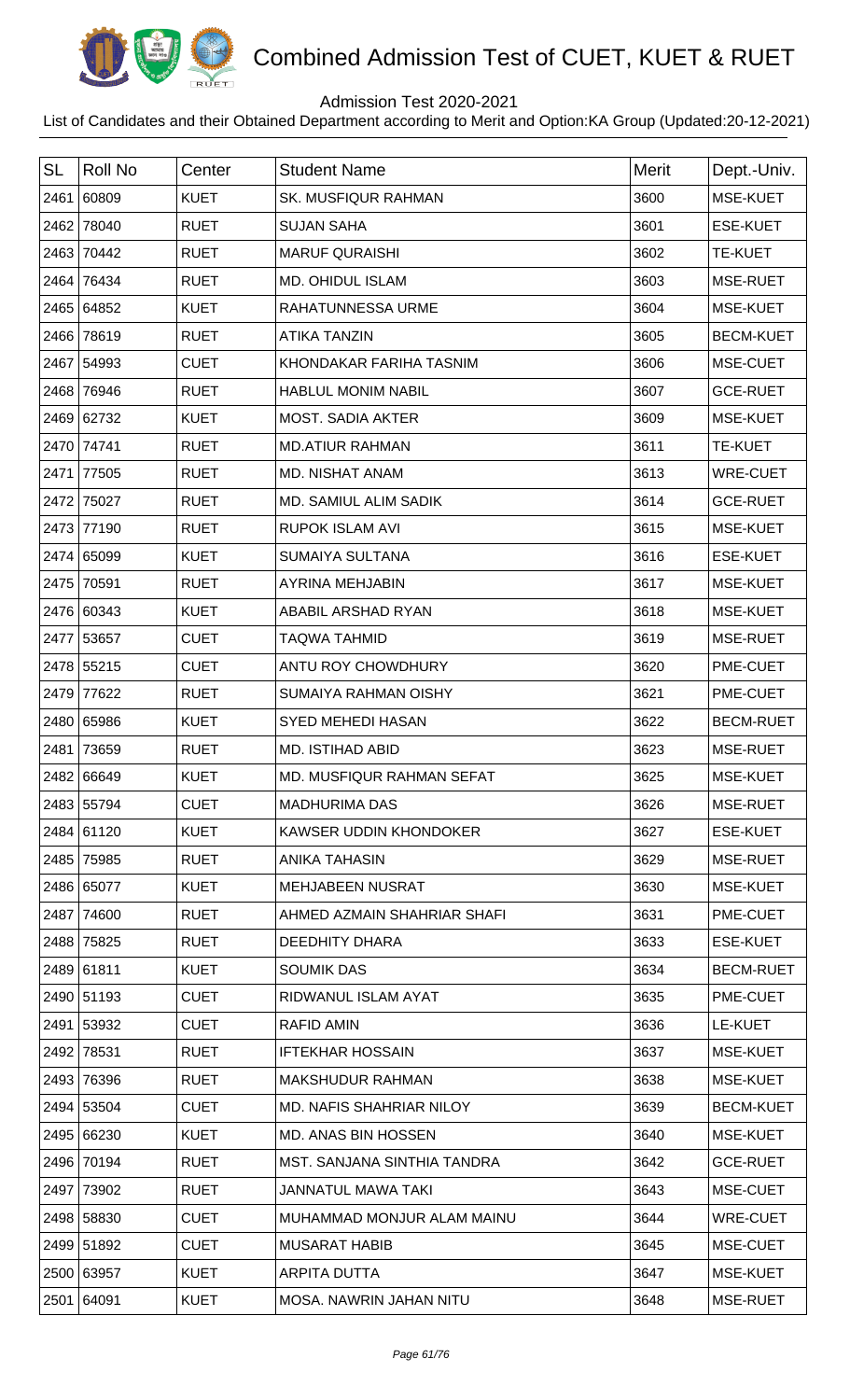

## Admission Test 2020-2021

| <b>SL</b> | <b>Roll No</b> | Center      | <b>Student Name</b>             | <b>Merit</b> | Dept.-Univ.      |
|-----------|----------------|-------------|---------------------------------|--------------|------------------|
| 2502      | 73462          | <b>RUET</b> | <b>NIBIR SAHA</b>               | 3650         | ESE-KUET         |
|           | 2503 62063     | <b>KUET</b> | ABDULLAH AL NAGHIB              | 3651         | URP-KUET         |
| 2504      | 68786          | <b>KUET</b> | DHRUBO BISWAS TOY               | 3652         | <b>BECM-KUET</b> |
|           | 2505 58553     | <b>CUET</b> | <b>NAWSHIN NAWAR</b>            | 3654         | MSE-RUET         |
|           | 2506 55796     | <b>CUET</b> | MD. SHAGOR AHMED                | 3655         | PME-CUET         |
| 2507      | 75077          | <b>RUET</b> | <b>ISTIAK AHMED</b>             | 3656         | MSE-CUET         |
| 2508      | 74465          | <b>RUET</b> | ABDULLAH AL MAMUN               | 3657         | MSE-KUET         |
|           | 2509 55479     | <b>CUET</b> | <b>DILSHAD SULTANA</b>          | 3658         | <b>ESE-KUET</b>  |
| 2510      | 74859          | <b>RUET</b> | MD. MEHEDI HASAN                | 3659         | <b>WRE-CUET</b>  |
| 2511      | 66532          | <b>KUET</b> | <b>SUMIT SARKER</b>             | 3660         | <b>BECM-KUET</b> |
|           | 2512 55975     | <b>CUET</b> | AYSWARIA SHASTI CHOWDHURY       | 3663         | MSE-KUET         |
|           | 2513 53194     | <b>CUET</b> | SK. IMTEAZ AHMED                | 3664         | MSE-KUET         |
| 2514      | 78023          | <b>RUET</b> | <b>SABIT HASAN</b>              | 3665         | MSE-RUET         |
|           | 2515 66489     | <b>KUET</b> | <b>SUJANA KABIR</b>             | 3668         | <b>TE-KUET</b>   |
|           | 2516 63433     | <b>KUET</b> | MD. JAHIDUL ISLAM               | 3669         | MSE-KUET         |
|           | 2517 52021     | <b>CUET</b> | MD. MOFFAJJEL HOSSAIN           | 3670         | MSE-CUET         |
| 2518      | 73272          | <b>RUET</b> | <b>MEHEDI ISLAM</b>             | 3672         | <b>BECM-KUET</b> |
| 2519      | 56625          | <b>CUET</b> | <b>TANJIM SAMAD</b>             | 3673         | MSE-KUET         |
| 2520      | 76880          | <b>RUET</b> | AL NIMRA KABIR                  | 3674         | MSE-KUET         |
| 2521      | 52637          | <b>CUET</b> | SOWRAN DEV                      | 3675         | MSE-CUET         |
| 2522      | 71178          | <b>RUET</b> | <b>MOSTOFA SHAKIL RAFI</b>      | 3676         | PME-CUET         |
|           | 2523 75686     | <b>RUET</b> | <b>MALIHA TANJIM</b>            | 3677         | <b>MSE-KUET</b>  |
|           | 2524 53074     | <b>CUET</b> | MD. RASHEDUZZAMAN MUNNA         | 3678         | <b>TE-KUET</b>   |
|           | 2525 55719     | <b>CUET</b> | MD. MEHERAZUL KARIM             | 3679         | PME-CUET         |
|           | 2526 75516     | <b>RUET</b> | MD. MUBASSHIRUL ISLAM SHIHAB    | 3680         | MSE-KUET         |
| 2527      | 76452          | <b>RUET</b> | <b>MD. MAKSUDUR RAHMAN</b>      | 3681         | <b>TE-KUET</b>   |
|           | 2528 60056     | <b>KUET</b> | MD. ARAFAT HAQUE                | 3682         | MSE-KUET         |
|           | 2529 62198     | <b>KUET</b> | <b>MD. TARIKUL ISLAM</b>        | 3683         | MSE-KUET         |
|           | 2530 55310     | <b>CUET</b> | ABDULLA AL MUHIT                | 3684         | <b>ESE-KUET</b>  |
|           | 2531 61250     | <b>KUET</b> | MD. RIFAT                       | 3685         | MSE-CUET         |
|           | 2532 50538     | <b>CUET</b> | <b>MD. ABTAHI CHOWDHURY</b>     | 3686         | MSE-KUET         |
|           | 2533 61119     | <b>KUET</b> | SHEIKH SAFI HASSAN              | 3689         | MSE-KUET         |
| 2534      | 77716          | <b>RUET</b> | MD. ROHAN PARVEZ                | 3690         | <b>TE-KUET</b>   |
|           | 2535 51818     | <b>CUET</b> | <b>SAROWER HOSEN TANIM</b>      | 3691         | <b>ESE-KUET</b>  |
|           | 2536 63899     | <b>KUET</b> | <b>BIJON KUMAR SHAHA</b>        | 3692         | MSE-RUET         |
|           | 2537 51455     | <b>CUET</b> | <b>IRIN SULTANA</b>             | 3693         | MSE-CUET         |
|           | 2538 70614     | <b>RUET</b> | <b>MAHMUDA ISLAM</b>            | 3694         | MSE-KUET         |
| 2539      | 73400          | <b>RUET</b> | AFNAN AKHTER                    | 3695         | MSE-RUET         |
|           | 2540 64272     | <b>KUET</b> | <b>SAMIR MAZUMDER</b>           | 3696         | <b>BECM-KUET</b> |
|           | 2541 68817     | <b>KUET</b> | <b>HAIYATUN BINTEY HYE TOWA</b> | 3698         | <b>BECM-KUET</b> |
|           | 2542 63149     | <b>KUET</b> | DONMARK MANDOL                  | 3700         | <b>WRE-CUET</b>  |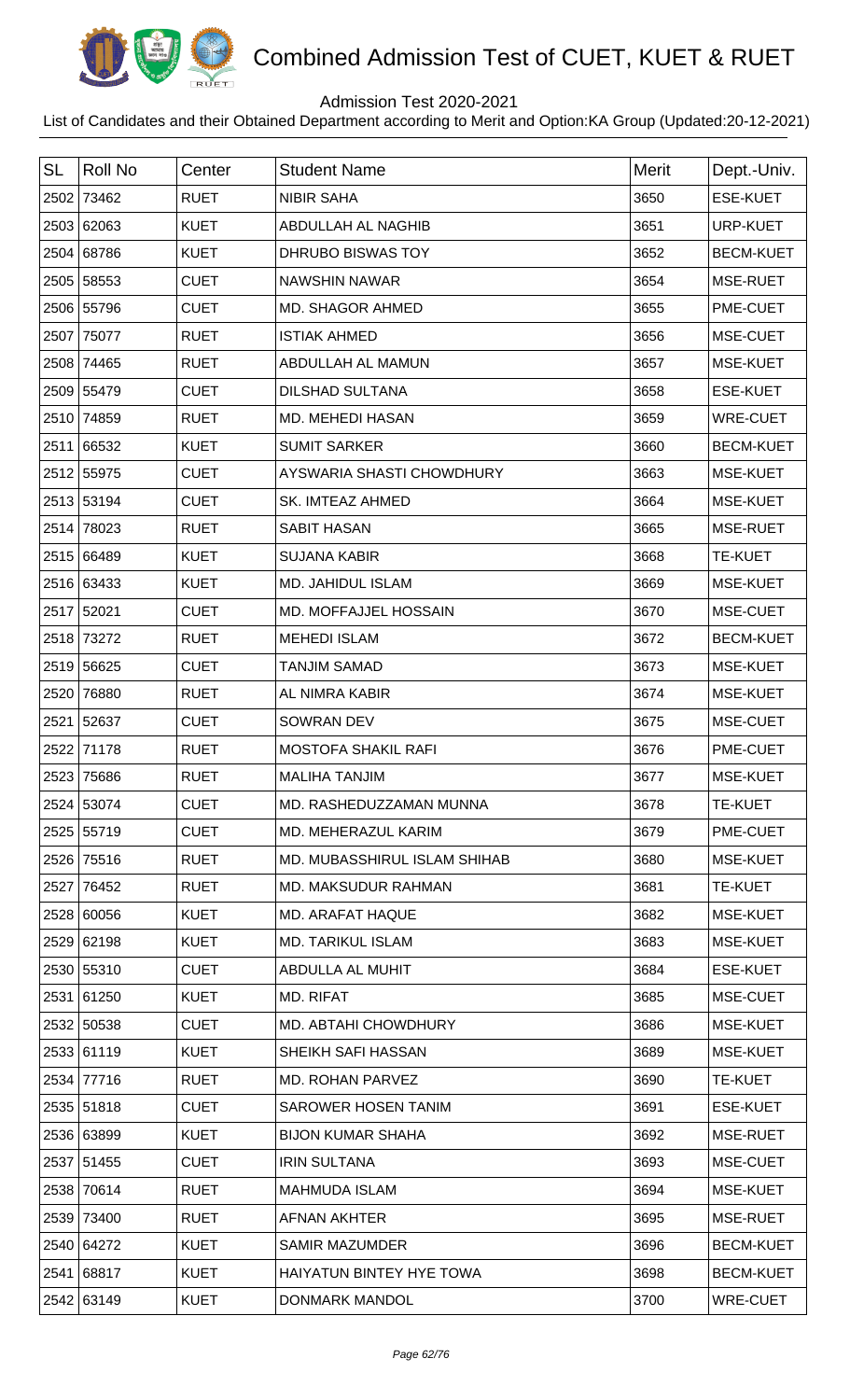

## Admission Test 2020-2021

| <b>SL</b> | <b>Roll No</b> | Center      | <b>Student Name</b>             | Merit | Dept.-Univ.      |
|-----------|----------------|-------------|---------------------------------|-------|------------------|
|           | 2543 50765     | <b>CUET</b> | INZAMAM UDDIN MAHAMUD ALIF      | 3701  | PME-CUET         |
|           | 2544 74895     | <b>RUET</b> | <b>TAHMINA KHATUN</b>           | 3702  | URP-RUET         |
|           | 2545 52156     | <b>CUET</b> | KAMRUL HASAN EMON               | 3703  | MSE-CUET         |
|           | 2546 68892     | <b>KUET</b> | ADRITA ANWAR                    | 3704  | <b>ESE-KUET</b>  |
|           | 2547 69032     | <b>KUET</b> | <b>MONZUR MAHMUD</b>            | 3705  | <b>ESE-KUET</b>  |
| 2548      | 76382          | <b>RUET</b> | AUOSHAFUR ISLAM TALUKDER        | 3706  | MSE-RUET         |
|           | 2549 73537     | <b>RUET</b> | <b>MST. NISHAT NABILAH</b>      | 3707  | MSE-RUET         |
|           | 2550 60034     | <b>KUET</b> | <b>FAIZUL KABIR NILOY</b>       | 3709  | MSE-RUET         |
|           | 2551 58759     | <b>CUET</b> | <b>NAZIBA BUSHRA</b>            | 3712  | <b>BECM-KUET</b> |
|           | 2552 55498     | <b>CUET</b> | ALIF AHMED TAHA                 | 3713  | MSE-CUET         |
|           | 2553 74586     | <b>RUET</b> | <b>SAMIA AFSANA</b>             | 3714  | MSE-RUET         |
|           | 2554 55096     | <b>CUET</b> | THASINA TAKIA JUTHY             | 3716  | MSE-CUET         |
|           | 2555 60937     | <b>KUET</b> | MD. EKRAMUL HAQUE BHUIYAN       | 3717  | <b>WRE-CUET</b>  |
|           | 2556 70946     | <b>RUET</b> | TAWFIQ MAHMUD KHAN              | 3718  | PME-CUET         |
|           | 2557 70807     | <b>RUET</b> | <b>MD. ABU SHOAIB</b>           | 3719  | MSE-KUET         |
|           | 2558 51752     | <b>CUET</b> | <b>MD SHIHABUL ISLAM</b>        | 3720  | MSE-CUET         |
|           | 2559 51513     | <b>CUET</b> | <b>RIDWAN KADER</b>             | 3721  | MSE-CUET         |
|           | 2560 56769     | <b>CUET</b> | RABIUL HAQUE SAJID              | 3722  | MSE-KUET         |
|           | 2561 70806     | <b>RUET</b> | ALAMIN MOLLA NAYAN              | 3723  | <b>ESE-KUET</b>  |
|           | 2562 57251     | <b>CUET</b> | <b>TANGILA AKTER</b>            | 3724  | MSE-CUET         |
| 2563      | 76569          | <b>RUET</b> | <b>MD. MOTASIM BILLAH SADIK</b> | 3725  | <b>MSE-KUET</b>  |
|           | 2564 62057     | <b>KUET</b> | <b>ABIR AHSAN</b>               | 3726  | <b>MSE-KUET</b>  |
|           | 2565 53162     | <b>CUET</b> | <b>SEHEBA YAMEEN</b>            | 3727  | <b>WRE-CUET</b>  |
|           | 2566 68718     | <b>KUET</b> | <b>HASIBUL ISLAM SHAWON</b>     | 3728  | <b>ESE-KUET</b>  |
|           | 2567 63244     | <b>KUET</b> | <b>SETU RANI SAHA</b>           | 3729  | <b>TE-KUET</b>   |
|           | 2568 73788     | <b>RUET</b> | MD. SADEKUZZAMAN NISHAT         | 3730  | MSE-KUET         |
|           | 2569 64200     | <b>KUET</b> | <b>MOST. ANIKA TASNIM</b>       | 3731  | <b>ESE-KUET</b>  |
|           | 2570 75448     | <b>RUET</b> | MD. SAIFUL ISLAM SHANTO         | 3732  | MSE-RUET         |
|           | 2571 62475     | <b>KUET</b> | <b>NANDINI BISWAS</b>           | 3733  | <b>TE-KUET</b>   |
|           | 2572 55694     | <b>CUET</b> | MD. FARHAN SHAHRIAR ISLAM       | 3734  | MSE-CUET         |
|           | 2573 71993     | <b>RUET</b> | <b>SUPREO SAHA PRANTO</b>       | 3735  | MSE-KUET         |
|           | 2574 79494     | <b>RUET</b> | <b>ISTIYAK AHMED MAHI</b>       | 3737  | MSE-RUET         |
|           | 2575 55594     | <b>CUET</b> | MOHAMMAD SHAHARIAR KABIR        | 3738  | MSE-KUET         |
|           | 2576 76447     | <b>RUET</b> | <b>AUDITI SARKER</b>            | 3739  | MSE-RUET         |
|           | 2577 77198     | <b>RUET</b> | PRANTA GOON                     | 3740  | <b>BECM-KUET</b> |
|           | 2578 53904     | <b>CUET</b> | <b>EKRA BISMA</b>               | 3741  | MSE-CUET         |
|           | 2579 58754     | <b>CUET</b> | <b>RAKIBUL HASAN</b>            | 3742  | MSE-RUET         |
|           | 2580 51115     | <b>CUET</b> | MD. ASRAF ALI                   | 3744  | MSE-KUET         |
|           | 2581 77313     | <b>RUET</b> | <b>SAMIA CHOWDHURY</b>          | 3745  | MSE-CUET         |
|           | 2582 55762     | <b>CUET</b> | <b>JANNATUL MAWYA PRITY</b>     | 3746  | MSE-CUET         |
|           | 2583 56738     | <b>CUET</b> | <b>PUJA BHOWMIK</b>             | 3747  | <b>WRE-CUET</b>  |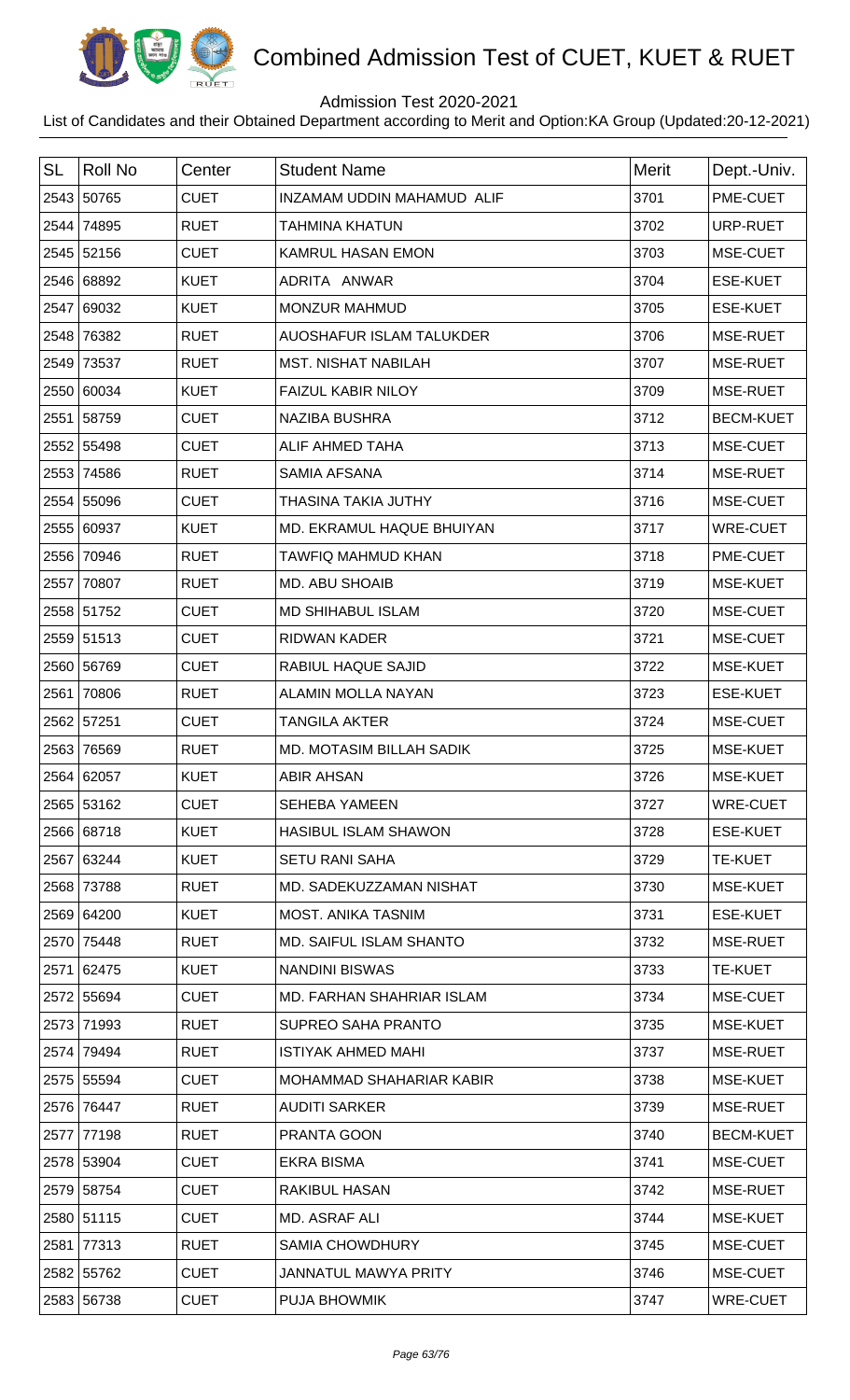

## Admission Test 2020-2021

| <b>SL</b> | <b>Roll No</b> | Center      | <b>Student Name</b>           | <b>Merit</b> | Dept.-Univ.      |
|-----------|----------------|-------------|-------------------------------|--------------|------------------|
|           | 2584 53337     | <b>CUET</b> | ANANYA AUDITI CHOWDHURY       | 3748         | <b>ESE-KUET</b>  |
|           | 2585 65444     | <b>KUET</b> | MD HASIBUL HASSAN JOY         | 3749         | <b>ESE-KUET</b>  |
|           | 2586 53732     | <b>CUET</b> | <b>WAHID ABRAR TONMOY</b>     | 3750         | MSE-RUET         |
|           | 2587 50536     | <b>CUET</b> | <b>MEHEDI HASAN</b>           | 3754         | <b>ESE-KUET</b>  |
|           | 2588 65715     | <b>KUET</b> | <b>MD.JABED ALAM</b>          | 3755         | <b>ESE-KUET</b>  |
|           | 2589 73872     | <b>RUET</b> | SAZID MAHMUD ZUHAN            | 3756         | MSE-KUET         |
|           | 2590 54623     | <b>CUET</b> | MD. FAHAD ALAM EMON           | 3757         | MSE-CUET         |
|           | 2591 61044     | <b>KUET</b> | <b>JOBAYER HOSSAIN</b>        | 3758         | <b>ESE-KUET</b>  |
|           | 2592 50504     | <b>CUET</b> | <b>RAMEEN MAHMOOD</b>         | 3759         | MSE-KUET         |
|           | 2593 62232     | <b>KUET</b> | MD. SIZAN CHOUDHURI MOON      | 3760         | <b>BECM-RUET</b> |
|           | 2594 64681     | <b>KUET</b> | MD. FORHAD HOSSAIN            | 3761         | <b>BECM-KUET</b> |
|           | 2595 60020     | <b>KUET</b> | <b>ISRAT JAHAN ISHA</b>       | 3762         | <b>ESE-KUET</b>  |
|           | 2596 55387     | <b>CUET</b> | <b>UPANTA BAIDYA</b>          | 3763         | PME-CUET         |
|           | 2597 50569     | <b>CUET</b> | A.K.M ABDUL MUHIB             | 3764         | MSE-CUET         |
|           | 2598 71141     | <b>RUET</b> | <b>MD. SAKIB HASAN SAIKOT</b> | 3765         | MSE-KUET         |
|           | 2599 61474     | <b>KUET</b> | <b>MD. RONY ISLAM</b>         | 3766         | <b>BECM-KUET</b> |
|           | 2600 53056     | <b>CUET</b> | <b>MD NAFIS UL ABID</b>       | 3767         | <b>BECM-RUET</b> |
|           | 2601 63655     | <b>KUET</b> | ABDULLAH AL MAHMUD            | 3768         | MSE-KUET         |
|           | 2602 70731     | <b>RUET</b> | MD. ZAHIDUL ISLAM             | 3769         | MSE-KUET         |
|           | 2603 77841     | <b>RUET</b> | <b>JUNAIDUL ISLAM</b>         | 3770         | MSE-KUET         |
| 2604      | 72489          | <b>RUET</b> | <b>MD. FUAD HASAN</b>         | 3771         | <b>MSE-KUET</b>  |
|           | 2605 60399     | <b>KUET</b> | <b>JYOTI PROKASH MONDAL</b>   | 3772         | <b>ESE-KUET</b>  |
|           | 2606 76668     | <b>RUET</b> | MD. SAZZAD HOSSAIN            | 3774         | MSE-RUET         |
|           | 2607 55028     | <b>CUET</b> | FATEMA BINTEY SAYED           | 3776         | <b>ESE-KUET</b>  |
|           | 2608 74479     | <b>RUET</b> | <b>SHOWVIK DAS</b>            | 3777         | MSE-RUET         |
|           | 2609 70707     | <b>RUET</b> | <b>NADIA ISLAM TONNY</b>      | 3778         | <b>BECM-KUET</b> |
|           | 2610 61854     | <b>KUET</b> | MD. FAHIM AL RAKIB            | 3779         | <b>GCE-RUET</b>  |
|           | 2611 72190     | <b>RUET</b> | MD. TANZIM SHAHRIAR           | 3780         | MSE-RUET         |
|           | 2612 62252     | <b>KUET</b> | MD. ABUL GOFRAN BANNA         | 3781         | MSE-KUET         |
|           | 2613 54859     | <b>CUET</b> | ZANNAT-E-AFRA EASMIN ETU      | 3782         | <b>ESE-KUET</b>  |
|           | 2614 63246     | <b>KUET</b> | SHAHRIAR HAQUE NAFI           | 3783         | <b>BECM-KUET</b> |
|           | 2615 52599     | <b>CUET</b> | <b>JOYTUN NATH</b>            | 3784         | PME-CUET         |
|           | 2616 56924     | <b>CUET</b> | MAHMUD ABDUL AZIZ ROHAN       | 3786         | <b>ESE-KUET</b>  |
|           | 2617 52817     | <b>CUET</b> | NAFISA MALIAT KASHFIA         | 3787         | MSE-KUET         |
|           | 2618 66209     | <b>KUET</b> | <b>TAMIM HASAN PAROSH</b>     | 3789         | MSE-KUET         |
|           | 2619 52617     | <b>CUET</b> | SAYED ISTIAK AKASH            | 3790         | MSE-RUET         |
|           | 2620 77337     | <b>RUET</b> | <b>TASHIKUR RAHMAN</b>        | 3791         | MSE-KUET         |
|           | 2621 52024     | <b>CUET</b> | SUMAYA AKTER SADIA            | 3792         | <b>TE-KUET</b>   |
|           | 2622 52315     | <b>CUET</b> | SHEIKH AFIF BIN AFTAB         | 3793         | PME-CUET         |
|           | 2623 74118     | <b>RUET</b> | <b>TASDID BIN KABIR</b>       | 3794         | MSE-KUET         |
|           | 2624 54615     | <b>CUET</b> | MD. NAZMUL HUDA SOJIB         | 3795         | MSE-KUET         |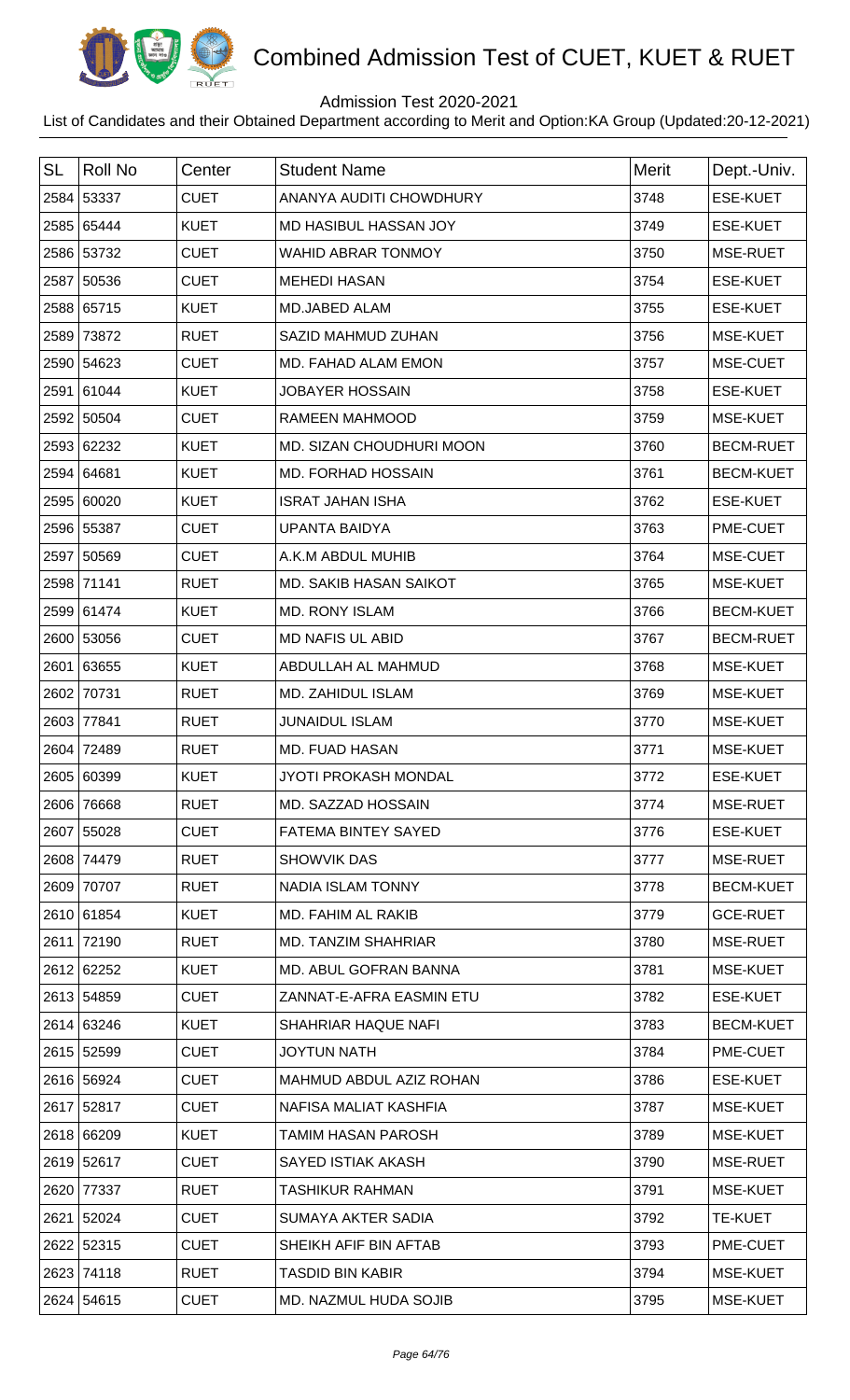

## Admission Test 2020-2021

| <b>SL</b> | <b>Roll No</b> | Center      | <b>Student Name</b>            | <b>Merit</b> | Dept.-Univ.      |
|-----------|----------------|-------------|--------------------------------|--------------|------------------|
|           | 2625 64028     | <b>KUET</b> | <b>MD. HASIBUR RAHMAN</b>      | 3796         | <b>TE-KUET</b>   |
|           | 2626 60374     | <b>KUET</b> | <b>JABER BIN KABIR</b>         | 3797         | MSE-KUET         |
|           | 2627 53907     | <b>CUET</b> | <b>ARIFUL HASSAN</b>           | 3798         | PME-CUET         |
| 2628      | 76601          | <b>RUET</b> | <b>MD. ASHRAFUL ISLAM</b>      | 3799         | MSE-RUET         |
|           | 2629 57070     | <b>CUET</b> | <b>MD. MINHAJUL ISLAM</b>      | 3800         | <b>WRE-CUET</b>  |
|           | 2630 55172     | <b>CUET</b> | <b>ARUNDHUTI GHOSH</b>         | 3801         | <b>GCE-RUET</b>  |
| 2631      | 78848          | <b>RUET</b> | <b>FAHMIDA HOSSAIN MUNIA</b>   | 3803         | MSE-KUET         |
| 2632      | 73729          | <b>RUET</b> | <b>MD. MUNTASIR MONOAR</b>     | 3804         | MSE-KUET         |
|           | 2633 52695     | <b>CUET</b> | KHONDAKER TAMANNA NIZAM        | 3805         | <b>BECM-KUET</b> |
|           | 2634 55659     | <b>CUET</b> | MD. NAZMUL AHSAN               | 3806         | PME-CUET         |
|           | 2635 55487     | <b>CUET</b> | PINKY DEBNATH                  | 3807         | URP-CUET         |
|           | 2636 50595     | <b>CUET</b> | <b>TURFA BINTE SULTAN</b>      | 3808         | MSE-KUET         |
| 2637      | 75866          | <b>RUET</b> | MD. FAHAD ISLAM DIPTA          | 3809         | PME-CUET         |
|           | 2638 60111     | <b>KUET</b> | RABEYA RAHMAN                  | 3810         | MSE-RUET         |
|           | 2639 55267     | <b>CUET</b> | <b>SAKHAWAT HOSSAIN</b>        | 3811         | PME-CUET         |
|           | 2640 72573     | <b>RUET</b> | MD. FARDIN AHOSAN SOJIB        | 3812         | MSE-RUET         |
|           | 2641 53092     | <b>CUET</b> | THIRTHA KARMAKAR               | 3813         | MSE-RUET         |
|           | 2642 60747     | <b>KUET</b> | <b>NABILA TABASSUM</b>         | 3814         | MSE-RUET         |
|           | 2643 61134     | <b>KUET</b> | <b>TASNIM GALIB NILOY</b>      | 3815         | MSE-RUET         |
|           | 2644 54173     | <b>CUET</b> | S. M. SHAMSUDDOHA              | 3816         | MSE-RUET         |
|           | 2645 66401     | <b>KUET</b> | <b>TANJILA FARIHA</b>          | 3817         | MSE-RUET         |
|           | 2646 73703     | <b>RUET</b> | <b>JOSEPH AHMED</b>            | 3818         | <b>PME-CUET</b>  |
|           | 2647 63818     | <b>KUET</b> | <b>HABIBUR RAHMAN</b>          | 3819         | MSE-RUET         |
|           | 2648 52169     | <b>CUET</b> | A.K.M. RAFID UDDIN CHOWDHURY   | 3820         | MSE-RUET         |
| 2649      | 72028          | <b>RUET</b> | MD. BIDDUT ALI                 | 3821         | <b>BECM-RUET</b> |
|           | 2650 54941     | <b>CUET</b> | SADIA JAHAN SUPTA              | 3822         | <b>TE-KUET</b>   |
| 2651      | 74856          | <b>RUET</b> | ROLA AL HOWA SARIKA            | 3823         | <b>TE-KUET</b>   |
|           | 2652 66540     | <b>KUET</b> | <b>SAMIAN HASIB MUNNA</b>      | 3824         | PME-CUET         |
|           | 2653 51104     | <b>CUET</b> | MD. IRAM BIN MAHBUB            | 3825         | PME-CUET         |
|           | 2654 57204     | <b>CUET</b> | UMMAY HABIBA TITHI             | 3826         | MSE-RUET         |
|           | 2655 55558     | <b>CUET</b> | MOHAMMAD HASHERUN MAHIN SHAFIN | 3827         | MSE-RUET         |
|           | 2656 75257     | <b>RUET</b> | MOST. AKIA ANJUM SRISTY        | 3828         | <b>TE-KUET</b>   |
|           | 2657 60472     | <b>KUET</b> | SK. IBNUS SABIL JILANI         | 3829         | PME-CUET         |
|           | 2658 56655     | <b>CUET</b> | MD. ASHIKUR RAHMAN TALUKDAR    | 3830         | PME-CUET         |
|           | 2659 66820     | <b>KUET</b> | AHNAF AL RASHID                | 3831         | MSE-RUET         |
|           | 2660 56920     | <b>CUET</b> | RABIUL AWAL MUNSHI             | 3832         | MSE-RUET         |
|           | 2661 71780     | <b>RUET</b> | <b>MD. NAZMUL HASAN</b>        | 3834         | MSE-RUET         |
|           | 2662 62874     | <b>KUET</b> | MD. RAFIUL ISLAM NAYAN         | 3835         | <b>BECM-KUET</b> |
|           | 2663 74747     | <b>RUET</b> | MD. JOBIED                     | 3836         | <b>TE-KUET</b>   |
|           | 2664 53666     | <b>CUET</b> | IFTHEKHARUL ALAM ASIF          | 3837         | PME-CUET         |
|           | 2665 66324     | <b>KUET</b> | <b>RASHID SHAHRIAR</b>         | 3838         | MSE-RUET         |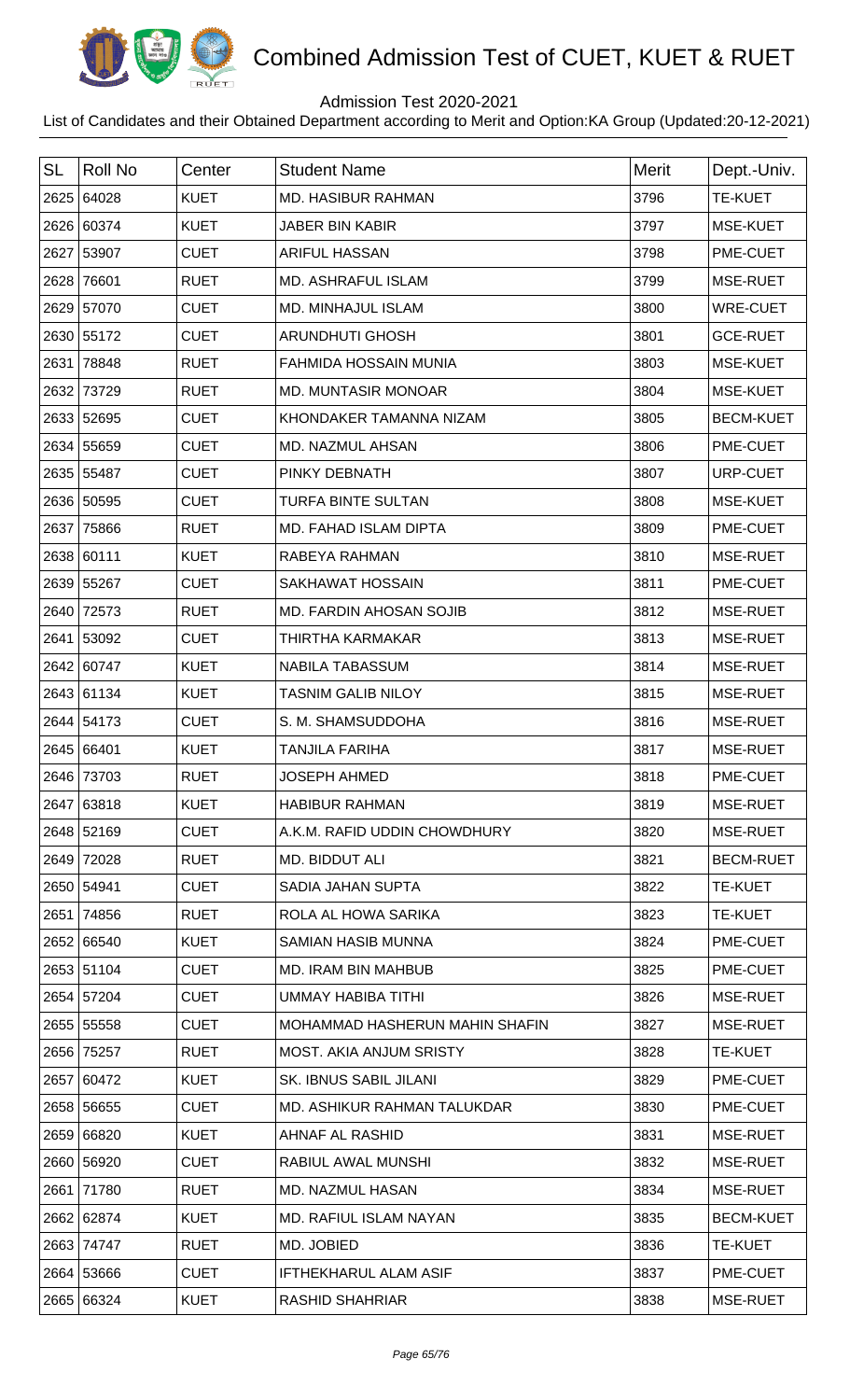

## Admission Test 2020-2021

| <b>SL</b> | <b>Roll No</b> | Center      | <b>Student Name</b>            | <b>Merit</b> | Dept.-Univ.      |
|-----------|----------------|-------------|--------------------------------|--------------|------------------|
|           | 2666 79272     | <b>RUET</b> | SADIA AFROSE DRISHTY           | 3839         | MSE-RUET         |
|           | 2667 50199     | <b>CUET</b> | ANIKA TABASSUM MIM             | 3841         | MSE-RUET         |
|           | 2668 54415     | <b>CUET</b> | MD. ASHIKUZZAMAN               | 3842         | PME-CUET         |
|           | 2669 64732     | <b>KUET</b> | <b>SUDIPTA DAS</b>             | 3843         | <b>TE-KUET</b>   |
|           | 2670 57035     | <b>CUET</b> | <b>FOUZIA HAMIM SAMIA</b>      | 3844         | <b>WRE-CUET</b>  |
|           | 2671 77135     | <b>RUET</b> | <b>MD. MAZHARUL ISLAM</b>      | 3848         | <b>BECM-KUET</b> |
|           | 2672 76225     | <b>RUET</b> | <b>MOHAMMOD TASBI KHAN</b>     | 3849         | MSE-RUET         |
|           | 2673 51114     | <b>CUET</b> | <b>MIZANUR RAHMAN</b>          | 3850         | MSE-RUET         |
|           | 2674 53168     | <b>CUET</b> | <b>SULTAN MAHMUD</b>           | 3851         | <b>WRE-CUET</b>  |
|           | 2675 62715     | <b>KUET</b> | K. M. ASHIK MAHMUD             | 3852         | <b>WRE-CUET</b>  |
|           | 2676 76663     | <b>RUET</b> | SOHARAB HOSSAIN SHANTO         | 3853         | MSE-RUET         |
|           | 2677 61473     | <b>KUET</b> | <b>MD. ARIFUL ISLAM ZISHAN</b> | 3854         | MSE-RUET         |
|           | 2678 64397     | <b>KUET</b> | <b>HILLOL SARKAR</b>           | 3858         | <b>BECM-KUET</b> |
|           | 2679 60370     | <b>KUET</b> | <b>WALIZA AHAMED SOPTY</b>     | 3859         | MSE-RUET         |
|           | 2680 76576     | <b>RUET</b> | <b>SHABIHA MAHBUB</b>          | 3860         | PME-CUET         |
| 2681      | 56834          | <b>CUET</b> | HRIKPRABHA SARMA BRITI         | 3861         | <b>WRE-CUET</b>  |
|           | 2682 65447     | <b>KUET</b> | <b>WASIKUL ISLAM</b>           | 3862         | <b>BECM-KUET</b> |
| 2683      | 70945          | <b>RUET</b> | MD. MERAZ HASAN                | 3863         | MSE-RUET         |
|           | 2684 58764     | <b>CUET</b> | <b>MAHIA RAHMAN MUMU</b>       | 3864         | <b>WRE-CUET</b>  |
|           | 2685 65481     | <b>KUET</b> | MD. MEHEDI HASAN               | 3865         | MSE-RUET         |
|           | 2686 54752     | <b>CUET</b> | <b>TAFHEEMUL HOQ</b>           | 3868         | <b>GCE-RUET</b>  |
|           | 2687 55023     | <b>CUET</b> | <b>S.M.NURUL ALAM</b>          | 3870         | <b>BECM-KUET</b> |
|           | 2688 52310     | <b>CUET</b> | <b>SHUVO BAIDYA</b>            | 3871         | PME-CUET         |
|           | 2689 58886     | <b>CUET</b> | <b>ISRAT ZEREEN</b>            | 3872         | <b>WRE-CUET</b>  |
|           | 2690 64879     | <b>KUET</b> | MAISHA CHOWDHURY KARABI        | 3873         | MSE-RUET         |
|           | 2691 53332     | <b>CUET</b> | PRITHU DEY                     | 3874         | MSE-RUET         |
|           | 2692 74684     | <b>RUET</b> | <b>SUDIPTO KUMAR SEN</b>       | 3875         | MSE-RUET         |
|           | 2693 72668     | <b>RUET</b> | MD. ASHIQUR RAHMAN             | 3876         | MSE-RUET         |
|           | 2694 50625     | <b>CUET</b> | <b>ZARIN TASNIM</b>            | 3877         | <b>TE-KUET</b>   |
|           | 2695 54368     | <b>CUET</b> | FATAMA TOJ JOHORA              | 3878         | MSE-RUET         |
|           | 2696 60868     | <b>KUET</b> | RAKIBUL ISLAM SADAT            | 3879         | <b>TE-KUET</b>   |
|           | 2697 53208     | <b>CUET</b> | MD MUZTAHID HOSSAIN            | 3880         | MSE-RUET         |
|           | 2698 62179     | <b>KUET</b> | <b>URMI SAHA</b>               | 3881         | MSE-RUET         |
|           | 2699 74127     | <b>RUET</b> | <b>SUSAN SHOILI WARESI</b>     | 3882         | <b>TE-KUET</b>   |
|           | 2700 71859     | <b>RUET</b> | MD. SADICKUZZAMAN              | 3883         | PME-CUET         |
|           | 2701 55034     | <b>CUET</b> | <b>ISHTIAK MAHMUD</b>          | 3884         | MSE-RUET         |
|           | 2702 54759     | <b>CUET</b> | <b>MAHI UDDIN AHMAAD</b>       | 3885         | MSE-RUET         |
|           | 2703 75385     | <b>RUET</b> | <b>SHARMIN ISLAM</b>           | 3886         | MSE-RUET         |
|           | 2704 50424     | <b>CUET</b> | <b>ATAUR RAHMAN</b>            | 3887         | PME-CUET         |
|           | 2705 55374     | <b>CUET</b> | <b>TUTUL DUTTA</b>             | 3888         | <b>WRE-CUET</b>  |
|           | 2706 63121     | <b>KUET</b> | <b>MUHAIMINUL ISLAM</b>        | 3889         | PME-CUET         |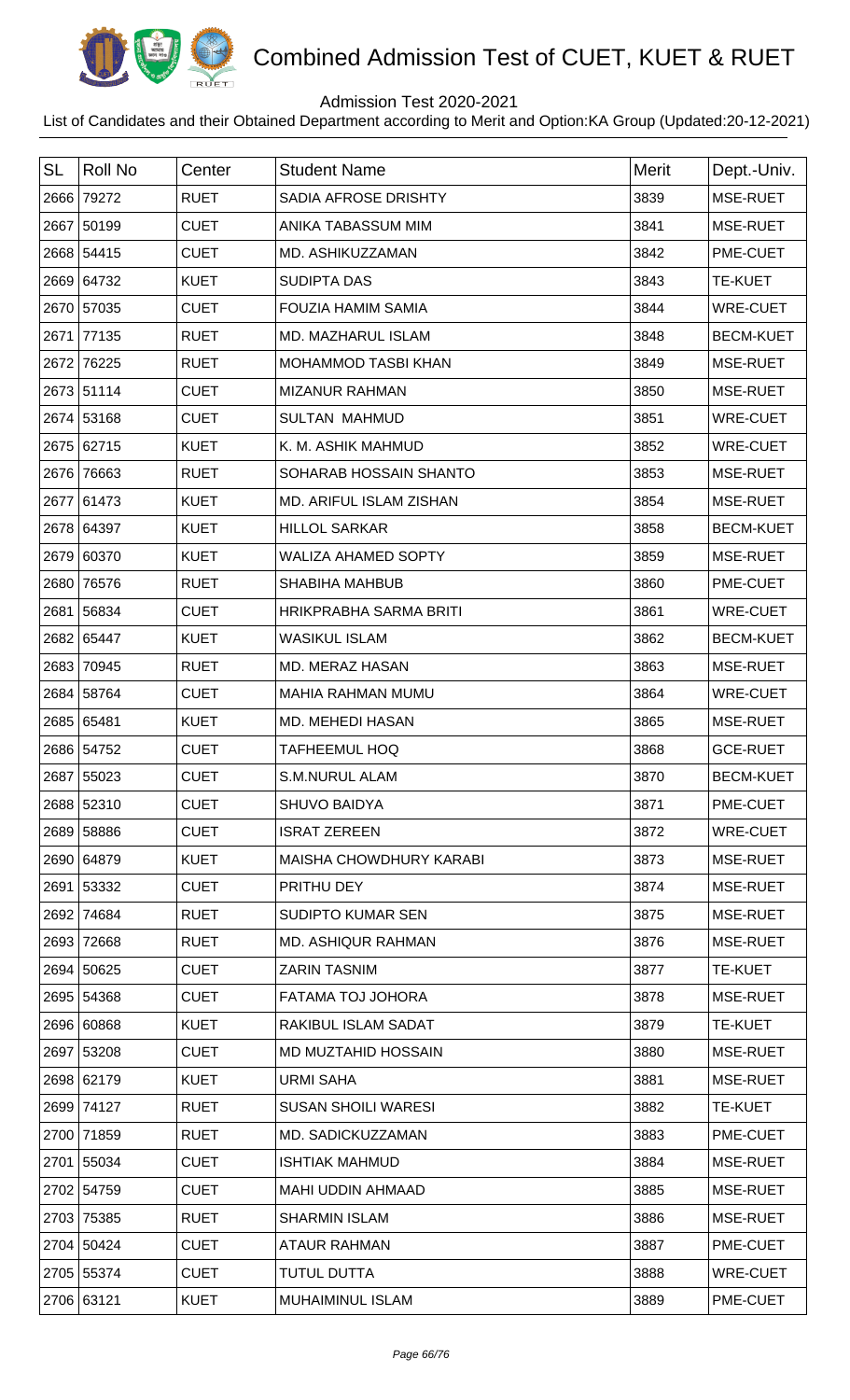

## Admission Test 2020-2021

| <b>SL</b> | <b>Roll No</b> | Center      | <b>Student Name</b>           | <b>Merit</b> | Dept.-Univ.      |
|-----------|----------------|-------------|-------------------------------|--------------|------------------|
| 2707      | 66304          | <b>KUET</b> | RAHAT AZMAIN RUPAK            | 3890         | MSE-RUET         |
|           | 2708 54888     | <b>CUET</b> | <b>SUMAIYA SIDDIQUE</b>       | 3891         | PME-CUET         |
|           | 2709 53478     | <b>CUET</b> | MD. SHAHRIAR HOSSAIN MUNSHI   | 3893         | MSE-RUET         |
|           | 2710 52324     | <b>CUET</b> | <b>SK. SAIMA TABASSUM</b>     | 3894         | <b>BECM-KUET</b> |
|           | 2711 79323     | <b>RUET</b> | <b>MD. NAFAY MAHMUD</b>       | 3896         | <b>GCE-RUET</b>  |
|           | 2712 50119     | <b>CUET</b> | <b>TASNIA HAFIZ</b>           | 3897         | <b>WRE-CUET</b>  |
|           | 2713 66088     | <b>KUET</b> | AKASH KUMAR KUNDU             | 3898         | <b>BECM-KUET</b> |
|           | 2714 63793     | <b>KUET</b> | MD. FARHAN ISLAM SOBUJ        | 3899         | <b>BECM-KUET</b> |
|           | 2715 53146     | <b>CUET</b> | <b>MD.ABDUL KARIM</b>         | 3900         | <b>TE-KUET</b>   |
|           | 2716 57429     | <b>CUET</b> | <b>MD. NURE ALAM SIDDIQUE</b> | 3901         | <b>BECM-KUET</b> |
|           | 2717 56140     | <b>CUET</b> | FAIROOZ HUMAIRA CHOWDHURY     | 3902         | <b>WRE-CUET</b>  |
|           | 2718 56350     | <b>CUET</b> | MD. JAHIDUL ISLAM             | 3903         | <b>TE-KUET</b>   |
|           | 2719 64672     | <b>KUET</b> | <b>TANJUM</b>                 | 3904         | LE-KUET          |
|           | 2720 78737     | <b>RUET</b> | <b>MIN ALFI SHAHRIN</b>       | 3905         | <b>GCE-RUET</b>  |
|           | 2721 62530     | <b>KUET</b> | NUR MOHAMMAD RIYAD KAWSAR     | 3906         | <b>BECM-KUET</b> |
|           | 2722 62074     | <b>KUET</b> | MD KALED SHIFULLAH SHADE      | 3907         | <b>BECM-KUET</b> |
|           | 2723 56203     | <b>CUET</b> | NUSHRAT BHUIYAN NISHU         | 3908         | <b>TE-KUET</b>   |
| 2724      | 72805          | <b>RUET</b> | <b>SAFIN TANJIM HOSSAIN</b>   | 3909         | <b>BECM-RUET</b> |
|           | 2725 65141     | <b>KUET</b> | <b>PROTIK DAS</b>             | 3911         | <b>BECM-KUET</b> |
|           | 2726 60306     | <b>KUET</b> | MD. KAWSAR AKON               | 3912         | <b>BECM-KUET</b> |
|           | 2727 52950     | <b>CUET</b> | <b>SALMA FOWZIA</b>           | 3914         | <b>WRE-CUET</b>  |
|           | 2728 62330     | <b>KUET</b> | MST. AFRIN ZANNATH ANNI       | 3915         | <b>WRE-CUET</b>  |
|           | 2729 55897     | <b>CUET</b> | <b>SURAIYA BINTE HARUN</b>    | 3916         | <b>TE-KUET</b>   |
|           | 2730 52804     | <b>CUET</b> | SAKHAWAT HOSSAIN AKANDA       | 3917         | <b>BECM-KUET</b> |
|           | 2731 65677     | <b>KUET</b> | MD. SALEH FAHAD               | 3918         | <b>WRE-CUET</b>  |
|           | 2732 71264     | <b>RUET</b> | <b>SOUMIK HASAN TARAFDER</b>  | 3919         | <b>TE-KUET</b>   |
|           | 2733 52151     | <b>CUET</b> | KAZI NAZIFA ANJUM             | 3920         | <b>BECM-KUET</b> |
|           | 2734 61870     | <b>KUET</b> | SHIHABUR RAHMAN APU           | 3921         | <b>WRE-CUET</b>  |
|           | 2735 63432     | <b>KUET</b> | <b>RIFAT RAFIU</b>            | 3922         | <b>BECM-RUET</b> |
|           | 2736 50222     | <b>CUET</b> | ARITRA BARUA DIBYA            | 3924         | <b>WRE-CUET</b>  |
|           | 2737 55265     | <b>CUET</b> | <b>MD. IBRAHIM KHALIL</b>     | 3925         | WRE-CUET         |
|           | 2738 55032     | <b>CUET</b> | <b>NAHID HASAN</b>            | 3927         | <b>TE-KUET</b>   |
|           | 2739 54343     | <b>CUET</b> | MD. SAIDUL ISLAM              | 3929         | <b>BECM-KUET</b> |
|           | 2740 76961     | <b>RUET</b> | <b>IFFAT JAHAN PEAULY</b>     | 3930         | <b>TE-KUET</b>   |
|           | 2741 63550     | <b>KUET</b> | SHOUVIK KUMAR PAUL            | 3931         | <b>BECM-KUET</b> |
|           | 2742 58769     | <b>CUET</b> | <b>FARDIN MAHMUND</b>         | 3932         | WRE-CUET         |
|           | 2743 75189     | <b>RUET</b> | MD. SHARUJJAMAN SAJEEB        | 3935         | <b>BECM-RUET</b> |
|           | 2744 60295     | <b>KUET</b> | <b>SAFWAN AHMAD</b>           | 3936         | <b>BECM-KUET</b> |
|           | 2745 53385     | <b>CUET</b> | SUSMITA DATTA TRINA           | 3937         | <b>TE-KUET</b>   |
|           | 2746 74200     | <b>RUET</b> | <b>MAHFARA MAMPI</b>          | 3938         | <b>GCE-RUET</b>  |
|           | 2747 70352     | <b>RUET</b> | <b>MD.SOJEEB HOSSEN</b>       | 3939         | <b>BECM-KUET</b> |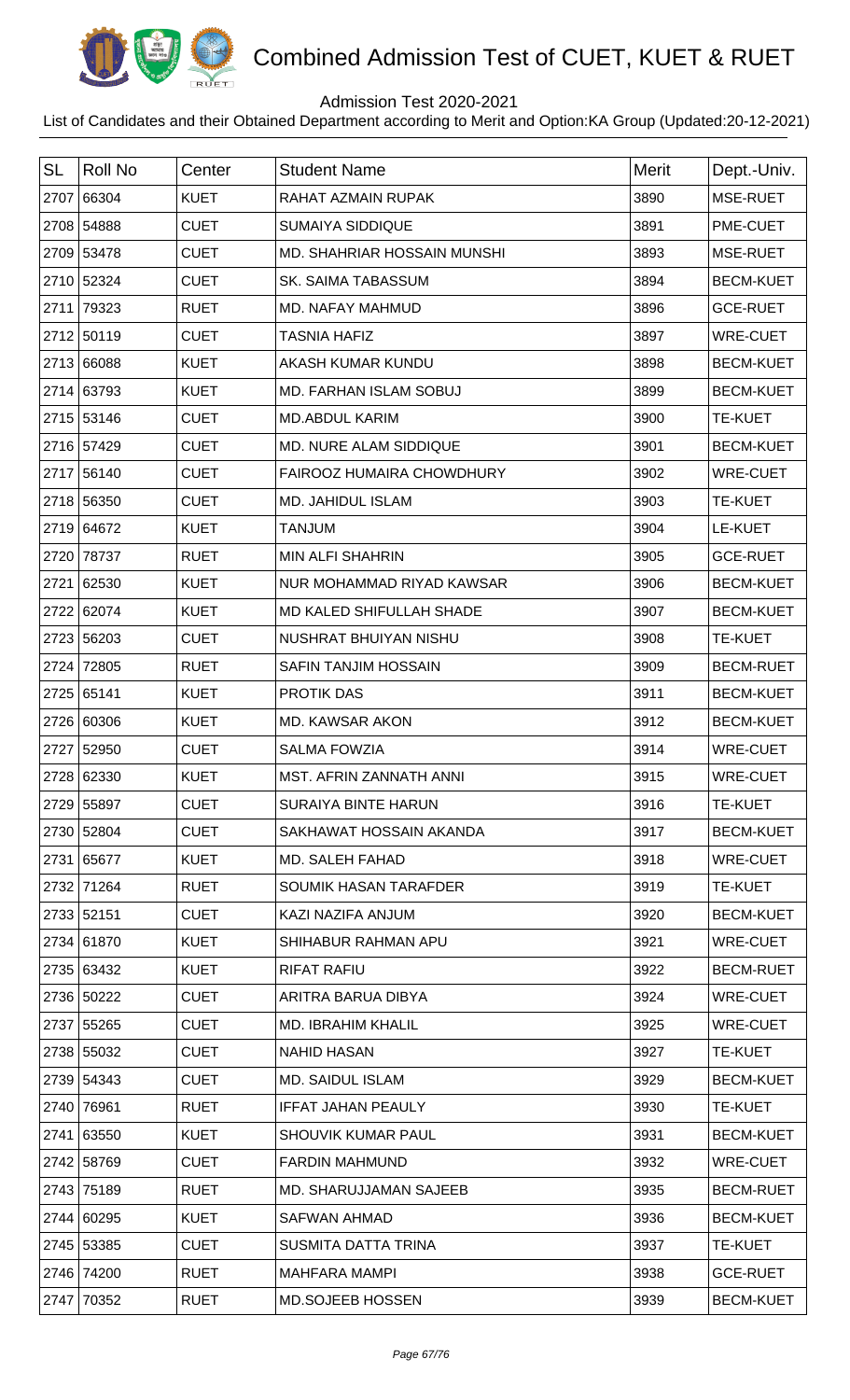

## Admission Test 2020-2021

| <b>SL</b> | <b>Roll No</b> | Center      |                               | <b>Merit</b> |                  |
|-----------|----------------|-------------|-------------------------------|--------------|------------------|
|           |                |             | <b>Student Name</b>           |              | Dept.-Univ.      |
|           | 2748 66694     | <b>KUET</b> | <b>TANZIM AKHTER</b>          | 3941         | <b>BECM-KUET</b> |
|           | 2749 50112     | <b>CUET</b> | MOHAMMAD SAHEDUL ISLAM SAGOR  | 3942         | <b>TE-KUET</b>   |
|           | 2750 53164     | <b>CUET</b> | PUJA TALUKDER SHANTA          | 3943         | <b>WRE-CUET</b>  |
|           | 2751 68655     | <b>KUET</b> | SADIA ISLAM ANIKA             | 3944         | <b>BECM-KUET</b> |
|           | 2752 72231     | <b>RUET</b> | <b>MD. HAYAT MAHMUD</b>       | 3945         | <b>BECM-KUET</b> |
|           | 2753 51721     | <b>CUET</b> | <b>FARIN TASNIM FARIHA</b>    | 3946         | <b>TE-KUET</b>   |
|           | 2754 75979     | <b>RUET</b> | RUBAIYA KHAN                  | 3948         | <b>GCE-RUET</b>  |
|           | 2755 79079     | <b>RUET</b> | KHALIFA RAIHAN AFIF           | 3949         | <b>BECM-KUET</b> |
|           | 2756 62423     | <b>KUET</b> | <b>G.M.FAHIM TAZWAR</b>       | 3950         | <b>BECM-KUET</b> |
|           | 2757 76011     | <b>RUET</b> | <b>RAMISHA ANAN</b>           | 3951         | <b>BECM-KUET</b> |
|           | 2758 73059     | <b>RUET</b> | RAISA BINTE KARIM             | 3952         | <b>TE-KUET</b>   |
|           | 2759 52396     | <b>CUET</b> | SAYEEDUL ALAM FAHAD           | 3953         | <b>WRE-CUET</b>  |
|           | 2760 54024     | <b>CUET</b> | <b>SAKIB AL HASAN</b>         | 3955         | <b>BECM-KUET</b> |
|           | 2761 51212     | <b>CUET</b> | MUSHFIQUL ALAM                | 3956         | <b>WRE-CUET</b>  |
|           | 2762 74133     | <b>RUET</b> | PRONAB MUNSHI RAJU            | 3957         | <b>BECM-KUET</b> |
|           | 2763 56414     | <b>CUET</b> | <b>FAISAL MAHMUD RIFAT</b>    | 3958         | <b>BECM-KUET</b> |
|           | 2764 61453     | <b>KUET</b> | MUHAMMAD TASNEEM              | 3959         | <b>BECM-KUET</b> |
|           | 2765 52502     | <b>CUET</b> | <b>NAFIS SHAHRIAR</b>         | 3960         | <b>BECM-KUET</b> |
|           | 2766 59241     | <b>CUET</b> | SHEHAB MAHMUD                 | 3961         | TE-KUET          |
|           | 2767 74500     | <b>RUET</b> | <b>JANNATUL FERDOUSE</b>      | 3963         | WRE-CUET         |
|           | 2768 64916     | <b>KUET</b> | <b>ARPA DEY</b>               | 3966         | <b>BECM-KUET</b> |
|           | 2769 50123     | <b>CUET</b> | <b>SADIA AKHTER SARA</b>      | 3968         | URP-CUET         |
|           | 2770 72933     | <b>RUET</b> | <b>SUDIPTO SAHA PRIOM</b>     | 3971         | <b>BECM-RUET</b> |
|           | 2771 72135     | <b>RUET</b> | SHAPNARUP BANDHYA             | 3972         | <b>BECM-RUET</b> |
|           | 2772 73699     | <b>RUET</b> | <b>MD. FOYSAL AHMED</b>       | 3974         | <b>BECM-KUET</b> |
|           | 2773 63816     | <b>KUET</b> | <b>MD. SABBIR HOSEN RAHAT</b> | 3975         | <b>BECM-RUET</b> |
|           | 2774 61345     | <b>KUET</b> | MUSFIQUR RAHMAN TAMAL         | 3976         | <b>TE-KUET</b>   |
|           | 2775 56884     | <b>CUET</b> | MD. MESBAH UDDIN ROMAN        | 3977         | URP-KUET         |
|           | 2776 76909     | <b>RUET</b> | S. M. IFTE KHAIRUL HUSSAIN    | 3978         | <b>GCE-RUET</b>  |
|           | 2777 63949     | <b>KUET</b> | <b>MD. MASHIUR RAHMAN</b>     | 3979         | <b>GCE-RUET</b>  |
|           | 2778 55486     | <b>CUET</b> | ERIN AKTER SUMAIYA            | 3980         | URP-KUET         |
|           | 2779 71047     | <b>RUET</b> | MOST. NUSAIBA NUR OLIVIA      | 3981         | <b>BECM-KUET</b> |
|           | 2780 72734     | <b>RUET</b> | MD. AZWAD RIYAN               | 3982         | <b>BECM-RUET</b> |
|           | 2781 78096     | <b>RUET</b> | <b>SALMA ANIKA</b>            | 3983         | <b>BECM-RUET</b> |
|           | 2782 55978     | <b>CUET</b> | NUSRAT MAHJABIN TAHA          | 3984         | URP-CUET         |
|           | 2783 55466     | <b>CUET</b> | <b>TAHSIN ISLAM ISFA</b>      | 3986         | URP-CUET         |
|           | 2784 77400     | <b>RUET</b> | <b>MD. IMRUL KAYES</b>        | 3987         | <b>BECM-RUET</b> |
|           | 2785 52797     | <b>CUET</b> | <b>HOMYRA AKTER</b>           | 3989         | <b>BECM-KUET</b> |
|           | 2786 53024     | <b>CUET</b> | MD. FARDOUS HASAN BAPPY       | 3990         | <b>GCE-RUET</b>  |
|           | 2787 53299     | <b>CUET</b> | SIMANTO ROY                   | 3991         | URP-CUET         |
|           | 2788 74708     | <b>RUET</b> | MEHERUNNESSA ASHA             | 3992         | <b>GCE-RUET</b>  |
|           |                |             |                               |              |                  |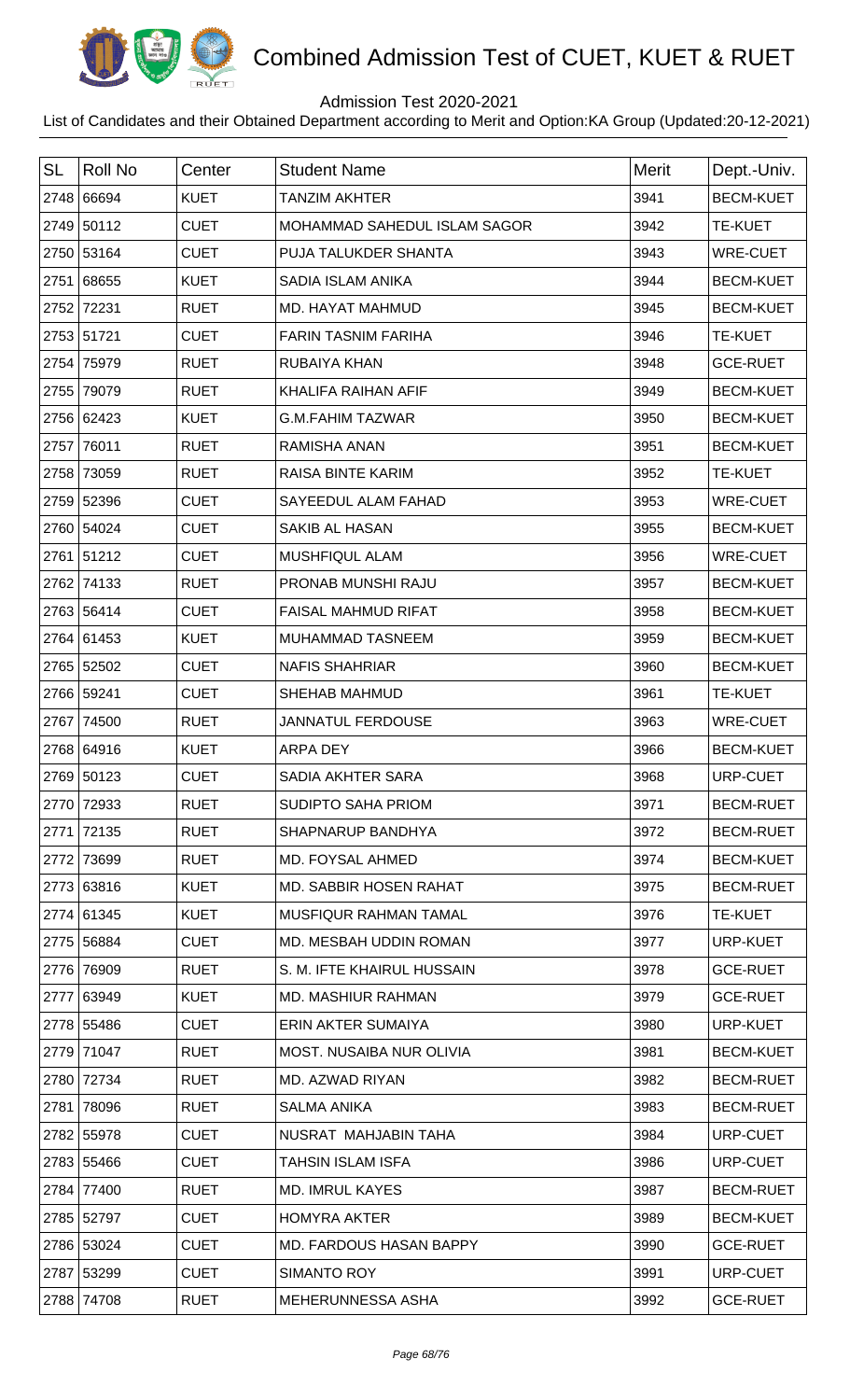

## Admission Test 2020-2021

| <b>SL</b> | Roll No    | Center      | <b>Student Name</b>        | Merit | Dept.-Univ.      |
|-----------|------------|-------------|----------------------------|-------|------------------|
|           | 2789 53405 | <b>CUET</b> | <b>ASRAFUL HAQUE MAHI</b>  | 3993  | URP-CUET         |
|           | 2790 53638 | <b>CUET</b> | AL ABID MD. AHAD ISLAM     | 3994  | <b>BECM-KUET</b> |
|           | 2791 73011 | <b>RUET</b> | MINHAZUL ABEDIN EKRAM      | 3995  | <b>BECM-RUET</b> |
|           | 2792 68602 | <b>KUET</b> | <b>SHYAMA MAZUMDER</b>     | 3996  | <b>BECM-KUET</b> |
|           | 2793 68922 | <b>KUET</b> | <b>TAUHID HASAN TAJ</b>    | 3998  | <b>BECM-KUET</b> |
|           | 2794 61374 | <b>KUET</b> | MD. JAKARIA HOSSAIN TONMOY | 4000  | <b>BECM-KUET</b> |
|           | 2795 54544 | <b>CUET</b> | <b>KEVIN PRANTO BISWAS</b> | 4001  | <b>BECM-KUET</b> |
|           | 2796 75072 | <b>RUET</b> | RADIAH RAWNOCK PROMI       | 4002  | <b>BECM-RUET</b> |
|           | 2797 65048 | <b>KUET</b> | <b>ABID SAIFULLAH</b>      | 4003  | <b>GCE-RUET</b>  |
|           | 2798 77174 | <b>RUET</b> | <b>JAHID HASAN RAKIB</b>   | 4004  | <b>BECM-KUET</b> |
|           | 2799 72211 | <b>RUET</b> | MD. RAKIBUL HASAN RAFI     | 4005  | <b>BECM-RUET</b> |
|           | 2800 65887 | <b>KUET</b> | <b>ASIFUL HOQUE FARABI</b> | 4006  | URP-KUET         |
|           | 2801 68842 | <b>KUET</b> | MD. SIHABUL ISLAM ARPON    | 4007  | <b>BECM-RUET</b> |
|           | 2802 70970 | <b>RUET</b> | MD. RASEL ISLAM            | 4009  | <b>BECM-RUET</b> |
|           | 2803 59360 | <b>CUET</b> | <b>HERA DUTTA</b>          | 4010  | <b>TE-KUET</b>   |
|           | 2804 55607 | <b>CUET</b> | <b>MD. ISA SALEKIN</b>     | 4011  | TE-KUET          |
|           | 2805 75130 | <b>RUET</b> | <b>SAIKOT PRAMANIK</b>     | 4012  | <b>BECM-RUET</b> |
|           | 2806 69015 | <b>KUET</b> | S.M.RAKIBUZZAMAN           | 4013  | <b>TE-KUET</b>   |
|           | 2807 51836 | <b>CUET</b> | <b>MOHAMMAD AL AMIN</b>    | 4014  | <b>TE-KUET</b>   |
|           | 2808 74509 | <b>RUET</b> | MD. MURAD HOSSEN           | 4015  | <b>TE-KUET</b>   |
|           | 2809 69180 | <b>KUET</b> | AYSHATUL JANNAT            | 4016  | <b>TE-KUET</b>   |
|           | 2810 68738 | <b>KUET</b> | KASHFIME ISLAM KOWINA      | 4018  | URP-KUET         |
|           | 2811 75709 | <b>RUET</b> | <b>TRISHNA PANDIT TOMA</b> | 4019  | <b>BECM-RUET</b> |
|           | 2812 52508 | <b>CUET</b> | ABRAR LABIB AHMED          | 4021  | URP-KUET         |
|           | 2813 51046 | <b>CUET</b> | WASIF MAHMUD CHOWDHURY     | 4022  | URP-CUET         |
|           | 2814 76177 | <b>RUET</b> | MD. ABDUL WAHID JONY       | 4023  | <b>TE-KUET</b>   |
|           | 2815 53644 | <b>CUET</b> | <b>MD. AMINUL ISLAM</b>    | 4024  | URP-CUET         |
|           | 2816 76478 | <b>RUET</b> | SABIQUNE NAHAR NITI        | 4025  | <b>BECM-RUET</b> |
|           | 2817 55676 | <b>CUET</b> | <b>MD. NAZRUL ISLAM</b>    | 4026  | <b>GCE-RUET</b>  |
|           | 2818 72811 | <b>RUET</b> | AHMED AHSAN NAYEEM         | 4028  | <b>GCE-RUET</b>  |
|           | 2819 77342 | <b>RUET</b> | ASMAUL HOSNA HRIDI         | 4029  | <b>BECM-RUET</b> |
|           | 2820 59144 | <b>CUET</b> | SOHRAB HOSSAIN PRINCE      | 4030  | <b>GCE-RUET</b>  |
|           | 2821 57090 | <b>CUET</b> | MD. MAHMUDUR RAHMAN        | 4031  | URP-KUET         |
|           | 2822 75541 | <b>RUET</b> | <b>MD. SALEHIN KARIM</b>   | 4032  | <b>BECM-RUET</b> |
|           | 2823 64496 | <b>KUET</b> | S.M. NAHID HASAN           | 4033  | <b>TE-KUET</b>   |
|           | 2824 76088 | <b>RUET</b> | S. MAHMUD NABIL            | 4034  | <b>GCE-RUET</b>  |
|           | 2825 57152 | <b>CUET</b> | <b>MD. RAJAUL KARIM</b>    | 4035  | <b>BECM-RUET</b> |
|           | 2826 66013 | <b>KUET</b> | <b>MD. SAJID HASAN</b>     | 4036  | <b>TE-KUET</b>   |
|           | 2827 77369 | <b>RUET</b> | MD. MINHAZUL ISLAM         | 4038  | <b>GCE-RUET</b>  |
|           | 2828 55708 | <b>CUET</b> | MOHAMMAD SAZZADUR RAHAMAN  | 4039  | <b>BECM-RUET</b> |
|           | 2829 71926 | <b>RUET</b> | <b>JAHIDUL ISLAM ANIR</b>  | 4040  | <b>GCE-RUET</b>  |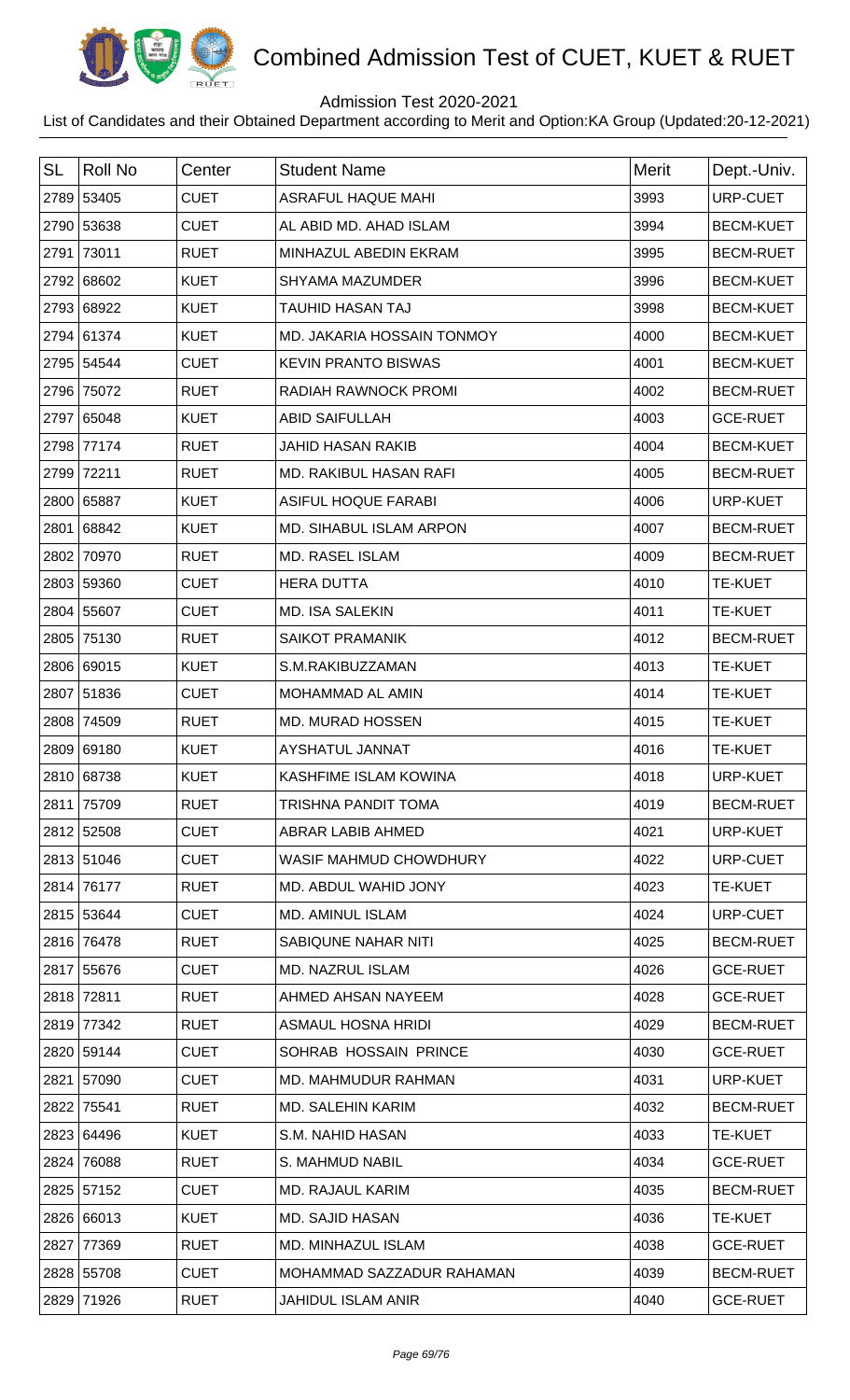

## Admission Test 2020-2021

| <b>SL</b> | <b>Roll No</b> | Center      | <b>Student Name</b>         | <b>Merit</b> | Dept.-Univ.      |
|-----------|----------------|-------------|-----------------------------|--------------|------------------|
|           | 2830 73827     | <b>RUET</b> | MD.TASNIMUL HAQUE TAUHID    | 4042         | <b>BECM-RUET</b> |
|           | 2831 54773     | <b>CUET</b> | AMIYA RATAN RAY             | 4045         | <b>BECM-RUET</b> |
|           | 2832 51284     | <b>CUET</b> | FARZANA HOQUE NITISHA       | 4047         | URP-CUET         |
|           | 2833 53869     | <b>CUET</b> | RIFAT MEHJABIN AURY         | 4048         | <b>BECM-RUET</b> |
| 2834      | 77563          | <b>RUET</b> | <b>SADMAN SOUMIK</b>        | 4050         | <b>TE-KUET</b>   |
|           | 2835 64674     | <b>KUET</b> | <b>MD. EMON MOLLA</b>       | 4051         | URP-RUET         |
|           | 2836 54470     | <b>CUET</b> | <b>WASHIKUR RAHMAN</b>      | 4053         | <b>TE-KUET</b>   |
|           | 2837 75875     | <b>RUET</b> | <b>NAFEES IBNE ALAM</b>     | 4054         | <b>BECM-RUET</b> |
|           | 2838 59120     | <b>CUET</b> | TAWHIDUL KARIM RAFE         | 4055         | <b>TE-KUET</b>   |
| 2839      | 72670          | <b>RUET</b> | AHMADULLAH HRIDOY.          | 4056         | <b>GCE-RUET</b>  |
|           | 2840 72535     | <b>RUET</b> | <b>MYSHA FYRUZ</b>          | 4057         | <b>GCE-RUET</b>  |
| 2841      | 70039          | <b>RUET</b> | <b>RAFID BIN SIDDIQUE</b>   | 4058         | <b>TE-KUET</b>   |
| 2842      | 73242          | <b>RUET</b> | <b>TUBA KHAN</b>            | 4059         | <b>TE-KUET</b>   |
|           | 2843 69434     | <b>KUET</b> | MD. AHSAN TAMJID TALHA      | 4060         | <b>URP-KUET</b>  |
| 2844      | 70995          | <b>RUET</b> | MAHBUB ABRAR RAHMAN         | 4062         | <b>GCE-RUET</b>  |
|           | 2845 76524     | <b>RUET</b> | MD. ABEER SHAHRIAR TONMOY   | 4064         | <b>TE-KUET</b>   |
| 2846      | 72183          | <b>RUET</b> | MD. MAHMUDUL HASAN          | 4066         | <b>GCE-RUET</b>  |
| 2847      | 75255          | <b>RUET</b> | <b>JANNAT HOSSAIN ARPA</b>  | 4067         | <b>GCE-RUET</b>  |
|           | 2848 52378     | <b>CUET</b> | <b>KABUJ BIN ALAM</b>       | 4068         | <b>GCE-RUET</b>  |
|           | 2849 71860     | <b>RUET</b> | <b>UTSHO SAHA</b>           | 4069         | <b>TE-KUET</b>   |
|           | 2850 53512     | <b>CUET</b> | MD. WALI ULLAH              | 4070         | <b>TE-KUET</b>   |
|           | 2851 74902     | <b>RUET</b> | YEAMIMA ALAM FAIZA          | 4071         | <b>GCE-RUET</b>  |
| 2852      | 76662          | <b>RUET</b> | <b>MD. SAMIUR RAHMAN</b>    | 4072         | <b>GCE-RUET</b>  |
|           | 2853 53965     | <b>CUET</b> | EHOSANUL HAQUE TEPANTOR     | 4073         | <b>GCE-RUET</b>  |
|           | 2854 63560     | <b>KUET</b> | <b>SUMAIYA SHIMU</b>        | 4074         | <b>TE-KUET</b>   |
|           | 2855 59492     | <b>CUET</b> | MD. MEHEDI HASAN            | 4075         | <b>TE-KUET</b>   |
|           | 2856 64664     | <b>KUET</b> | <b>MD. MOHMINUL ISLAM</b>   | 4077         | URP-KUET         |
| 2857      | 74822          | <b>RUET</b> | MD. FARHAN JAKIB            | 4078         | <b>GCE-RUET</b>  |
|           | 2858 62615     | <b>KUET</b> | RONI CHANDRA BARMON         | 4079         | <b>TE-KUET</b>   |
|           | 2859 62368     | <b>KUET</b> | <b>MEHEDI HASAN</b>         | 4080         | <b>TE-KUET</b>   |
|           | 2860 50940     | <b>CUET</b> | SUMAIYA KHANAM              | 4081         | URP-CUET         |
| 2861      | 72282          | <b>RUET</b> | MD. BIPLOB HOSEN TONMOY     | 4082         | <b>TE-KUET</b>   |
|           | 2862 50996     | <b>CUET</b> | <b>MD. AMINUL ISLAM</b>     | 4083         | <b>GCE-RUET</b>  |
|           | 2863 71972     | <b>RUET</b> | <b>ASHIFUR RAHMAN</b>       | 4085         | <b>GCE-RUET</b>  |
|           | 2864 64315     | <b>KUET</b> | <b>MD. SOHANUR RAHMAN</b>   | 4086         | <b>GCE-RUET</b>  |
|           | 2865 56980     | <b>CUET</b> | MD. JULFIQAR SULTANUL AMIR. | 4090         | LE-KUET          |
|           | 2866 72779     | <b>RUET</b> | <b>SHOAIB AHMED</b>         | 4091         | <b>TE-KUET</b>   |
|           | 2867 74330     | <b>RUET</b> | <b>MD. ATIKUR RAHMAN</b>    | 4092         | <b>TE-KUET</b>   |
|           | 2868 57410     | <b>CUET</b> | <b>MD. SHAHINUR ISLAM</b>   | 4093         | URP-CUET         |
|           | 2869 52362     | <b>CUET</b> | AJWAD KADER CHOWDHURY       | 4094         | URP-CUET         |
|           | 2870 78654     | <b>RUET</b> | MD. AL MOSHEUR RAHAMAN      | 4096         | <b>GCE-RUET</b>  |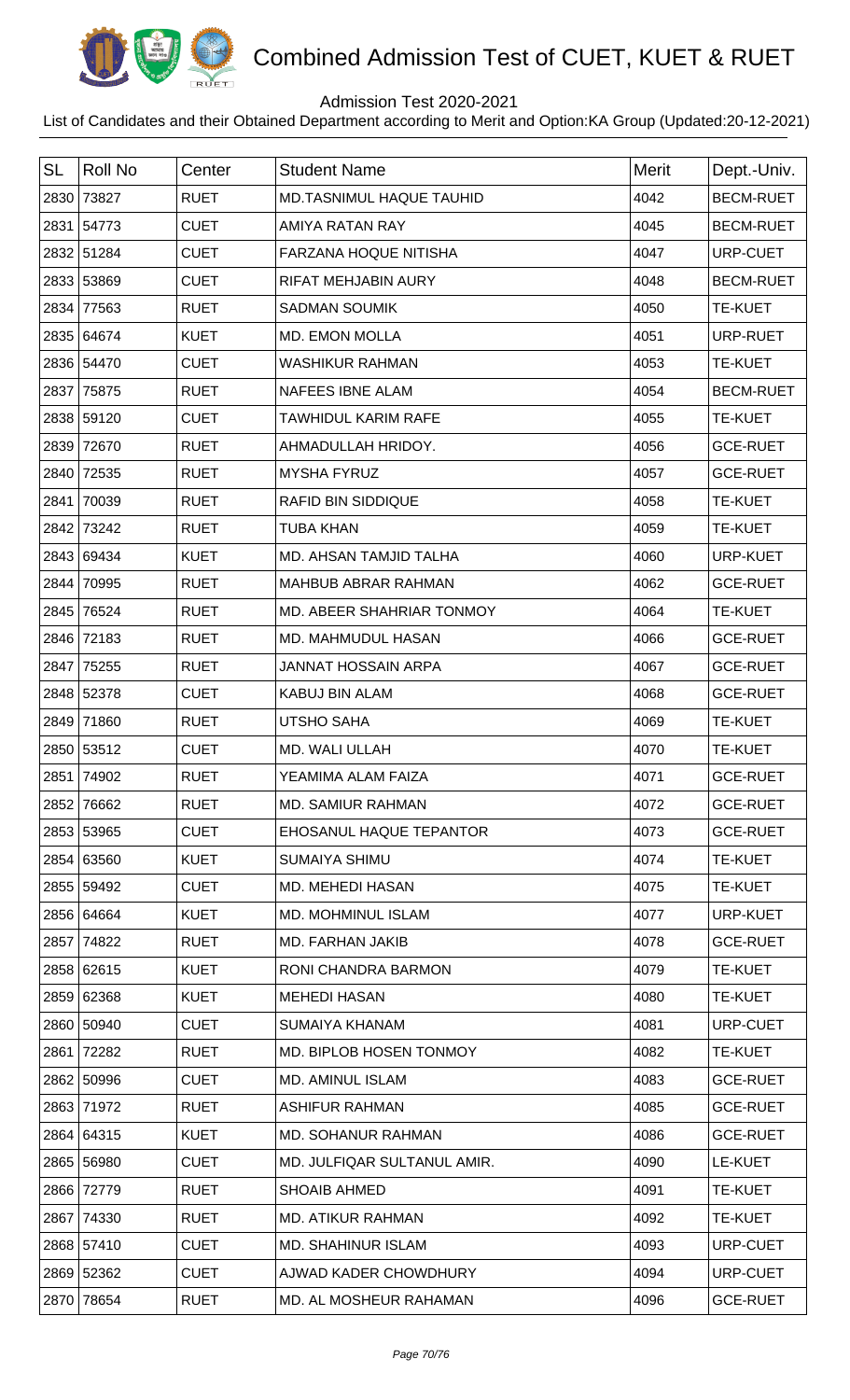

## Admission Test 2020-2021

| <b>SL</b> | <b>Roll No</b> | Center      | <b>Student Name</b>            | Merit | Dept.-Univ.     |
|-----------|----------------|-------------|--------------------------------|-------|-----------------|
|           | 2871 61305     | <b>KUET</b> | <b>JONAYEDUL ALAM</b>          | 4097  | <b>GCE-RUET</b> |
| 2872      | 74005          | <b>RUET</b> | MD. SAKIB BIN RAFIQUE SHUROV   | 4098  | <b>GCE-RUET</b> |
| 2873      | 64138          | <b>KUET</b> | <b>MAHIR FAYSAL</b>            | 4099  | <b>TE-KUET</b>  |
|           | 2874 60220     | <b>KUET</b> | <b>SHAKAWAT HOSHEN</b>         | 4100  | <b>GCE-RUET</b> |
| 2875      | 72077          | <b>RUET</b> | <b>ASIF MAHMUD</b>             | 4101  | <b>GCE-RUET</b> |
|           | 2876 70085     | <b>RUET</b> | <b>ANNAFI JIM</b>              | 4102  | <b>GCE-RUET</b> |
|           | 2877 51194     | <b>CUET</b> | <b>JANNATUL MAWA NUSRAT</b>    | 4103  | URP-CUET        |
|           | 2878 51601     | <b>CUET</b> | <b>BIKASH DEVNATH</b>          | 4104  | LE-KUET         |
| 2879      | 79087          | <b>RUET</b> | SAMIUL HASAN SAMI              | 4105  | LE-KUET         |
|           | 2880 51603     | <b>CUET</b> | SHUVO DEB NATH                 | 4106  | <b>GCE-RUET</b> |
|           | 2881 68679     | <b>KUET</b> | RAISUL ISLAM RAHAT             | 4108  | LE-KUET         |
| 2882      | 72822          | <b>RUET</b> | <b>ASIYA SULTANA</b>           | 4109  | <b>GCE-RUET</b> |
|           | 2883 62174     | <b>KUET</b> | <b>ARNOB KUNDU</b>             | 4111  | <b>GCE-RUET</b> |
| 2884      | 73406          | <b>RUET</b> | SULTANA MUSFIRAT NEGAR PARVIN  | 4112  | URP-RUET        |
| 2885      | 72735          | <b>RUET</b> | <b>MD. NADIM HOSSAIN</b>       | 4113  | <b>GCE-RUET</b> |
|           | 2886 60154     | <b>KUET</b> | <b>TASNIMUL ALAM KHAN</b>      | 4117  | <b>GCE-RUET</b> |
| 2887      | 72597          | <b>RUET</b> | <b>KAYKOBAD HOSSAIN TANJIL</b> | 4118  | <b>GCE-RUET</b> |
|           | 2888 60741     | <b>KUET</b> | <b>TANVIR REZA NILOY</b>       | 4119  | <b>GCE-RUET</b> |
|           | 2889 53250     | <b>CUET</b> | ALFATTAH TANJIM BIN MOTALIB    | 4120  | URP-CUET        |
| 2890      | 75678          | <b>RUET</b> | <b>SHAIRA ANOWARA</b>          | 4122  | <b>GCE-RUET</b> |
| 2891      | 63729          | <b>KUET</b> | <b>RAIHAN KOBIR HIMEL</b>      | 4124  | <b>GCE-RUET</b> |
|           | 2892 59417     | <b>CUET</b> | <b>AZMAIEN TAHMID</b>          | 4125  | LE-KUET         |
|           | 2893 52336     | <b>CUET</b> | <b>FOYSAL IQBAL</b>            | 4126  | <b>URP-KUET</b> |
|           | 2894 74114     | <b>RUET</b> | <b>MD. ZAFOR IQBAL</b>         | 4127  | <b>GCE-RUET</b> |
|           | 2895 56178     | <b>CUET</b> | <b>PARTHIB DAS</b>             | 4130  | LE-KUET         |
|           | 2896 53862     | <b>CUET</b> | MOHAMMAD TAWFIQUR RAHMAN       | 4131  | <b>GCE-RUET</b> |
|           | 2897 65770     | <b>KUET</b> | <b>FUAD AL MUBIN</b>           | 4132  | LE-KUET         |
|           | 2898 69336     | <b>KUET</b> | SAIMA AFIA ROJA                | 4133  | URP-KUET        |
|           | 2899 65025     | <b>KUET</b> | <b>UDAY DAS</b>                | 4134  | <b>GCE-RUET</b> |
|           | 2900 76169     | <b>RUET</b> | <b>SHAHARIN TALUKDAR</b>       | 4135  | URP-RUET        |
| 2901      | 72000          | <b>RUET</b> | SADIA SIDDIKA                  | 4136  | LE-KUET         |
|           | 2902 73337     | <b>RUET</b> | ALLAMA REJUAN                  | 4137  | LE-KUET         |
|           | 2903 52188     | <b>CUET</b> | TAMJID HASSAN ANONNO           | 4138  | <b>GCE-RUET</b> |
| 2904      | 70533          | <b>RUET</b> | <b>MOHAMMAD WALID HASAN</b>    | 4139  | <b>GCE-RUET</b> |
|           | 2905 56276     | <b>CUET</b> | FUAD AHMED KHAN                | 4140  | <b>GCE-RUET</b> |
|           | 2906 78941     | <b>RUET</b> | <b>MST. JANNATUL BAISHAKHI</b> | 4141  | <b>GCE-RUET</b> |
|           | 2907 56756     | <b>CUET</b> | MINHAJUR RAHMAN MUNNA          | 4142  | LE-KUET         |
|           | 2908 65622     | <b>KUET</b> | AFROJA ALAM ANIKA              | 4143  | <b>GCE-RUET</b> |
|           | 2909 51408     | <b>CUET</b> | <b>MD. YEASIN ARAFAT</b>       | 4144  | <b>GCE-RUET</b> |
|           | 2910 75084     | <b>RUET</b> | MOST. SUMAIYA AFRIN NADIRA     | 4145  | LE-KUET         |
|           | 2911 72891     | <b>RUET</b> | MD. ANAMUL HAQUE MONY          | 4146  | <b>GCE-RUET</b> |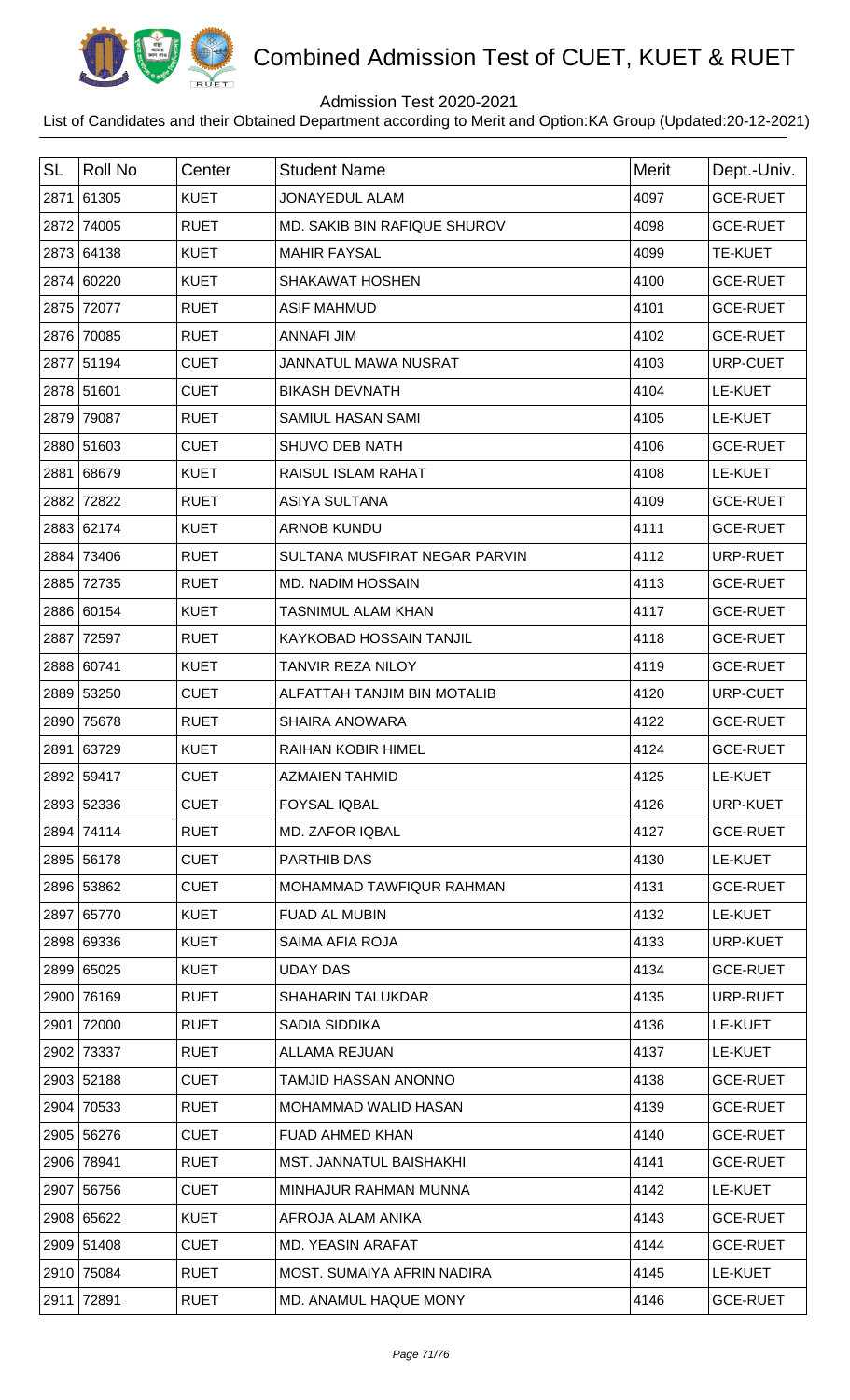

## Admission Test 2020-2021

| <b>SL</b> | Roll No    | Center      | <b>Student Name</b>                | Merit | Dept.-Univ.     |
|-----------|------------|-------------|------------------------------------|-------|-----------------|
|           | 2912 61436 | <b>KUET</b> | <b>SANJIDA AKTER</b>               | 4149  | LE-KUET         |
|           | 2913 72820 | <b>RUET</b> | <b>SHAON ISLAM</b>                 | 4151  | <b>GCE-RUET</b> |
|           | 2914 56742 | <b>CUET</b> | <b>MD. TASDIK BIN YOUSUF SABIK</b> | 4152  | LE-KUET         |
|           | 2915 65737 | <b>KUET</b> | <b>TAUFIQUE SAMI</b>               | 4153  | LE-KUET         |
|           | 2916 72749 | <b>RUET</b> | PARTHA SARKER                      | 4154  | URP-KUET        |
|           | 2917 75813 | <b>RUET</b> | ABDULLAH MUBASSHIR                 | 4156  | LE-KUET         |
|           | 2918 51748 | <b>CUET</b> | <b>MD. SAIMON ISLAM</b>            | 4157  | URP-CUET        |
|           | 2919 60947 | <b>KUET</b> | SAIMA AKTER BABLY                  | 4158  | LE-KUET         |
|           | 2920 75889 | <b>RUET</b> | ARGHA ADITI ROY                    | 4159  | LE-KUET         |
|           | 2921 71805 | <b>RUET</b> | NABEEL AHSAN                       | 4160  | LE-KUET         |
|           | 2922 51882 | <b>CUET</b> | AFFAN BIN ISLAM                    | 4162  | LE-KUET         |
|           | 2923 51032 | <b>CUET</b> | <b>ARPA DAS</b>                    | 4163  | LE-KUET         |
|           | 2924 66026 | <b>KUET</b> | MD. MAHAFUJUR RAHMAN SABUJ         | 4164  | LE-KUET         |
|           | 2925 52260 | <b>CUET</b> | NAFISA TABASSUM TANHA              | 4165  | LE-KUET         |
|           | 2926 52662 | <b>CUET</b> | FAUZIA JAHAN NAURIN                | 4166  | URP-CUET        |
|           | 2927 76430 | <b>RUET</b> | ABDUL KADER MIDUL                  | 4167  | LE-KUET         |
|           | 2928 70983 | <b>RUET</b> | MD. FAIYAZ HOSSAIN                 | 4168  | LE-KUET         |
|           | 2929 61570 | <b>KUET</b> | MD. RAKIBUJJAMAN                   | 4169  | LE-KUET         |
|           | 2930 63367 | <b>KUET</b> | <b>NAZMUL HUDA</b>                 | 4170  | LE-KUET         |
|           | 2931 71257 | <b>RUET</b> | M. SHIHAB AHMED                    | 4171  | URP-KUET        |
|           | 2932 55143 | <b>CUET</b> | ARIF JAWAD IFFTI                   | 4172  | LE-KUET         |
|           | 2933 75262 | <b>RUET</b> | F.M. ZUNAYED ISLAM PRIOM           | 4174  | LE-KUET         |
|           | 2934 77591 | <b>RUET</b> | MD. RASHAL SHIKDER RIFAT           | 4175  | URP-RUET        |
|           | 2935 66130 | <b>KUET</b> | SAIKET RAIHAN HRIDOY               | 4176  | LE-KUET         |
|           | 2936 76251 | <b>RUET</b> | <b>MD RAKIBUL ISLAM</b>            | 4177  | LE-KUET         |
|           | 2937 74448 | <b>RUET</b> | <b>MEHERIN HOSSAIN</b>             | 4178  | URP-KUET        |
|           | 2938 60740 | <b>KUET</b> | <b>MD.ADNAN RAHMAN</b>             | 4179  | LE-KUET         |
|           | 2939 74184 | <b>RUET</b> | MD. SHAHED HASAN SAZAD             | 4181  | LE-KUET         |
|           | 2940 78128 | <b>RUET</b> | NISHAT ANJUM TAKY                  | 4182  | <b>URP-KUET</b> |
|           | 2941 54168 | <b>CUET</b> | <b>MD JAMIUL HASAN</b>             | 4183  | URP-CUET        |
|           | 2942 73024 | <b>RUET</b> | MD. NAYMUR RASHID RIFAT            | 4185  | LE-KUET         |
|           | 2943 75769 | <b>RUET</b> | <b>MARIUM KHATUN ZIM</b>           | 4186  | <b>URP-KUET</b> |
|           | 2944 60371 | <b>KUET</b> | MD. MAHIDUL ISLAM MAHIR            | 4187  | LE-KUET         |
|           | 2945 52591 | <b>CUET</b> | <b>SHAHIDA AKTER</b>               | 4188  | LE-KUET         |
|           | 2946 74258 | <b>RUET</b> | MD. REDWANUL HAQUE ASIF            | 4189  | LE-KUET         |
|           | 2947 52731 | <b>CUET</b> | <b>NASRIN AKTER</b>                | 4190  | LE-KUET         |
|           | 2948 66399 | <b>KUET</b> | <b>TAHMID AHNAF</b>                | 4191  | LE-KUET         |
|           | 2949 56321 | <b>CUET</b> | MD. SADNAN YASAR J ISAN            | 4192  | URP-CUET        |
|           | 2950 61391 | <b>KUET</b> | OMEYO KHAN                         | 4194  | LE-KUET         |
|           | 2951 52321 | <b>CUET</b> | MUMTAHINA AN NOOR JAHED            | 4195  | LE-KUET         |
|           | 2952 52775 | <b>CUET</b> | THARIM SADMAN ABDULLAH             | 4196  | LE-KUET         |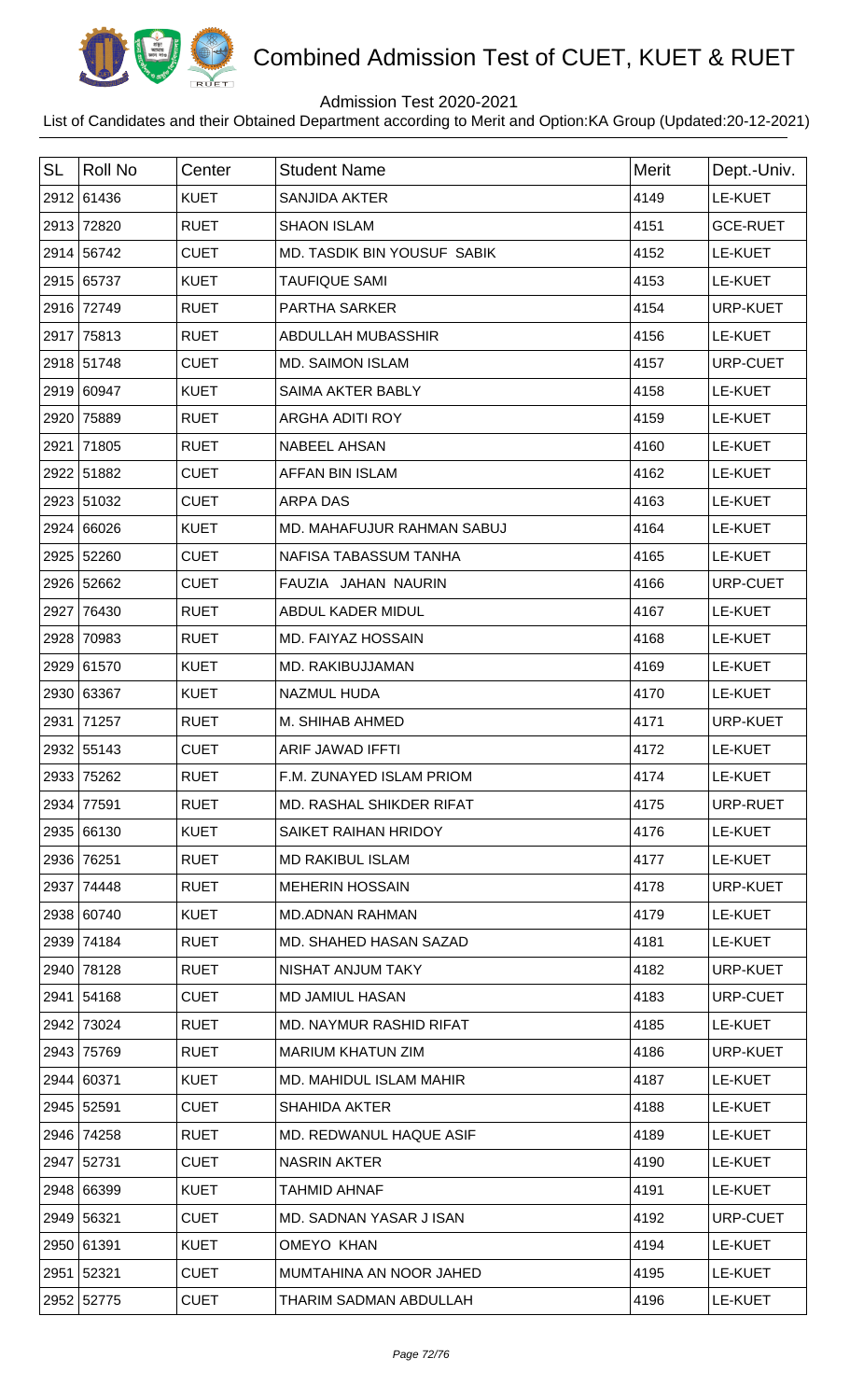

## Admission Test 2020-2021

| <b>SL</b> | Roll No    | Center      | <b>Student Name</b>           | <b>Merit</b> | Dept.-Univ.     |
|-----------|------------|-------------|-------------------------------|--------------|-----------------|
|           | 2953 70498 | <b>RUET</b> | <b>NOSHIN TASNIM</b>          | 4197         | <b>URP-KUET</b> |
|           | 2954 78082 | <b>RUET</b> | <b>ALVEE ISHRAQUE</b>         | 4198         | URP-KUET        |
|           | 2955 50164 | <b>CUET</b> | <b>MEHEDUR RAHMAN</b>         | 4199         | LE-KUET         |
|           | 2956 53527 | <b>CUET</b> | MD. JAHIDUL ISLAM             | 4200         | URP-CUET        |
|           | 2957 78780 | <b>RUET</b> | <b>MST. HUMYRA KHATUN</b>     | 4201         | LE-KUET         |
|           | 2958 74421 | <b>RUET</b> | <b>MD. KHAIRUL ISLAM</b>      | 4203         | LE-KUET         |
|           | 2959 51558 | <b>CUET</b> | RAKIB AHMED CHOWDHURY         | 4205         | LE-KUET         |
|           | 2960 79149 | <b>RUET</b> | RUBAYA TASNIM                 | 4206         | URP-RUET        |
|           | 2961 77582 | <b>RUET</b> | <b>MD. NASER AHMED</b>        | 4207         | <b>LE-KUET</b>  |
|           | 2962 70272 | <b>RUET</b> | <b>IKTHER RAHMAN AKASH</b>    | 4208         | URP-KUET        |
|           | 2963 52858 | <b>CUET</b> | <b>TAHMIDUR RAHMAN SIAM</b>   | 4209         | LE-KUET         |
|           | 2964 76242 | <b>RUET</b> | MD. ABDUR RAHIM KHAN          | 4211         | URP-RUET        |
|           | 2965 75591 | <b>RUET</b> | MD. NAZMUS SHADAT MAHIN       | 4212         | URP-RUET        |
|           | 2966 54610 | <b>CUET</b> | MUHAMMAD IMTIAZ HOSSAIN       | 4213         | <b>LE-KUET</b>  |
|           | 2967 68732 | <b>KUET</b> | <b>JANNATUL NAIMA MIM</b>     | 4214         | LE-KUET         |
|           | 2968 74560 | <b>RUET</b> | <b>SHOUVIK SARKER</b>         | 4215         | LE-KUET         |
|           | 2969 53130 | <b>CUET</b> | SHISHIR KUMAR SAHA            | 4216         | URP-CUET        |
|           | 2970 72235 | <b>RUET</b> | MD. SHARIAR HASSAN FAHIM      | 4218         | LE-KUET         |
|           | 2971 62220 | <b>KUET</b> | MD. JUBAYER HOSSAIN SAYEM     | 4219         | LE-KUET         |
|           | 2972 50329 | <b>CUET</b> | UMMA SUMAIYA TANISHA          | 4220         | LE-KUET         |
|           | 2973 58592 | <b>CUET</b> | AWSAFUR RAHIM ISMAM           | 4223         | URP-CUET        |
|           | 2974 75783 | <b>RUET</b> | MD. NAZMUL HASAN              | 4225         | URP-CUET        |
|           | 2975 55407 | <b>CUET</b> | <b>SHARBANI BHOWMIC</b>       | 4226         | URP-CUET        |
|           | 2976 74493 | <b>RUET</b> | MD. RIADUN NABI               | 4227         | LE-KUET         |
|           | 2977 59154 | <b>CUET</b> | <b>ISABELLA DUGAR</b>         | 4228         | URP-KUET        |
|           | 2978 74075 | <b>RUET</b> | ATKIA ANJUM                   | 4229         | URP-KUET        |
|           | 2979 77193 | <b>RUET</b> | MD. SAGIDUL ISLAM             | 4231         | LE-KUET         |
|           | 2980 60704 | <b>KUET</b> | SHRAYOSHI DEY ARPA            | 4232         | URP-KUET        |
|           | 2981 56254 | <b>CUET</b> | <b>TASMIA BINTE FAIZUR</b>    | 4233         | URP-KUET        |
|           | 2982 73392 | <b>RUET</b> | <b>MD. SAJID AHMED</b>        | 4234         | LE-KUET         |
|           | 2983 70177 | <b>RUET</b> | MD. SIYAM AHAMED              | 4235         | URP-RUET        |
|           | 2984 52808 | <b>CUET</b> | <b>TANISHA MAHABUB</b>        | 4236         | URP-CUET        |
|           | 2985 61901 | <b>KUET</b> | <b>MD. HASIBUL HASAN</b>      | 4237         | LE-KUET         |
|           | 2986 77436 | <b>RUET</b> | <b>KHADIJA AKTER</b>          | 4238         | URP-KUET        |
|           | 2987 59479 | <b>CUET</b> | SAPTARSHI DEV                 | 4239         | URP-CUET        |
|           | 2988 66861 | <b>KUET</b> | MOHAMMAD NAHIAN FERDOES NABIL | 4240         | URP-CUET        |
|           | 2989 53841 | <b>CUET</b> | MD. ABU ZOBAIR EMU            | 4242         | LE-KUET         |
|           | 2990 63500 | <b>KUET</b> | PRONGA ROY                    | 4243         | URP-KUET        |
|           | 2991 51197 | <b>CUET</b> | <b>TANMOY KUMAR ESH</b>       | 4244         | URP-CUET        |
|           | 2992 65326 | <b>KUET</b> | TAKI MD. TAJOAR GENIUS        | 4245         | URP-CUET        |
|           | 2993 55203 | <b>CUET</b> | <b>SHAYONTO RAYHAN</b>        | 4246         | URP-CUET        |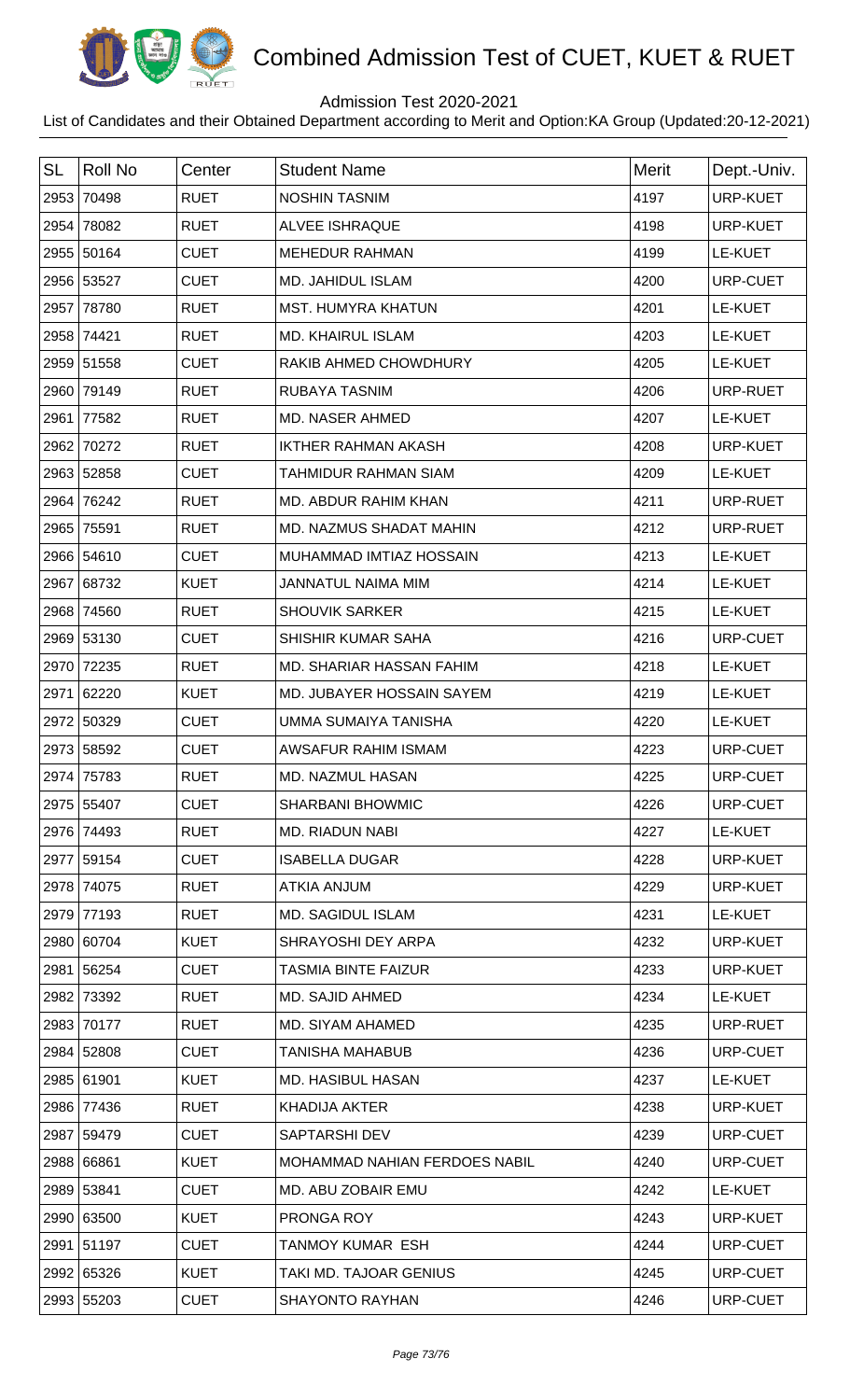

## Admission Test 2020-2021

| <b>SL</b> | <b>Roll No</b> | Center      | <b>Student Name</b>           | <b>Merit</b> | Dept.-Univ.     |
|-----------|----------------|-------------|-------------------------------|--------------|-----------------|
| 2994      | 72593          | <b>RUET</b> | SIRAJUM MUNIRA TAMANNA        | 4247         | URP-CUET        |
|           | 2995 54359     | <b>CUET</b> | <b>RAISA HOQUE</b>            | 4248         | URP-RUET        |
|           | 2996 64596     | <b>KUET</b> | <b>ASHIKA AKBAR</b>           | 4249         | URP-KUET        |
|           | 2997 57027     | <b>CUET</b> | SHAHAB UDDIN AHMED            | 4250         | URP-KUET        |
|           | 2998 58565     | <b>CUET</b> | <b>TAHSINUL WARA PRITY</b>    | 4251         | <b>URP-KUET</b> |
| 2999      | 73573          | <b>RUET</b> | <b>MD. TANVIR HASAN RIMAL</b> | 4252         | URP-RUET        |
|           | 3000 55098     | <b>CUET</b> | S.M. ABEDUZZAMAN              | 4253         | URP-KUET        |
|           | 3001 55853     | <b>CUET</b> | PARVEZ MOSHARAF               | 4254         | URP-KUET        |
|           | 3002 52769     | <b>CUET</b> | <b>MISSON DAS</b>             | 4255         | URP-KUET        |
|           | 3003 52931     | <b>CUET</b> | SIDDIQUE TAHIAN RAJDIP        | 4258         | URP-KUET        |
|           | 3004 53189     | <b>CUET</b> | NRIPENDRO BISWAS              | 4259         | URP-KUET        |
|           | 3005 75882     | <b>RUET</b> | <b>NAUSHIN FERDAUS</b>        | 4260         | URP-RUET        |
|           | 3006 61138     | <b>KUET</b> | SHUVO DIP ROY                 | 4261         | URP-RUET        |
|           | 3007 75328     | <b>RUET</b> | MD. OBAIDUL ISLAM             | 4262         | URP-KUET        |
| 3008      | 76652          | <b>RUET</b> | MD. RASHEDUL ISLAM            | 4263         | URP-RUET        |
|           | 3009 73515     | <b>RUET</b> | <b>ISHRAK HAMIM MAHI</b>      | 4265         | URP-KUET        |
|           | 3010 50677     | <b>CUET</b> | <b>FAHMIDA SULTANA</b>        | 4266         | URP-RUET        |
| 3011      | 73619          | <b>RUET</b> | <b>ISRAT JAHAN PAPRI</b>      | 4267         | URP-KUET        |
|           | 3012 63514     | <b>KUET</b> | KHAN HABIBUR RAHMAN           | 4268         | URP-KUET        |
|           | 3013 61611     | <b>KUET</b> | ARIAN MAHIN SIKDER            | 4269         | URP-RUET        |
|           | 3014 50934     | <b>CUET</b> | SYED RIAZ MAHMUD.             | 4270         | URP-KUET        |
|           | 3015 56493     | <b>CUET</b> | PRERANA BAIDYA                | 4271         | URP-KUET        |
|           | 3016 75454     | <b>RUET</b> | KHONDOKER MUSHFIKUR RAHMAN    | 4272         | URP-RUET        |
|           | 3017 53521     | <b>CUET</b> | MOHAMMAD ABDUR RAHAMAN RAHI   | 4273         | URP-KUET        |
|           | 3018 70761     | <b>RUET</b> | <b>MAJEDUL ISLAM</b>          | 4274         | URP-KUET        |
|           | 3019 72036     | <b>RUET</b> | ASIF AHMED SHOURAV            | 4276         | URP-RUET        |
|           | 3020 56077     | <b>CUET</b> | ASIF MAHMUD EMON              | 4277         | URP-KUET        |
|           | 3021 79157     | <b>RUET</b> | <b>ISTIAQUE AHMED</b>         | 4278         | URP-RUET        |
|           | 3022 51020     | <b>CUET</b> | <b>SAIFUR RAHMAN</b>          | 4279         | URP-KUET        |
|           | 3023 63766     | <b>KUET</b> | <b>JOY CHAKRABORTY</b>        | 4280         | URP-KUET        |
|           | 3024 56575     | <b>CUET</b> | <b>TASHRIK IBNE ZAKIR</b>     | 4282         | URP-RUET        |
|           | 3025 73508     | <b>RUET</b> | SAYMON MAHMUD BHUYAN          | 4283         | URP-KUET        |
|           | 3026 61861     | <b>KUET</b> | MD. SHAYED AL SHAHAB SHAKIB   | 4284         | URP-KUET        |
|           | 3027 72326     | <b>RUET</b> | SALAUDDIN JAKI OBIK           | 4286         | URP-KUET        |
|           | 3028 64986     | <b>KUET</b> | <b>MAISHA TASLIM MRIDU</b>    | 4288         | URP-KUET        |
| 3029      | 77441          | <b>RUET</b> | <b>FABLIHA AFAF PROGYA</b>    | 4289         | URP-RUET        |
|           | 3030 52402     | <b>CUET</b> | AMIT SHARMA CHOWDHURY         | 4290         | URP-KUET        |
|           | 3031 61225     | <b>KUET</b> | SHAH MD. ISHTYAK              | 4291         | URP-RUET        |
|           | 3032 53744     | <b>CUET</b> | <b>SUJOY CHANDRA DEY</b>      | 4293         | URP-KUET        |
| 3033      | 78013          | <b>RUET</b> | DIP DAS                       | 4294         | URP-RUET        |
|           | 3034 71462     | <b>RUET</b> | AFRIN JAMIR PROMA             | 4295         | URP-KUET        |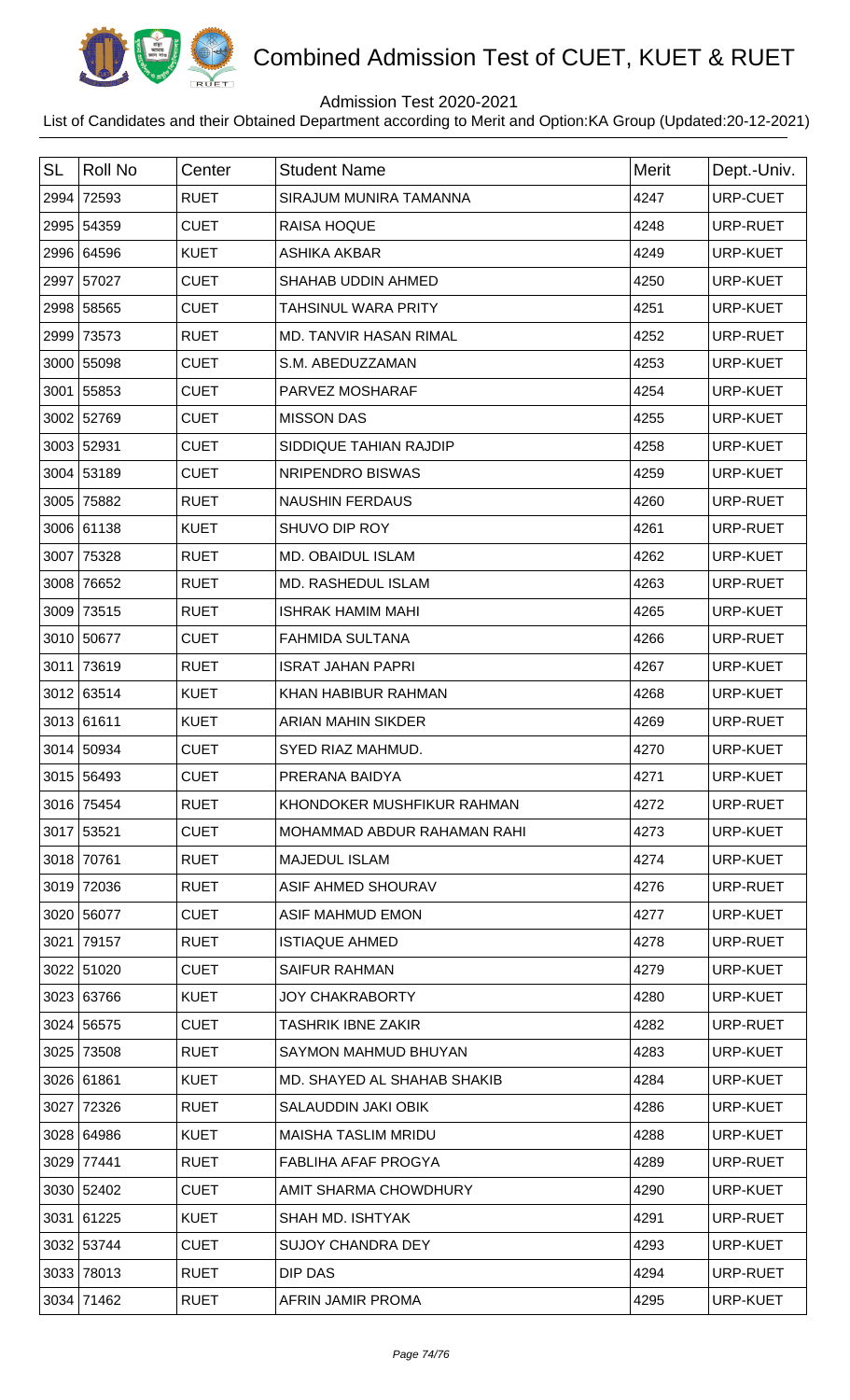

## Admission Test 2020-2021

| <b>SL</b> | <b>Roll No</b> | Center      | <b>Student Name</b>          | Merit | Dept.-Univ. |
|-----------|----------------|-------------|------------------------------|-------|-------------|
|           | 3035 73522     | <b>RUET</b> | <b>SYED SADMAN SAKIB</b>     | 4296  | URP-RUET    |
|           | 3036 68893     | <b>KUET</b> | NADIA AFRIN JIMI             | 4297  | URP-KUET    |
| 3037      | 77487          | <b>RUET</b> | <b>NAWSIN NASIA PROMI</b>    | 4298  | URP-KUET    |
|           | 3038 75489     | <b>RUET</b> | DHRUBO ROY PARTHO            | 4299  | URP-KUET    |
|           | 3039 66052     | <b>KUET</b> | <b>EMON SARDAR</b>           | 4300  | URP-KUET    |
|           | 3040 77042     | <b>RUET</b> | <b>FAIAZ HASAN</b>           | 4301  | URP-KUET    |
|           | 3041 55273     | <b>CUET</b> | <b>MD. ALAMGIR KABIR</b>     | 4302  | URP-KUET    |
|           | 3042 72001     | <b>RUET</b> | <b>MD. AKMAL HOSSAIN</b>     | 4304  | URP-KUET    |
|           | 3043 51395     | <b>CUET</b> | <b>MD.TAYEBIN TASLIM</b>     | 4305  | URP-KUET    |
|           | 3044 55787     | <b>CUET</b> | ABDUL AL AHAD                | 4306  | URP-KUET    |
|           | 3045 62135     | <b>KUET</b> | <b>NUSAIBA BINTE MAMUN</b>   | 4307  | URP-RUET    |
|           | 3046 60086     | <b>KUET</b> | <b>SADIA AFRIN</b>           | 4308  | URP-RUET    |
|           | 3047 74595     | <b>RUET</b> | <b>ISRAT JAHAN RIA</b>       | 4309  | URP-RUET    |
|           | 3048 64692     | <b>KUET</b> | <b>TABASSUM HAQUE ARPITA</b> | 4310  | URP-RUET    |
|           | 3049 71108     | <b>RUET</b> | Z. M. TAIF AL HOSSAIN        | 4311  | URP-RUET    |
| 3050      | 75411          | <b>RUET</b> | <b>SYEDA ROUNAK SADIA</b>    | 4312  | URP-RUET    |
|           | 3051 76585     | <b>RUET</b> | MD. RIFATUL ABDAL EFTI       | 4313  | URP-RUET    |
|           | 3052 69001     | <b>KUET</b> | <b>KAZI MUSFIQ SADMAN</b>    | 4314  | URP-RUET    |
|           | 3053 56576     | <b>CUET</b> | MD. WALIUR RAHMAN OLI        | 4315  | URP-RUET    |
|           | 3054 69268     | <b>KUET</b> | SHREELA HALDER               | 4316  | URP-RUET    |
| 3055      | 77052          | <b>RUET</b> | <b>MIFTAHUL IHSAN DIHAN</b>  | 4317  | URP-RUET    |
|           | 3056 70531     | <b>RUET</b> | <b>MD. ABRAR FAHIM</b>       | 4318  | URP-RUET    |
|           | 3057 72240     | <b>RUET</b> | KOUSHIK SAHA                 | 4320  | URP-RUET    |
|           | 3058 54153     | <b>CUET</b> | AL JAMI ISLAM ANIK           | 4321  | URP-RUET    |
|           | 3059 55259     | <b>CUET</b> | <b>HARUNUR RASHID</b>        | 4322  | URP-RUET    |
|           | 3060 54983     | <b>CUET</b> | NUSRAT JAHAN PRANTIKA        | 4323  | URP-RUET    |
|           | 3061 63110     | <b>KUET</b> | MD. ADITTOY PARVEZ KUNTOL    | 4325  | URP-RUET    |
|           | 3062 68779     | <b>KUET</b> | <b>MD. MAHSIN UDDIN</b>      | 4326  | URP-RUET    |
|           | 3063 58753     | <b>CUET</b> | MOHAMMED IRFAN UDDIN         | 4327  | URP-RUET    |
|           | 3064 59032     | <b>CUET</b> | KAMRUN NAHAR SHIMU           | 4328  | URP-RUET    |
|           | 3065 60465     | <b>KUET</b> | <b>MD. RAJIB UDDIN</b>       | 4329  | URP-RUET    |
|           | 3066 76953     | <b>RUET</b> | MD. SHAKIBUL ISLAM           | 4330  | URP-RUET    |
|           | 3067 77158     | <b>RUET</b> | APURBA CHANDRA DEY           | 4331  | URP-RUET    |
|           | 3068 79135     | <b>RUET</b> | MD. HAFIZUR RAHMAN           | 4332  | URP-RUET    |
|           | 3069 71039     | <b>RUET</b> | SARKER MD.SADNAN SHEZAN      | 4333  | URP-RUET    |
|           | 3070 71020     | <b>RUET</b> | MD. ASKAR IBNAY ZAYED        | 4334  | URP-RUET    |
|           | 3071 63442     | <b>KUET</b> | KHANDAKAR ISTIAK MUNTASIR    | 4335  | URP-RUET    |
|           | 3072 64010     | <b>KUET</b> | MD. MUSRAFUL                 | 4336  | URP-RUET    |
|           | 3073 74630     | <b>RUET</b> | MD. RAZIN AHMED              | 4337  | URP-RUET    |
|           | 3074 71574     | <b>RUET</b> | <b>NAHID BIN NASIR</b>       | 4338  | URP-RUET    |
|           | 3075 65345     | <b>KUET</b> | <b>ANIKA TAHSIN</b>          | 4339  | URP-RUET    |